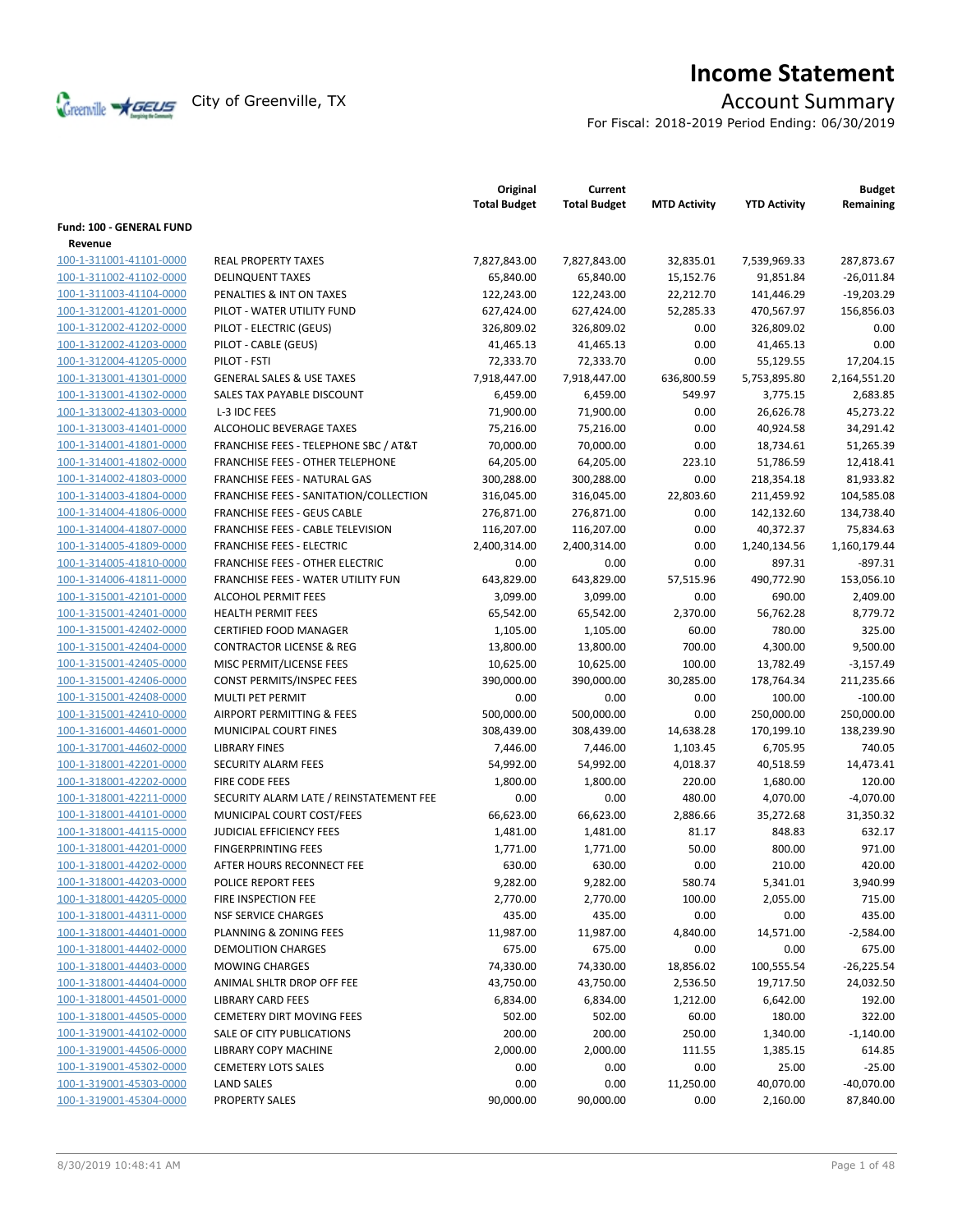|                                                    |                                                   | Original<br><b>Total Budget</b> | Current<br><b>Total Budget</b> | <b>MTD Activity</b> | <b>YTD Activity</b> | <b>Budget</b><br>Remaining |
|----------------------------------------------------|---------------------------------------------------|---------------------------------|--------------------------------|---------------------|---------------------|----------------------------|
| 100-1-319001-45305-0000                            | <b>AUCTION PROCEEDS</b>                           | 5,480.00                        | 5,480.00                       | 0.00                | 0.00                | 5,480.00                   |
| 100-1-319001-45401-0000                            | <b>INTEREST REVENUES</b>                          | 22,613.00                       | 22,613.00                      | 5,414.79            | 58,308.68           | $-35,695.68$               |
| 100-1-319001-45501-0000                            | LIBRARY MTG ROOM RENTAL                           | 1,015.00                        | 1,015.00                       | 180.00              | 1,027.50            | $-12.50$                   |
| 100-1-319001-45503-0000                            | <b>PAVILION RENTALS</b>                           | 11,908.00                       | 11,908.00                      | 210.00              | 1,690.00            | 10,218.00                  |
| 100-1-319001-45601-0000                            | MISCELLANEOUS REVENUES                            | 41,204.00                       | 41,204.00                      | 4.40                | 58,863.38           | $-17,659.38$               |
| 100-1-319001-45604-0000                            | OTHER REVENUE / OVER/SHORT                        | 0.00                            | 0.00                           | 33.19               | 1,214.75            | $-1,214.75$                |
| 100-1-322001-43002-0000                            | ANIMAL SHELTER CONTRIB                            | 100,000.00                      | 100,000.00                     | 0.00                | 75,000.00           | 25,000.00                  |
| 100-1-322001-43003-0000                            | <b>HUNT CO CONTRIB - FIRE</b>                     | 28,800.00                       | 28,800.00                      | 2,400.00            | 21,600.00           | 7,200.00                   |
| 100-1-322001-43004-0000                            | HUNT CO MEM HOSP REIM                             | 22,400.00                       | 22,400.00                      | 0.00                | 13,956.00           | 8,444.00                   |
| 100-1-323001-46008-0000                            | <b>XFR - TOURISM FUND</b>                         | 190,000.00                      | 190,000.00                     | 15,833.33           | 142,499.97          | 47,500.03                  |
| 100-1-324001-46506-0000                            | <b>CA - RECREATION FUND</b>                       | 10,275.00                       | 10,275.00                      | 856.25              | 7,706.25            | 2,568.75                   |
| 100-1-324001-46509-0000                            | <b>CA - VENUE MGMT FUND</b>                       | 5,741.00                        | 5,741.00                       | 478.42              | 4,305.78            | 1,435.22                   |
| 100-1-324001-46537-0000                            | CA - MAIL MACHINE LEASE                           | 3,132.00                        | 3,132.00                       | 269.28              | 2,423.52            | 708.48                     |
| 100-1-324001-46614-0000                            | CA - SANITATION FUND COLLECTION                   | 41,607.00                       | 41,607.00                      | 3,467.25            | 31,205.25           | 10,401.75                  |
| 100-1-324001-46650-0000                            | CA - UTILITY FUND TO GENERAL GOVERNME             | 406,798.00                      | 406,798.00                     | 33,899.83           | 305,098.47          | 101,699.53                 |
| 100-1-324001-46651-0000                            | CA - UTILITY FUND TO PUBLIC WORKS                 | 155,979.00                      | 155,979.00                     | 12,998.25           | 116,984.25          | 38,994.75                  |
| 100-1-324001-46801-0000                            | <b>CA - SPENCE FUND</b>                           | 600.00                          | 600.00                         | 50.00               | 450.00              | 150.00                     |
| 100-1-324009-46901-0000                            | <b>CA - ELECTRIC UTILITY</b>                      | 355,294.00                      | 355,294.00                     | 29,607.83           | 266,470.47          | 88,823.53                  |
| 100-1-324009-46906-0000                            | <b>CA - CABLE UTILITY</b>                         | 57,596.00                       | 57,596.00                      | 4,799.67            | 43,197.03           | 14,398.97                  |
|                                                    | <b>Revenue Total:</b>                             | 24,474,298.85                   | 24,474,298.85                  | 1,047,671.25        | 19,018,634.24       | 5,455,664.61               |
| <b>Expense</b>                                     |                                                   |                                 |                                |                     |                     |                            |
| 100-1-411000-52001-0000                            | <b>OFFICE SUPPLIES</b>                            | 60.00                           | 60.00                          | 0.00                | 0.00                | 60.00                      |
| 100-1-411000-52005-0000                            | PRINTED MATERIALS                                 | 96.00                           | 96.00                          | 0.00                | 48.00               | 48.00                      |
| 100-1-411000-52103-0000                            | <b>MEETING SUPPLIES</b>                           | 2,150.00                        | 2,170.00                       | 200.49              | 1,710.80            | 459.20                     |
| 100-1-411000-54001-0000                            | <b>TELEPHONE CHARGES</b>                          | 1,452.00                        | 1,452.00                       | 111.98              | 896.01              | 555.99                     |
| 100-1-411000-54201-0000                            | MEMBERSHIPS & SUBSCRIPTIONS                       | 6,274.00                        | 6,274.00                       | 0.00                | 6,242.80            | 31.20                      |
| 100-1-411000-54204-0000                            | <b>PUBLIC RELATIONS</b>                           | 1,200.00                        | 1,200.00                       | 0.00                | 1,300.00            | $-100.00$                  |
| 100-1-411000-54213-0000                            | PLAQUES AND AWARDS                                | 750.00                          | 750.00                         | 397.00              | 466.80              | 283.20                     |
| 100-1-411000-54214-0000                            | <b>TRAVEL &amp; TRAINING</b>                      | 16,995.00                       | 16,975.00                      | 356.20              | 9,082.99            | 7,892.01                   |
| 100-1-411400-51001-0000                            | <b>REGULAR SALARIES</b>                           | 82,284.00                       | 82,284.00                      | 6,454.24            | 62,514.15           | 19,769.85                  |
| 100-1-411400-51021-0000                            | LONGEVITY                                         | 1,560.00                        | 1,560.00                       | 0.00                | 1,560.00            | 0.00                       |
| 100-1-411400-51116-0000                            | CAR ALLOWANCE                                     | 4,200.00                        | 4,200.00                       | 323.08              | 3,230.80            | 969.20                     |
| 100-1-411400-51117-0000<br>100-1-411400-51201-0000 | <b>CELL PHONE ALLOWANCE</b>                       | 696.00                          | 696.00                         | 53.54               | 535.40              | 160.60                     |
|                                                    | <b>FICA</b>                                       | 5,502.00                        | 5,502.00                       | 403.88              | 4,038.12            | 1,463.88                   |
| 100-1-411400-51202-0000                            | <b>MEDICARE</b>                                   | 1,287.00                        | 1,287.00                       | 94.46               | 944.40              | 342.60                     |
| 100-1-411400-51203-0000                            | <b>HEALTH INSURANCE</b>                           | 10,725.00                       | 10,725.00                      | 893.75              | 8,043.75            | 2,681.25                   |
| 100-1-411400-51204-0000                            | <b>WORKERS COMPENSATION</b><br>STATE UNEMPLOYMENT | 243.00                          | 243.00                         | 20.25               | 182.25              | 60.75                      |
| 100-1-411400-51205-0000<br>100-1-411400-51301-0000 | <b>TMRS</b>                                       | 69.00<br>9.939.00               | 69.00<br>9,939.00              | 0.00<br>755.50      | 87.07<br>7,639.60   | $-18.07$<br>2,299.40       |
| 100-1-411400-52001-0000                            | <b>OFFICE SUPPLIES</b>                            | 360.00                          | 360.00                         | 0.00                | 42.49               | 317.51                     |
| 100-1-411400-52002-0000                            | POSTAGE / FREIGHT                                 | 150.00                          | 150.00                         | 4.05                | 52.91               | 97.09                      |
| 100-1-411400-52005-0000                            | PRINTED MATERIALS                                 | 150.00                          | 150.00                         | 24.00               | 48.50               | 101.50                     |
| 100-1-411400-54001-0000                            | <b>TELEPHONE CHARGES</b>                          | 1,020.00                        | 1,020.00                       | 100.90              | 806.53              | 213.47                     |
| 100-1-411400-54101-0000                            | PROFESSIONAL SERVICES                             | 875.00                          | 895.00                         | 0.00                | 891.48              | 3.52                       |
| 100-1-411400-54201-0000                            | MEMBERSHIPS & SUBSCRIPTIONS                       | 135.00                          | 135.00                         | 0.00                | 125.00              | 10.00                      |
| 100-1-411400-54206-0000                            | <b>ELECTION EXPENSE</b>                           | 4,000.00                        | 3,595.00                       | 0.00                | 728.86              | 2,866.14                   |
| 100-1-411400-54212-0000                            | <b>PRINTING</b>                                   | 4,000.00                        | 3,980.00                       | 0.00                | 625.00              | 3,355.00                   |
| 100-1-411400-54214-0000                            | <b>TRAVEL &amp; TRAINING</b>                      | 1,100.00                        | 1,505.00                       | 0.00                | 657.80              | 847.20                     |
| 100-1-412100-51001-0000                            | <b>REGULAR SALARIES</b>                           | 181,564.00                      | 181,564.00                     | 11,492.28           | 123,348.08          | 58,215.92                  |
| 100-1-412100-51020-0000                            | <b>OVERTIME</b>                                   | 7,037.00                        | 7,037.00                       | 175.56              | 4,865.81            | 2,171.19                   |
| 100-1-412100-51021-0000                            | LONGEVITY                                         | 5,912.00                        | 5,912.00                       | 0.00                | 3,530.00            | 2,382.00                   |
| 100-1-412100-51101-0000                            | <b>CERTIFICATION PAY</b>                          | 3,600.00                        | 3,600.00                       | 184.62              | 1,915.43            | 1,684.57                   |
| 100-1-412100-51201-0000                            | <b>FICA</b>                                       | 12,283.00                       | 12,283.00                      | 667.61              | 7,671.10            | 4,611.90                   |
| 100-1-412100-51202-0000                            | MEDICARE                                          | 2,873.00                        | 2,873.00                       | 156.13              | 1,794.03            | 1,078.97                   |
| 100-1-412100-51203-0000                            | <b>HEALTH INSURANCE</b>                           | 42,900.00                       | 42,900.00                      | 3,575.00            | 32,175.00           | 10,725.00                  |
| 100-1-412100-51204-0000                            | <b>WORKERS COMPENSATION</b>                       | 542.00                          | 542.00                         | 45.17               | 406.53              | 135.47                     |
| 100-1-412100-51205-0000                            | STATE UNEMPLOYMENT                                | 399.00                          | 399.00                         | 0.00                | 0.75                | 398.25                     |
| 100-1-412100-51301-0000                            | <b>TMRS</b>                                       | 21,375.00                       | 21,375.00                      | 1,310.87            | 15,036.20           | 6,338.80                   |
| 100-1-412100-51401-0000                            | <b>CONTRA - SALARIES</b>                          | 0.00                            | 0.00                           | 755.00              | 755.00              | $-755.00$                  |
|                                                    |                                                   |                                 |                                |                     |                     |                            |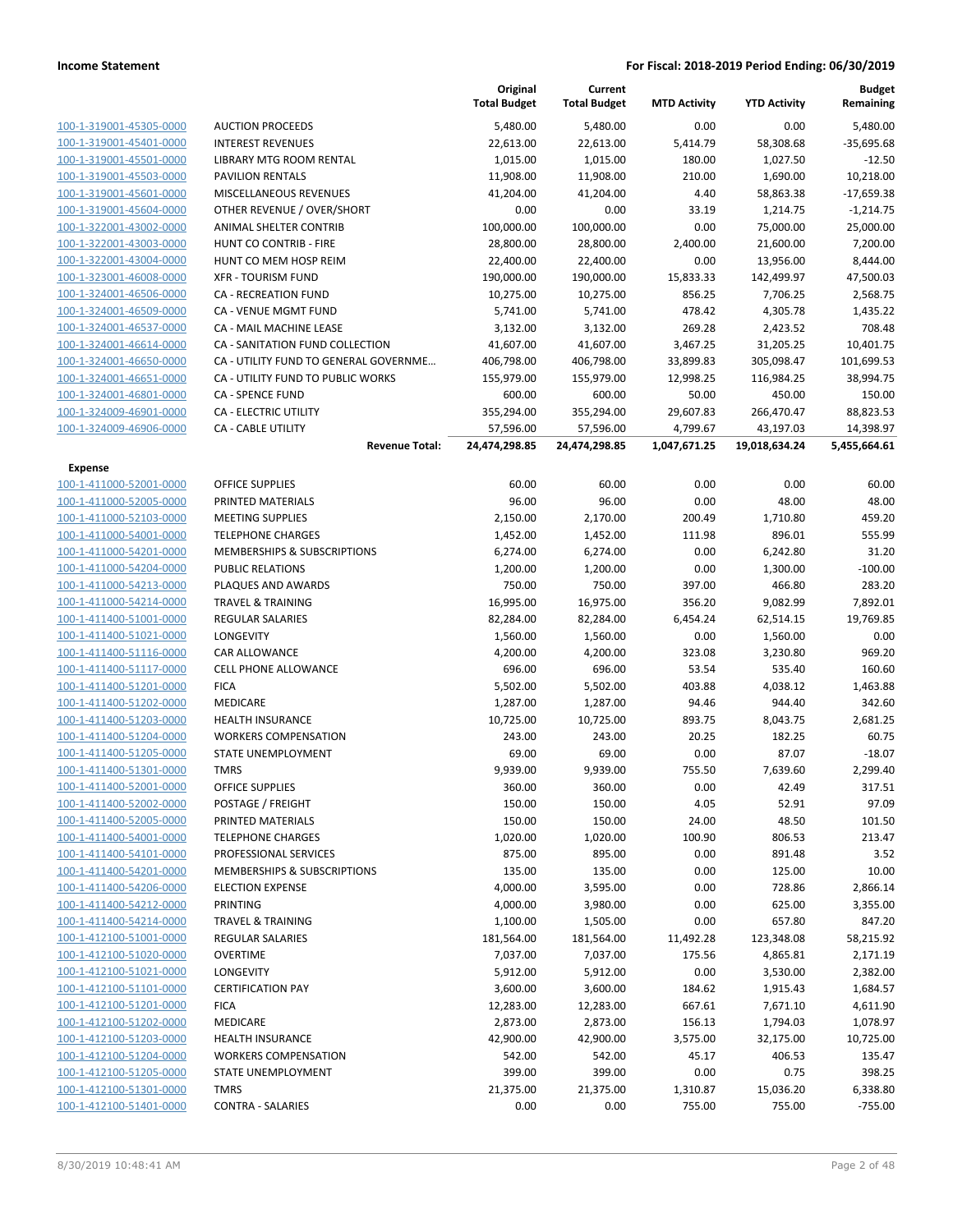| 100-1-412100-52001-0000             |
|-------------------------------------|
| 100-1-412100-52002-0000             |
| 100-1-412100-52005-0000             |
| 100-1-412100-52102-0000             |
| 100-1-412100-52110-0000             |
| 100-1-412100-53201-0000             |
| 100-1-412100-54001-0000             |
| 100-1-412100-54101-0000             |
| 100-1-412100-54201-0000             |
| 100-1-412100-54207-0000             |
| 100-1-412100-54214-0000             |
| 100-1-413200-51001-0000             |
| 100-1-413200-51020-0000             |
| 100-1-413200-51021-0000             |
| <u>100-1-413200-51116-0000</u>      |
| 100-1-413200-51117-0000             |
| 100-1-413200-51201-0000             |
|                                     |
| 100-1-413200-51202-0000             |
| 100-1-413200-51203-0000             |
| 100-1-413200-51204-0000             |
| 100-1-413200-51205-0000             |
| 100-1-413200-51301-0000             |
| 100-1-413200-51303-0000             |
| 100-1-413200-52001-0000             |
| <u>100-1-413200-52002-0000</u>      |
| 100-1-413200-52103-0000             |
| 100-1-413200-54001-0000             |
| 100-1-413200-54101-0000             |
| 100-1-413200-54201-0000             |
| 100-1-413200-54205-0000             |
| 100-1-413200-54212-0000             |
| 100-1-413200-54214-0000             |
| 100-1-415100-51001-0000             |
| 100-1-415100-51020-0000             |
| <u>100-1-415100-51021-0000</u>      |
| 100-1-415100-51116-0000             |
| 100-1-415100-51117-0000             |
| 100-1-415100-51201-0000             |
|                                     |
| 100-1-415100-51202-0000             |
| 100-1-415100-51203-0000             |
| 100-1-415100-51204-0000             |
| 1-415100-51205-0000<br><u> 100-</u> |
| 100-1-415100-51301-0000             |
| <u>100-1-415100-52001-0000</u>      |
| 100-1-415100-52002-0000             |
| 100-1-415100-52005-0000             |
| 1-415100-54001-0000<br>$100 -$      |
| 100-1-415100-54101-0000             |
| <u>100-1-415100-54110-0000</u>      |
| <u>100-1-415100-54201-0000</u>      |
| <u>100-1-415100-54211-0000</u>      |
| 1-415100-54212-0000<br>$100 -$      |
| 100-1-415100-54214-0000             |
| <u>100-1-415150-54401-0000</u>      |
| 100-1-415150-54402-0000             |
|                                     |
| <u>100-1-415300-54106-0000</u>      |
| 1-415500-51001-0000<br><u> 100-</u> |
| 100-1-415500-51020-0000             |
| 100-1-415500-51021-0000             |

|                                                    |                                                   | Original<br><b>Total Budget</b> | Current<br><b>Total Budget</b> | <b>MTD Activity</b>    | <b>YTD Activity</b>     | <b>Budget</b><br>Remaining |
|----------------------------------------------------|---------------------------------------------------|---------------------------------|--------------------------------|------------------------|-------------------------|----------------------------|
| 100-1-412100-52001-0000                            | <b>OFFICE SUPPLIES</b>                            | 900.00                          | 900.00                         | 46.68                  | 365.96                  | 534.04                     |
| 100-1-412100-52002-0000                            | POSTAGE / FREIGHT                                 | 3,700.00                        | 3,700.00                       | 216.57                 | 1,988.88                | 1,711.12                   |
| 100-1-412100-52005-0000                            | PRINTED MATERIALS                                 | 1,500.00                        | 1,500.00                       | 0.00                   | 165.40                  | 1,334.60                   |
| 100-1-412100-52102-0000                            | <b>BOOKS / REF SUPPLIES</b>                       | 250.00                          | 250.00                         | 0.00                   | 0.00                    | 250.00                     |
| 100-1-412100-52110-0000                            | <b>TICKET WRITER SUPPLIES</b>                     | 8,700.00                        | 8,700.00                       | 0.00                   | 0.00                    | 8,700.00                   |
| 100-1-412100-53201-0000                            | FURNITURE & OFFICE EQUIPMENT                      | 1,212.00                        | 1,212.00                       | 0.00                   | 1,211.54                | 0.46                       |
| 100-1-412100-54001-0000                            | <b>TELEPHONE CHARGES</b>                          | 6,882.00                        | 6,882.00                       | 389.55                 | 3,230.56                | 3,651.44                   |
| 100-1-412100-54101-0000                            | PROFESSIONAL SERVICES                             | 27,192.00                       | 27,192.00                      | 141.00                 | 26,168.56               | 1,023.44                   |
| 100-1-412100-54201-0000                            | MEMBERSHIPS & SUBSCRIPTIONS                       | 550.00                          | 550.00                         | 0.00                   | 406.23                  | 143.77                     |
| 100-1-412100-54207-0000                            | COURT COSTS, JURY, WIT FEES                       | 360.00                          | 360.00                         | 0.00                   | 72.00                   | 288.00                     |
| 100-1-412100-54214-0000                            | <b>TRAVEL &amp; TRAINING</b>                      | 6,785.00                        | 6,785.00                       | 395.00                 | 3,008.59                | 3,776.41                   |
| 100-1-413200-51001-0000                            | <b>REGULAR SALARIES</b>                           | 219,608.00                      | 219,608.00                     | 17,197.44              | 167,418.27              | 52,189.73                  |
| 100-1-413200-51020-0000                            | <b>OVERTIME</b>                                   | 130.00                          | 130.00                         | 0.00                   | 54.78                   | 75.22                      |
| 100-1-413200-51021-0000                            | LONGEVITY                                         | 432.00                          | 432.00                         | 0.00                   | 432.00                  | 0.00                       |
| 100-1-413200-51116-0000                            | CAR ALLOWANCE                                     | 7,200.00                        | 7,200.00                       | 553.84                 | 5,538.40                | 1,661.60                   |
| 100-1-413200-51117-0000                            | <b>CELL PHONE ALLOWANCE</b>                       | 960.00                          | 960.00                         | 73.84                  | 738.40                  | 221.60                     |
| 100-1-413200-51201-0000                            | <b>FICA</b>                                       | 8,974.00                        | 8,974.00                       | 1,051.60               | 8,829.57                | 144.43                     |
| 100-1-413200-51202-0000<br>100-1-413200-51203-0000 | <b>MEDICARE</b>                                   | 3,311.00                        | 3,311.00                       | 245.94                 | 2,420.22                | 890.78                     |
| 100-1-413200-51204-0000                            | <b>HEALTH INSURANCE</b>                           | 21,450.00<br>625.00             | 21,450.00<br>625.00            | 1,787.50<br>52.08      | 16,087.50<br>468.72     | 5,362.50<br>156.28         |
| 100-1-413200-51205-0000                            | <b>WORKERS COMPENSATION</b><br>STATE UNEMPLOYMENT | 137.00                          | 137.00                         | 0.00                   | 122.48                  | 14.52                      |
| 100-1-413200-51301-0000                            | <b>TMRS</b>                                       | 25,573.00                       | 25,573.00                      | 1,971.46               | 19,602.28               | 5,970.72                   |
| 100-1-413200-51303-0000                            | SUP 457 COMP PLAN                                 | 12,334.00                       | 12,334.00                      | 1,695.24               | 16,952.40               | $-4,618.40$                |
| 100-1-413200-52001-0000                            | OFFICE SUPPLIES                                   | 550.00                          | 550.00                         | 0.00                   | 59.45                   | 490.55                     |
| 100-1-413200-52002-0000                            | POSTAGE / FREIGHT                                 | 200.00                          | 200.00                         | 0.00                   | 42.37                   | 157.63                     |
| 100-1-413200-52103-0000                            | <b>MEETING SUPPLIES</b>                           | 475.00                          | 475.00                         | 181.32                 | 968.66                  | $-493.66$                  |
| 100-1-413200-54001-0000                            | <b>TELEPHONE CHARGES</b>                          | 5,332.00                        | 5,332.00                       | 335.01                 | 2,810.59                | 2,521.41                   |
| 100-1-413200-54101-0000                            | PROFESSIONAL SERVICES                             | 100.00                          | 100.00                         | 0.00                   | 137.50                  | $-37.50$                   |
| 100-1-413200-54201-0000                            | MEMBERSHIPS & SUBSCRIPTIONS                       | 1,400.00                        | 1,400.00                       | 65.00                  | 774.89                  | 625.11                     |
| 100-1-413200-54205-0000                            | <b>BUSINESS MEALS</b>                             | 250.00                          | 250.00                         | 3,007.00               | 3,339.60                | $-3,089.60$                |
| 100-1-413200-54212-0000                            | PRINTING                                          | 450.00                          | 450.00                         | 0.00                   | 0.00                    | 450.00                     |
| 100-1-413200-54214-0000                            | <b>TRAVEL &amp; TRAINING</b>                      | 8,000.00                        | 7,460.97                       | 0.00                   | 3,972.99                | 3,487.98                   |
| 100-1-415100-51001-0000                            | REGULAR SALARIES                                  | 300,886.00                      | 251,479.00                     | 20,205.91              | 186,782.73              | 64,696.27                  |
| 100-1-415100-51020-0000                            | <b>OVERTIME</b>                                   | 1,148.00                        | 1,148.00                       | 29.25                  | 1,280.46                | $-132.46$                  |
| 100-1-415100-51021-0000                            | LONGEVITY                                         | 4,000.00                        | 4,000.00                       | 0.00                   | 3,174.00                | 826.00                     |
| 100-1-415100-51116-0000                            | CAR ALLOWANCE                                     | 4,200.00                        | 4,200.00                       | 323.08                 | 3,230.80                | 969.20                     |
| 100-1-415100-51117-0000                            | <b>CELL PHONE ALLOWANCE</b>                       | 1,920.00                        | 1,920.00                       | 73.84                  | 738.40                  | 1,181.60                   |
| 100-1-415100-51201-0000                            | <b>FICA</b>                                       | 19,354.00                       | 19,354.00                      | 1,196.06               | 11,901.94               | 7,452.06                   |
| 100-1-415100-51202-0000                            | MEDICARE                                          | 4,526.00                        | 4,526.00                       | 279.73                 | 2,783.53                | 1,742.47                   |
| 100-1-415100-51203-0000                            | <b>HEALTH INSURANCE</b>                           | 58,988.00                       | 58,988.00                      | 4,915.66               | 44,240.94               | 14,747.06                  |
| 100-1-415100-51204-0000                            | <b>WORKERS COMPENSATION</b>                       | 854.00                          | 854.00                         | 71.17                  | 640.53                  | 213.47                     |
| 100-1-415100-51205-0000                            | STATE UNEMPLOYMENT                                | 377.00                          | 377.00                         | 2.68                   | 406.51                  | $-29.51$                   |
| 100-1-415100-51301-0000                            | <b>TMRS</b>                                       | 34,961.00                       | 34,961.00                      | 2,281.90               | 22,086.09               | 12,874.91                  |
| 100-1-415100-52001-0000                            | OFFICE SUPPLIES                                   | 1,700.00                        | 1,700.00                       | 0.00                   | 1,365.53                | 334.47                     |
| 100-1-415100-52002-0000                            | POSTAGE / FREIGHT                                 | 4,000.00                        | 4,000.00                       | 293.90                 | 3,100.33                | 899.67                     |
| 100-1-415100-52005-0000                            | PRINTED MATERIALS                                 | 0.00                            | 0.00                           | 0.00                   | 115.61                  | $-115.61$                  |
| 100-1-415100-54001-0000                            | <b>TELEPHONE CHARGES</b>                          | 2,858.00                        | 2,858.00                       | 243.88                 | 2,095.28                | 762.72                     |
| 100-1-415100-54101-0000                            | PROFESSIONAL SERVICES                             | 0.00                            | 0.00                           | 0.00                   | 50.00                   | $-50.00$                   |
| 100-1-415100-54110-0000                            | <b>AUDIT</b>                                      | 58,181.00                       | 74,952.00                      | 0.00                   | 57,320.00               | 17,632.00                  |
| 100-1-415100-54201-0000                            | MEMBERSHIPS & SUBSCRIPTIONS                       | 2,345.00                        | 2,345.00                       | 0.00                   | 1,643.29                | 701.71                     |
| 100-1-415100-54211-0000                            | ADVERTISING                                       | 25,000.00                       | 25,000.00                      | 4,509.00               | 33,592.05               | $-8,592.05$                |
| 100-1-415100-54212-0000                            | PRINTING                                          | 3,500.00                        | 3,500.00                       | 0.00                   | 0.00                    | 3,500.00                   |
| 100-1-415100-54214-0000                            | <b>TRAVEL &amp; TRAINING</b>                      | 4,500.00                        | 4,500.00                       | 0.00                   | 3,422.45                | 1,077.55                   |
| 100-1-415150-54401-0000                            | APPRAISER                                         | 276,930.00                      | 276,930.00                     | 67,210.30              | 201,630.90              | 75,299.10                  |
| 100-1-415150-54402-0000                            | <b>COLLECTOR</b>                                  | 16,000.00                       | 16,000.00                      | 0.00                   | 15,911.38<br>164,927.54 | 88.62                      |
| 100-1-415300-54106-0000<br>100-1-415500-51001-0000 | <b>ATTORNEY FEES</b><br><b>REGULAR SALARIES</b>   | 200,000.00<br>171,254.00        | 200,000.00                     | 15,750.00<br>13,620.66 |                         | 35,072.46<br>43,564.40     |
| 100-1-415500-51020-0000                            | <b>OVERTIME</b>                                   | 735.00                          | 171,254.00<br>735.00           | 12.74                  | 127,689.60<br>726.12    | 8.88                       |
| 100-1-415500-51021-0000                            | LONGEVITY                                         | 3,990.00                        | 3,990.00                       | 0.00                   | 4,047.00                | $-57.00$                   |
|                                                    |                                                   |                                 |                                |                        |                         |                            |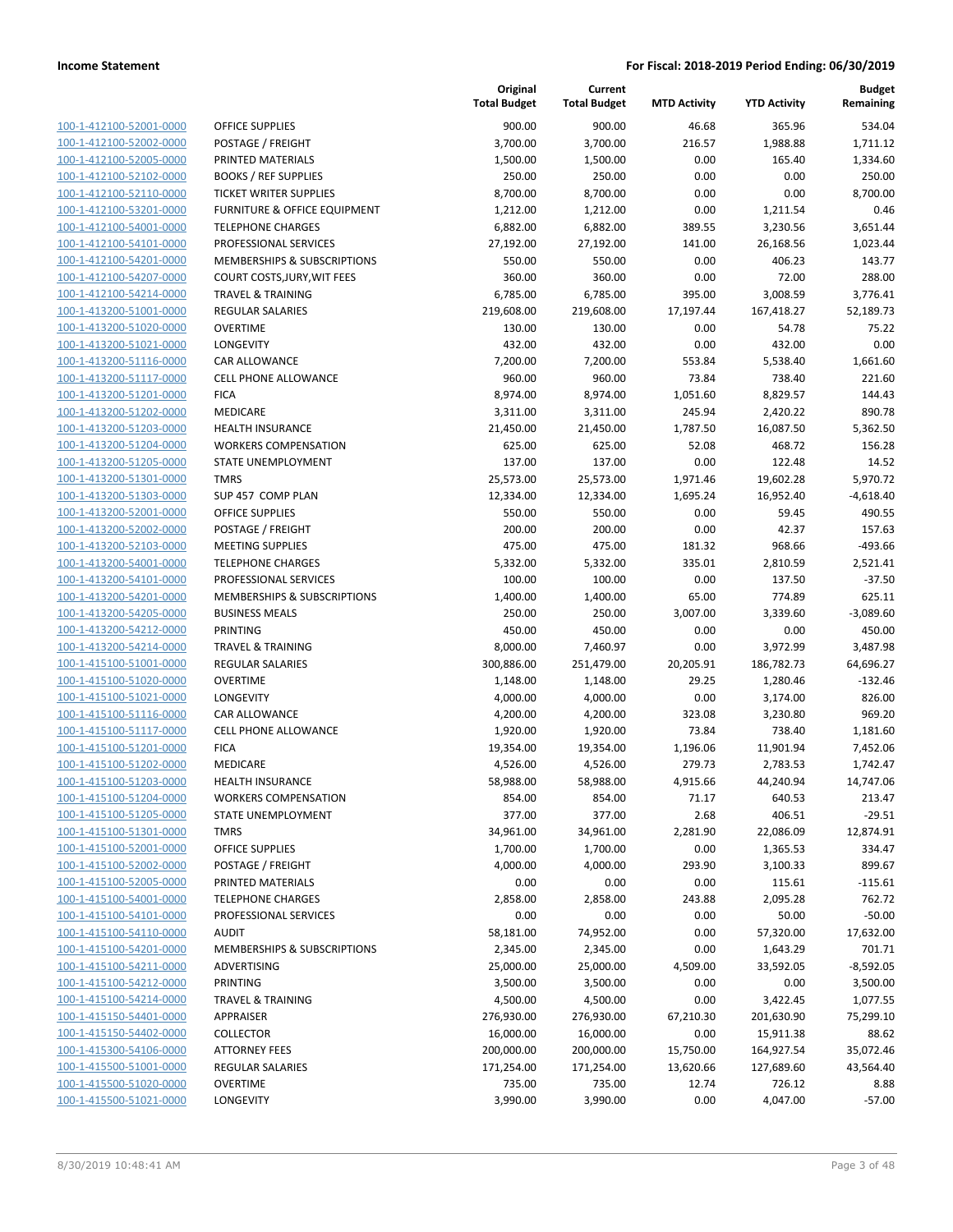| 100-1-415500-51116-0000        |
|--------------------------------|
| 100-1-415500-51117-0000        |
| 100-1-415500-51201-0000        |
| <u>100-1-415500-51202-0000</u> |
| 100-1-415500-51203-0000        |
| 100-1-415500-51204-0000        |
| 100-1-415500-51205-0000        |
| 100-1-415500-51301-0000        |
| 100-1-415500-52001-0000        |
| 100-1-415500-52002-0000        |
| 100-1-415500-52303-0000        |
| 100-1-415500-52401-0000        |
| 100-1-415500-54001-0000        |
| <u>100-1-415500-54102-0000</u> |
|                                |
| 100-1-415500-54103-0000        |
| 100-1-415500-54107-0000        |
| 100-1-415500-54118-0000        |
| 100-1-415500-54119-0000        |
| 100-1-415500-54201-0000        |
| 100-1-415500-54213-0000        |
| 100-1-415500-54214-0000        |
| 100-1-421100-51001-0000        |
| 100-1-421100-51020-0000        |
| <u>100-1-421100-51021-0000</u> |
| 100-1-421100-51101-0000        |
| 100-1-421100-51115-0000        |
| 100-1-421100-51117-0000        |
| 100-1-421100-51201-0000        |
| <u>100-1-421100-51202-0000</u> |
| 100-1-421100-51203-0000        |
| 100-1-421100-51204-0000        |
| 100-1-421100-51205-0000        |
| 100-1-421100-51301-0000        |
|                                |
| <u>100-1-421100-51401-0000</u> |
| 100-1-421100-52001-0000        |
| 100-1-421100-52002-0000        |
| 100-1-421100-52004-0000        |
| 100-1-421100-52005-0000        |
| 100-1-421100-52103-0000        |
| 100-1-421100-52104-0000        |
| 100-1-421100-52201-0000        |
| <u>100-1-421100-52203-0000</u> |
| 100-1-421100-52302-0000        |
| 100-1-421100-52305-0000        |
| 100-1-421100-53202-0000        |
| <u>100-1-421100-53205-0000</u> |
| 100-1-421100-54001-0000        |
| 100-1-421100-54002-0000        |
| 100-1-421100-54201-0000        |
| 100-1-421100-54205-0000        |
| 100-1-421100-54212-0000        |
| 100-1-421100-54213-0000        |
| 100-1-421100-54214-0000        |
|                                |
| 100-1-421210-51001-0000        |
| <u>100-1-421210-51020-0000</u> |
| <u>100-1-421210-51021-0000</u> |
| <u>100-1-421210-51101-0000</u> |
| 100-1-421210-51115-0000        |
| <u>100-1-421210-51117-0000</u> |
|                                |

|                         |                                        | Original<br><b>Total Budget</b> | Current<br><b>Total Budget</b> | <b>MTD Activity</b> | <b>YTD Activity</b> | <b>Budget</b><br>Remaining |
|-------------------------|----------------------------------------|---------------------------------|--------------------------------|---------------------|---------------------|----------------------------|
| 100-1-415500-51116-0000 | <b>CAR ALLOWANCE</b>                   | 4,200.00                        | 4,200.00                       | 323.08              | 2,746.18            | 1,453.82                   |
| 100-1-415500-51117-0000 | <b>CELL PHONE ALLOWANCE</b>            | 960.00                          | 960.00                         | 73.84               | 627.64              | 332.36                     |
| 100-1-415500-51201-0000 | <b>FICA</b>                            | 11,231.00                       | 11,231.00                      | 787.41              | 8,278.49            | 2,952.51                   |
| 100-1-415500-51202-0000 | MEDICARE                               | 2,627.00                        | 2,627.00                       | 184.15              | 1,936.10            | 690.90                     |
| 100-1-415500-51203-0000 | <b>HEALTH INSURANCE</b>                | 32,175.00                       | 32,175.00                      | 2,681.25            | 24,131.25           | 8,043.75                   |
| 100-1-415500-51204-0000 | <b>WORKERS COMPENSATION</b>            | 496.00                          | 496.00                         | 41.33               | 371.97              | 124.03                     |
| 100-1-415500-51205-0000 | <b>STATE UNEMPLOYMENT</b>              | 206.00                          | 206.00                         | 0.00                | 206.08              | $-0.08$                    |
| 100-1-415500-51301-0000 | <b>TMRS</b>                            | 20,288.00                       | 20,288.00                      | 1,551.75            | 15,994.45           | 4,293.55                   |
| 100-1-415500-52001-0000 | <b>OFFICE SUPPLIES</b>                 | 2,000.00                        | 2,000.00                       | 136.98              | 1,680.78            | 319.22                     |
| 100-1-415500-52002-0000 | POSTAGE / FREIGHT                      | 1,000.00                        | 1,000.00                       | 8.18                | 618.39              | 381.61                     |
| 100-1-415500-52303-0000 | <b>TRAINING SUPPLIES</b>               | 500.00                          | 500.00                         | 0.00                | 34.60               | 465.40                     |
| 100-1-415500-52401-0000 | RECREATIONAL SUPPLIES                  | 0.00                            | 0.00                           | 146.61              | 386.05              | $-386.05$                  |
| 100-1-415500-54001-0000 | <b>TELEPHONE CHARGES</b>               | 2,165.00                        | 2,165.00                       | 185.86              | 1,581.62            | 583.38                     |
| 100-1-415500-54102-0000 | <b>MVR CHECKS</b>                      | 200.00                          | 200.00                         | 49.82               | 376.64              | $-176.64$                  |
| 100-1-415500-54103-0000 | CONSULTING                             | 0.00                            | 0.00                           | 1,709.80            | 1,709.80            | $-1,709.80$                |
| 100-1-415500-54107-0000 | <b>MEDICAL</b>                         | 5,500.00                        | 5,500.00                       | 35.00               | 5,794.00            | $-294.00$                  |
| 100-1-415500-54118-0000 | <b>MEDICAL - POLICE</b>                | 2,500.00                        | 2,500.00                       | 0.00                | 711.00              | 1,789.00                   |
| 100-1-415500-54119-0000 | <b>MEDICAL - FIRE</b>                  | 2,500.00                        | 2,500.00                       | 0.00                | 508.00              | 1,992.00                   |
| 100-1-415500-54201-0000 | MEMBERSHIPS & SUBSCRIPTIONS            | 5,500.00                        | 5,500.00                       | 163.10              | 2,130.23            | 3,369.77                   |
| 100-1-415500-54213-0000 | PLAQUES AND AWARDS                     | 10,900.00                       | 10,900.00                      | 1,319.09            | 12,952.72           | $-2,052.72$                |
| 100-1-415500-54214-0000 | <b>TRAVEL &amp; TRAINING</b>           | 6,000.00                        | 6,000.00                       | 301.02              | 2,204.41            | 3,795.59                   |
| 100-1-421100-51001-0000 | <b>REGULAR SALARIES</b>                | 284,521.00                      | 284,521.00                     | 23,473.76           | 260,454.71          | 24,066.29                  |
| 100-1-421100-51020-0000 | <b>OVERTIME</b>                        | 1,850.00                        | 1,850.00                       | 166.85              | 6,482.95            | $-4,632.95$                |
| 100-1-421100-51021-0000 | LONGEVITY                              | 4,488.00                        | 4,488.00                       | 0.00                | 8,048.00            | $-3,560.00$                |
| 100-1-421100-51101-0000 | <b>CERTIFICATION PAY</b>               | 3,600.00                        | 3,600.00                       | 276.92              | 3,530.73            | 69.27                      |
| 100-1-421100-51115-0000 | <b>CLOTHING ALLOWANCE</b>              | 840.00                          | 840.00                         | 18.48               | 1,435.62            | $-595.62$                  |
| 100-1-421100-51117-0000 | <b>CELL PHONE ALLOWANCE</b>            | 1,560.00                        | 1,560.00                       | 120.00              | 1,606.12            | $-46.12$                   |
| 100-1-421100-51201-0000 | <b>FICA</b>                            | 18,405.00                       | 18,405.00                      | 1,458.01            | 17,614.06           | 790.94                     |
| 100-1-421100-51202-0000 | MEDICARE                               | 4,304.00                        | 4,304.00                       | 340.99              | 4,119.42            | 184.58                     |
| 100-1-421100-51203-0000 | <b>HEALTH INSURANCE</b>                | 42,900.00                       | 42,900.00                      | 3,575.00            | 32,175.00           | 10,725.00                  |
| 100-1-421100-51204-0000 | <b>WORKERS COMPENSATION</b>            | 6,075.00                        | 6,075.00                       | 506.25              | 4,556.25            | 1,518.75                   |
| 100-1-421100-51205-0000 | <b>STATE UNEMPLOYMENT</b>              | 275.00                          | 275.00                         | 2.70                | 325.49              | $-50.49$                   |
| 100-1-421100-51301-0000 | <b>TMRS</b>                            | 33,248.00                       | 33,248.00                      | 2,660.58            | 32,938.30           | 309.70                     |
| 100-1-421100-51401-0000 | <b>CONTRA - SALARIES</b>               | 0.00                            | 0.00                           | 0.00                | $-906.14$           | 906.14                     |
| 100-1-421100-52001-0000 | <b>OFFICE SUPPLIES</b>                 | 1,000.00                        | 1,000.00                       | 90.22               | 680.76              | 319.24                     |
| 100-1-421100-52002-0000 | POSTAGE / FREIGHT                      | 300.00                          | 300.00                         | 22.99               | 135.13              | 164.87                     |
| 100-1-421100-52004-0000 | <b>COMPUTER SUPPLIES</b>               | 300.00                          | 300.00                         | 0.00                | 75.99               | 224.01                     |
| 100-1-421100-52005-0000 | PRINTED MATERIALS                      | 210.00                          | 210.00                         | 128.09              | 152.09              | 57.91                      |
| 100-1-421100-52103-0000 | <b>MEETING SUPPLIES</b>                | 1,200.00                        | 1,200.00                       | 286.35              | 1,486.19            | $-286.19$                  |
| 100-1-421100-52104-0000 | <b>WEARING APPAREL</b>                 | 397.98                          | 397.98                         | 61.95               | 61.95               | 336.03                     |
| 100-1-421100-52201-0000 | MINOR TOOLS & EQUIPMENT                | 600.00                          | 600.00                         | 0.00                | 59.37               | 540.63                     |
| 100-1-421100-52203-0000 | <b>MOTOR VEHICLE FUEL</b>              | 4,200.00                        | 4,200.00                       | 78.96               | 1,752.18            | 2,447.82                   |
| 100-1-421100-52302-0000 | <b>MEDICAL SUPPLIES</b>                | 300.00                          | 300.00                         | 0.00                | 98.27               | 201.73                     |
| 100-1-421100-52305-0000 | PUBLIC EDUCATION                       | 4,725.00                        | 4,725.00                       | 733.68              | 2,570.48            | 2,154.52                   |
| 100-1-421100-53202-0000 | MACHINE, TOOLS & IMPLMNTS              | 150.00                          | 150.00                         | 0.00                | 149.95              | 0.05                       |
| 100-1-421100-53205-0000 | <b>MOTOR VEHICLES</b>                  | 2,245.00                        | 2,245.00                       | $-435.10$           | 3,099.32            | $-854.32$                  |
| 100-1-421100-54001-0000 | <b>TELEPHONE CHARGES</b>               | 20,174.00                       | 20,174.00                      | 2,384.02            | 17,171.83           | 3,002.17                   |
| 100-1-421100-54002-0000 | UTILITY CHARGES                        | 83,432.00                       | 83,432.00                      | 6,873.61            | 57,129.42           | 26,302.58                  |
| 100-1-421100-54201-0000 | <b>MEMBERSHIPS &amp; SUBSCRIPTIONS</b> | 2,664.00                        | 2,664.00                       | 30.00               | $-64.00$            | 2,728.00                   |
| 100-1-421100-54205-0000 | <b>BUSINESS MEALS</b>                  | 150.00                          | 150.00                         | 84.00               | 84.00               | 66.00                      |
| 100-1-421100-54212-0000 | <b>PRINTING</b>                        | 222.00                          | 222.00                         | 0.00                | 0.00                | 222.00                     |
| 100-1-421100-54213-0000 | PLAQUES AND AWARDS                     | 200.00                          | 200.00                         | 0.00                | 0.00                | 200.00                     |
| 100-1-421100-54214-0000 | <b>TRAVEL &amp; TRAINING</b>           | 6,158.53                        | 6,158.53                       | 590.00              | 1,220.00            | 4,938.53                   |
| 100-1-421210-51001-0000 | <b>REGULAR SALARIES</b>                | 818,807.00                      | 818,807.00                     | 53,176.39           | 519,084.26          | 299,722.74                 |
| 100-1-421210-51020-0000 | <b>OVERTIME</b>                        | 46,777.00                       | 46,777.00                      | 3,636.01            | 55,931.28           | $-9,154.28$                |
| 100-1-421210-51021-0000 | <b>LONGEVITY</b>                       | 15,528.00                       | 15,528.00                      | 156.92              | 13,207.71           | 2,320.29                   |
| 100-1-421210-51101-0000 | <b>CERTIFICATION PAY</b>               | 19,320.00                       | 19,320.00                      | 1,153.82            | 11,538.20           | 7,781.80                   |
| 100-1-421210-51115-0000 | <b>CLOTHING ALLOWANCE</b>              | 7,920.00                        | 7,920.00                       | 83.16               | 6,231.60            | 1,688.40                   |
| 100-1-421210-51117-0000 | <b>CELL PHONE ALLOWANCE</b>            | 5,160.00                        | 5,160.00                       | 304.64              | 3,046.40            | 2,113.60                   |
|                         |                                        |                                 |                                |                     |                     |                            |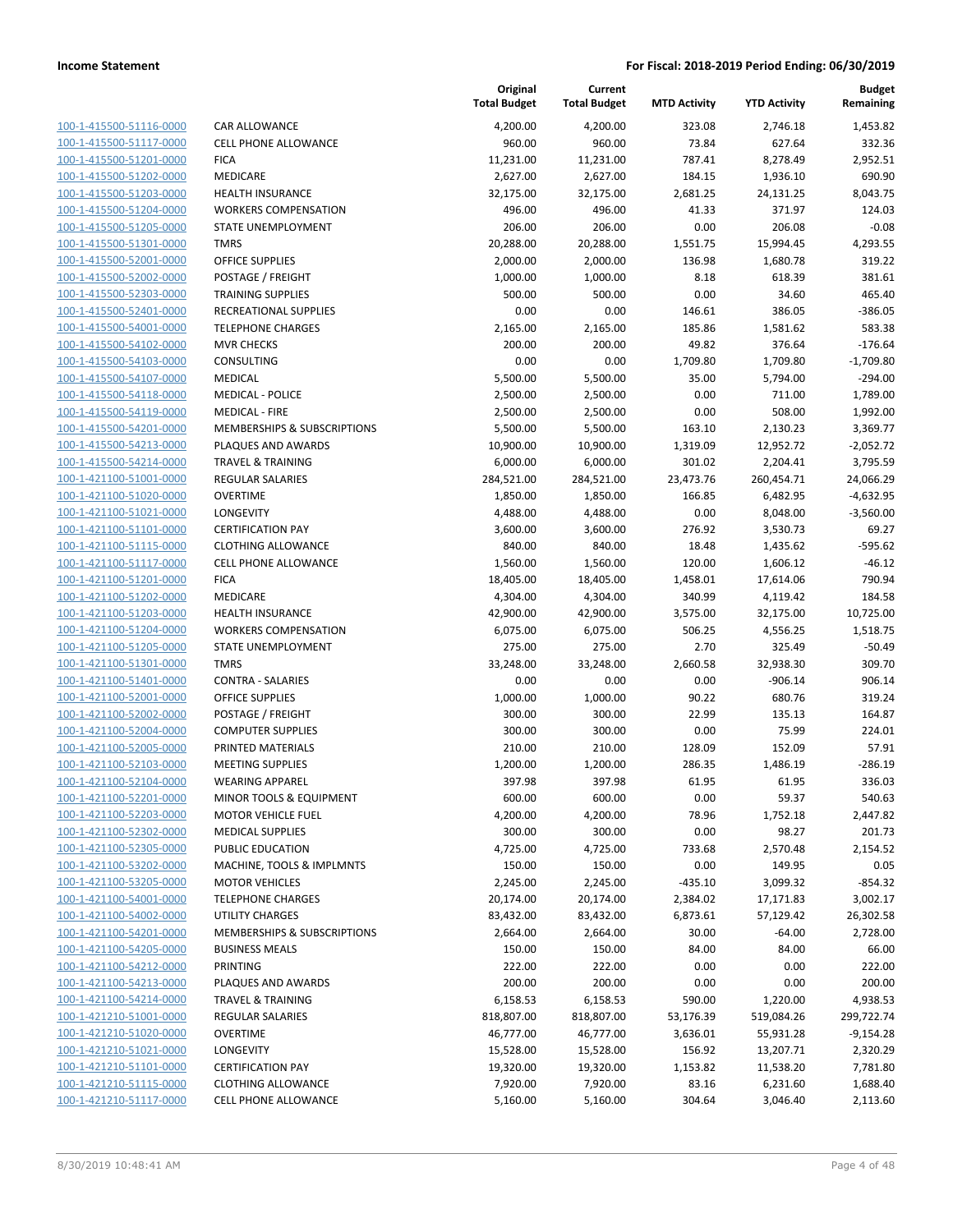| 100-1-421210-51201-0000                            |
|----------------------------------------------------|
| 100-1-421210-51202-0000                            |
| 100-1-421210-51203-0000                            |
| 100-1-421210-51204-0000                            |
| 100-1-421210-51205-0000                            |
| 100-1-421210-51301-0000                            |
| 100-1-421210-51401-0000                            |
| 100-1-421210-52001-0000                            |
| 100-1-421210-52002-0000                            |
| 100-1-421210-52004-0000                            |
| 100-1-421210-52005-0000                            |
| 100-1-421210-52102-0000                            |
| 100-1-421210-52201-0000                            |
| 100-1-421210-52203-0000                            |
| 100-1-421210-53203-0000                            |
| 100-1-421210-53205-0000                            |
| 100-1-421210-54001-0000                            |
| 100-1-421210-54201-0000                            |
| 100-1-421210-54208-0000                            |
| 100-1-421210-54214-0000                            |
| 100-1-421210-54215-0000                            |
| 100-1-421210-54216-0000                            |
| 100-1-421230-51001-0000                            |
| 100-1-421230-51020-0000                            |
|                                                    |
| 100-1-421230-51021-0000<br>100-1-421230-51101-0000 |
|                                                    |
| 100-1-421230-51102-0000                            |
| 100-1-421230-51115-0000                            |
| 100-1-421230-51117-0000                            |
| 100-1-421230-51201-0000                            |
| 100-1-421230-51202-0000                            |
| 100-1-421230-51203-0000                            |
| 100-1-421230-51204-0000                            |
| 100-1-421230-51205-0000                            |
| <u>100-1-421230-51301-0000</u>                     |
| 100-1-421230-51401-0000                            |
| 100-1-421230-52001-0000                            |
| 100-1-421230-52002-0000                            |
| 100-1-421230-52004-0000                            |
| 100-1-421230-52005-0000                            |
| 100-1-421230-52006-0000                            |
| <u>100-1-421230-52007-0000</u>                     |
| 100-1-421230-52104-0000                            |
| 100-1-421230-52108-0000                            |
| 100-1-421230-52109-0000                            |
| <u>100-1-421230-52111-0000</u>                     |
| <u>100-1-421230-52201-0000</u>                     |
| 100-1-421230-52203-0000                            |
| <u>100-1-421230-52309-0000</u>                     |
| 100-1-421230-53202-0000                            |
| <u>100-1-421230-53205-0000</u>                     |
| 100-1-421230-54001-0000                            |
| <u>100-1-421230-54108-0000</u>                     |
| 100-1-421230-54201-0000                            |
| 100-1-421230-54214-0000                            |
| <u>100-1-421240-51001-0000</u>                     |
| <u>100-1-421240-51020-0000</u>                     |
| <u>100-1-421240-51021-0000</u>                     |
| 100-1-421240-51101-0000                            |
|                                                    |

|                                                    |                                          | Original<br><b>Total Budget</b> | Current<br><b>Total Budget</b> | <b>MTD Activity</b> | <b>YTD Activity</b>        | Budget<br>Remaining        |
|----------------------------------------------------|------------------------------------------|---------------------------------|--------------------------------|---------------------|----------------------------|----------------------------|
| 100-1-421210-51201-0000                            | <b>FICA</b>                              | 56,638.00                       | 56,638.00                      | 3,380.24            | 35,556.44                  | 21,081.56                  |
| 100-1-421210-51202-0000                            | MEDICARE                                 | 13,246.00                       | 13,246.00                      | 790.54              | 8,315.63                   | 4,930.37                   |
| 100-1-421210-51203-0000                            | <b>HEALTH INSURANCE</b>                  | 117,975.00                      | 117,975.00                     | 9,831.25            | 88,481.25                  | 29,493.75                  |
| 100-1-421210-51204-0000                            | <b>WORKERS COMPENSATION</b>              | 25,438.00                       | 25,438.00                      | 2,119.83            | 19,078.47                  | 6,359.53                   |
| 100-1-421210-51205-0000                            | <b>STATE UNEMPLOYMENT</b>                | 755.00                          | 755.00                         | 0.00                | 638.13                     | 116.87                     |
| 100-1-421210-51301-0000                            | <b>TMRS</b>                              | 102,313.00                      | 102,313.00                     | 6,471.30            | 68,540.37                  | 33,772.63                  |
| 100-1-421210-51401-0000                            | <b>CONTRA - SALARIES</b>                 | 0.00                            | 0.00                           | 0.00                | $-6,514.28$                | 6,514.28                   |
| 100-1-421210-52001-0000                            | <b>OFFICE SUPPLIES</b>                   | 1,635.00                        | 1,035.00                       | 14.06               | 258.40                     | 776.60                     |
| 100-1-421210-52002-0000                            | POSTAGE / FREIGHT                        | 150.00                          | 150.00                         | 0.00                | 30.23                      | 119.77                     |
| 100-1-421210-52004-0000                            | <b>COMPUTER SUPPLIES</b>                 | 1,785.00                        | 1,785.00                       | 204.95              | 879.84                     | 905.16                     |
| 100-1-421210-52005-0000                            | PRINTED MATERIALS                        | 100.00                          | 100.00                         | 24.00               | 48.00                      | 52.00                      |
| 100-1-421210-52102-0000                            | <b>BOOKS / REF SUPPLIES</b>              | 120.00                          | 120.00                         | 0.00                | 0.00                       | 120.00                     |
| 100-1-421210-52201-0000                            | MINOR TOOLS & EQUIPMENT                  | 1,160.00                        | 1,160.00                       | 0.00                | 443.68                     | 716.32                     |
| 100-1-421210-52203-0000                            | <b>MOTOR VEHICLE FUEL</b>                | 8,413.00                        | 8,413.00                       | 407.98              | 3,141.65                   | 5,271.35                   |
| 100-1-421210-53203-0000                            | <b>INSTRUMENTS &amp; APPARATUS</b>       | 300.00                          | 1,500.00                       | 0.00                | 97.50                      | 1,402.50                   |
| 100-1-421210-53205-0000                            | <b>MOTOR VEHICLES</b>                    | 3,947.00                        | 3,947.00                       | 32.00               | 708.43                     | 3,238.57                   |
| 100-1-421210-54001-0000                            | <b>TELEPHONE CHARGES</b>                 | 28,094.00                       | 28,094.00                      | 2,735.18            | 21,569.84                  | 6,524.16                   |
| 100-1-421210-54201-0000                            | MEMBERSHIPS & SUBSCRIPTIONS              | 6,557.00                        | 6,557.00                       | 410.00              | 4,602.00                   | 1,955.00                   |
| 100-1-421210-54208-0000                            | <b>LABORATORY WORK</b>                   | 5,500.00                        | 4,900.00                       | 1,057.19            | 1,766.42                   | 3,133.58                   |
| 100-1-421210-54214-0000                            | <b>TRAVEL &amp; TRAINING</b>             | 8,450.00                        | 8,450.00                       | 262.00              | 5,315.40                   | 3,134.60                   |
| 100-1-421210-54215-0000                            | <b>EVIDENCE PURCHASES</b>                | 1,000.00                        | 1,000.00                       | 0.00                | 1,000.00                   | 0.00                       |
| 100-1-421210-54216-0000                            | <b>INFORMANT EXPENSES</b>                | 500.00                          | 500.00                         | 0.00                | 500.00                     | 0.00                       |
| 100-1-421230-51001-0000                            | <b>REGULAR SALARIES</b>                  | 2,876,471.00                    | 2,876,471.00                   | 209,647.16          | 2,006,928.40               | 869,542.60                 |
| 100-1-421230-51020-0000                            | <b>OVERTIME</b>                          | 209,683.00                      | 209,683.00                     | 34,424.81           | 288,688.72                 | $-79,005.72$               |
| 100-1-421230-51021-0000                            | <b>LONGEVITY</b>                         | 39,132.00                       | 39,132.00                      | 289.84              | 32,793.86                  | 6,338.14                   |
| 100-1-421230-51101-0000                            | <b>CERTIFICATION PAY</b>                 | 55,380.00                       | 55,380.00                      | 2,815.36            | 28,084.35                  | 27,295.65                  |
| 100-1-421230-51102-0000                            | <b>BILINGUAL PAY</b>                     | 900.00                          | 900.00                         | 115.40              | 969.36                     | $-69.36$                   |
| 100-1-421230-51115-0000                            | <b>CLOTHING ALLOWANCE</b>                | 4,920.00                        | 4,920.00                       | 351.12              | 3,404.94                   | 1,515.06                   |
| 100-1-421230-51117-0000                            | <b>CELL PHONE ALLOWANCE</b>              | 2,880.00                        | 2,880.00                       | 147.68              | 1,476.80                   | 1,403.20                   |
| 100-1-421230-51201-0000                            | <b>FICA</b>                              | 198,854.00                      | 198,854.00                     | 14,685.50           | 143,860.28                 | 54,993.72                  |
| 100-1-421230-51202-0000                            | MEDICARE                                 | 46,506.00                       | 46,506.00                      | 3,434.52            | 33,644.76                  | 12,861.24                  |
| 100-1-421230-51203-0000                            | <b>HEALTH INSURANCE</b>                  | 445,088.00                      | 445,088.00                     | 37,090.67           | 333,816.03                 | 111,271.97                 |
| 100-1-421230-51204-0000                            | <b>WORKERS COMPENSATION</b>              | 88,834.00                       | 88,834.00                      | 7,402.83            | 66,625.51                  | 22,208.49                  |
| 100-1-421230-51205-0000                            | <b>STATE UNEMPLOYMENT</b><br><b>TMRS</b> | 2,848.00                        | 2,848.00                       | 3.07                | 3,033.08                   | $-185.08$                  |
| 100-1-421230-51301-0000<br>100-1-421230-51401-0000 | <b>CONTRA - SALARIES</b>                 | 359,219.00<br>$-172,600.00$     | 359,219.00<br>$-172,600.00$    | 27,407.32<br>0.00   | 272,294.01<br>$-19,014.83$ | 86,924.99<br>$-153,585.17$ |
| 100-1-421230-52001-0000                            | <b>OFFICE SUPPLIES (PATROL)</b>          | 1,530.00                        | 1,530.00                       | 0.00                | 444.60                     | 1,085.40                   |
| 100-1-421230-52002-0000                            | POSTAGE / FREIGHT (PATROL)               | 430.00                          | 430.00                         | 33.06               | 51.22                      | 378.78                     |
| 100-1-421230-52004-0000                            | <b>COMPUTER SUPPLIES (PATROL)</b>        | 2,200.00                        | 2,200.00                       | 0.00                | 0.00                       | 2,200.00                   |
| 100-1-421230-52005-0000                            | PRINTED MATERIALS (PATROL)               | 1,370.00                        | 1,370.00                       | 96.00               | 192.00                     | 1,178.00                   |
| 100-1-421230-52006-0000                            | OFFICE SUPPLIES (OPERATIONS)             | 0.00                            | 0.00                           | $-76.65$            | $-76.65$                   | 76.65                      |
| 100-1-421230-52007-0000                            | POSTAGE/FRIEGHT (OPERATIONS)             | 0.00                            | 0.00                           | 68.61               | 68.61                      | $-68.61$                   |
| 100-1-421230-52104-0000                            | <b>WEARING APPAREL (PATROL)</b>          | 48,245.00                       | 48,245.00                      | 2,797.88            | 26,252.96                  | 21,992.04                  |
| 100-1-421230-52108-0000                            | <b>MENAGERIE SUPPLIES</b>                | 475.00                          | 475.00                         | 0.00                | 329.52                     | 145.48                     |
| 100-1-421230-52109-0000                            | <b>SUPPORT OF PRISONERS</b>              | 2,440.00                        | 2,440.00                       | 386.55              | 763.37                     | 1,676.63                   |
| 100-1-421230-52111-0000                            | <b>AMMUNITION</b>                        | 15,166.89                       | 15,166.89                      | 1,750.00            | 7,910.10                   | 7,256.79                   |
| 100-1-421230-52201-0000                            | MINOR TOOLS & EQUIPMENT (PATROL)         | 14,339.00                       | 14,339.00                      | 331.73              | 8,790.89                   | 5,548.11                   |
| 100-1-421230-52203-0000                            | <b>MOTOR VEHICLE FUEL</b>                | 90,086.00                       | 90,086.00                      | 6,074.00            | 61,469.38                  | 28,616.62                  |
| 100-1-421230-52309-0000                            | <b>BODY ARMOR</b>                        | 10,800.00                       | 10,800.00                      | 0.00                | 0.00                       | 10,800.00                  |
| 100-1-421230-53202-0000                            | MACHINE, TOOLS & IMPLMNTS                | 1,500.00                        | 1,500.00                       | 0.00                | 1,047.17                   | 452.83                     |
| 100-1-421230-53205-0000                            | <b>MOTOR VEHICLES</b>                    | 32,000.00                       | 32,000.00                      | 1,732.65            | 25,409.83                  | 6,590.17                   |
| 100-1-421230-54001-0000                            | <b>TELEPHONE CHARGES</b>                 | 57,625.00                       | 57,625.00                      | 3,792.58            | 33,631.60                  | 23,993.40                  |
| 100-1-421230-54108-0000                            | <b>VETERINARY SERVICES</b>               | 650.00                          | 650.00                         | 0.00                | 3,341.26                   | $-2,691.26$                |
| 100-1-421230-54201-0000                            | MEMBERSHIPS & SUBSCRIPTIONS (PATROL)     | 570.00                          | 570.00                         | 0.00                | 135.00                     | 435.00                     |
| 100-1-421230-54214-0000                            | <b>TRAVEL &amp; TRAINING</b>             | 12,735.00                       | 12,735.00                      | 1,060.00            | 3,423.10                   | 9,311.90                   |
| 100-1-421240-51001-0000                            | REGULAR SALARIES                         | 805,255.00                      | 805,255.00                     | 54,056.29           | 565,326.86                 | 239,928.14                 |
| 100-1-421240-51020-0000                            | <b>OVERTIME</b>                          | 43,164.00                       | 43,164.00                      | 5,554.26            | 50,226.87                  | $-7,062.87$                |
| 100-1-421240-51021-0000                            | LONGEVITY                                | 13,594.00                       | 13,594.00                      | 193.84              | 11,960.47                  | 1,633.53                   |
| 100-1-421240-51101-0000                            | <b>CERTIFICATION PAY</b>                 | 16,680.00                       | 16,680.00                      | 1,384.64            | 12,577.13                  | 4,102.87                   |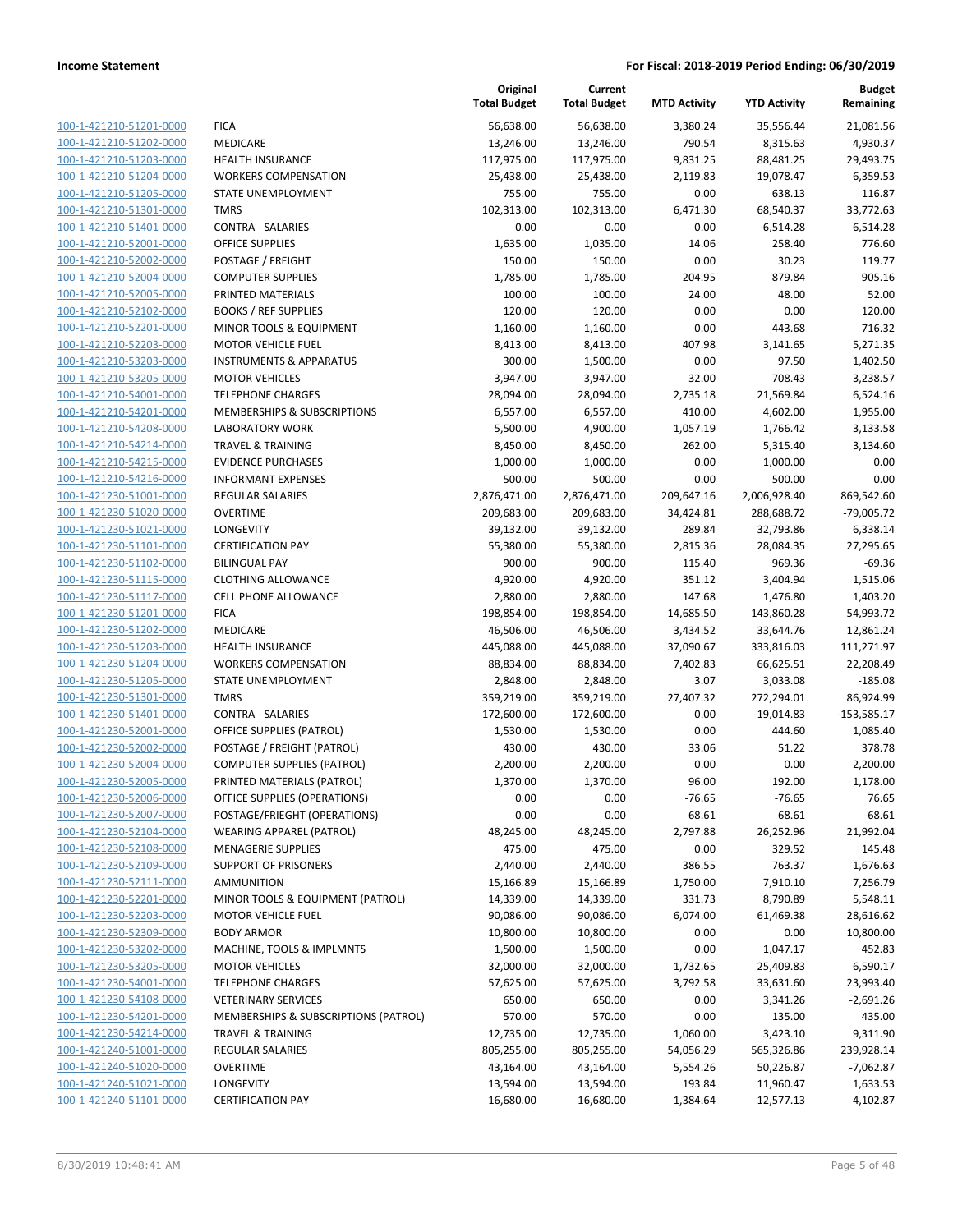| 100-1-421240-51102-0000        | E              |
|--------------------------------|----------------|
| 100-1-421240-51115-0000        | C              |
| 100-1-421240-51117-0000        | $\overline{a}$ |
| 100-1-421240-51201-0000        | F              |
|                                | ľ              |
| 100-1-421240-51202-0000        |                |
| 100-1-421240-51203-0000        | ŀ              |
| 100-1-421240-51204-0000        | ١              |
| 100-1-421240-51205-0000        | S              |
| 100-1-421240-51301-0000        | Ī              |
| 100-1-421240-51302-0000        | F              |
| 100-1-421240-51401-0000        | C              |
| 100-1-421240-52001-0000        | C              |
| 100-1-421240-52002-0000        | F              |
| 100-1-421240-52004-0000        | C              |
| 100-1-421240-52005-0000        | F              |
| 100-1-421240-52102-0000        | F              |
| 100-1-421240-52104-0000        | ١              |
| 100-1-421240-52201-0000        | ľ              |
| 100-1-421240-52203-0000        | ľ              |
| 100-1-421240-52303-0000        | ٦              |
| 100-1-421240-53202-0000        | ľ              |
| 100-1-421240-53205-0000        | ľ              |
| 100-1-421240-53207-0000        | F              |
| 100-1-421240-54001-0000        | I              |
| 100-1-421240-54101-0000        | F              |
| 100-1-421240-54201-0000        | ľ              |
|                                | F              |
| 100-1-421240-54212-0000        | Ī              |
| 100-1-421240-54214-0000        |                |
| 100-1-421240-55201-0000        | E              |
| 100-1-421240-55231-0000        | L              |
| 100-1-421240-55232-0000        | F              |
| 100-1-421600-52104-0000        | ١              |
| 100-1-421600-52111-0000        | ŀ              |
| 100-1-421600-52201-0000        | ľ              |
| 100-1-421600-52206-0000        | Ś              |
| 100-1-421600-52309-0000        | E              |
| 100-1-421600-53202-0000        | ľ              |
| 100-1-421600-54201-0000        | ľ              |
| 100-1-421600-54214-0000        | Ī              |
| 100-1-421600-55201-0000        | E              |
| 100-1-422100-51001-0000        | F              |
| <u>100-1-422100-51020-0000</u> | Ο              |
| 100-1-422100-51021-0000        | L              |
| 100-1-422100-51101-0000        | Ο              |
| 100-1-422100-51116-0000        | ι              |
| <u>100-1-422100-51117-0000</u> | ι              |
| 100-1-422100-51201-0000        | F              |
| 100-1-422100-51202-0000        | ľ              |
| 100-1-422100-51203-0000        | ŀ              |
| 100-1-422100-51204-0000        |                |
| 100-1-422100-51205-0000        | ς              |
|                                | ٦              |
| 100-1-422100-51301-0000        |                |
| 100-1-422100-51302-0000        | F              |
| 100-1-422100-51401-0000        | Ο              |
| 100-1-422100-52001-0000        | ι              |
| 100-1-422100-52002-0000        | F              |
| 100-1-422100-52102-0000        | F              |
| <u>100-1-422100-52103-0000</u> | ľ              |
| 100-1-422100-52104-0000        | Ι              |
|                                |                |

|                         |                              | Original<br><b>Total Budget</b> | Current<br><b>Total Budget</b> | <b>MTD Activity</b> | <b>YTD Activity</b> | <b>Budget</b><br>Remaining |
|-------------------------|------------------------------|---------------------------------|--------------------------------|---------------------|---------------------|----------------------------|
| 100-1-421240-51102-0000 | <b>BILINGUAL PAY</b>         | 1,500.00                        | 1,500.00                       | 69.24               | 692.40              | 807.60                     |
| 100-1-421240-51115-0000 | <b>CLOTHING ALLOWANCE</b>    | 120.00                          | 120.00                         | 9.24                | 92.40               | 27.60                      |
| 100-1-421240-51117-0000 | <b>CELL PHONE ALLOWANCE</b>  | 1,920.00                        | 1,920.00                       | 147.68              | 1,476.80            | 443.20                     |
| 100-1-421240-51201-0000 | <b>FICA</b>                  | 18,161.00                       | 18,161.00                      | 1,882.21            | 19,951.12           | $-1,790.12$                |
| 100-1-421240-51202-0000 | MEDICARE                     | 12,787.00                       | 12,787.00                      | 862.85              | 8,823.43            | 3,963.57                   |
| 100-1-421240-51203-0000 | <b>HEALTH INSURANCE</b>      | 193,050.00                      | 193,050.00                     | 16,087.50           | 144,787.50          | 48,262.50                  |
| 100-1-421240-51204-0000 | <b>WORKERS COMPENSATION</b>  | 5,226.00                        | 5,226.00                       | 435.50              | 3,919.50            | 1,306.50                   |
| 100-1-421240-51205-0000 | <b>STATE UNEMPLOYMENT</b>    | 1,304.00                        | 1,304.00                       | 0.92                | 986.97              | 317.03                     |
| 100-1-421240-51301-0000 | <b>TMRS</b>                  | 42,073.00                       | 42,073.00                      | 3,613.93            | 37,778.29           | 4,294.71                   |
| 100-1-421240-51302-0000 | <b>FR&amp;R RETIREMENT</b>   | 95,364.00                       | 95,364.00                      | 5,372.32            | 57,514.88           | 37,849.12                  |
| 100-1-421240-51401-0000 | <b>CONTRA - SALARIES</b>     | 0.00                            | 0.00                           | 0.00                | $-2,030.29$         | 2,030.29                   |
| 100-1-421240-52001-0000 | OFFICE SUPPLIES              | 2,247.00                        | 2,247.00                       | 257.33              | 1,613.57            | 633.43                     |
| 100-1-421240-52002-0000 | POSTAGE / FREIGHT            | 2,290.00                        | 2,290.00                       | 69.03               | 920.74              | 1,369.26                   |
| 100-1-421240-52004-0000 | <b>COMPUTER SUPPLIES</b>     | 500.00                          | 500.00                         | 0.00                | 0.00                | 500.00                     |
| 100-1-421240-52005-0000 | PRINTED MATERIALS            | 535.50                          | 535.50                         | 0.00                | 423.89              | 111.61                     |
| 100-1-421240-52102-0000 | <b>REFERENCE SUPPLIES</b>    | 3,711.00                        | 3,711.00                       | 0.00                | 0.00                | 3,711.00                   |
| 100-1-421240-52104-0000 | <b>WEARING APPAREL</b>       | 1,800.00                        | 1,800.00                       | 431.91              | 1,018.46            | 781.54                     |
| 100-1-421240-52201-0000 | MINOR TOOLS & EQUIPMENT      | 2,200.00                        | 1,527.27                       | 0.00                | 0.00                | 1,527.27                   |
| 100-1-421240-52203-0000 | <b>MOTOR VEHICLE FUEL</b>    | 600.00                          | 600.00                         | 720.77              | 720.77              | $-120.77$                  |
| 100-1-421240-52303-0000 | <b>TRAINING SUPPLIES</b>     | 970.00                          | 321.41                         | 0.00                | 137.95              | 183.46                     |
| 100-1-421240-53202-0000 | MACHINE, TOOLS & IMPLMNTS    | 194.00                          | 0.00                           | 0.00                | 194.00              | $-194.00$                  |
| 100-1-421240-53205-0000 | <b>MOTOR VEHICLES</b>        | 840.00                          | 840.00                         | $-58.57$            | 118.27              | 721.73                     |
| 100-1-421240-53207-0000 | RADIO/COMMUNICATIONS         | 44,979.00                       | 44,979.00                      | 0.00                | 44,979.00           | 0.00                       |
| 100-1-421240-54001-0000 | <b>TELEPHONE CHARGES</b>     | 38,500.00                       | 38,500.00                      | 2,940.92            | 22,172.05           | 16,327.95                  |
| 100-1-421240-54101-0000 | PROFESSIONAL SERVICES        | 18,106.00                       | 18,106.00                      | 1,760.91            | 6,761.45            | 11,344.55                  |
| 100-1-421240-54201-0000 | MEMBERSHIPS & SUBSCRIPTIONS  | 1,265.00                        | 1,265.00                       | 0.00                | 960.00              | 305.00                     |
| 100-1-421240-54212-0000 | PRINTING                     | 485.00                          | 485.00                         | 0.00                | 0.00                | 485.00                     |
| 100-1-421240-54214-0000 | <b>TRAVEL &amp; TRAINING</b> | 31,504.00                       | 31,504.00                      | 2,251.20            | 14,016.68           | 17,487.32                  |
| 100-1-421240-55201-0000 | <b>EQUIPMENT PURCHASES</b>   | 4,500.00                        | 5,172.73                       | 0.00                | 3,765.00            | 1,407.73                   |
| 100-1-421240-55231-0000 | LESS LETHAL PROGRAM          | 19,105.70                       | 19,948.29                      | 0.00                | 18,808.29           | 1,140.00                   |
| 100-1-421240-55232-0000 | <b>FIREARMS PROGRAM</b>      | 22,262.10                       | 22,262.10                      | 163.05              | 20,301.86           | 1,960.24                   |
| 100-1-421600-52104-0000 | <b>WEARING APPAREL</b>       | 3,300.00                        | 3,300.00                       | 2,079.71            | 2,079.71            | 1,220.29                   |
| 100-1-421600-52111-0000 | <b>AMMUNITION</b>            | 6,605.00                        | 6,605.00                       | 0.00                | 6,539.06            | 65.94                      |
| 100-1-421600-52201-0000 | MINOR TOOLS & EQUIPMENT      | 7,940.80                        | 6,720.80                       | 0.00                | 3,596.78            | 3,124.02                   |
| 100-1-421600-52206-0000 | SPECIAL OPS EQUIPMENT        | 5,810.00                        | 5,810.00                       | 65.91               | 2,802.02            | 3,007.98                   |
| 100-1-421600-52309-0000 | <b>BODY ARMOR</b>            | 7,000.00                        | 8,220.00                       | 0.00                | 960.00              | 7,260.00                   |
| 100-1-421600-53202-0000 | MACHINE, TOOLS & IMPLMNTS    | 50.00                           | 50.00                          | 0.00                | 0.00                | 50.00                      |
| 100-1-421600-54201-0000 | MEMBERSHIPS & SUBSCRIPTIONS  | 440.00                          | 440.00                         | 0.00                | 160.00              | 280.00                     |
| 100-1-421600-54214-0000 | <b>TRAVEL &amp; TRAINING</b> | 7,900.00                        | 7,900.00                       | 45.00               | 3,283.75            | 4,616.25                   |
| 100-1-421600-55201-0000 | <b>EQUIPMENT PURCHASES</b>   | 6,390.00                        | 6,390.00                       | 0.00                | 6,581.37            | $-191.37$                  |
| 100-1-422100-51001-0000 | REGULAR SALARIES             | 254,929.00                      | 254,929.00                     | 19,685.68           | 196,472.55          | 58,456.45                  |
| 100-1-422100-51020-0000 | <b>OVERTIME</b>              | 1,371.00                        | 1,371.00                       | 0.00                | 284.34              | 1,086.66                   |
| 100-1-422100-51021-0000 | LONGEVITY                    | 4,000.00                        | 4,000.00                       | 121.84              | 3,601.19            | 398.81                     |
| 100-1-422100-51101-0000 | <b>CERTIFICATION PAY</b>     | 4,080.00                        | 4,080.00                       | 369.24              | 3,692.40            | 387.60                     |
| 100-1-422100-51116-0000 | CAR ALLOWANCE                | 4,200.00                        | 4,200.00                       | 507.68              | 5,076.80            | $-876.80$                  |
| 100-1-422100-51117-0000 | <b>CELL PHONE ALLOWANCE</b>  | 1,560.00                        | 1,560.00                       | 120.00              | 1,200.00            | 360.00                     |
| 100-1-422100-51201-0000 | <b>FICA</b>                  | 3,221.00                        | 3,221.00                       | 206.14              | 2,177.13            | 1,043.87                   |
| 100-1-422100-51202-0000 | MEDICARE                     | 3,917.00                        | 3,917.00                       | 294.48              | 2,985.76            | 931.24                     |
| 100-1-422100-51203-0000 | HEALTH INSURANCE             | 32,175.00                       | 32,175.00                      | 2,681.25            | 24,131.25           | 8,043.75                   |
| 100-1-422100-51204-0000 | <b>WORKERS COMPENSATION</b>  | 4,883.00                        | 4,883.00                       | 406.92              | 3,662.28            | 1,220.72                   |
| 100-1-422100-51205-0000 | STATE UNEMPLOYMENT           | 206.00                          | 206.00                         | 0.00                | 238.20              | $-32.20$                   |
| 100-1-422100-51301-0000 | <b>TMRS</b>                  | 5,819.00                        | 5,819.00                       | 419.30              | 4,423.92            | 1,395.08                   |
| 100-1-422100-51302-0000 | FR&R RETIREMENT              | 42,109.00                       | 42,109.00                      | 3,283.54            | 32,850.23           | 9,258.77                   |
| 100-1-422100-51401-0000 | CONTRA - SALARIES            | 0.00                            | 0.00                           | 0.00                | $-60.00$            | 60.00                      |
| 100-1-422100-52001-0000 | <b>OFFICE SUPPLIES</b>       | 1,232.00                        | 1,771.03                       | 0.00                | 1,265.95            | 505.08                     |
| 100-1-422100-52002-0000 | POSTAGE / FREIGHT            | 100.00                          | 100.00                         | 0.00                | 99.11               | 0.89                       |
| 100-1-422100-52102-0000 | REFERENCE SUPPLIES           | 3,150.00                        | 3,150.00                       | 0.00                | 0.00                | 3,150.00                   |
| 100-1-422100-52103-0000 | <b>MEETING SUPPLIES</b>      | 910.00                          | 910.00                         | 0.00                | 925.68              | $-15.68$                   |
| 100-1-422100-52104-0000 | <b>WEARING APPAREL</b>       | 1,350.00                        | 1,350.00                       | 0.00                | 119.95              | 1,230.05                   |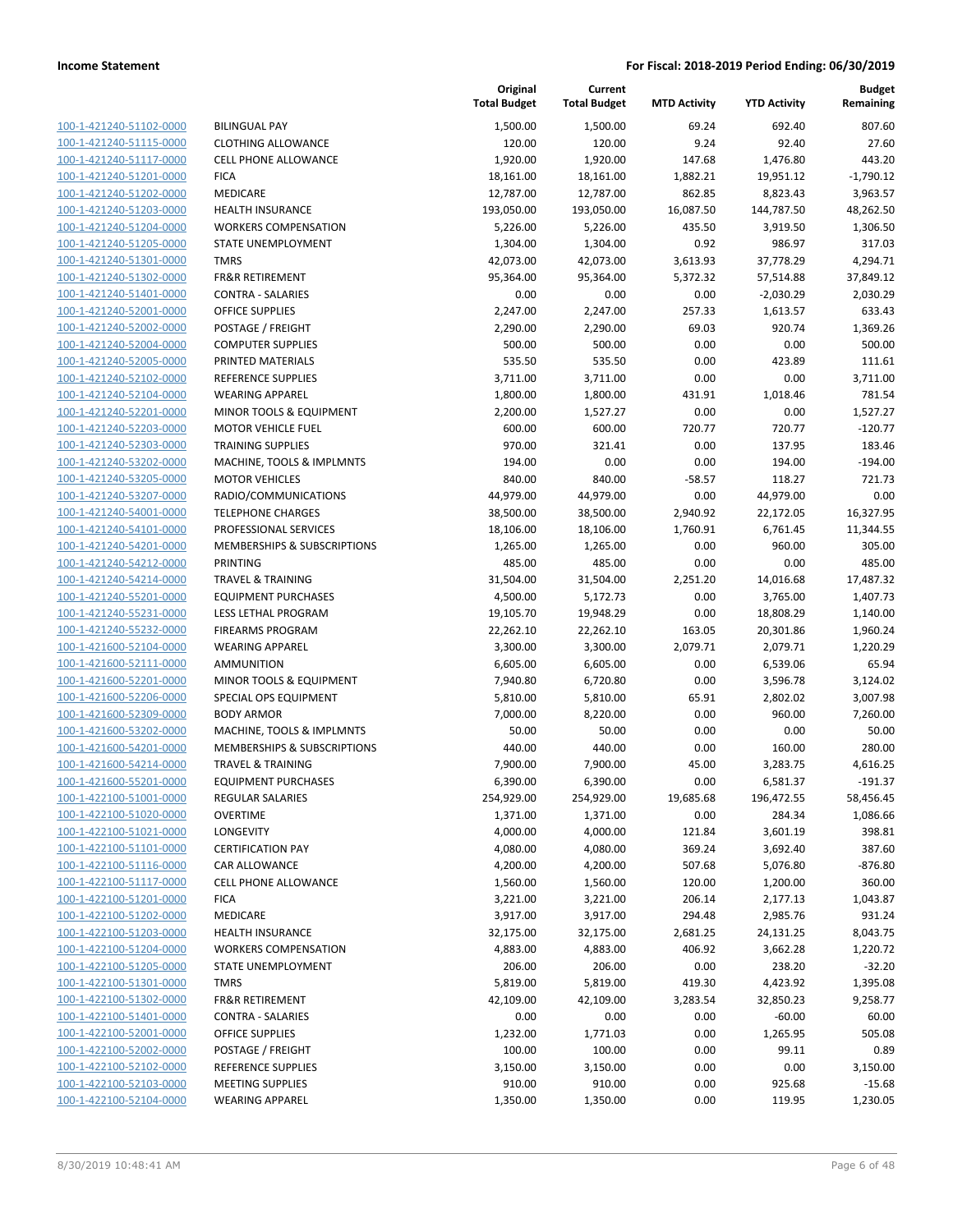| 100-1-422100-53205-0000        |
|--------------------------------|
| 100-1-422100-53207-0000        |
| 100-1-422100-54001-0000        |
| 100-1-422100-54002-0000        |
| 100-1-422100-54101-0000        |
| 100-1-422100-54201-0000        |
| 100-1-422100-54214-0000        |
| 100-1-422200-51001-0000        |
| 100-1-422200-51020-0000        |
| 100-1-422200-51021-0000        |
| 100-1-422200-51101-0000        |
| 100-1-422200-51102-0000        |
| 100-1-422200-51117-0000        |
| 100-1-422200-51202-0000        |
| 100-1-422200-51203-0000        |
| 100-1-422200-51204-0000        |
| 100-1-422200-51205-0000        |
| 100-1-422200-51302-0000        |
| 100-1-422200-51401-0000        |
| 100-1-422200-52001-0000        |
| 100-1-422200-52101-0000        |
| 100-1-422200-52102-0000        |
| 100-1-422200-52104-0000        |
| 100-1-422200-52107-0000        |
| 100-1-422200-52201-0000        |
| 100-1-422200-52203-0000        |
| 100-1-422200-52205-0000        |
| <u>100-1-422200-52207-0000</u> |
| 100-1-422200-52208-0000        |
| 100-1-422200-52306-0000        |
| 100-1-422200-53202-0000        |
| 100-1-422200-53205-0000        |
| 100-1-422200-53208-0000        |
| 100-1-422200-53213-0000        |
| 100-1-422200-54001-0000        |
| 100-1-422200-54002-0000        |
| 100-1-422200-54109-0000        |
| 100-1-422200-54214-0000        |
| 100-1-422200-54908-0000        |
| 100-1-422200-55201-0000        |
| 100-1-422200-55203-0000        |
| 100-1-422200-55207-0000        |
|                                |
| <u>100-1-422300-51001-0000</u> |
| <u>100-1-422300-51020-0000</u> |
| <u>100-1-422300-51021-0000</u> |
| 100-1-422300-51101-0000        |
| 100-1-422300-51117-0000        |
| <u>100-1-422300-51201-0000</u> |
| <u>100-1-422300-51202-0000</u> |
| <u>100-1-422300-51203-0000</u> |
| 100-1-422300-51204-0000        |
| 100-1-422300-51205-0000        |
| 100-1-422300-51302-0000        |
| <u>100-1-422300-52001-0000</u> |
| <u>100-1-422300-52002-0000</u> |
| <u>100-1-422300-52005-0000</u> |
| 100-1-422300-52104-0000        |
| <u>100-1-422300-52201-0000</u> |
| <u>100-1-422300-52203-0000</u> |
|                                |

| 1OTOR VEHICLES                         |
|----------------------------------------|
| ADIO/COMMUNICATIONS                    |
| <b>ELEPHONE CHARGES</b>                |
| <b>ITILITY CHARGES</b>                 |
| ROFESSIONAL SERVICES                   |
| <b>IEMBERSHIPS &amp; SUBSCRIPTIONS</b> |
| RAVEL & TRAINING                       |
| <b>EGULAR SALARIES</b>                 |
| <b>VERTIME</b>                         |
| ONGEVITY                               |
| <b>ERTIFICATION PAY</b>                |
| ILINGUAL PAY                           |
| ELL PHONE ALLOWANCE                    |
| <i><b>IEDICARE</b></i>                 |
| IEALTH INSURANCE                       |
| VORKERS COMPENSATION                   |
| TATE UNEMPLOYMENT                      |
| R&R RETIREMENT                         |
| ONTRA - SALARIES                       |
| <b>FFICE SUPPLIES</b>                  |
| ANITORIAL SUPPLIES                     |
| <b>EFERENCE SUPPLIES</b>               |
| VEARING APPAREL                        |
| <b>OTANICAL SUPPLIES</b>               |
| 1INOR TOOLS & EQUIPMENT                |
| <b>1OTOR VEHICLE FUEL</b>              |
| IRST RESPONDER SUPPLIES                |
| UNKER GEAR                             |
| <b>ESCUE EQUIPMENT</b>                 |
| <b>AZMAT SUPPLIES</b>                  |
| 1ACHINE, TOOLS & IMPLMNTS              |
| 1OTOR VEHICLES                         |
| IRE HOSE/NOZZLES                       |
| CBA MAINTENANCE                        |
| ELEPHONE CHARGES                       |
| <b>ITILITY CHARGES</b>                 |
| NSPECTIONS/TESTING                     |
| RAVEL & TRAINING                       |
| EASE PURCHASE PAYMENTS                 |
| <b>QUIPMENT PURCHASES</b>              |
| URNITURE/OFFICE EQUIP                  |
| ADIO COMMUNICATION EQUIP               |
| <b>EGULAR SALARIES</b>                 |
| <b>VERTIME</b>                         |
| ONGEVITY                               |
| <b>ERTIFICATION PAY</b>                |
| <b>ELL PHONE ALLOWANCE</b>             |
| <b>ICA</b>                             |
| <b><i>IEDICARE</i></b>                 |
| <b>EALTH INSURANCE</b>                 |
| VORKERS COMPENSATION                   |
| TATE UNEMPLOYMENT                      |
| R&R RETIREMENT                         |
| <b>FFICE SUPPLIES</b>                  |
| OSTAGE / FREIGHT                       |
| RINTED MATERIALS                       |
| VEARING APPAREL                        |
| <b>IINOR TOOLS &amp; EQUIPMENT</b>     |

|                         |                               | Original<br><b>Total Budget</b> | Current<br><b>Total Budget</b> | <b>MTD Activity</b> | <b>YTD Activity</b> | <b>Budget</b><br>Remaining |
|-------------------------|-------------------------------|---------------------------------|--------------------------------|---------------------|---------------------|----------------------------|
| 100-1-422100-53205-0000 | <b>MOTOR VEHICLES</b>         | 0.00                            | 0.00                           | 0.00                | 350.00              | $-350.00$                  |
| 100-1-422100-53207-0000 | RADIO/COMMUNICATIONS          | 8,000.00                        | 8,000.00                       | 250.00              | 7,061.25            | 938.75                     |
| 100-1-422100-54001-0000 | <b>TELEPHONE CHARGES</b>      | 4,801.00                        | 4,801.00                       | 239.88              | 2,026.18            | 2,774.82                   |
| 100-1-422100-54002-0000 | <b>UTILITY CHARGES</b>        | 4,819.00                        | 4,819.00                       | 518.04              | 3,672.72            | 1,146.28                   |
| 100-1-422100-54101-0000 | PROFESSIONAL SERVICES         | 7,500.00                        | 7,500.00                       | 0.00                | 0.00                | 7,500.00                   |
| 100-1-422100-54201-0000 | MEMBERSHIPS & SUBSCRIPTIONS   | 5,765.00                        | 5,765.00                       | 174.08              | 4,210.02            | 1,554.98                   |
| 100-1-422100-54214-0000 | <b>TRAVEL &amp; TRAINING</b>  | 4,700.00                        | 4,700.00                       | 256.97              | 1,538.04            | 3,161.96                   |
| 100-1-422200-51001-0000 | REGULAR SALARIES              | 3,007,395.00                    | 3,007,395.00                   | 246,012.62          | 2,384,449.52        | 622,945.48                 |
| 100-1-422200-51020-0000 | <b>OVERTIME</b>               | 361,077.00                      | 361,077.00                     | 23,582.99           | 256,205.86          | 104,871.14                 |
| 100-1-422200-51021-0000 | <b>LONGEVITY</b>              | 50,330.00                       | 50,330.00                      | 267.68              | 49,460.85           | 869.15                     |
| 100-1-422200-51101-0000 | <b>CERTIFICATION PAY</b>      | 111,360.00                      | 111,360.00                     | 5,538.56            | 54,314.84           | 57,045.16                  |
| 100-1-422200-51102-0000 | <b>BILINGUAL PAY</b>          | 600.00                          | 600.00                         | 92.32               | 738.56              | $-138.56$                  |
| 100-1-422200-51117-0000 | CELL PHONE ALLOWANCE          | 2,508.00                        | 2,508.00                       | 119.06              | 1,190.60            | 1,317.40                   |
| 100-1-422200-51202-0000 | MEDICARE                      | 51,232.00                       | 51,232.00                      | 3,732.44            | 37,554.92           | 13,677.08                  |
| 100-1-422200-51203-0000 | <b>HEALTH INSURANCE</b>       | 514,800.00                      | 514,800.00                     | 42,900.00           | 386,100.00          | 128,700.00                 |
| 100-1-422200-51204-0000 | <b>WORKERS COMPENSATION</b>   | 75,102.00                       | 75,102.00                      | 6,258.50            | 56,326.54           | 18,775.46                  |
| 100-1-422200-51205-0000 | STATE UNEMPLOYMENT            | 3,294.00                        | 3,294.00                       | 0.00                | 4,231.44            | $-937.44$                  |
| 100-1-422200-51302-0000 | <b>FR&amp;R RETIREMENT</b>    | 676,936.00                      | 676,936.00                     | 53,193.34           | 527,432.38          | 149,503.62                 |
| 100-1-422200-51401-0000 | <b>CONTRA - SALARIES</b>      | 0.00                            | 0.00                           | 0.00                | $-4,210.29$         | 4,210.29                   |
| 100-1-422200-52001-0000 | <b>OFFICE SUPPLIES</b>        | 1,195.00                        | 1,195.00                       | 0.00                | 300.37              | 894.63                     |
| 100-1-422200-52101-0000 | <b>JANITORIAL SUPPLIES</b>    | 6,000.00                        | 6,000.00                       | 158.82              | 4,315.62            | 1,684.38                   |
| 100-1-422200-52102-0000 | REFERENCE SUPPLIES            | 400.00                          | 400.00                         | 0.00                | 0.00                | 400.00                     |
| 100-1-422200-52104-0000 | <b>WEARING APPAREL</b>        | 20,964.00                       | 20,964.00                      | 2,303.29            | 7,488.89            | 13,475.11                  |
| 100-1-422200-52107-0000 | <b>BOTANICAL SUPPLIES</b>     | 1,000.00                        | 1,000.00                       | 0.00                | 0.00                | 1,000.00                   |
| 100-1-422200-52201-0000 | MINOR TOOLS & EQUIPMENT       | 12,754.00                       | 12,754.00                      | 31.96               | 10,986.66           | 1,767.34                   |
| 100-1-422200-52203-0000 | <b>MOTOR VEHICLE FUEL</b>     | 30,786.00                       | 30,786.00                      | 2,812.97            | 22,556.41           | 8,229.59                   |
| 100-1-422200-52205-0000 | FIRST RESPONDER SUPPLIES      | 19,500.00                       | 19,500.00                      | 141.00              | 13,213.26           | 6,286.74                   |
| 100-1-422200-52207-0000 | <b>BUNKER GEAR</b>            | 36,192.00                       | 36,192.00                      | 185.95              | 21,278.97           | 14,913.03                  |
| 100-1-422200-52208-0000 | <b>RESCUE EQUIPMENT</b>       | 3,019.00                        | 3,019.00                       | 0.00                | 3,019.00            | 0.00                       |
| 100-1-422200-52306-0000 | <b>HAZMAT SUPPLIES</b>        | 13,770.00                       | 13,770.00                      | 126.83              | 5,400.91            | 8,369.09                   |
| 100-1-422200-53202-0000 | MACHINE, TOOLS & IMPLMNTS     | 1,900.00                        | 1,900.00                       | 0.00                | 1,446.89            | 453.11                     |
| 100-1-422200-53205-0000 | <b>MOTOR VEHICLES</b>         | 55,000.00                       | 55,000.00                      | 1,144.91            | 18,511.59           | 36,488.41                  |
| 100-1-422200-53208-0000 | FIRE HOSE/NOZZLES             | 8,520.00                        | 8,520.00                       | 0.00                | 3,782.09            | 4,737.91                   |
| 100-1-422200-53213-0000 | <b>SCBA MAINTENANCE</b>       | 2,000.00                        | 2,000.00                       | 0.00                | 0.00                | 2,000.00                   |
| 100-1-422200-54001-0000 | <b>TELEPHONE CHARGES</b>      | 7,016.00                        | 7,016.00                       | 901.84              | 6,782.04            | 233.96                     |
| 100-1-422200-54002-0000 | UTILITY CHARGES               | 55,000.00                       | 55,000.00                      | 3,872.31            | 40,915.14           | 14,084.86                  |
| 100-1-422200-54109-0000 | INSPECTIONS/TESTING           | 9,640.00                        | 9,640.00                       | 2,805.11            | 6,176.36            | 3,463.64                   |
| 100-1-422200-54214-0000 | <b>TRAVEL &amp; TRAINING</b>  | 19,400.00                       | 19,400.00                      | 317.62              | 16,509.68           | 2,890.32                   |
| 100-1-422200-54908-0000 | LEASE PURCHASE PAYMENTS       | 65,073.00                       | 65,073.00                      | 5,419.72            | 48,777.48           | 16,295.52                  |
| 100-1-422200-55201-0000 | <b>EQUIPMENT PURCHASES</b>    | 750.00                          | 750.00                         | 0.00                | 0.00                | 750.00                     |
| 100-1-422200-55203-0000 | <b>FURNITURE/OFFICE EQUIP</b> | 400.00                          | 400.00                         | 0.00                | 259.92              | 140.08                     |
| 100-1-422200-55207-0000 | RADIO COMMUNICATION EQUIP     | 7,000.00                        | 7,000.00                       | 0.00                | 800.00              | 6,200.00                   |
| 100-1-422300-51001-0000 | REGULAR SALARIES              | 100,701.00                      | 100,701.00                     | 7,808.04            | 79,799.43           | 20,901.57                  |
| 100-1-422300-51020-0000 | <b>OVERTIME</b>               | 13,330.00                       | 13,330.00                      | 1,014.89            | 6,130.42            | 7,199.58                   |
| 100-1-422300-51021-0000 | LONGEVITY                     | 1,648.00                        | 1,648.00                       | 0.00                | 1,648.00            | 0.00                       |
| 100-1-422300-51101-0000 | <b>CERTIFICATION PAY</b>      | 2,520.00                        | 2,520.00                       | 147.70              | 1,477.00            | 1,043.00                   |
| 100-1-422300-51117-0000 | CELL PHONE ALLOWANCE          | 600.00                          | 600.00                         | 46.16               | 461.60              | 138.40                     |
| 100-1-422300-51201-0000 | <b>FICA</b>                   | 7,366.00                        | 7,366.00                       | 0.00                | 0.00                | 7,366.00                   |
| 100-1-422300-51202-0000 | MEDICARE                      | 1,723.00                        | 1,723.00                       | 130.77              | 1,298.22            | 424.78                     |
| 100-1-422300-51203-0000 | <b>HEALTH INSURANCE</b>       | 10,725.00                       | 10,725.00                      | 893.75              | 8,043.75            | 2,681.25                   |
| 100-1-422300-51204-0000 | <b>WORKERS COMPENSATION</b>   | 2,564.00                        | 2,564.00                       | 213.67              | 1,923.03            | 640.97                     |
| 100-1-422300-51205-0000 | STATE UNEMPLOYMENT            | 69.00                           | 69.00                          | 0.00                | 87.07               | $-18.07$                   |
| 100-1-422300-51302-0000 | <b>FR&amp;R RETIREMENT</b>    | 22,928.00                       | 22,928.00                      | 1,740.24            | 17,194.03           | 5,733.97                   |
| 100-1-422300-52001-0000 | <b>OFFICE SUPPLIES</b>        | 500.00                          | 500.00                         | 0.00                | 0.00                | 500.00                     |
| 100-1-422300-52002-0000 | POSTAGE / FREIGHT             | 100.00                          | 100.00                         | 0.00                | 0.00                | 100.00                     |
| 100-1-422300-52005-0000 | PRINTED MATERIALS             | 474.00                          | 474.00                         | 0.00                | 398.18              | 75.82                      |
| 100-1-422300-52104-0000 | <b>WEARING APPAREL</b>        | 545.00                          | 545.00                         | 0.00                | 296.46              | 248.54                     |
| 100-1-422300-52201-0000 | MINOR TOOLS & EQUIPMENT       | 648.00                          | 648.00                         | 62.97               | 135.25              | 512.75                     |
| 100-1-422300-52203-0000 | <b>MOTOR VEHICLE FUEL</b>     | 1,785.00                        | 1,785.00                       | 166.56              | 808.40              | 976.60                     |
|                         |                               |                                 |                                |                     |                     |                            |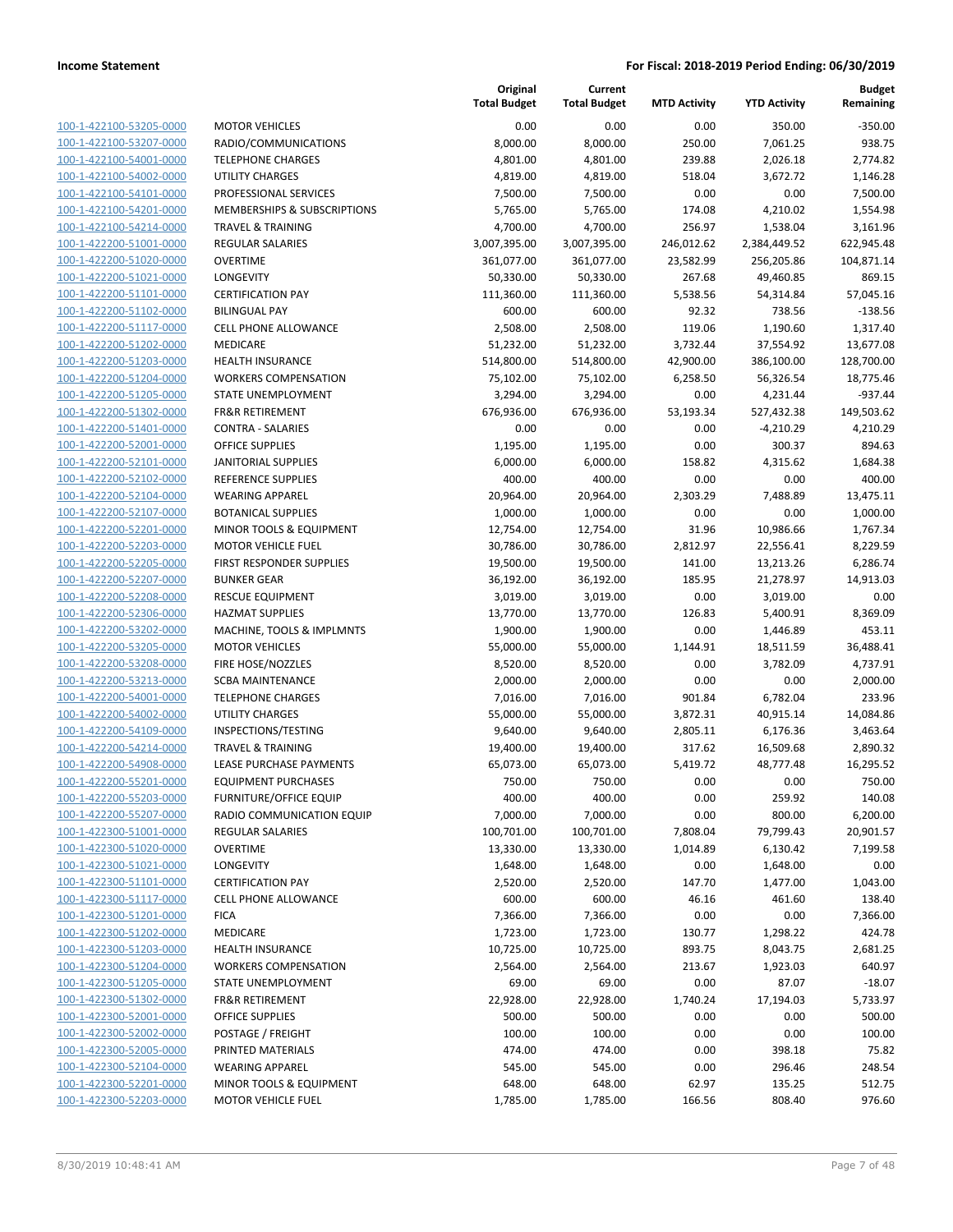| 100-1-422300-52304-0000                                          |
|------------------------------------------------------------------|
|                                                                  |
| 100-1-422300-53205-0000                                          |
| 100-1-422300-54001-0000                                          |
| 100-1-422300-54201-0000                                          |
| 100-1-422300-54208-0000                                          |
| 100-1-422300-54210-0000                                          |
| 100-1-422300-54214-0000                                          |
| 100-1-422300-54217-0000                                          |
| 100-1-422400-53204-0000                                          |
|                                                                  |
| 100-1-422400-53209-0000                                          |
| 100-1-422400-54001-0000                                          |
| 100-1-422400-54201-0000                                          |
| 100-1-422400-54214-0000                                          |
| 100-1-431100-51001-0000                                          |
| 100-1-431100-51021-0000                                          |
| 100-1-431100-51116-0000                                          |
| 100-1-431100-51117-0000                                          |
| 100-1-431100-51201-0000                                          |
| 100-1-431100-51202-0000                                          |
| 100-1-431100-51203-0000                                          |
| 100-1-431100-51204-0000                                          |
| 100-1-431100-51205-0000                                          |
| 100-1-431100-51301-0000                                          |
|                                                                  |
| 100-1-431100-52001-0000                                          |
| 100-1-431100-52002-0000                                          |
| 100-1-431100-52103-0000                                          |
| 100-1-431100-53201-0000                                          |
| 100-1-431100-53205-0000                                          |
| 100-1-431100-54001-0000                                          |
| 100-1-431100-54002-0000                                          |
| 100-1-431100-54101-0000                                          |
| 100-1-431100-54201-0000                                          |
| 100-1-431100-54214-0000                                          |
| 100-1-431200-51001-0000                                          |
|                                                                  |
|                                                                  |
| 100-1-431200-51020-0000                                          |
| 100-1-431200-51021-0000                                          |
| 100-1-431200-51101-0000                                          |
| 100-1-431200-51117-0000                                          |
| 100-1-431200-51201-0000                                          |
| 100-1-431200-51202-0000                                          |
| 100-1-431200-51203-0000                                          |
| 100-1-431200-51204-0000                                          |
| <u>100-1-431200-51205-0000</u>                                   |
| 100-1-431200-51301-0000                                          |
| 100-1-431200-52001-0000                                          |
| 100-1-431200-52002-0000                                          |
| 100-1-431200-52103-0000                                          |
| 100-1-431200-52104-0000                                          |
| 100-1-431200-52106-0000                                          |
|                                                                  |
| 100-1-431200-52107-0000                                          |
| 100-1-431200-52201-0000                                          |
| 100-1-431200-52203-0000                                          |
| 100-1-431200-52302-0000                                          |
| 100-1-431200-52303-0000                                          |
| 100-1-431200-53202-0000                                          |
| 100-1-431200-53205-0000                                          |
| 100-1-431200-53207-0000                                          |
| <u>100-1-431200-53301-0000</u><br><u>100-1-431200-53303-0000</u> |

|                                                    |                                                        | Original<br><b>Total Budget</b> | Current<br><b>Total Budget</b> | <b>MTD Activity</b> | <b>YTD Activity</b>   | <b>Budget</b><br>Remaining |
|----------------------------------------------------|--------------------------------------------------------|---------------------------------|--------------------------------|---------------------|-----------------------|----------------------------|
| 100-1-422300-52304-0000                            | FIRE PREVENTION SUPPLIES                               | 8,837.50                        | 8,837.50                       | 299.91              | 4,302.07              | 4,535.43                   |
| 100-1-422300-53205-0000                            | <b>MOTOR VEHICLES</b>                                  | 452.00                          | 452.00                         | 0.00                | 298.72                | 153.28                     |
| 100-1-422300-54001-0000                            | <b>TELEPHONE CHARGES</b>                               | 361.00                          | 361.00                         | 35.92               | 267.59                | 93.41                      |
| 100-1-422300-54201-0000                            | MEMBERSHIPS & SUBSCRIPTIONS                            | 1,881.00                        | 1,881.00                       | 175.00              | 175.00                | 1,706.00                   |
| 100-1-422300-54208-0000                            | <b>LABORATORY WORK</b>                                 | 660.00                          | 660.00                         | 0.00                | 0.00                  | 660.00                     |
| 100-1-422300-54210-0000                            | PHOTO PROCESSING                                       | 50.00                           | 50.00                          | 0.00                | 0.00                  | 50.00                      |
| 100-1-422300-54214-0000                            | <b>TRAVEL &amp; TRAINING</b>                           | 3,100.00                        | 3,100.00                       | 172.00              | 1,756.09              | 1,343.91                   |
| 100-1-422300-54217-0000                            | <b>AWARDS PROGRAM</b>                                  | 600.00                          | 600.00                         | 0.00                | 0.00                  | 600.00                     |
| 100-1-422400-53204-0000                            | <b>SIREN MAINTENANCE</b>                               | 1,000.00                        | 1,000.00                       | 0.00                | 0.00                  | 1,000.00                   |
| 100-1-422400-53209-0000                            | HARDWARE/SOFTWARE                                      | 12,500.00                       | 12,500.00                      | 0.00                | 10,000.00             | 2,500.00                   |
| 100-1-422400-54001-0000                            | <b>TELEPHONE CHARGES</b>                               | 2,500.00                        | 2,500.00                       | 318.86              | 2,674.74              | $-174.74$                  |
| 100-1-422400-54201-0000                            | MEMBERSHIPS & SUBSCRIPTIONS                            | 3,150.00                        | 3,150.00                       | 0.00                | 3,000.00              | 150.00                     |
| 100-1-422400-54214-0000                            | <b>TRAVEL &amp; TRAINING</b>                           | 1,500.00                        | 1,500.00                       | 0.00                | 0.00                  | 1,500.00                   |
| 100-1-431100-51001-0000                            | <b>REGULAR SALARIES</b>                                | 133,727.00                      | 133,727.00                     | 10,164.48           | 101,508.07            | 32,218.93                  |
| 100-1-431100-51021-0000                            | LONGEVITY                                              | 486.00                          | 486.00                         | 0.00                | 486.00                | 0.00                       |
| 100-1-431100-51116-0000                            | <b>CAR ALLOWANCE</b>                                   | 4,200.00                        | 4,200.00                       | 323.08              | 3,230.80              | 969.20                     |
| 100-1-431100-51117-0000                            | <b>CELL PHONE ALLOWANCE</b>                            | 852.00                          | 852.00                         | 32.30               | 323.00                | 529.00                     |
| 100-1-431100-51201-0000                            | <b>FICA</b>                                            | 8,859.00                        | 8,859.00                       | 613.20              | 6,205.66              | 2,653.34                   |
| 100-1-431100-51202-0000                            | MEDICARE                                               | 2,019.00                        | 2,019.00                       | 143.42              | 1,451.39              | 567.61                     |
| 100-1-431100-51203-0000                            | <b>HEALTH INSURANCE</b>                                | 21,450.00                       | 21,450.00                      | 1,787.50            | 16,087.50             | 5,362.50                   |
| 100-1-431100-51204-0000                            | <b>WORKERS COMPENSATION</b>                            | 381.00                          | 381.00                         | 31.75               | 285.75                | 95.25                      |
| 100-1-431100-51205-0000                            | <b>STATE UNEMPLOYMENT</b>                              | 137.00                          | 137.00                         | 0.00                | 115.77                | 21.23                      |
| 100-1-431100-51301-0000                            | <b>TMRS</b>                                            | 15,598.00                       | 15,598.00                      | 1,163.48            | 11,881.67             | 3,716.33                   |
| 100-1-431100-52001-0000                            | <b>OFFICE SUPPLIES</b>                                 | 600.00                          | 600.00                         | 0.00                | 656.08                | $-56.08$                   |
| 100-1-431100-52002-0000                            | POSTAGE / FREIGHT                                      | 200.00                          | 200.00                         | 2.23                | 35.75                 | 164.25                     |
| 100-1-431100-52103-0000                            | <b>MEETING SUPPLIES</b>                                | 100.00                          | 100.00                         | 0.00                | 0.00                  | 100.00                     |
| 100-1-431100-53201-0000                            | FURNITURE & OFFICE EQUIPMENT                           | 100.00                          | 100.00                         | 0.00                | 0.00                  | 100.00                     |
| 100-1-431100-53205-0000                            | <b>MOTOR VEHICLES</b>                                  | 259.00                          | 259.00                         | 0.00                | 0.00                  | 259.00                     |
| 100-1-431100-54001-0000                            | <b>TELEPHONE CHARGES</b>                               | 3,423.00                        | 3,423.00                       | 278.33              | 2,433.04              | 989.96                     |
| 100-1-431100-54002-0000                            | <b>UTILITY CHARGES</b>                                 | 1,391.00                        | 1,391.00                       | 8.18                | 696.98                | 694.02                     |
| 100-1-431100-54101-0000                            | PROFESSIONAL SERVICES                                  | 1,000.00                        | 1,000.00                       | 0.00                | 186.00                | 814.00                     |
| 100-1-431100-54201-0000                            | MEMBERSHIPS & SUBSCRIPTIONS                            | 600.00                          | 600.00                         | 83.00               | 357.29                | 242.71                     |
| 100-1-431100-54214-0000                            | <b>TRAVEL &amp; TRAINING</b>                           | 2,400.00                        | 2,400.00                       | 0.00                | 0.00                  | 2,400.00                   |
| 100-1-431200-51001-0000                            | <b>REGULAR SALARIES</b>                                | 360,067.00                      | 360,067.00                     | 26,144.70           | 259,717.68            | 100,349.32                 |
| 100-1-431200-51020-0000                            | <b>OVERTIME</b>                                        | 13,737.00                       | 13,737.00                      | 2,406.03            | 9,971.67              | 3,765.33                   |
| 100-1-431200-51021-0000                            | LONGEVITY                                              | 6,800.00                        | 6,800.00                       | 0.00                | 6,674.00              | 126.00                     |
| 100-1-431200-51101-0000                            | <b>CERTIFICATION PAY</b>                               | 600.00                          | 600.00                         | 0.00                | 0.00                  | 600.00                     |
| 100-1-431200-51117-0000                            | <b>CELL PHONE ALLOWANCE</b>                            | 1,824.00                        | 1,824.00                       | 65.52               | 445.25                | 1,378.75                   |
| 100-1-431200-51201-0000<br>100-1-431200-51202-0000 | <b>FICA</b><br>MEDICARE                                | 23,748.00<br>5,554.00           | 23,748.00                      | 1,599.56            | 15,651.66<br>3,660.47 | 8,096.34<br>1,893.53       |
| 100-1-431200-51203-0000                            |                                                        | 117,975.00                      | 5,554.00<br>117,975.00         | 374.10<br>9,831.25  | 88,481.25             | 29,493.75                  |
| 100-1-431200-51204-0000                            | <b>HEALTH INSURANCE</b><br><b>WORKERS COMPENSATION</b> | 24,546.00                       |                                | 2,045.50            |                       | 6,136.50                   |
| 100-1-431200-51205-0000                            | STATE UNEMPLOYMENT                                     | 755.00                          | 24,546.00<br>755.00            | 0.00                | 18,409.50<br>195.47   | 559.53                     |
| 100-1-431200-51301-0000                            | <b>TMRS</b>                                            | 42,899.00                       | 42,899.00                      | 3,164.94            | 31,179.27             | 11,719.73                  |
| 100-1-431200-52001-0000                            | <b>OFFICE SUPPLIES</b>                                 | 348.50                          | 348.50                         | 0.00                | 0.00                  | 348.50                     |
| 100-1-431200-52002-0000                            | POSTAGE / FREIGHT                                      | 20.00                           | 20.00                          | 0.00                | 0.00                  | 20.00                      |
| 100-1-431200-52103-0000                            | <b>MEETING SUPPLIES</b>                                | 709.11                          | 709.11                         | 97.93               | 181.87                | 527.24                     |
| 100-1-431200-52104-0000                            | <b>WEARING APPAREL</b>                                 | 8,000.00                        | 8,000.00                       | 927.34              | 5,357.06              | 2,642.94                   |
| 100-1-431200-52106-0000                            | <b>CHEMICAL SUPPLIES</b>                               | 2,002.90                        | 2,002.90                       | 0.00                | 400.65                | 1,602.25                   |
| 100-1-431200-52107-0000                            | <b>BOTANICAL SUPPLIES</b>                              | 449.99                          | 449.99                         | 0.00                | 0.00                  | 449.99                     |
| 100-1-431200-52201-0000                            | MINOR TOOLS & EQUIPMENT                                | 7,718.65                        | 7,718.65                       | 10.21               | 2,358.06              | 5,360.59                   |
| 100-1-431200-52203-0000                            | <b>MOTOR VEHICLE FUEL</b>                              | 35,291.00                       | 35,291.00                      | 5,565.92            | 31,052.40             | 4,238.60                   |
| 100-1-431200-52302-0000                            | <b>MEDICAL SUPPLIES</b>                                | 150.00                          | 150.00                         | 0.00                | 0.00                  | 150.00                     |
| 100-1-431200-52303-0000                            | <b>TRAINING SUPPLIES</b>                               | 212.99                          | 212.99                         | 0.00                | 0.00                  | 212.99                     |
| 100-1-431200-53202-0000                            | MACHINE, TOOLS & IMPLMNTS                              | 3,599.99                        | 3,599.99                       | 0.00                | 266.54                | 3,333.45                   |
| 100-1-431200-53205-0000                            | <b>MOTOR VEHICLES</b>                                  | 37,000.00                       | 37,000.00                      | 2,442.57            | 19,584.71             | 17,415.29                  |
| 100-1-431200-53207-0000                            | RADIO/COMMUNICATIONS                                   | 5,930.00                        | 5,930.00                       | 0.00                | 3,880.00              | 2,050.00                   |
| 100-1-431200-53301-0000                            | SIDEWALKS, CURBS, & GUTTERS                            | 8,000.00                        | 8,000.00                       | 0.00                | 34.62                 | 7,965.38                   |
| 100-1-431200-53303-0000                            | MAINT - STREET /ALLEY/APRN/RNWY                        | 60,000.00                       | 60,000.00                      | 2,441.03            | 31,389.72             | 28,610.28                  |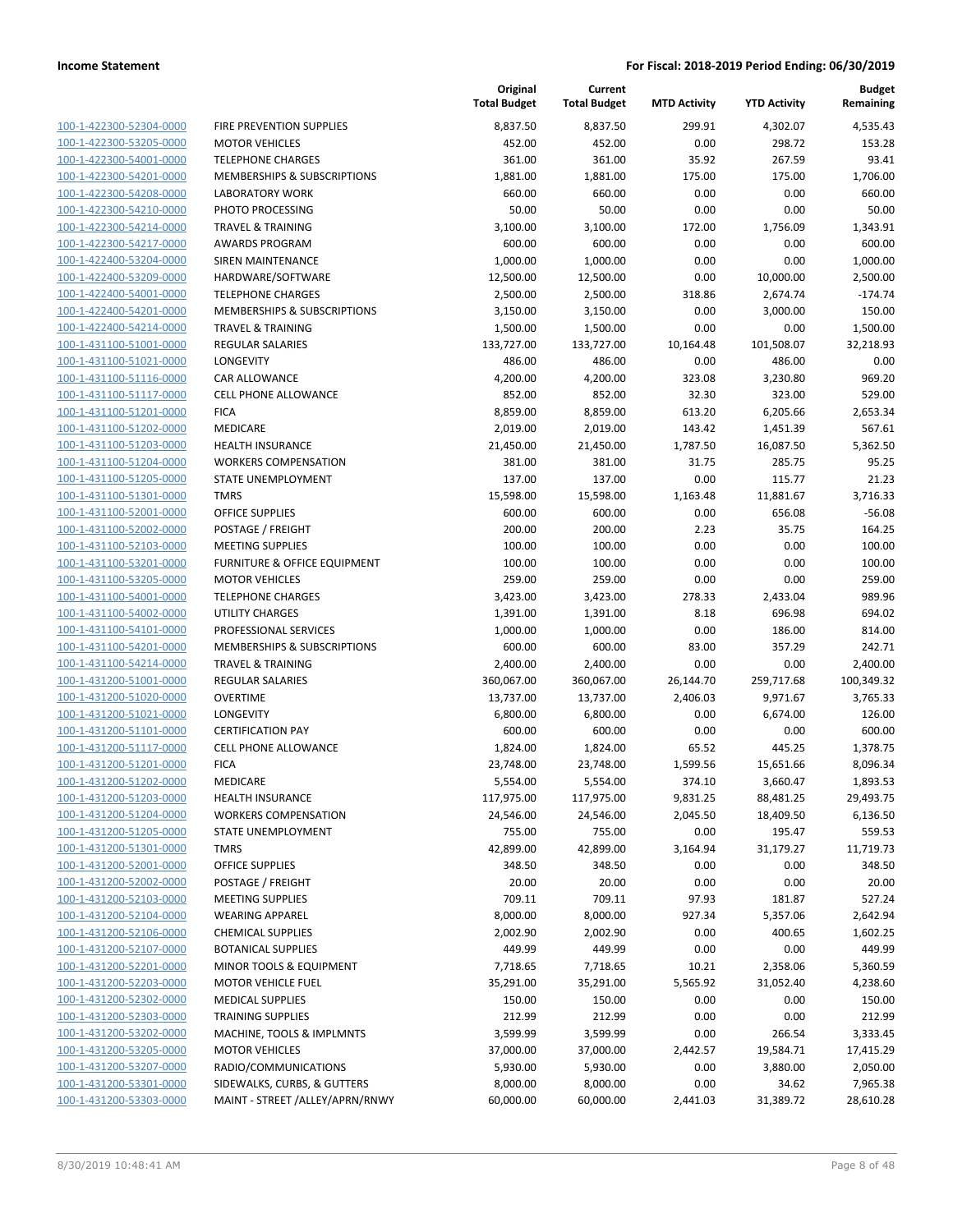| 100-1-431200-53305-0000                            |
|----------------------------------------------------|
| 100-1-431200-53308-0000                            |
| 100-1-431200-54001-0000                            |
| <u>100-1-431200-54002-0000</u>                     |
| 100-1-431200-54201-0000                            |
| 100-1-431200-54214-0000                            |
| 100-1-431600-51001-0000                            |
| <u>100-1-431600-51020-0000</u>                     |
| <u>100-1-431600-51021-0000</u>                     |
| 100-1-431600-51101-0000                            |
| 100-1-431600-51201-0000                            |
| 100-1-431600-51202-0000                            |
| <u>100-1-431600-51203-0000</u>                     |
| <u>100-1-431600-51204-0000</u>                     |
| 100-1-431600-51205-0000                            |
| 100-1-431600-51301-0000                            |
| 100-1-431600-52001-0000                            |
| 100-1-431600-52104-0000                            |
| <u>100-1-431600-52106-0000</u>                     |
| 100-1-431600-52201-0000                            |
| 100-1-431600-52203-0000                            |
| 100-1-431600-53202-0000                            |
| <u>100-1-431600-53205-0000</u>                     |
| <u>100-1-431600-53207-0000</u>                     |
| <u>100-1-431600-53303-0000</u>                     |
| 100-1-431600-54001-0000                            |
| 100-1-431600-54002-0000                            |
| <u>100-1-431600-54214-0000</u>                     |
| <u>100-1-431700-51001-0000</u>                     |
| 100-1-431700-51020-0000                            |
| 100-1-431700-51021-0000<br>100-1-431700-51117-0000 |
| <u>100-1-431700-51201-0000</u>                     |
| <u>100-1-431700-51202-0000</u>                     |
| 100-1-431700-51203-0000                            |
| 100-1-431700-51204-0000                            |
| 100-1-431700-51205-0000                            |
| 100-1-431700-51301-0000                            |
| <u>100-1-431700-52001-0000</u>                     |
| 100-1-431700-52002-0000                            |
| 100-1-431700-52104-0000                            |
| 100-1-431700-52201-0000                            |
| 100-1-431700-52203-0000                            |
| 100-1-431700-52303-0000                            |
| 100-1-431700-53201-0000                            |
| 100-1-431700-53205-0000                            |
| 100-1-431700-53207-0000                            |
| 100-1-431700-54001-0000                            |
| <u>100-1-431700-54002-0000</u>                     |
| 100-1-431700-54201-0000                            |
| 100-1-431700-54212-0000                            |
| 100-1-431700-54214-0000                            |
| 100-1-431700-54410-0000                            |
| 100-1-441100-51001-0000                            |
| 100-1-441100-51020-0000                            |
| 100-1-441100-51021-0000                            |
| 100-1-441100-51102-0000                            |
| 100-1-441100-51117-0000                            |
| <u>100-1-441100-51201-0000</u>                     |
|                                                    |

|                         |                                 | Original<br><b>Total Budget</b> | Current<br><b>Total Budget</b> | <b>MTD Activity</b> | <b>YTD Activity</b> | <b>Budget</b><br>Remaining |
|-------------------------|---------------------------------|---------------------------------|--------------------------------|---------------------|---------------------|----------------------------|
| 100-1-431200-53305-0000 | <b>BRIDGES &amp; CULVERTS</b>   | 7,012.80                        | 7,012.80                       | 1,637.60            | 4,337.60            | 2,675.20                   |
| 100-1-431200-53308-0000 | <b>STORM SEWERS</b>             | 5,071.53                        | 5,071.53                       | 0.00                | 0.00                | 5,071.53                   |
| 100-1-431200-54001-0000 | <b>TELEPHONE CHARGES</b>        | 1,908.00                        | 1,908.00                       | 95.92               | 1,226.44            | 681.56                     |
| 100-1-431200-54002-0000 | <b>UTILITY CHARGES</b>          | 7,997.00                        | 7,997.00                       | 501.17              | 6,032.72            | 1,964.28                   |
| 100-1-431200-54201-0000 | MEMBERSHIPS & SUBSCRIPTIONS     | 798.00                          | 798.00                         | 0.00                | 111.00              | 687.00                     |
| 100-1-431200-54214-0000 | <b>TRAVEL &amp; TRAINING</b>    | 330.30                          | 330.30                         | 0.00                | 0.00                | 330.30                     |
| 100-1-431600-51001-0000 | REGULAR SALARIES                | 71,913.00                       | 71,913.00                      | 5,885.51            | 48,219.77           | 23,693.23                  |
| 100-1-431600-51020-0000 | <b>OVERTIME</b>                 | 7,979.00                        | 7,979.00                       | 451.26              | 1,961.91            | 6,017.09                   |
| 100-1-431600-51021-0000 | LONGEVITY                       | 2,796.00                        | 2,796.00                       | 0.00                | 2,796.00            | 0.00                       |
| 100-1-431600-51101-0000 | <b>CERTIFICATION PAY</b>        | 1,200.00                        | 1,200.00                       | 46.16               | 461.60              | 738.40                     |
| 100-1-431600-51201-0000 | <b>FICA</b>                     | 5,201.00                        | 5,201.00                       | 377.09              | 3,226.75            | 1,974.25                   |
| 100-1-431600-51202-0000 | MEDICARE                        | 1,216.00                        | 1,216.00                       | 88.19               | 754.67              | 461.33                     |
| 100-1-431600-51203-0000 | <b>HEALTH INSURANCE</b>         | 21,450.00                       | 21,450.00                      | 1,787.50            | 16,087.50           | 5,362.50                   |
| 100-1-431600-51204-0000 | <b>WORKERS COMPENSATION</b>     | 5,376.00                        | 5,376.00                       | 448.00              | 4,032.00            | 1,344.00                   |
| 100-1-431600-51205-0000 | STATE UNEMPLOYMENT              | 137.00                          | 137.00                         | 0.42                | $-18.58$            | 155.58                     |
| 100-1-431600-51301-0000 | <b>TMRS</b>                     | 9,395.00                        | 9,395.00                       | 705.95              | 6,143.76            | 3,251.24                   |
| 100-1-431600-52001-0000 | <b>OFFICE SUPPLIES</b>          | 278.38                          | 278.38                         | 0.00                | 0.00                | 278.38                     |
| 100-1-431600-52104-0000 | <b>WEARING APPAREL</b>          | 2,617.40                        | 2,617.40                       | 550.39              | 2,804.34            | $-186.94$                  |
| 100-1-431600-52106-0000 | <b>CHEMICAL SUPPLIES</b>        | 326.66                          | 326.66                         | 34.34               | 34.34               | 292.32                     |
| 100-1-431600-52201-0000 | MINOR TOOLS & EQUIPMENT         | 3,529.84                        | 3,529.84                       | 153.12              | 15,158.74           | $-11,628.90$               |
| 100-1-431600-52203-0000 | <b>MOTOR VEHICLE FUEL</b>       | 4,200.00                        | 4,200.00                       | 427.34              | 2,909.03            | 1,290.97                   |
| 100-1-431600-53202-0000 | MACHINE, TOOLS & IMPLMNTS       | 3,998.75                        | 3,998.75                       | 0.00                | 340.00              | 3,658.75                   |
| 100-1-431600-53205-0000 | <b>MOTOR VEHICLES</b>           | 1,919.00                        | 1,919.00                       | 0.00                | 222.11              | 1,696.89                   |
| 100-1-431600-53207-0000 | RADIO/COMMUNICATIONS            | 1,425.00                        | 1,425.00                       | 0.00                | 0.00                | 1,425.00                   |
| 100-1-431600-53303-0000 | MAINT - STREET /ALLEY/APRN/RNWY | 20,001.00                       | 20,001.00                      | 455.82              | 12,053.83           | 7,947.17                   |
| 100-1-431600-54001-0000 | <b>TELEPHONE CHARGES</b>        | 848.00                          | 848.00                         | 112.05              | 881.28              | $-33.28$                   |
| 100-1-431600-54002-0000 | UTILITY CHARGES                 | 357,457.00                      | 357,457.00                     | 27,225.64           | 238,399.07          | 119,057.93                 |
| 100-1-431600-54214-0000 | <b>TRAVEL &amp; TRAINING</b>    | 395.00                          | 395.00                         | 0.00                | 0.00                | 395.00                     |
| 100-1-431700-51001-0000 | <b>REGULAR SALARIES</b>         | 110,615.00                      | 110,615.00                     | 8,508.16            | 84,918.33           | 25,696.67                  |
| 100-1-431700-51020-0000 | <b>OVERTIME</b>                 | 336.00                          | 336.00                         | 0.00                | 0.00                | 336.00                     |
| 100-1-431700-51021-0000 | LONGEVITY                       | 1,890.00                        | 1,890.00                       | 0.00                | 1,890.00            | 0.00                       |
| 100-1-431700-51117-0000 | CELL PHONE ALLOWANCE            | 420.00                          | 420.00                         | 32.30               | 323.00              | 97.00                      |
| 100-1-431700-51201-0000 | <b>FICA</b>                     | 7,022.00                        | 7,022.00                       | 479.12              | 4,960.77            | 2,061.23                   |
| 100-1-431700-51202-0000 | MEDICARE                        | 1,642.00                        | 1,642.00                       | 112.06              | 1,160.26            | 481.74                     |
| 100-1-431700-51203-0000 | <b>HEALTH INSURANCE</b>         | 21,450.00                       | 21,450.00                      | 1,787.50            | 16,087.50           | 5,362.50                   |
| 100-1-431700-51204-0000 | <b>WORKERS COMPENSATION</b>     | 702.00                          | 702.00                         | 58.50               | 526.50              | 175.50                     |
| 100-1-431700-51205-0000 | STATE UNEMPLOYMENT              | 137.00                          | 137.00                         | 0.00                | 148.47              | $-11.47$                   |
| 100-1-431700-51301-0000 | <b>TMRS</b>                     | 12,685.00                       | 12,685.00                      | 944.56              | 9,813.70            | 2,871.30                   |
| 100-1-431700-52001-0000 | <b>OFFICE SUPPLIES</b>          | 1,700.00                        | 1,700.00                       | 0.00                | 1,535.20            | 164.80                     |
| 100-1-431700-52002-0000 | POSTAGE / FREIGHT               | 50.00                           | 50.00                          | 0.00                | 0.00                | 50.00                      |
| 100-1-431700-52104-0000 | <b>WEARING APPAREL</b>          | 850.00                          | 850.00                         | 0.00                | 478.88              | 371.12                     |
| 100-1-431700-52201-0000 | MINOR TOOLS & EQUIPMENT         | 700.00                          | 700.00                         | 0.00                | 116.32              | 583.68                     |
| 100-1-431700-52203-0000 | <b>MOTOR VEHICLE FUEL</b>       | 3,200.00                        | 3,200.00                       | 645.32              | 4,261.58            | $-1,061.58$                |
| 100-1-431700-52303-0000 | <b>TRAINING SUPPLIES</b>        | 350.00                          | 350.00                         | 0.00                | 97.93               | 252.07                     |
| 100-1-431700-53201-0000 | FURNITURE & OFFICE EQUIPMENT    | 1,000.00                        | 1,000.00                       | 0.00                | 0.00                | 1,000.00                   |
| 100-1-431700-53205-0000 | <b>MOTOR VEHICLES</b>           | 1,100.00                        | 1,100.00                       | 0.00                | 952.64              | 147.36                     |
| 100-1-431700-53207-0000 | RADIO/COMMUNICATIONS            | 200.00                          | 200.00                         | 0.00                | 0.00                | 200.00                     |
| 100-1-431700-54001-0000 | <b>TELEPHONE CHARGES</b>        | 1,400.00                        | 1,400.00                       | 115.67              | 977.39              | 422.61                     |
| 100-1-431700-54002-0000 | <b>UTILITY CHARGES</b>          | 1,391.00                        | 1,391.00                       | 8.19                | 696.97              | 694.03                     |
| 100-1-431700-54201-0000 | MEMBERSHIPS & SUBSCRIPTIONS     | 700.00                          | 700.00                         | 0.00                | 0.00                | 700.00                     |
| 100-1-431700-54212-0000 | PRINTING                        | 200.00                          | 200.00                         | 0.00                | 0.00                | 200.00                     |
| 100-1-431700-54214-0000 | <b>TRAVEL &amp; TRAINING</b>    | 1,000.00                        | 1,000.00                       | 0.00                | 861.00              | 139.00                     |
| 100-1-431700-54410-0000 | PERMITS/FEES                    | 200.00                          | 200.00                         | 0.00                | 0.00                | 200.00                     |
| 100-1-441100-51001-0000 | REGULAR SALARIES                | 130,427.00                      | 130,427.00                     | 10,431.67           | 69,263.18           | 61,163.82                  |
| 100-1-441100-51020-0000 | <b>OVERTIME</b>                 | 1,054.00                        | 1,054.00                       | 59.89               | 166.35              | 887.65                     |
| 100-1-441100-51021-0000 | <b>LONGEVITY</b>                | 780.00                          | 780.00                         | 0.00                | 762.00              | 18.00                      |
| 100-1-441100-51102-0000 | <b>BILINGUAL PAY</b>            | 1,200.00                        | 1,200.00                       | 92.32               | 923.20              | 276.80                     |
| 100-1-441100-51117-0000 | CELL PHONE ALLOWANCE            | 960.00                          | 960.00                         | 73.84               | 258.44              | 701.56                     |
| 100-1-441100-51201-0000 | <b>FICA</b>                     | 8,334.00                        | 8,334.00                       | 624.73              | 4,104.76            | 4,229.24                   |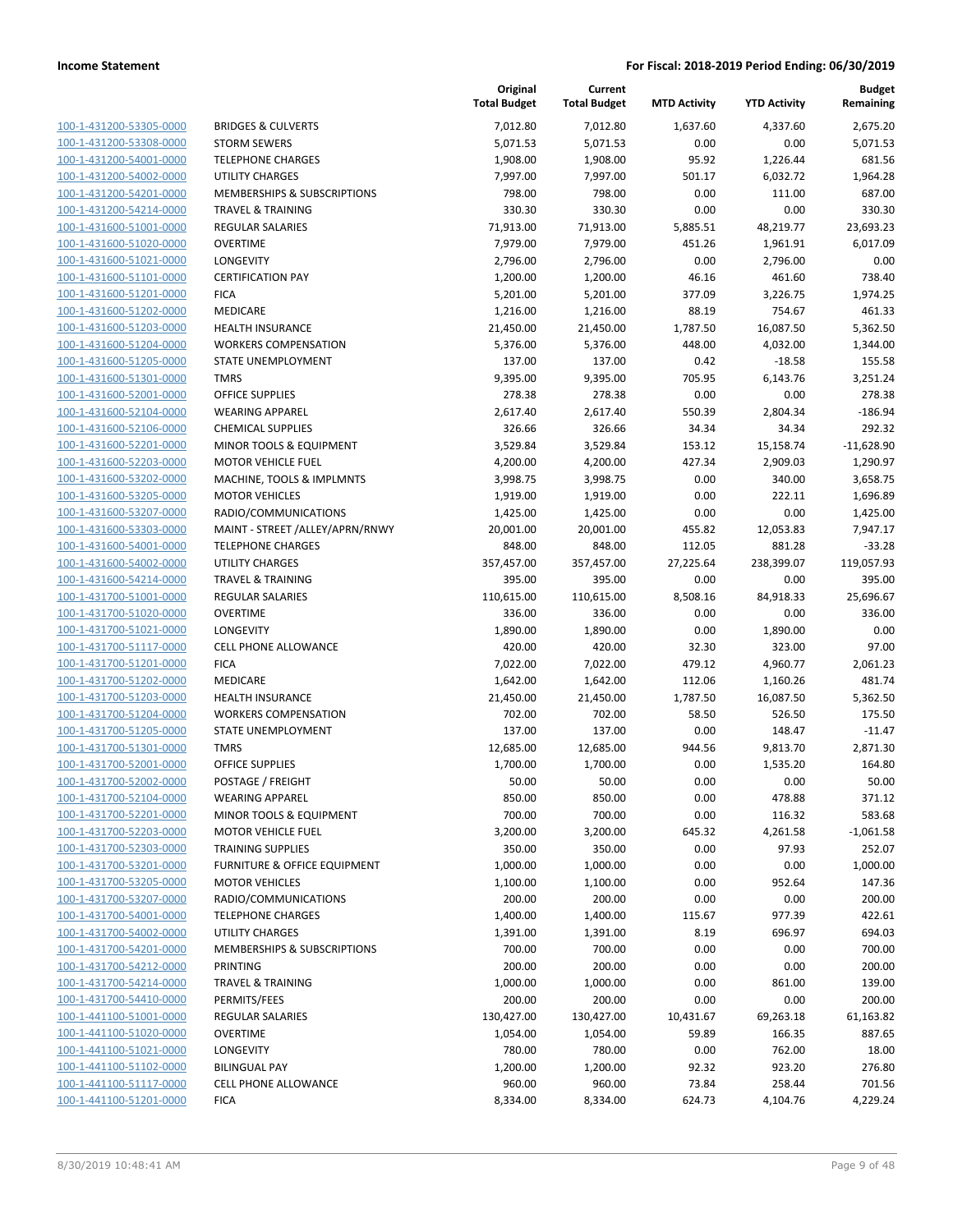| 100-1-441100-51202-0000                            | MEDICARE                                          |
|----------------------------------------------------|---------------------------------------------------|
| 100-1-441100-51203-0000                            | <b>HEALTH INSURANCE</b>                           |
| 100-1-441100-51204-0000                            | <b>WORKERS COMPENSATION</b>                       |
| 100-1-441100-51205-0000                            | STATE UNEMPLOYMENT                                |
| 100-1-441100-51301-0000                            | <b>TMRS</b>                                       |
| 100-1-441100-52001-0000                            | <b>OFFICE SUPPLIES</b>                            |
| 100-1-441100-52002-0000                            | POSTAGE / FREIGHT                                 |
| 100-1-441100-52005-0000                            | PRINTED MATERIALS                                 |
| 100-1-441100-54001-0000                            | <b>TELEPHONE CHARGES</b><br>UTILITY CHARGES       |
| 100-1-441100-54002-0000                            | <b>TRAVEL &amp; TRAINING</b>                      |
| 100-1-441100-54214-0000                            | <b>REGULAR SALARIES</b>                           |
| 100-1-441200-51001-0000<br>100-1-441200-51021-0000 | LONGEVITY                                         |
| 100-1-441200-51101-0000                            | <b>CERTIFICATION PAY</b>                          |
| 100-1-441200-51117-0000                            | <b>CELL PHONE ALLOWANCE</b>                       |
| 100-1-441200-51201-0000                            | <b>FICA</b>                                       |
| 100-1-441200-51202-0000                            | <b>MEDICARE</b>                                   |
| 100-1-441200-51203-0000                            | <b>HEALTH INSURANCE</b>                           |
| 100-1-441200-51204-0000                            | <b>WORKERS COMPENSATION</b>                       |
| 100-1-441200-51205-0000                            | STATE UNEMPLOYMENT                                |
| 100-1-441200-51301-0000                            | <b>TMRS</b>                                       |
| 100-1-441200-52102-0000                            | <b>BOOKS / REF SUPPLIES</b>                       |
| 100-1-441200-52104-0000                            | <b>WEARING APPAREL</b>                            |
| 100-1-441200-54201-0000                            | MEMBERSHIPS & SUBSCRIPTIONS                       |
| 100-1-441200-54214-0000                            | TRAVEL & TRAINING                                 |
| 100-1-441300-51001-0000                            | <b>REGULAR SALARIES</b>                           |
| 100-1-441300-51021-0000                            | <b>LONGEVITY</b>                                  |
| 100-1-441300-51101-0000                            | <b>CERTIFICATION PAY</b>                          |
| 100-1-441300-51117-0000                            | <b>CELL PHONE ALLOWANCE</b>                       |
| 100-1-441300-51201-0000                            | <b>FICA</b>                                       |
| 100-1-441300-51202-0000                            | MEDICARE                                          |
| 100-1-441300-51203-0000                            | <b>HEALTH INSURANCE</b>                           |
| 100-1-441300-51204-0000                            | <b>WORKERS COMPENSATION</b>                       |
| 100-1-441300-51205-0000                            | STATE UNEMPLOYMENT                                |
| 100-1-441300-51301-0000                            | TMRS                                              |
| 100-1-441300-52002-0000                            | POSTAGE / FREIGHT                                 |
| 100-1-441300-52005-0000                            | PRINTED MATERIALS                                 |
| 100-1-441300-52102-0000                            | <b>BOOKS / REF SUPPLIES</b>                       |
| 100-1-441300-52104-0000                            | <b>WEARING APPAREL</b>                            |
| 100-1-441300-52201-0000                            | <b>MINOR TOOLS &amp; EQUIPMENT</b>                |
| 100-1-441300-52203-0000                            | MOTOR VEHICLE FUEL                                |
| 100-1-441300-53205-0000                            | <b>MOTOR VEHICLES</b>                             |
| 100-1-441300-54001-0000                            | <b>TELEPHONE CHARGES</b>                          |
| 100-1-441300-54002-0000                            | <b>UTILITY CHARGES</b>                            |
| 100-1-441300-54201-0000                            | MEMBERSHIPS & SUBSCRIPTIONS                       |
| 100-1-441300-54214-0000                            | <b>TRAVEL &amp; TRAINING</b>                      |
| 100-1-441300-54406-0000                            | ASSESSMENT / ABATEMENT                            |
| 100-1-441300-54410-0000                            | PERMITS/FEES                                      |
| 100-1-442200-53205-0000                            | <b>MOTOR VEHICLES</b>                             |
| 100-1-443200-51001-0000                            | REGULAR SALARIES                                  |
| 100-1-443200-51020-0000                            | <b>OVERTIME</b>                                   |
| 100-1-443200-51021-0000                            | LONGEVITY                                         |
| 100-1-443200-51102-0000                            | <b>BILINGUAL PAY</b>                              |
| 100-1-443200-51117-0000                            | <b>CELL PHONE ALLOWANCE</b>                       |
| 100-1-443200-51201-0000                            | <b>FICA</b>                                       |
| 100-1-443200-51202-0000                            | MEDICARE                                          |
| 100-1-443200-51203-0000                            | <b>HEALTH INSURANCE</b>                           |
| 100-1-443200-51204-0000<br>100-1-443200-51205-0000 | <b>WORKERS COMPENSATION</b><br>STATE UNEMPLOYMENT |
|                                                    |                                                   |
|                                                    |                                                   |

|                         |                              | Original<br><b>Total Budget</b> | Current<br><b>Total Budget</b> | <b>MTD Activity</b> | <b>YTD Activity</b> | <b>Budget</b><br>Remaining |
|-------------------------|------------------------------|---------------------------------|--------------------------------|---------------------|---------------------|----------------------------|
| 100-1-441100-51202-0000 | MEDICARE                     | 1,949.00                        | 1,949.00                       | 146.11              | 959.97              | 989.03                     |
| 100-1-441100-51203-0000 | <b>HEALTH INSURANCE</b>      | 32,175.00                       | 32,175.00                      | 2,681.25            | 24,131.25           | 8,043.75                   |
| 100-1-441100-51204-0000 | <b>WORKERS COMPENSATION</b>  | 682.00                          | 682.00                         | 56.83               | 511.47              | 170.53                     |
| 100-1-441100-51205-0000 | <b>STATE UNEMPLOYMENT</b>    | 206.00                          | 206.00                         | 0.00                | $-21.98$            | 227.98                     |
| 100-1-441100-51301-0000 | <b>TMRS</b>                  | 15,055.00                       | 15,055.00                      | 1,178.74            | 7,998.43            | 7,056.57                   |
| 100-1-441100-52001-0000 | <b>OFFICE SUPPLIES</b>       | 1,600.00                        | 1,600.00                       | 105.09              | 854.22              | 745.78                     |
| 100-1-441100-52002-0000 | POSTAGE / FREIGHT            | 800.00                          | 800.00                         | 76.37               | 293.52              | 506.48                     |
| 100-1-441100-52005-0000 | PRINTED MATERIALS            | 302.74                          | 302.74                         | 0.00                | 163.89              | 138.85                     |
| 100-1-441100-54001-0000 | <b>TELEPHONE CHARGES</b>     | 2,684.00                        | 2,684.00                       | 255.87              | 2,212.44            | 471.56                     |
| 100-1-441100-54002-0000 | <b>UTILITY CHARGES</b>       | 1,391.00                        | 1,391.00                       | 8.18                | 696.98              | 694.02                     |
| 100-1-441100-54214-0000 | <b>TRAVEL &amp; TRAINING</b> | 1,000.00                        | 1,000.00                       | 0.00                | 0.00                | 1,000.00                   |
| 100-1-441200-51001-0000 | REGULAR SALARIES             | 54,080.00                       | 54,080.00                      | 4,160.00            | 41,520.00           | 12,560.00                  |
| 100-1-441200-51021-0000 | LONGEVITY                    | 294.00                          | 294.00                         | 0.00                | 294.00              | 0.00                       |
| 100-1-441200-51101-0000 | <b>CERTIFICATION PAY</b>     | 1,200.00                        | 1,200.00                       | 0.00                | 0.00                | 1,200.00                   |
| 100-1-441200-51117-0000 | <b>CELL PHONE ALLOWANCE</b>  | 432.00                          | 432.00                         | 0.00                | 0.00                | 432.00                     |
| 100-1-441200-51201-0000 | <b>FICA</b>                  | 3,472.00                        | 3,472.00                       | 223.54              | 2,304.61            | 1,167.39                   |
| 100-1-441200-51202-0000 | MEDICARE                     | 812.00                          | 812.00                         | 52.28               | 538.96              | 273.04                     |
| 100-1-441200-51203-0000 | <b>HEALTH INSURANCE</b>      | 10,725.00                       | 10,725.00                      | 893.75              | 8,043.75            | 2,681.25                   |
| 100-1-441200-51204-0000 | <b>WORKERS COMPENSATION</b>  | 347.00                          | 347.00                         | 28.92               | 260.28              | 86.72                      |
| 100-1-441200-51205-0000 | STATE UNEMPLOYMENT           | 69.00                           | 69.00                          | 0.00                | 75.51               | $-6.51$                    |
| 100-1-441200-51301-0000 | <b>TMRS</b>                  | 6,273.00                        | 6,273.00                       | 460.10              | 4,707.41            | 1,565.59                   |
| 100-1-441200-52102-0000 | <b>BOOKS / REF SUPPLIES</b>  | 750.00                          | 750.00                         | 0.00                | 0.00                | 750.00                     |
| 100-1-441200-52104-0000 | <b>WEARING APPAREL</b>       | 500.04                          | 500.04                         | 0.00                | 0.00                | 500.04                     |
| 100-1-441200-54201-0000 | MEMBERSHIPS & SUBSCRIPTIONS  | 250.00                          | 250.00                         | 0.00                | 55.00               | 195.00                     |
| 100-1-441200-54214-0000 | <b>TRAVEL &amp; TRAINING</b> | 1,000.00                        | 1,000.00                       | 0.00                | 0.00                | 1,000.00                   |
| 100-1-441300-51001-0000 | REGULAR SALARIES             | 262,511.00                      | 262,511.00                     | 20,194.73           | 201,658.13          | 60,852.87                  |
| 100-1-441300-51021-0000 | <b>LONGEVITY</b>             | 2,640.00                        | 2,640.00                       | 0.00                | 2,640.00            | 0.00                       |
| 100-1-441300-51101-0000 | <b>CERTIFICATION PAY</b>     | 3,600.00                        | 3,600.00                       | 184.62              | 1,846.20            | 1,753.80                   |
| 100-1-441300-51117-0000 | <b>CELL PHONE ALLOWANCE</b>  | 1,824.00                        | 1,824.00                       | 98.74               | 987.40              | 836.60                     |
| 100-1-441300-51201-0000 | <b>FICA</b>                  | 16,776.00                       | 16,776.00                      | 1,233.76            | 12,513.82           | 4,262.18                   |
| 100-1-441300-51202-0000 | <b>MEDICARE</b>              | 3,923.00                        | 3,923.00                       | 288.54              | 2,926.60            | 996.40                     |
| 100-1-441300-51203-0000 | <b>HEALTH INSURANCE</b>      | 53,625.00                       | 53,625.00                      | 4,468.75            | 40,218.75           | 13,406.25                  |
| 100-1-441300-51204-0000 | <b>WORKERS COMPENSATION</b>  | 1,732.00                        | 1,732.00                       | 114.33              | 1,268.97            | 463.03                     |
| 100-1-441300-51205-0000 | <b>STATE UNEMPLOYMENT</b>    | 343.00                          | 343.00                         | 0.00                | 300.12              | 42.88                      |
| 100-1-441300-51301-0000 | <b>TMRS</b>                  | 30,304.00                       | 30,304.00                      | 2,264.86            | 23,322.65           | 6,981.35                   |
| 100-1-441300-52002-0000 | POSTAGE / FREIGHT            | 6,000.00                        | 6,000.00                       | 383.06              | 2,814.04            | 3,185.96                   |
| 100-1-441300-52005-0000 | PRINTED MATERIALS            | 1,191.35                        | 1,191.35                       | 0.00                | 403.66              | 787.69                     |
| 100-1-441300-52102-0000 | <b>BOOKS / REF SUPPLIES</b>  | 1,000.00                        | 1,000.00                       | 0.00                | 0.00                | 1,000.00                   |
| 100-1-441300-52104-0000 | <b>WEARING APPAREL</b>       | 2,400.00                        | 2,400.00                       | 59.98               | 488.93              | 1,911.07                   |
| 100-1-441300-52201-0000 | MINOR TOOLS & EQUIPMENT      | 500.00                          | 500.00                         | 17.45               | 17.45               | 482.55                     |
| 100-1-441300-52203-0000 | <b>MOTOR VEHICLE FUEL</b>    | 4,575.00                        | 4,575.00                       | 445.85              | 3,050.82            | 1,524.18                   |
| 100-1-441300-53205-0000 | <b>MOTOR VEHICLES</b>        | 1,200.00                        | 1,200.00                       | 0.00                | 961.77              | 238.23                     |
| 100-1-441300-54001-0000 | <b>TELEPHONE CHARGES</b>     | 4,004.00                        | 4,004.00                       | 498.26              | 3,626.64            | 377.36                     |
| 100-1-441300-54002-0000 | UTILITY CHARGES              | 1,391.00                        | 1,391.00                       | 8.19                | 696.98              | 694.02                     |
| 100-1-441300-54201-0000 | MEMBERSHIPS & SUBSCRIPTIONS  | 750.00                          | 750.00                         | 0.00                | 412.57              | 337.43                     |
| 100-1-441300-54214-0000 | <b>TRAVEL &amp; TRAINING</b> | 4,000.00                        | 4,000.00                       | 0.00                | 1,460.00            | 2,540.00                   |
| 100-1-441300-54406-0000 | ASSESSMENT / ABATEMENT       | 0.00                            | 0.00                           | 0.00                | 550.00              | $-550.00$                  |
| 100-1-441300-54410-0000 | PERMITS/FEES                 | 25,000.00                       | 25,000.00                      | 525.00              | 2,004.00            | 22,996.00                  |
| 100-1-442200-53205-0000 | <b>MOTOR VEHICLES</b>        | 0.00                            | 0.00                           | 0.00                | 13.72               | $-13.72$                   |
| 100-1-443200-51001-0000 | REGULAR SALARIES             | 191,748.00                      | 191,748.00                     | 16,104.04           | 153,233.66          | 38,514.34                  |
| 100-1-443200-51020-0000 | <b>OVERTIME</b>              | 7,191.00                        | 7,191.00                       | 595.68              | 9,677.65            | $-2,486.65$                |
| 100-1-443200-51021-0000 | LONGEVITY                    | 6,738.00                        | 6,738.00                       | 0.00                | 6,714.00            | 24.00                      |
| 100-1-443200-51102-0000 | <b>BILINGUAL PAY</b>         | 600.00                          | 600.00                         | 46.16               | 461.60              | 138.40                     |
| 100-1-443200-51117-0000 | CELL PHONE ALLOWANCE         | 432.00                          | 432.00                         | 33.22               | 332.20              | 99.80                      |
| 100-1-443200-51201-0000 | <b>FICA</b>                  | 12,816.00                       | 12,816.00                      | 920.70              | 9,480.53            | 3,335.47                   |
| 100-1-443200-51202-0000 | MEDICARE                     | 2,997.00                        | 2,997.00                       | 215.33              | 2,217.23            | 779.77                     |
| 100-1-443200-51203-0000 | <b>HEALTH INSURANCE</b>      | 64,350.00                       | 64,350.00                      | 5,362.50            | 48,262.50           | 16,087.50                  |
| 100-1-443200-51204-0000 | <b>WORKERS COMPENSATION</b>  | 7,855.00                        | 7,855.00                       | 654.58              | 5,891.22            | 1,963.78                   |
| 100-1-443200-51205-0000 | STATE UNEMPLOYMENT           | 412.00                          | 412.00                         | 0.00                | 176.87              | 235.13                     |
|                         |                              |                                 |                                |                     |                     |                            |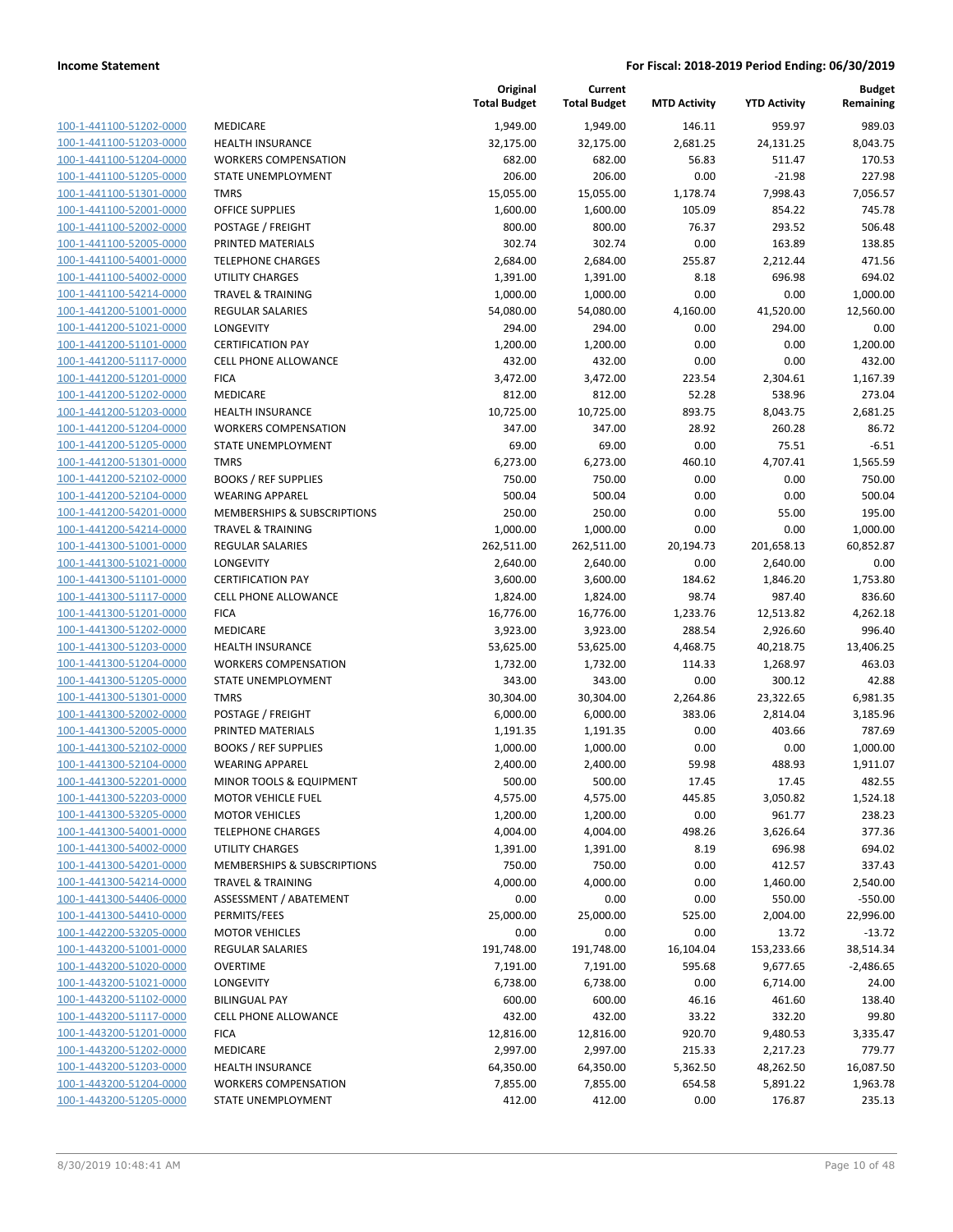| 100-1-443200-51301-0000                                   |
|-----------------------------------------------------------|
| 100-1-443200-52001-0000                                   |
| 100-1-443200-52002-0000                                   |
| 100-1-443200-52101-0000                                   |
| 100-1-443200-52104-0000                                   |
| <u>100-1-443200-52106-0000</u>                            |
| <u>100-1-443200-52108-0000</u>                            |
| 100-1-443200-52201-0000                                   |
| 100-1-443200-52203-0000                                   |
| 100-1-443200-53202-0000                                   |
| <u>100-1-443200-53205-0000</u>                            |
| <u>100-1-443200-54001-0000</u>                            |
| 100-1-443200-54002-0000                                   |
| 100-1-443200-54107-0000                                   |
| 100-1-443200-54108-0000                                   |
| <u>100-1-443200-54214-0000</u>                            |
| <u>100-1-451100-51001-0000</u>                            |
| 100-1-451100-51020-0000                                   |
| 100-1-451100-51021-0000                                   |
| 100-1-451100-51101-0000                                   |
| <u>100-1-451100-51102-0000</u>                            |
| 100-1-451100-51116-0000                                   |
| 100-1-451100-51117-0000                                   |
| 100-1-451100-51201-0000                                   |
| 100-1-451100-51202-0000                                   |
|                                                           |
| <u>100-1-451100-51203-0000</u><br>100-1-451100-51204-0000 |
| 100-1-451100-51205-0000                                   |
| 100-1-451100-51301-0000                                   |
|                                                           |
| 100-1-451100-52001-0000                                   |
| 100-1-451100-52002-0000                                   |
| 100-1-451100-52101-0000                                   |
| 100-1-451100-52104-0000                                   |
| 100-1-451100-52106-0000                                   |
| 100-1-451100-52107-0000                                   |
| <u>100-1-451100-52201-0000</u>                            |
| 100-1-451100-52203-0000                                   |
| 100-1-451100-52401-0000                                   |
| 100-1-451100-53201-0000                                   |
| 100-1-451100-53202-0000                                   |
| 100-1-451100-53205-0000                                   |
| <u>100-1-451100-53207-0000</u>                            |
| 100-1-451100-53402-0000                                   |
| 100-1-451100-53707-0000                                   |
| 100-1-451100-53708-0000                                   |
| 100-1-451100-53710-0000                                   |
| 100-1-451100-54001-0000                                   |
| 100-1-451100-54002-0000                                   |
| 100-1-451100-54101-0000                                   |
| <u>100-1-451100-54103-0000</u>                            |
| <u>100-1-451100-54201-0000</u>                            |
| 100-1-451100-54211-0000                                   |
| 100-1-451100-54214-0000                                   |
| 100-1-451100-54301-0000                                   |
| <u>100-1-451100-54409-0000</u>                            |
| 100-1-455100-51001-0000                                   |
| 100-1-455100-51020-0000                                   |
| 100-1-455100-51021-0000                                   |
| 100-1-455100-51102-0000                                   |
|                                                           |

|                                                    |                                         | Original<br><b>Total Budget</b> | Current<br><b>Total Budget</b> | <b>MTD Activity</b> | <b>YTD Activity</b>   | <b>Budget</b><br>Remaining |
|----------------------------------------------------|-----------------------------------------|---------------------------------|--------------------------------|---------------------|-----------------------|----------------------------|
| 100-1-443200-51301-0000                            | <b>TMRS</b>                             | 23,151.00                       | 23,151.00                      | 1,855.78            | 19,131.38             | 4,019.62                   |
| 100-1-443200-52001-0000                            | <b>OFFICE SUPPLIES</b>                  | 1,120.00                        | 1,120.00                       | 5.84                | 848.29                | 271.71                     |
| 100-1-443200-52002-0000                            | POSTAGE / FREIGHT                       | 40.00                           | 40.00                          | 0.00                | 10.62                 | 29.38                      |
| 100-1-443200-52101-0000                            | JANITORIAL SUPPLIES                     | 2,000.00                        | 2,000.00                       | 113.99              | 1,138.01              | 861.99                     |
| 100-1-443200-52104-0000                            | <b>WEARING APPAREL</b>                  | 1,950.00                        | 1,950.00                       | 0.00                | 1,278.74              | 671.26                     |
| 100-1-443200-52106-0000                            | <b>CHEMICAL SUPPLIES</b>                | 18,000.00                       | 18,000.00                      | 585.45              | 6,235.98              | 11,764.02                  |
| 100-1-443200-52108-0000                            | <b>MENAGERIE SUPPLIES</b>               | 7,500.00                        | 7,500.00                       | 473.48              | 5,209.94              | 2,290.06                   |
| 100-1-443200-52201-0000                            | MINOR TOOLS & EQUIPMENT                 | 1,000.00                        | 1,000.00                       | 227.47              | 1,806.09              | $-806.09$                  |
| 100-1-443200-52203-0000                            | <b>MOTOR VEHICLE FUEL</b>               | 5,378.00                        | 5,378.00                       | 478.98              | 3,755.17              | 1,622.83                   |
| 100-1-443200-53202-0000                            | MACHINE, TOOLS & IMPLMNTS               | 2,000.00                        | 2,000.00                       | 0.00                | 93.66                 | 1,906.34                   |
| 100-1-443200-53205-0000                            | <b>MOTOR VEHICLES</b>                   | 246.00                          | 246.00                         | 16.00               | 5,376.36              | $-5,130.36$                |
| 100-1-443200-54001-0000                            | <b>TELEPHONE CHARGES</b>                | 1,957.00                        | 1,957.00                       | 159.88              | 1,382.19              | 574.81                     |
| 100-1-443200-54002-0000                            | <b>UTILITY CHARGES</b>                  | 30,525.00                       | 30,525.00                      | 2,164.17            | 19,061.18             | 11,463.82                  |
| 100-1-443200-54107-0000                            | MEDICAL                                 | 2,500.00                        | 20,500.00                      | 957.55              | 8,416.09              | 12,083.91                  |
| 100-1-443200-54108-0000                            | <b>VETERINARY SERVICES</b>              | 26,000.00                       | 8,000.00                       | $-237.00$           | $-3,450.00$           | 11,450.00                  |
| 100-1-443200-54214-0000                            | <b>TRAVEL &amp; TRAINING</b>            | 600.00                          | 600.00                         | 0.00                | 210.00                | 390.00                     |
| 100-1-451100-51001-0000                            | <b>REGULAR SALARIES</b>                 | 502,291.00                      | 524,056.00                     | 39,038.93           | 385,793.76            | 138,262.24                 |
| 100-1-451100-51020-0000                            | <b>OVERTIME</b>                         | 20,991.00                       | 20,991.00                      | 2,764.93            | 14,276.62             | 6,714.38                   |
| 100-1-451100-51021-0000                            | LONGEVITY                               | 5,984.00                        | 5,984.00                       | 0.00                | 5,796.67              | 187.33                     |
| 100-1-451100-51101-0000                            | <b>CERTIFICATION PAY</b>                | 4,200.00                        | 4,200.00                       | 230.80              | 2,215.56              | 1,984.44                   |
| 100-1-451100-51102-0000                            | <b>BILINGUAL PAY</b>                    | 600.00                          | 600.00                         | 46.16               | 461.60                | 138.40                     |
| 100-1-451100-51116-0000                            | <b>CAR ALLOWANCE</b>                    | 2,400.00                        | 2,400.00                       | 184.62              | 1,846.20              | 553.80                     |
| 100-1-451100-51117-0000                            | <b>CELL PHONE ALLOWANCE</b>             | 4,032.00                        | 4,032.00                       | 264.02              | 2,709.44              | 1,322.56                   |
| 100-1-451100-51201-0000                            | <b>FICA</b>                             | 33,511.00                       | 33,511.00                      | 2,543.14            | 24,513.29             | 8,997.71                   |
| 100-1-451100-51202-0000                            | MEDICARE                                | 7,837.00                        | 7,837.00                       | 594.76              | 5,732.95              | 2,104.05                   |
| 100-1-451100-51203-0000                            | <b>HEALTH INSURANCE</b>                 | 123,338.00                      | 123,338.00                     | 10,278.17           | 92,503.53             | 30,834.47                  |
| 100-1-451100-51204-0000                            | <b>WORKERS COMPENSATION</b>             | 12,626.00                       | 12,626.00                      | 1,052.17            | 9,469.53              | 3,156.47                   |
| 100-1-451100-51205-0000<br>100-1-451100-51301-0000 | STATE UNEMPLOYMENT                      | 1,259.00                        | 1,259.00                       | 6.34                | 461.34                | 797.66                     |
| 100-1-451100-52001-0000                            | <b>TMRS</b><br><b>OFFICE SUPPLIES</b>   | 58,266.00<br>750.00             | 58,266.00<br>1,150.00          | 4,807.54<br>0.00    | 46,644.60<br>1,050.24 | 11,621.40<br>99.76         |
| 100-1-451100-52002-0000                            | POSTAGE / FREIGHT                       | 500.00                          | 500.00                         | 0.00                | 350.40                | 149.60                     |
| 100-1-451100-52101-0000                            | JANITORIAL SUPPLIES                     | 7,030.00                        | 5,830.00                       | 569.63              | 4,385.47              | 1,444.53                   |
| 100-1-451100-52104-0000                            | <b>WEARING APPAREL</b>                  | 10,275.00                       | 10,275.00                      | 1,179.52            | 8,911.32              | 1,363.68                   |
| 100-1-451100-52106-0000                            | <b>SPLASH PAD SUPPLIES</b>              | 6,875.00                        | 6,875.00                       | 4,219.43            | 8,012.80              | $-1,137.80$                |
| 100-1-451100-52107-0000                            | <b>BOTANICAL SUPPLIES</b>               | 11,250.00                       | 11,250.00                      | 4,266.48            | 8,418.00              | 2,832.00                   |
| 100-1-451100-52201-0000                            | <b>REPAIR &amp; MAINTENANCE</b>         | 11,750.00                       | 11,750.00                      | 1,410.66            | 11,898.88             | $-148.88$                  |
| 100-1-451100-52203-0000                            | <b>MOTOR VEHICLE FUEL</b>               | 26,250.00                       | 26,250.00                      | 2,657.73            | 17,161.50             | 9,088.50                   |
| 100-1-451100-52401-0000                            | RECREATIONAL SUPPLIES                   | 500.00                          | 500.00                         | 15.24               | 64.16                 | 435.84                     |
| 100-1-451100-53201-0000                            | <b>FURNITURE &amp; OFFICE EQUIPMENT</b> | 0.00                            | 1,186.85                       | 62.85               | 1,186.85              | 0.00                       |
| 100-1-451100-53202-0000                            | MACHINE, TOOLS & IMPLMNTS               | 9,091.00                        | 9,091.00                       | 539.97              | 8,658.48              | 432.52                     |
| 100-1-451100-53205-0000                            | <b>MOTOR VEHICLES</b>                   | 8,000.00                        | 8,000.00                       | 40.00               | 7,936.07              | 63.93                      |
| 100-1-451100-53207-0000                            | RADIO/COMMUNICATIONS                    | 1,360.00                        | 1,360.00                       | 0.00                | 0.00                  | 1,360.00                   |
| 100-1-451100-53402-0000                            | <b>BUILDING MAINTENANCE</b>             | 900.00                          | 900.00                         | 0.00                | 257.63                | 642.37                     |
| 100-1-451100-53707-0000                            | <b>MAINT - GROUNDS</b>                  | 16,885.00                       | 16,885.00                      | 1,517.79            | 11,699.22             | 5,185.78                   |
| 100-1-451100-53708-0000                            | <b>ATHLETIC FIELDS</b>                  | 16,200.00                       | 17,600.00                      | 1,093.86            | 17,354.39             | 245.61                     |
| 100-1-451100-53710-0000                            | PARK IMPROVEMENTS                       | 10,550.00                       | 10,550.00                      | 1,273.44            | 4,675.87              | 5,874.13                   |
| 100-1-451100-54001-0000                            | <b>TELEPHONE CHARGES</b>                | 7,292.00                        | 7,292.00                       | 735.76              | 6,117.59              | 1,174.41                   |
| 100-1-451100-54002-0000                            | UTILITY CHARGES                         | 155,476.00                      | 155,476.00                     | 7,458.08            | 95,788.94             | 59,687.06                  |
| 100-1-451100-54101-0000                            | PROFESSIONAL SERVICES                   | 0.00                            | 5,100.00                       | 0.00                | 0.00                  | 5,100.00                   |
| 100-1-451100-54103-0000                            | CONSULTING                              | 0.00                            | 800.00                         | 0.00                | 0.00                  | 800.00                     |
| 100-1-451100-54201-0000                            | MEMBERSHIPS & SUBSCRIPTIONS             | 1,510.00                        | 1,510.00                       | 45.00               | 1,076.83              | 433.17                     |
| 100-1-451100-54211-0000                            | <b>ADVERTISING</b>                      | 4,700.00                        | 4,700.00                       | 218.57              | 5,338.86              | $-638.86$                  |
| 100-1-451100-54214-0000                            | <b>TRAVEL &amp; TRAINING</b>            | 1,000.00                        | 1,313.15                       | 0.00                | 3,228.73              | $-1,915.58$                |
| 100-1-451100-54301-0000                            | <b>SPECIAL EVENTS</b>                   | 57,000.00                       | 57,400.00                      | 8,016.68            | 57,630.45             | $-230.45$                  |
| 100-1-451100-54409-0000                            | <b>CEMETERY MAINTENANCE</b>             | 80,700.00                       | 80,700.00                      | 0.00                | 60,525.00             | 20,175.00                  |
| 100-1-455100-51001-0000                            | REGULAR SALARIES                        | 326,071.00                      | 326,071.00                     | 24,831.59           | 241,795.44            | 84,275.56                  |
| 100-1-455100-51020-0000                            | OVERTIME                                | 0.00                            | 0.00                           | 0.00                | 6.92                  | $-6.92$                    |
| 100-1-455100-51021-0000                            | LONGEVITY                               | 3,252.00                        | 3,252.00                       | 0.00                | 3,264.00              | $-12.00$                   |
| 100-1-455100-51102-0000                            | <b>BILINGUAL PAY</b>                    | 600.00                          | 600.00                         | 46.16               | 461.60                | 138.40                     |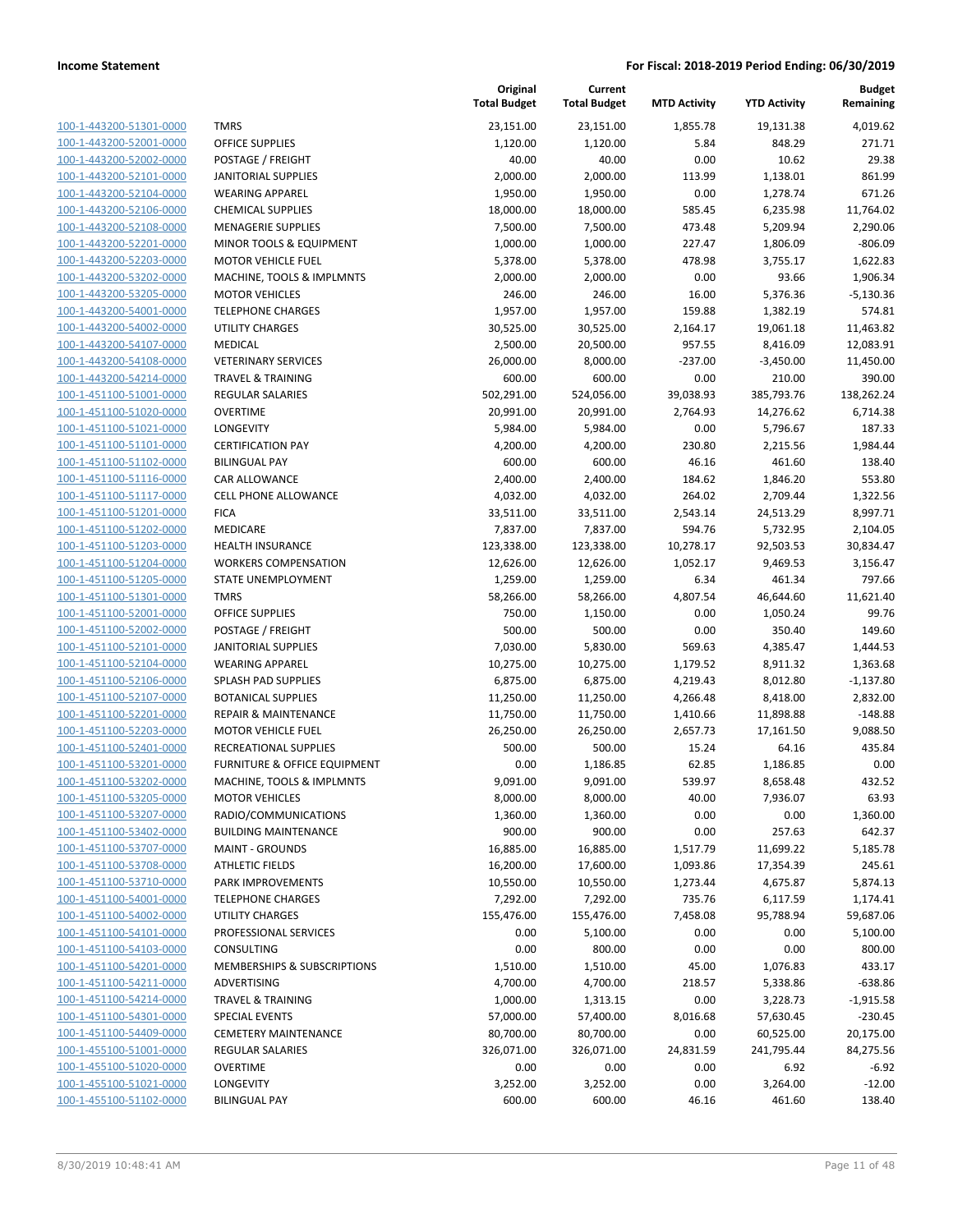| 100-1-455100-51116-0000             |
|-------------------------------------|
| 100-1-455100-51117-0000             |
| 100-1-455100-51201-0000             |
| 100-1-455100-51202-0000             |
| 100-1-455100-51203-0000             |
| 100-1-455100-51204-0000             |
| 100-1-455100-51205-0000             |
| 100-1-455100-51301-0000             |
| 100-1-455100-52001-0000             |
| <u>100-1-455100-52002-0000</u>      |
| 100-1-455100-52004-0000             |
| 100-1-455100-52005-0000             |
| 100-1-455100-52115-0000             |
| 100-1-455100-52201-0000             |
|                                     |
| <u>100-1-455100-52402-0000</u>      |
| 100-1-455100-53201-0000             |
| 100-1-455100-54001-0000             |
| 100-1-455100-54002-0000             |
| 100-1-455100-54201-0000             |
| <u>100-1-455100-54202-0000</u>      |
| 100-1-455100-54214-0000             |
| 100-1-455100-55203-0000             |
| 100-1-455100-55211-0000             |
| 100-1-456100-51001-0000             |
| 100-1-456100-51021-0000             |
| 100-1-456100-51116-0000             |
| 100-1-456100-51117-0000             |
| 100-1-456100-51201-0000             |
| 100-1-456100-51202-0000             |
| 100-1-456100-51203-0000             |
|                                     |
| 100-1-456100-51204-0000             |
| 100-1-456100-51205-0000             |
| 100-1-456100-51301-0000             |
| 100-1-456100-52001-0000             |
| <u>100-1-456100-52002-0000</u>      |
| 100-1-456100-52103-0000             |
| 100-1-456100-54001-0000             |
| 100-1-456100-54201-0000             |
| 100-1-456100-54205-0000             |
| 100-1-456100-54214-0000             |
| 100-1-456100-54301-0000             |
| 100-1-456100-54523-0000             |
| 100-1-480000-52003-0000             |
| 100-1-480000-52006-0000             |
| 100-1-480000-54002-0000             |
|                                     |
| 100-1-480000-54105-0000             |
| 100-1-480000-54201-0000             |
| 100-1-480000-54904-0000             |
| 100-1-480000-54905-0000             |
| 100-1-480000-54906-0000             |
| 100-1-480000-56309-0000             |
| 100-1-480000-56309-0001             |
| 100-1-480000-57005-0000             |
| 100-1-480000-57007-0000             |
| 100-1-480000-57008-0000             |
| <u>100-1-480000-57015-0000</u>      |
| 1-491000-58040-0000<br><u> 100-</u> |
| 100-1-491000-58204-0000             |
| 100-1-495000-58702-0000             |
|                                     |

|                         |                                      | Original<br><b>Total Budget</b> | Current<br><b>Total Budget</b> | <b>MTD Activity</b> | <b>YTD Activity</b> | <b>Budget</b><br>Remaining |
|-------------------------|--------------------------------------|---------------------------------|--------------------------------|---------------------|---------------------|----------------------------|
| 100-1-455100-51116-0000 | <b>CAR ALLOWANCE</b>                 | 3,600.00                        | 3,600.00                       | 0.00                | 0.00                | 3,600.00                   |
| 100-1-455100-51117-0000 | <b>CELL PHONE ALLOWANCE</b>          | 432.00                          | 432.00                         | 32.30               | 323.00              | 109.00                     |
| 100-1-455100-51201-0000 | <b>FICA</b>                          | 20,705.00                       | 20,705.00                      | 1,497.58            | 14,837.06           | 5,867.94                   |
| 100-1-455100-51202-0000 | MEDICARE                             | 4,842.00                        | 4,842.00                       | 350.24              | 3,469.95            | 1,372.05                   |
| 100-1-455100-51203-0000 | <b>HEALTH INSURANCE</b>              | 42,900.00                       | 42,900.00                      | 3,575.00            | 32,175.00           | 10,725.00                  |
| 100-1-455100-51204-0000 | <b>WORKERS COMPENSATION</b>          | 1,092.00                        | 1,092.00                       | 91.00               | 819.00              | 273.00                     |
| 100-1-455100-51205-0000 | STATE UNEMPLOYMENT                   | 806.00                          | 806.00                         | 6.90                | 147.34              | 658.66                     |
| 100-1-455100-51301-0000 | <b>TMRS</b>                          | 28,709.00                       | 28,709.00                      | 2,286.02            | 23,590.47           | 5,118.53                   |
| 100-1-455100-52001-0000 | <b>OFFICE SUPPLIES</b>               | 2,885.00                        | 2,885.00                       | 523.53              | 1,535.77            | 1,349.23                   |
| 100-1-455100-52002-0000 | POSTAGE / FREIGHT                    | 75.00                           | 75.00                          | 0.00                | 0.83                | 74.17                      |
| 100-1-455100-52004-0000 | <b>COMPUTER SUPPLIES</b>             | 75.00                           | 75.00                          | 0.00                | 74.98               | 0.02                       |
| 100-1-455100-52005-0000 | PRINTED MATERIALS                    | 48.00                           | 48.00                          | 24.00               | 72.00               | $-24.00$                   |
| 100-1-455100-52115-0000 | <b>CATALOGING SUPPLIES</b>           | 1,000.00                        | 1,000.00                       | 327.69              | 1,094.45            | $-94.45$                   |
| 100-1-455100-52201-0000 | MINOR TOOLS & EQUIPMENT              | 75.00                           | 75.00                          | 0.00                | 39.77               | 35.23                      |
| 100-1-455100-52402-0000 | <b>BASIC PROGRAM EXPENSE</b>         | 4,100.00                        | 4,100.00                       | 0.00                | 3,077.82            | 1,022.18                   |
| 100-1-455100-53201-0000 | FURNITURE & OFFICE EQUIPMENT         | 629.00                          | 629.00                         | 0.00                | 0.00                | 629.00                     |
| 100-1-455100-54001-0000 | <b>TELEPHONE CHARGES</b>             | 5,676.00                        | 5,676.00                       | 362.66              | 3,977.45            | 1,698.55                   |
| 100-1-455100-54002-0000 | <b>UTILITY CHARGES</b>               | 32,442.00                       | 32,442.00                      | 3,351.64            | 25,480.05           | 6,961.95                   |
| 100-1-455100-54201-0000 | MEMBERSHIPS & SUBSCRIPTIONS          | 9,744.00                        | 9,744.00                       | 1,809.60            | 9,334.80            | 409.20                     |
| 100-1-455100-54202-0000 | <b>LIBRARY PERIODICALS</b>           | 2,700.00                        | 2,700.00                       | 0.00                | 2,488.67            | 211.33                     |
| 100-1-455100-54214-0000 | <b>TRAVEL &amp; TRAINING</b>         | 2,500.00                        | 2,500.00                       | 0.00                | 2,093.94            | 406.06                     |
| 100-1-455100-55203-0000 | <b>FURNITURE/OFFICE EQUIP</b>        | 250.00                          | 250.00                         | 0.00                | 238.08              | 11.92                      |
| 100-1-455100-55211-0000 | <b>BOOKS</b>                         | 43,800.00                       | 43,800.00                      | 3,933.91            | 27,763.00           | 16,037.00                  |
| 100-1-456100-51001-0000 | <b>REGULAR SALARIES</b>              | 57,247.00                       | 57,247.00                      | 4,403.04            | 43,999.49           | 13,247.51                  |
| 100-1-456100-51021-0000 | LONGEVITY                            | 1,584.00                        | 1,584.00                       | 0.00                | 1,584.00            | 0.00                       |
| 100-1-456100-51116-0000 | CAR ALLOWANCE                        | 3,600.00                        | 3,600.00                       | 276.92              | 2,769.20            | 830.80                     |
| 100-1-456100-51117-0000 | CELL PHONE ALLOWANCE                 | 432.00                          | 432.00                         | 33.22               | 332.20              | 99.80                      |
| 100-1-456100-51201-0000 | <b>FICA</b>                          | 3,898.00                        | 3,898.00                       | 259.68              | 2,732.55            | 1,165.45                   |
| 100-1-456100-51202-0000 | MEDICARE                             | 912.00                          | 912.00                         | 60.74               | 639.11              | 272.89                     |
| 100-1-456100-51203-0000 | <b>HEALTH INSURANCE</b>              | 10,725.00                       | 10,725.00                      | 893.75              | 8,043.75            | 2,681.25                   |
| 100-1-456100-51204-0000 | <b>WORKERS COMPENSATION</b>          | 172.00                          | 172.00                         | 14.33               | 128.97              | 43.03                      |
| 100-1-456100-51205-0000 | STATE UNEMPLOYMENT                   | 69.00                           | 69.00                          | 0.00                | 87.07               | $-18.07$                   |
| 100-1-456100-51301-0000 | <b>TMRS</b>                          | 7,041.00                        | 7,041.00                       | 521.28              | 5,485.66            | 1,555.34                   |
| 100-1-456100-52001-0000 | <b>OFFICE SUPPLIES</b>               | 100.00                          | 100.00                         | 0.00                | 8.96                | 91.04                      |
| 100-1-456100-52002-0000 | POSTAGE / FREIGHT                    | 200.00                          | 200.00                         | 0.00                | 20.36               | 179.64                     |
| 100-1-456100-52103-0000 | <b>MEETING SUPPLIES</b>              | 50.00                           | 50.00                          | 0.00                | 0.00                | 50.00                      |
| 100-1-456100-54001-0000 | <b>TELEPHONE CHARGES</b>             | 413.00                          | 413.00                         | 39.91               | 303.51              | 109.49                     |
| 100-1-456100-54201-0000 | MEMBERSHIPS & SUBSCRIPTIONS          | 1,240.00                        | 1,240.00                       | 0.00                | 880.00              | 360.00                     |
| 100-1-456100-54205-0000 | <b>BUSINESS MEALS</b>                | 50.00                           | 50.00                          | 0.00                | 25.00               | 25.00                      |
| 100-1-456100-54214-0000 | TRAVEL & TRAINING                    | 750.00                          | 750.00                         | 236.64              | 236.64              | 513.36                     |
| 100-1-456100-54301-0000 | SPECIAL EVENTS                       | 7,300.00                        | 7,300.00                       | 944.76              | 5,877.12            | 1,422.88                   |
| 100-1-456100-54523-0000 | PROPOSED EVENTS                      | 75,000.00                       | 75,000.00                      | 0.00                | 50,560.00           | 24,440.00                  |
| 100-1-480000-52003-0000 | <b>COPIER CHARGES</b>                | 75,900.00                       | 75,900.00                      | 5,828.91            | 45,007.71           | 30,892.29                  |
| 100-1-480000-52006-0000 | <b>COPIER PAPER</b>                  | 5,000.00                        | 5,000.00                       | 462.15              | 3,370.51            | 1,629.49                   |
| 100-1-480000-54002-0000 | <b>UTILITY CHARGES</b>               | 652.00                          | 652.00                         | 48.01               | 431.82              | 220.18                     |
| 100-1-480000-54105-0000 | MARKETING                            | 8,250.00                        | 8,250.00                       | 0.00                | 4,000.00            | 4,250.00                   |
| 100-1-480000-54201-0000 | MEMBERSHIPS & SUBSCRIPTIONS          | 8,601.00                        | 8,601.00                       | 0.00                | 3,412.73            | 5,188.27                   |
| 100-1-480000-54904-0000 | POSTAGE METER RENTAL                 | 0.00                            | 0.00                           | $-177.85$           | $-1,600.65$         | 1,600.65                   |
| 100-1-480000-54905-0000 | <b>MAIL MACHINE LEASE INT</b>        | 700.00                          | 700.00                         | 0.00                | 0.00                | 700.00                     |
| 100-1-480000-54906-0000 | MAIL MACHINE LEASE PRINC             | 2,600.00                        | 2,600.00                       | 0.00                | 0.00                | 2,600.00                   |
| 100-1-480000-56309-0000 | PAYOUT ARRANGEMENT LOCAL SALES TAX   | 178,096.00                      | 178,096.00                     | 23,278.63           | 152,328.36          | 25,767.64                  |
| 100-1-480000-56309-0001 | PAYOUT ARRANGEMENT - 380 AGREEMENT   | 123,312.00                      | 123,312.00                     | 2,100.00            | 101,419.00          | 21,893.00                  |
| 100-1-480000-57005-0000 | <b>ACCRUED VAC &amp; SICK PAY</b>    | 160,000.00                      | 160,000.00                     | 4,227.03            | 97,618.61           | 62,381.39                  |
| 100-1-480000-57007-0000 | <b>COMMUNITY SERVICES</b>            | 25,000.00                       | 25,000.00                      | 5,000.00            | 5,000.00            | 20,000.00                  |
| 100-1-480000-57008-0000 | <b>BANK CHARGES</b>                  | 15,000.00                       | 15,000.00                      | 1,118.89            | 7,528.19            | 7,471.81                   |
| 100-1-480000-57015-0000 | <b>CONTINGENCY EXPENSE</b>           | 90,000.00                       | 90,000.00                      | 0.00                | 0.00                | 90,000.00                  |
| 100-1-491000-58040-0000 | <b>XFR - GENERAL CIP</b>             | 3,220,008.00                    | 3,220,008.00                   | 268,334.00          | 2,415,006.00        | 805,002.00                 |
| 100-1-491000-58204-0000 | XFR - VEHICLE/EQUIP RPLCMNT          | 615,357.00                      | 615,357.00                     | 51,279.75           | 461,517.75          | 153,839.25                 |
| 100-1-495000-58702-0000 | CA - GEN GOV TO CENTRAL SERVICE FUND | 2,990.00                        | 2,990.00                       | 249.17              | 2,242.53            | 747.47                     |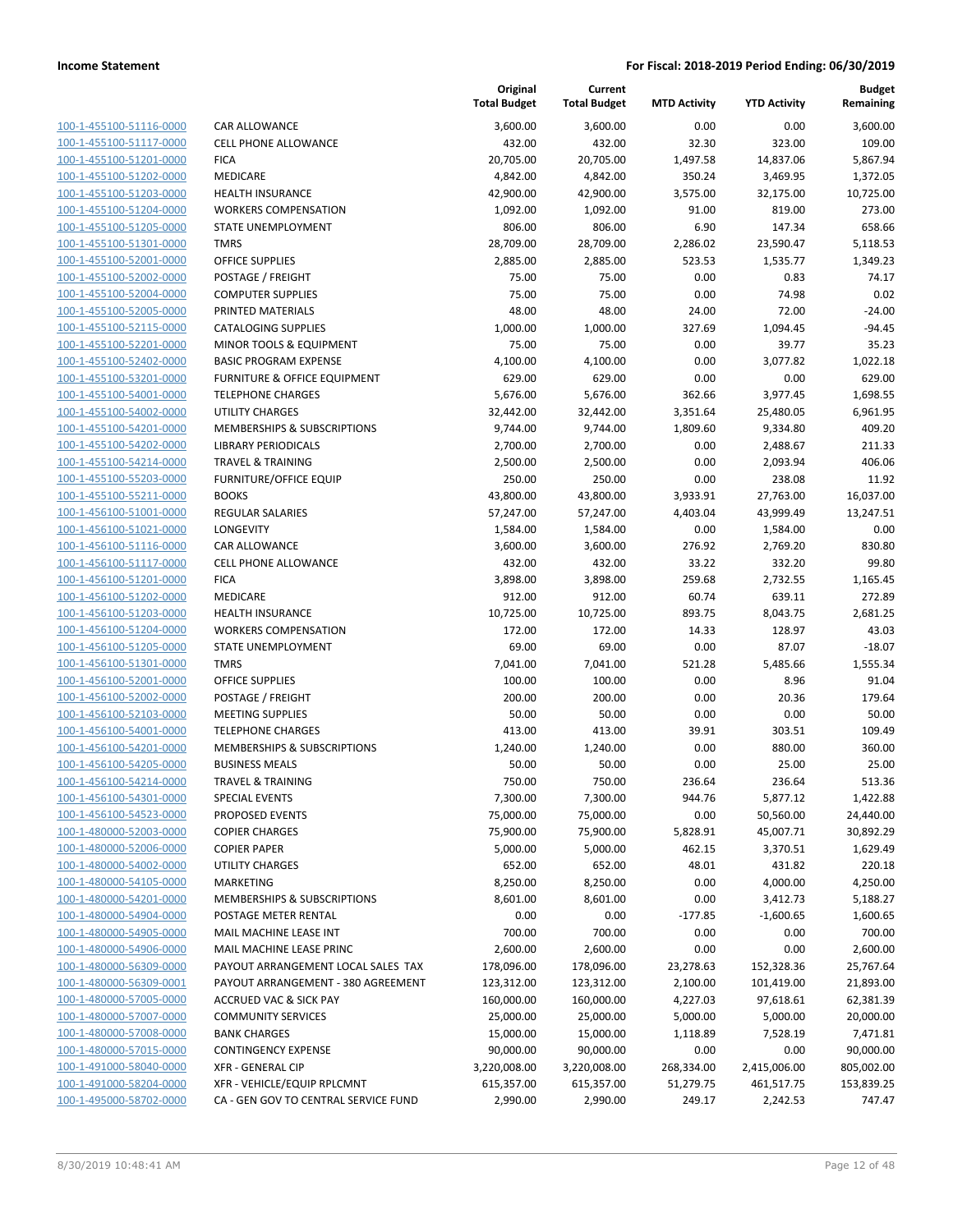|                                                                      |                                                                             | Original<br><b>Total Budget</b> | Current<br><b>Total Budget</b> | <b>MTD Activity</b>   | <b>YTD Activity</b>        | <b>Budget</b><br>Remaining |
|----------------------------------------------------------------------|-----------------------------------------------------------------------------|---------------------------------|--------------------------------|-----------------------|----------------------------|----------------------------|
| 100-1-495000-58703-0000                                              | CA - PUBLIC WORKS TO CENTRAL SERVICE FU                                     | 83,324.00                       | 83,324.00                      | 6,943.67              | 62,493.03                  | 20.830.97                  |
| 100-1-495000-58704-0000                                              | CA - PUBLIC SAFETY TO CENTRAL SERVICE FU                                    | 224,363.00                      | 224,363.00                     | 18,696.92             | 168,272.28                 | 56,090.72                  |
| 100-1-495000-58705-0000                                              | CA - COM DEV TO CENTRAL SERVICE FUND                                        | 60,110.00                       | 60,110.00                      | 5,009.16              | 45,082.47                  | 15,027.53                  |
| 100-1-495000-58706-0000                                              | CA - PARKS & REC TO CENTRAL SERVICE FUND                                    | 200,523.00                      | 200,523.00                     | 16,710.25             | 150,392.25                 | 50,130.75                  |
| 100-1-495000-58712-0000                                              | CA - GEN GOV TO INSURANCE FUND                                              | 2,437.00                        | 2,437.00                       | 203.08                | 1,827.72                   | 609.28                     |
|                                                                      |                                                                             |                                 |                                |                       |                            | 7,542.28                   |
| 100-1-495000-58713-0000                                              | CA - PUBLIC WORKS TO INSURANCE FUND<br>CA - PUBLIC SAFETY TO INSURANCE FUND | 30,169.00                       | 30,169.00                      | 2,514.08              | 22,626.72                  |                            |
| 100-1-495000-58714-0000                                              |                                                                             | 70,502.00                       | 70,502.00                      | 5,875.17              | 52,876.53<br>8,826.03      | 17,625.47                  |
| 100-1-495000-58715-0000<br>100-1-495000-58716-0000                   | CA - COM DEV TO INSURANCE FUND                                              | 11,768.00                       | 11,768.00                      | 980.67                |                            | 2,941.97                   |
| 100-1-495000-58722-0000                                              | CA - PARKS & REC TO INSURANCE FUND<br>CA - GEN GOVERNMENT TO MIS FUND       | 39,169.00                       | 39,169.00                      | 3,264.08              | 29,376.72<br>14,448.78     | 9,792.28                   |
| 100-1-495000-58723-0000                                              | CA - PUBLIC WORKS TO MIS FUND                                               | 19,265.00                       | 19,265.00<br>17,693.00         | 1,605.42              |                            | 4,816.22<br>4,423.22       |
|                                                                      | CA - PUBLIC SAFETY TO MIS FUND                                              | 17,693.00                       |                                | 1,474.42<br>13,097.83 | 13,269.78                  | 39,293.53                  |
| 100-1-495000-58724-0000<br>100-1-495000-58725-0000                   | CA - COM DEV TO MIS FUND                                                    | 157,174.00<br>51,718.00         | 157,174.00                     |                       | 117,880.47<br>38,788.47    |                            |
| 100-1-495000-58726-0000                                              | CA - PARKS & REC TO MIS FUND                                                |                                 | 51,718.00                      | 4,309.83              |                            | 12,929.53                  |
|                                                                      | <b>Expense Total:</b>                                                       | 50,819.00                       | 50,819.00                      | 4,234.92              | 38,114.28<br>19,242,909.44 | 12,704.72<br>6,787,474.48  |
|                                                                      |                                                                             | 26,032,854.92                   | 26,030,383.92                  | 2,032,486.38          |                            |                            |
|                                                                      | Fund: 100 - GENERAL FUND Surplus (Deficit):                                 | -1,558,556.07                   | -1,556,085.07                  | -984,815.13           | -224,275.20                |                            |
| <b>Fund: 101 - MUNICIPAL COURT BUILDING SECURITY FEES</b><br>Revenue |                                                                             |                                 |                                |                       |                            |                            |
| 101-1-318001-44101-0000                                              | MUNICIPAL COURT COST/FEES                                                   | 0.00                            | 0.00                           | 433.94                | 4,143.27                   | $-4,143.27$                |
| 101-1-319001-45401-0000                                              | <b>INTEREST REVENUES</b>                                                    | 0.00                            | 0.00                           | 76.37                 | 851.22                     | -851.22                    |
|                                                                      | <b>Revenue Total:</b>                                                       | 0.00                            | 0.00                           | 510.31                | 4,994.49                   | -4,994.49                  |
|                                                                      |                                                                             |                                 |                                |                       |                            |                            |
| <b>Expense</b>                                                       |                                                                             |                                 |                                |                       |                            |                            |
| 101-1-480000-57008-0000                                              | <b>BANK CHARGES</b><br><b>Expense Total:</b>                                | 0.00<br>0.00                    | 0.00<br>0.00                   | 2.36<br>2.36          | 19.99<br>19.99             | $-19.99$<br>$-19.99$       |
|                                                                      |                                                                             |                                 |                                |                       |                            |                            |
|                                                                      | Fund: 101 - MUNICIPAL COURT BUILDING SECURITY FEES Surplus (Deficit):       | 0.00                            | 0.00                           | 507.95                | 4,974.50                   |                            |
| Fund: 102 - MUNICIPAL COURT TECH FUND<br>Revenue                     |                                                                             |                                 |                                |                       |                            |                            |
| 102-1-318001-44101-0000                                              | MUNICIPAL COURT COST/FEES                                                   | 0.00                            | 0.00                           | 578.59                | 5,524.31                   | $-5,524.31$                |
| 102-1-319001-45401-0000                                              | <b>INTEREST REVENUES</b>                                                    | 0.00                            | 0.00                           | 49.44                 | 530.17                     | $-530.17$                  |
|                                                                      | <b>Revenue Total:</b>                                                       | 0.00                            | 0.00                           | 628.03                | 6,054.48                   | $-6,054.48$                |
| <b>Expense</b>                                                       |                                                                             |                                 |                                |                       |                            |                            |
| 102-1-480000-57008-0000                                              | <b>BANK CHARGES</b>                                                         | 0.00                            | 0.00                           | 1.50                  | 12.33                      | $-12.33$                   |
|                                                                      | <b>Expense Total:</b>                                                       | 0.00                            | 0.00                           | 1.50                  | 12.33                      | $-12.33$                   |
|                                                                      | Fund: 102 - MUNICIPAL COURT TECH FUND Surplus (Deficit):                    | 0.00                            | 0.00                           | 626.53                | 6,042.15                   |                            |
| Fund: 103 - MUNICIPAL COURT CHILD SAFETY FUND                        |                                                                             |                                 |                                |                       |                            |                            |
| Revenue                                                              |                                                                             |                                 |                                |                       |                            |                            |
| 103-1-318001-44101-0000                                              | MUNICIPAL COURT COST/FEES                                                   | 1,954.00                        | 1,954.00                       | 25.00                 | 132.93                     | 1,821.07                   |
| 103-1-318001-44110-0000                                              | OPTIONAL COUNTY FEE - CHILD SAFETY                                          | 26,637.00                       | 26,637.00                      | 0.00                  | 13,447.36                  | 13,189.64                  |
| 103-1-319001-45401-0000                                              | <b>INTEREST REVENUES</b>                                                    | 25.00                           | 25.00                          | 15.95                 | 198.05                     | $-173.05$                  |
|                                                                      | <b>Revenue Total:</b>                                                       | 28,616.00                       | 28,616.00                      | 40.95                 | 13,778.34                  | 14,837.66                  |
|                                                                      |                                                                             |                                 |                                |                       |                            |                            |
| <b>Expense</b>                                                       |                                                                             |                                 |                                |                       |                            |                            |
| 103-1-480000-57007-0000                                              | <b>COMMUNITY SERVICES</b>                                                   | 28,000.00                       | 28,000.00                      | 0.00                  | 13,447.36                  | 14,552.64                  |
| 103-1-480000-57008-0000                                              | <b>BANK CHARGES</b>                                                         | 10.00                           | 10.00                          | 0.50                  | 4.84                       | 5.16                       |
|                                                                      | <b>Expense Total:</b>                                                       | 28,010.00                       | 28,010.00                      | 0.50                  | 13,452.20                  | 14,557.80                  |
|                                                                      | Fund: 103 - MUNICIPAL COURT CHILD SAFETY FUND Surplus (Deficit):            | 606.00                          | 606.00                         | 40.45                 | 326.14                     |                            |
| Fund: 110 - EXCHANGE BUILDING FUND                                   |                                                                             |                                 |                                |                       |                            |                            |
| <b>Expense</b>                                                       |                                                                             |                                 |                                |                       |                            |                            |
| 110-1-463100-54001-0000                                              | <b>TELEPHONE CHARGES</b>                                                    | 0.00                            | 0.00                           | 0.00                  | 28.14                      | $-28.14$                   |
|                                                                      | <b>Expense Total:</b>                                                       | 0.00                            | 0.00                           | 0.00                  | 28.14                      | $-28.14$                   |
|                                                                      | Fund: 110 - EXCHANGE BUILDING FUND Total:                                   | 0.00                            | 0.00                           | 0.00                  | 28.14                      |                            |
| <b>Fund: 111 - RECREATION ACTIVITIES FUND</b>                        |                                                                             |                                 |                                |                       |                            |                            |
| Revenue                                                              |                                                                             |                                 |                                |                       |                            |                            |
| 111-1-319001-45401-0000                                              | <b>INTEREST REVENUES</b>                                                    | 25.00                           | 25.00                          | 0.00                  | 28.94                      | $-3.94$                    |
| 111-1-319010-45306-0000                                              | PARK CONCESSIONS                                                            | 44,415.00                       | 44,415.00                      | 4,816.78              | 17,840.55                  | 26,574.45                  |
| 111-1-319011-44507-0000                                              | <b>ADULT RECREATION FEES</b>                                                | 22,480.00                       | 22,480.00                      | 40.00                 | 7,123.50                   | 15,356.50                  |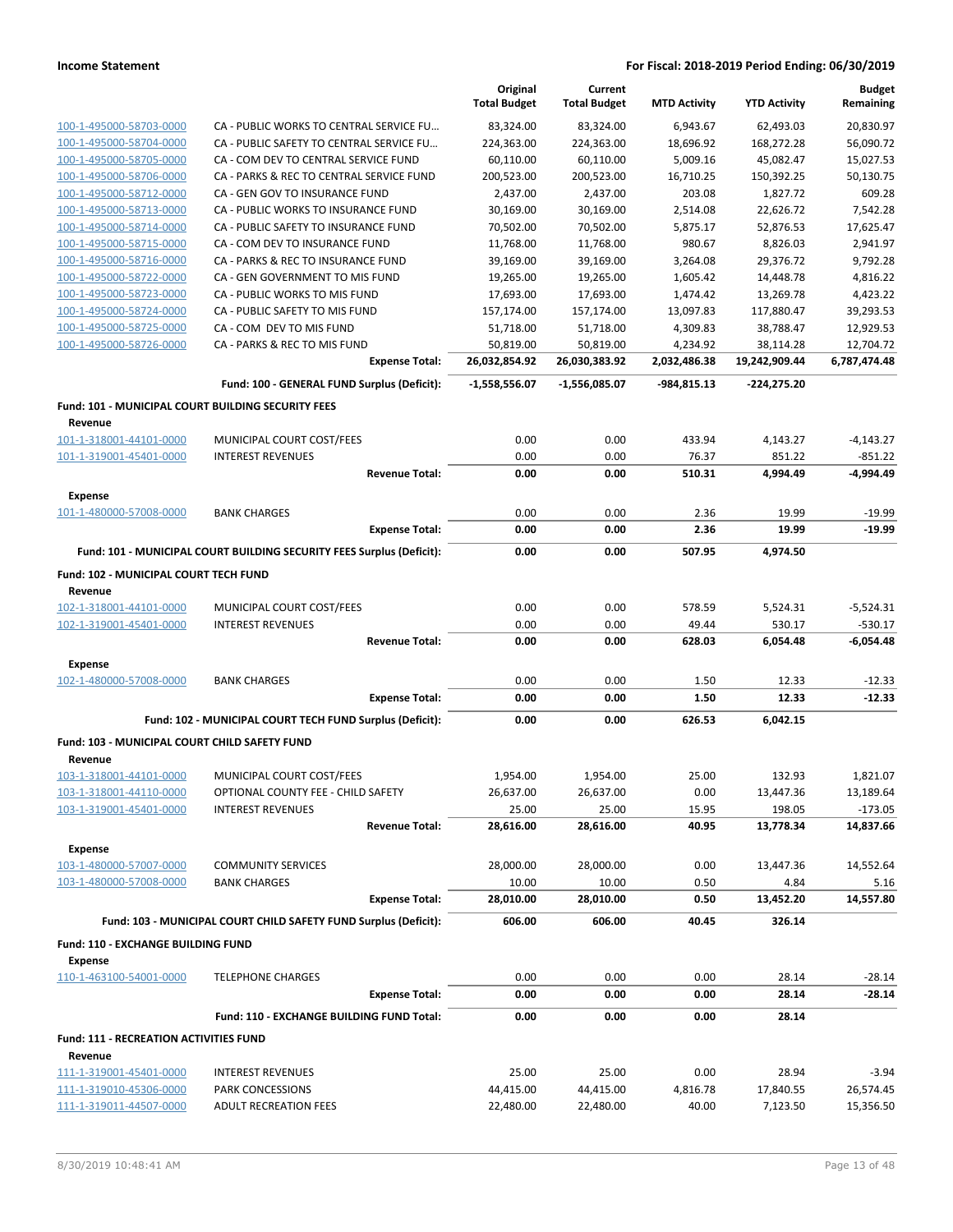|                                              |                                                           | Original<br><b>Total Budget</b> | Current<br><b>Total Budget</b> | <b>MTD Activity</b> | <b>YTD Activity</b> | <b>Budget</b><br>Remaining |
|----------------------------------------------|-----------------------------------------------------------|---------------------------------|--------------------------------|---------------------|---------------------|----------------------------|
| 111-1-319011-44508-0000                      | YOUTH RECREATION FEES                                     | 145,650.00                      | 145,650.00                     | 18,681.97           | 75,055.47           | 70,594.53                  |
| 111-1-319012-44509-0000                      | SPECIAL EVENT FUNDING                                     | 45,000.00                       | 45,000.00                      | 1,600.00            | 25,800.36           | 19,199.64                  |
| 111-1-319012-45504-0000                      | RECREATION FACILTY RENTAL                                 | 15,539.00                       | 15,539.00                      | 0.00                | 1,550.00            | 13,989.00                  |
|                                              | <b>Revenue Total:</b>                                     | 273,109.00                      | 273,109.00                     | 25,138.75           | 127,398.82          | 145,710.18                 |
| <b>Expense</b>                               |                                                           |                                 |                                |                     |                     |                            |
| 111-1-451200-51001-0000                      | REGULAR SALARIES / PART TIME TEMPORARY                    | 17,280.00                       | 17,280.00                      | 2,020.20            | 7,219.45            | 10,060.55                  |
| 111-1-451200-51201-0000                      | <b>FICA</b>                                               | 1,071.00                        | 1,071.00                       | 125.26              | 447.62              | 623.38                     |
| 111-1-451200-51202-0000                      | MEDICARE                                                  | 251.00                          | 251.00                         | 29.29               | 104.69              | 146.31                     |
| 111-1-451200-51204-0000                      | <b>WORKERS COMPENSATION</b>                               | 442.00                          | 442.00                         | 36.83               | 331.47              | 110.53                     |
| 111-1-451200-51205-0000                      | STATE UNEMPLOYMENT                                        | 66.00                           | 66.00                          | 2.02                | $-25.21$            | 91.21                      |
| 111-1-451200-52001-0000                      | <b>OFFICE SUPPLIES</b>                                    | 500.00                          | 500.00                         | 0.00                | 287.85              | 212.15                     |
| 111-1-451200-52101-0000                      | <b>JANITORIAL SUPPLIES</b>                                | 750.00                          | 750.00                         | 144.95              | 382.37              | 367.63                     |
| 111-1-451200-52401-0000                      | YOUTH SPORT SUPPLIES                                      | 79,185.00                       | 79,185.00                      | 11,249.87           | 58,368.71           | 20,816.29                  |
| 111-1-451200-52403-0000                      | <b>RESALE ITEMS</b>                                       | 24,112.00                       | 24,112.00                      | 4,095.59            | 10,744.06           | 13,367.94                  |
| 111-1-451200-54301-0000                      | <b>SPECIAL EVENTS</b>                                     | 40,000.00                       | 40,000.00                      | 26,474.63           | 30,982.53           | 9,017.47                   |
| 111-1-451200-54302-0000                      | <b>TEAM REGISTRATION</b>                                  | 4,200.00                        | 4,200.00                       | 0.00                | 1,264.00            | 2,936.00                   |
| 111-1-451200-54303-0000                      | ADULT OFFICIALS / INSTRUCTORS                             | 80,938.00                       | 80,938.00                      | 7,053.00            | 31,953.00           | 48,985.00                  |
| 111-1-480000-52003-0000                      | <b>COPIER CHARGES</b>                                     | 2,050.00                        | 2,050.00                       | 198.91              | 1,861.71            | 188.29                     |
| 111-1-480000-57008-0000                      | <b>BANK CHARGES</b>                                       | 2,300.00                        | 2,300.00                       | 39.43               | 2,052.45            | 247.55                     |
| 111-1-495000-58501-0000                      | <b>CA - GENERAL FUND</b>                                  | 10,275.00                       | 10,275.00                      | 856.25              | 7,706.25            | 2,568.75                   |
| 111-1-495000-58701-0000                      | CA - CENTRAL SERVICE FUND                                 | 611.00                          | 611.00                         | 50.92               | 458.28              | 152.72                     |
| 111-1-495000-58710-0000                      | <b>CA - INSURANCE FUND</b>                                | 229.00                          | 229.00                         | 19.08               | 171.72              | 57.28                      |
| 111-1-495000-58720-0000                      | CA - MIS FUN                                              | 4,085.00                        | 4,085.00                       | 340.42              | 3,063.78            | 1,021.22                   |
|                                              | <b>Expense Total:</b>                                     | 268,345.00                      | 268,345.00                     | 52,736.65           | 157,374.73          | 110,970.27                 |
|                                              | Fund: 111 - RECREATION ACTIVITIES FUND Surplus (Deficit): | 4,764.00                        | 4,764.00                       | $-27,597.90$        | -29,975.91          |                            |
| Fund: 112 - GUN RANGE FUND                   |                                                           |                                 |                                |                     |                     |                            |
| Revenue                                      |                                                           |                                 |                                |                     |                     |                            |
| 112-1-319001-45401-0000                      | <b>INTEREST REVENUES</b>                                  | 50.00                           | 50.00                          | 0.00                | 0.00                | 50.00                      |
| 112-1-319001-45601-0000                      | MISCELLANEOUS REVENUES                                    | 2,000.00                        | 2,000.00                       | 60.00               | 1,290.00            | 710.00                     |
|                                              | <b>Revenue Total:</b>                                     | 2,050.00                        | 2,050.00                       | 60.00               | 1,290.00            | 760.00                     |
| <b>Expense</b>                               |                                                           |                                 |                                |                     |                     |                            |
| 112-1-421700-54501-0000                      | <b>SPECIAL SERVICES</b>                                   | 1,000.00                        | 1,000.00                       | 0.00                | 70.00               | 930.00                     |
| 112-1-480000-57008-0000                      | <b>BANK CHARGES</b>                                       | 10.00                           | 10.00                          | 0.00                | 0.04                | 9.96                       |
|                                              | <b>Expense Total:</b>                                     | 1,010.00                        | 1,010.00                       | 0.00                | 70.04               | 939.96                     |
|                                              | Fund: 112 - GUN RANGE FUND Surplus (Deficit):             | 1,040.00                        | 1,040.00                       | 60.00               | 1,219.96            |                            |
| Fund: 113 - HOTEL / MOTEL OCCUPANCY TAX FUND |                                                           |                                 |                                |                     |                     |                            |
| Revenue                                      |                                                           |                                 |                                |                     |                     |                            |
| 113-1-313005-41402-0000                      | HOTEL/MOTEL OCCUPANCY TAX                                 | 621,000.00                      | 621,000.00                     | 60,214.26           | 426,946.63          | 194,053.37                 |
| 113-1-319001-45401-0000                      | <b>INTEREST REVENUES</b>                                  | 1,555.00                        | 1,555.00                       | 468.55              | 5,270.99            | $-3,715.99$                |
|                                              | <b>Revenue Total:</b>                                     | 622,555.00                      | 622,555.00                     | 60,682.81           | 432,217.62          | 190,337.38                 |
| <b>Expense</b>                               |                                                           |                                 |                                |                     |                     |                            |
| 113-1-458100-51001-0000                      | REGULAR                                                   | 37,337.00                       | 37,337.00                      | 2,862.80            | 28,425.46           | 8,911.54                   |
| 113-1-458100-51020-0000                      | <b>OVERTIME</b>                                           | 707.00                          | 707.00                         | 0.00                | 280.07              | 426.93                     |
| 113-1-458100-51021-0000                      | LONGEVITY                                                 | 348.00                          | 348.00                         | 0.00                | 174.00              | 174.00                     |
| 113-1-458100-51116-0000                      | CAR ALLOWANCE                                             | 1,200.00                        | 1,200.00                       | 92.30               | 923.00              | 277.00                     |
| 113-1-458100-51117-0000                      | CELL PHONE ALLOWANCE                                      | 210.00                          | 210.00                         | 16.14               | 161.40              | 48.60                      |
| 113-1-458100-51201-0000                      | <b>FICA</b>                                               | 2,468.00                        | 2,468.00                       | 178.50              | 1,800.57            | 667.43                     |
| 113-1-458100-51202-0000                      | MEDICARE                                                  | 577.00                          | 577.00                         | 41.74               | 421.06              | 155.94                     |
| 113-1-458100-51203-0000                      | <b>HEALTH INSURANCE</b>                                   | 10,725.00                       | 10,725.00                      | 893.75              | 8,043.75            | 2,681.25                   |
| 113-1-458100-51204-0000                      | <b>WORKERS COMPENSATION</b>                               | 709.00                          | 709.00                         | 59.08               | 531.72              | 177.28                     |
| 113-1-458100-51205-0000                      | UNEMPLOYMENT                                              | 69.00                           | 69.00                          | 0.00                | 31.39               | 37.61                      |
| 113-1-458100-51301-0000                      | <b>TMRS</b>                                               | 4,458.00                        | 4,458.00                       | 318.40              | 3,269.14            | 1,188.86                   |
| 113-1-458100-52001-0000                      | <b>OFFICE SUPPLIES</b>                                    | 300.00                          | 300.00                         | 0.00                | 61.35               | 238.65                     |
| 113-1-458100-52002-0000                      | POSTAGE / FREIGHT                                         | 750.00                          | 750.00                         | 97.52               | 433.02              | 316.98                     |
| 113-1-458100-54101-0000                      | PROFESSIONAL SERVICES                                     | 10,000.00                       | 10,000.00                      | 2,062.45            | 10,494.45           | -494.45                    |
| 113-1-458100-54105-0000                      | MARKETING                                                 | 10,000.00                       | 10,000.00                      | 8,635.85            | 9,660.19            | 339.81                     |
| 113-1-458100-54106-0000                      | <b>ATTORNEY FEES</b>                                      | 500.00                          | 500.00                         | 0.00                | 0.00                | 500.00                     |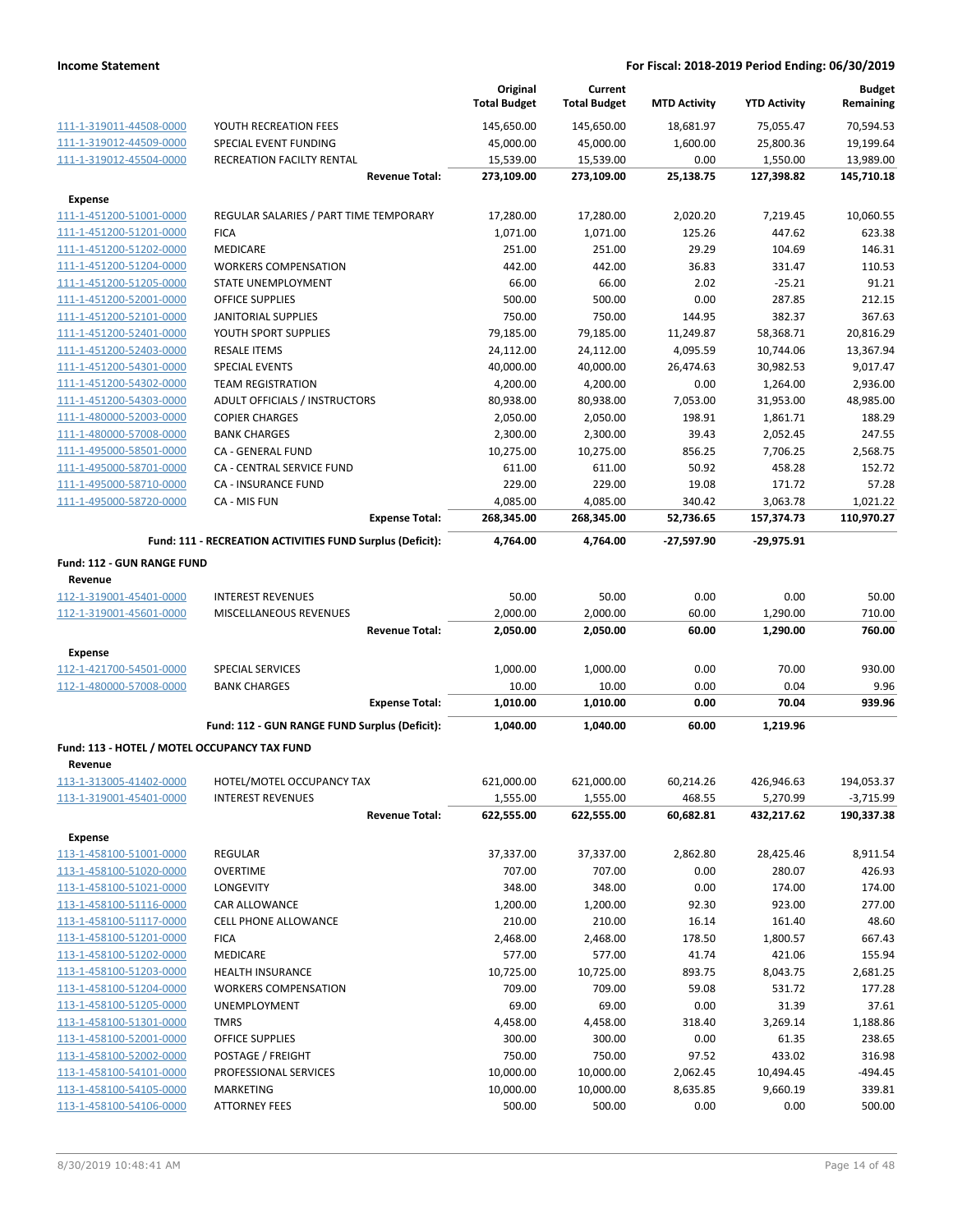|                                              |                                                                 | Original<br><b>Total Budget</b> | Current<br><b>Total Budget</b> | <b>MTD Activity</b> | <b>YTD Activity</b> | <b>Budget</b><br>Remaining |
|----------------------------------------------|-----------------------------------------------------------------|---------------------------------|--------------------------------|---------------------|---------------------|----------------------------|
| 113-1-458100-54201-0000                      | MEMBERSHIPS & SUBSCRIPTIONS                                     | 1,500.00                        | 1,500.00                       | 0.00                | 745.00              | 755.00                     |
| 113-1-458100-54211-0000                      | ADVERTISING                                                     | 58,300.00                       | 58,300.00                      | 1,000.00            | 45,518.74           | 12,781.26                  |
| 113-1-458100-54212-0000                      | <b>PRINTING</b>                                                 | 7,500.00                        | 7,500.00                       | 0.00                | 1,512.00            | 5,988.00                   |
| 113-1-458100-54214-0000                      | TRAVEL/TRAINING EXPENSE                                         | 2,000.00                        | 2,000.00                       | 1,400.00            | 1,985.78            | 14.22                      |
| 113-1-458100-54301-0000                      | <b>SPECIAL EVENTS</b>                                           | 4,000.00                        | 4,000.00                       | 466.58              | 2,632.15            | 1,367.85                   |
| 113-1-458100-55203-0000                      | FURNITURE/OFFICE EQUIP                                          | 500.00                          | 500.00                         | 0.00                | 0.00                | 500.00                     |
| 113-1-480000-57008-0000                      | <b>BANK CHARGES</b>                                             | 250.00                          | 250.00                         | 14.70               | 131.02              | 118.98                     |
| 113-1-491000-58001-0000                      | <b>XFR - GENERAL FUND</b>                                       | 190,000.00                      | 190,000.00                     | 15,833.33           | 142,499.97          | 47,500.03                  |
| 113-1-491000-58035-0000                      | XFR - DEBT SERVICE FUND                                         | 0.00                            | 0.00                           | 2,732.20            | 24,589.60           | $-24,589.60$               |
| 113-1-491000-58040-0000                      | <b>XFR - GENERAL CIP FUND</b>                                   | 214,537.00                      | 214,537.00                     | 17,878.08           | 160,902.72          | 53,634.28                  |
| 113-1-491000-58101-0000                      | <b>XFR - UTILITY FUND</b>                                       | 45,000.00                       | 45,000.00                      | 3,750.00            | 33,750.00           | 11,250.00                  |
|                                              | <b>Expense Total:</b>                                           | 603,945.00                      | 603,945.00                     | 58,333.42           | 478,977.55          | 124,967.45                 |
|                                              | Fund: 113 - HOTEL / MOTEL OCCUPANCY TAX FUND Surplus (Deficit): | 18,610.00                       | 18,610.00                      | 2,349.39            | -46,759.93          |                            |
|                                              |                                                                 |                                 |                                |                     |                     |                            |
| Fund: 114 - VENUE MANAGEMENT FUND<br>Revenue |                                                                 |                                 |                                |                     |                     |                            |
| 114-1-319010-45306-0000                      | <b>CONCESSIONS</b>                                              | 500.00                          | 500.00                         | 79.00               | 317.54              | 182.46                     |
| 114-1-319030-45506-0000                      | <b>AUDITORIUM RENTALS</b>                                       | 21,069.00                       | 21,069.00                      | 4,262.50            | 21,250.00           | $-181.00$                  |
| 114-1-319031-45505-0000                      | <b>CIVIC CENTER RENTALS</b>                                     | 45,135.00                       | 45,135.00                      | 1,055.00            | 27,354.00           | 17,781.00                  |
| 114-1-319032-44509-0000                      | SPECIAL EVENTS/SPONSORS                                         | 26,080.00                       | 26,080.00                      | 250.00              | 250.00              | 25,830.00                  |
| 114-1-319033-45307-0000                      | <b>TICKET SALES</b>                                             | 119,000.00                      | 119,000.00                     | 0.00                | 0.00                | 119,000.00                 |
|                                              | <b>Revenue Total:</b>                                           | 211,784.00                      | 211,784.00                     | 5,646.50            | 49,171.54           | 162,612.46                 |
| <b>Expense</b>                               |                                                                 |                                 |                                |                     |                     |                            |
| 114-1-457100-51001-0000                      | <b>REGULAR SALARIES</b>                                         | 24,585.00                       | 24,585.00                      | 1,890.96            | 19,680.73           | 4,904.27                   |
| 114-1-457100-51020-0000                      | <b>OVERTIME</b>                                                 | 11,000.00                       | 11,000.00                      | 0.00                | 1,321.10            | 9,678.90                   |
| 114-1-457100-51021-0000                      | LONGEVITY                                                       | 246.00                          | 246.00                         | 0.00                | 123.00              | 123.00                     |
| 114-1-457100-51116-0000                      | CAR ALLOWANCE                                                   | 1,200.00                        | 1,200.00                       | 92.32               | 923.20              | 276.80                     |
| 114-1-457100-51117-0000                      | <b>CELL PHONE ALLOWANCE</b>                                     | 210.00                          | 210.00                         | 16.16               | 161.60              | 48.40                      |
| 114-1-457100-51201-0000                      | <b>FICA</b>                                                     | 1,627.00                        | 1,627.00                       | 123.20              | 1,377.19            | 249.81                     |
| 114-1-457100-51202-0000                      | MEDICARE                                                        | 380.00                          | 380.00                         | 28.82               | 322.11              | 57.89                      |
| 114-1-457100-51203-0000                      | <b>HEALTH INSURANCE</b>                                         | 5,363.00                        | 5,363.00                       | 446.92              | 4,022.28            | 1,340.72                   |
| 114-1-457100-51204-0000                      | <b>WORKERS COMPENSATION</b>                                     | 672.00                          | 672.00                         | 56.00               | 504.00              | 168.00                     |
| 114-1-457100-51205-0000                      | STATE UNEMPLOYMENT                                              | 34.00                           | 34.00                          | 0.00                | 55.36               | $-21.36$                   |
| 114-1-457100-51301-0000                      | <b>TMRS</b>                                                     | 2,939.00                        | 2,939.00                       | 231.34              | 2,602.01            | 336.99                     |
| 114-1-457100-52001-0000                      | <b>OFFICE SUPPLIES</b>                                          | 250.00                          | 250.00                         | 12.97               | 56.36               | 193.64                     |
| 114-1-457100-52002-0000                      | POSTAGE / FREIGHT                                               | 500.00                          | 500.00                         | 0.00                | 0.00                | 500.00                     |
| 114-1-457100-52201-0000                      | MINOR TOOLS & EQUIPMENT                                         | 2,500.00                        | 2,500.00                       | 0.00                | 588.84              | 1,911.16                   |
| 114-1-457100-52403-0000                      | <b>RESALE ITEMS</b>                                             | 2,000.00                        | 2,000.00                       | 0.00                | 0.00                | 2,000.00                   |
| 114-1-457100-53702-0000                      | AUDTIORIUM MAINTENANCE                                          | 8,000.00                        | 8,000.00                       | 122.98              | 11,730.84           | $-3,730.84$                |
| 114-1-457100-53704-0000                      | <b>CIVIC CENTER</b>                                             | 5,000.00                        | 5,000.00                       | 1,346.28            | 5,794.94            | $-794.94$                  |
| 114-1-457100-54001-0000                      | <b>TELEPHONE CHARGES</b>                                        | 100.00                          | 100.00                         | 0.00                | 0.00                | 100.00                     |
| 114-1-457100-54005-0000                      | <b>CIVIC CENTER UTILITY CHARGES</b>                             | 27,500.00                       | 27,500.00                      | 1,655.47            | 15,810.12           | 11,689.88                  |
| 114-1-457100-54105-0000                      | <b>MARKETING</b>                                                | 4,000.00                        | 4,000.00                       | 0.00                | 1,315.12            | 2,684.88                   |
| 114-1-457100-54106-0000                      | <b>ATTORNEY FEES</b>                                            | 500.00                          | 500.00                         | 0.00                | 0.00                | 500.00                     |
| 114-1-457100-54201-0000                      |                                                                 |                                 |                                | 0.00                |                     |                            |
| 114-1-457100-54205-0000                      | MEMBERSHIPS & SUBSCRIPTIONS                                     | 2,000.00<br>500.00              | 2,000.00<br>500.00             | 0.00                | 875.00<br>44.00     | 1,125.00<br>456.00         |
| 114-1-457100-54211-0000                      | <b>BUSINESS MEALS</b><br>ADVERTISING                            | 30,000.00                       |                                |                     |                     |                            |
|                                              |                                                                 |                                 | 30,000.00                      | 1,390.00            | 22,783.71           | 7,216.29                   |
| 114-1-457100-54214-0000                      | <b>TRAVEL &amp; TRAINING</b>                                    | 1,000.00                        | 1,000.00                       | 602.00              | 781.00              | 219.00                     |
| 114-1-457100-54301-0000                      | <b>SPECIAL EVENTS</b>                                           | 85,000.00                       | 85,000.00                      | $-14.94$            | 80,961.43           | 4,038.57                   |
| 114-1-480000-52003-0000                      | <b>COPIER CHARGES</b>                                           | 3,600.00                        | 3,600.00                       | 198.92              | 1,861.71            | 1,738.29                   |
| 114-1-480000-57008-0000                      | <b>BANK CHARGES</b>                                             | 2,500.00                        | 2,500.00                       | 0.00                | 1,295.84            | 1,204.16                   |
| 114-1-495000-58501-0000                      | CA - GENERAL FUND                                               | 5,741.00                        | 5,741.00                       | 478.42              | 4,305.78            | 1,435.22                   |
| 114-1-495000-58701-0000                      | CA - CENTRAL SERVICE FUND                                       | 564.00                          | 564.00                         | 47.00               | 376.00              | 188.00                     |
| 114-1-495000-58710-0000                      | CA - INSURANCE FUND                                             | 233.00                          | 233.00                         | 19.42               | 174.78              | 58.22                      |
| 114-1-495000-58720-0000                      | CA - MIS FUN                                                    | 3,973.00                        | 3,973.00                       | 331.08              | 2,979.72            | 993.28                     |
|                                              | <b>Expense Total:</b>                                           | 233,717.00                      | 233,717.00                     | 9,075.32            | 182,827.77          | 50,889.23                  |
|                                              | Fund: 114 - VENUE MANAGEMENT FUND Surplus (Deficit):            | $-21,933.00$                    | $-21,933.00$                   | $-3,428.82$         | $-133,656.23$       |                            |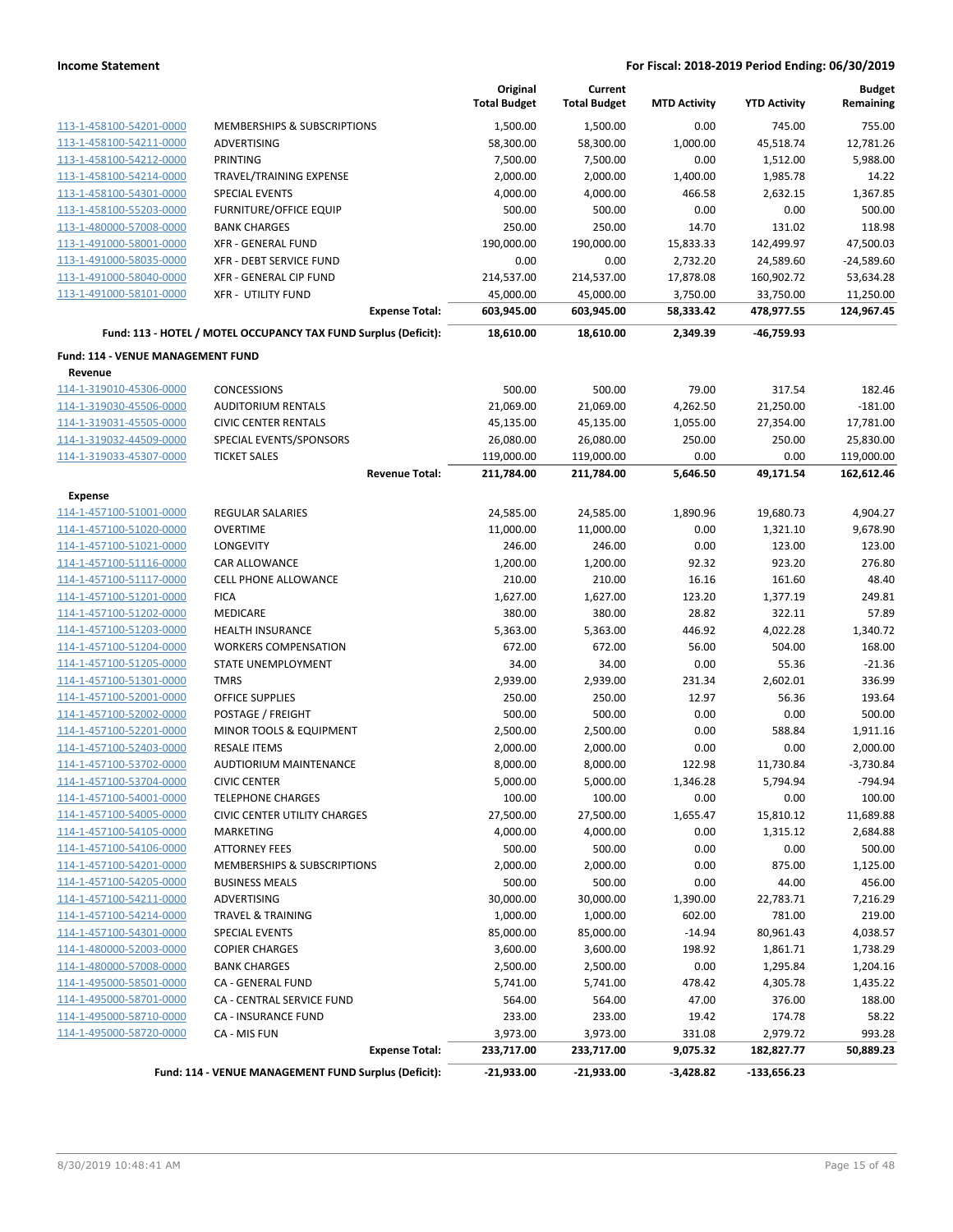|                                                           |                                                                           | Original            | Current             |                     |                     | <b>Budget</b> |
|-----------------------------------------------------------|---------------------------------------------------------------------------|---------------------|---------------------|---------------------|---------------------|---------------|
|                                                           |                                                                           | <b>Total Budget</b> | <b>Total Budget</b> | <b>MTD Activity</b> | <b>YTD Activity</b> | Remaining     |
|                                                           | <b>Fund: 123 - PTRAIN - POLICE REIMBURSEMENT GRANTS &amp; CONT EDUCAT</b> |                     |                     |                     |                     |               |
| Revenue                                                   |                                                                           |                     |                     |                     |                     |               |
| 123-1-310001-43104-0000                                   | <b>GRANTS / LEOSE</b>                                                     | 0.00                | 0.00                | 0.00                | 4,452.70            | $-4,452.70$   |
| 123-1-319001-45401-0000                                   | <b>INTEREST REVENUES</b>                                                  | 0.00                | 0.00                | 10.20               | 153.85              | $-153.85$     |
|                                                           | <b>Revenue Total:</b>                                                     | 0.00                | 0.00                | 10.20               | 4,606.55            | $-4,606.55$   |
| <b>Expense</b>                                            |                                                                           |                     |                     |                     |                     |               |
| 123-1-421100-54214-0000                                   | <b>TRAVEL &amp; TRAINING</b>                                              | 0.00                | 0.00                | 75.00               | 325.00              | $-325.00$     |
| 123-1-421230-54214-0000                                   | <b>TRAVEL &amp; TRAINING</b>                                              | 0.00                | 0.00                | 805.00              | 6,608.01            | $-6,608.01$   |
| 123-1-421240-54214-0000                                   | <b>TRAVEL &amp; TRAINING</b>                                              | 0.00                | 0.00                | 75.00               | 659.40              | $-659.40$     |
| 123-1-480000-57008-0000                                   | <b>BANK CHARGES</b>                                                       | 0.00                | 0.00                | 0.47                | 3.70                | $-3.70$       |
|                                                           | <b>Expense Total:</b>                                                     | 0.00                | 0.00                | 955.47              | 7,596.11            | $-7,596.11$   |
|                                                           | Fund: 123 - PTRAIN - POLICE REIMBURSEMENT GRANTS & CONT EDUCAT Sur        | 0.00                | 0.00                | -945.27             | -2,989.56           |               |
|                                                           |                                                                           |                     |                     |                     |                     |               |
| Fund: 124 - FIRE HAZMAT GRANT                             |                                                                           |                     |                     |                     |                     |               |
| <b>Expense</b><br>124-1-422200-52306-0000                 | <b>HAZMAT SUPPLIES</b>                                                    | 0.00                | 0.00                | 0.00                | 67,365.11           | $-67,365.11$  |
|                                                           | <b>Expense Total:</b>                                                     | 0.00                | 0.00                | 0.00                | 67,365.11           | $-67,365.11$  |
|                                                           |                                                                           |                     |                     |                     |                     |               |
|                                                           | Fund: 124 - FIRE HAZMAT GRANT Total:                                      | 0.00                | 0.00                | 0.00                | 67,365.11           |               |
| <b>Fund: 125 - TRAINING &amp; HUMANITIES TEXAS GRANTS</b> |                                                                           |                     |                     |                     |                     |               |
| Expense                                                   |                                                                           |                     |                     |                     |                     |               |
| 125-1-455100-52402-0000                                   | <b>BASIC PROGRAM EXPENSE</b>                                              | 0.00                | 0.00                | 0.00                | 97.30               | $-97.30$      |
|                                                           | <b>Expense Total:</b>                                                     | 0.00                | 0.00                | 0.00                | 97.30               | $-97.30$      |
|                                                           | <b>Fund: 125 - TRAINING &amp; HUMANITIES TEXAS GRANTS Total:</b>          | 0.00                | 0.00                | 0.00                | 97.30               |               |
| Fund: 140 - DEBT SERVICE FUND                             |                                                                           |                     |                     |                     |                     |               |
| Revenue                                                   |                                                                           |                     |                     |                     |                     |               |
| 140-1-311001-41101-0000                                   | <b>REAL PROPERTY TAXES</b>                                                | 4,516,579.00        | 4,516,579.00        | 23,136.98           | 4,541,736.24        | $-25,157.24$  |
| 140-1-311002-41102-0000                                   | <b>DELINQUENT TAXES</b>                                                   | 42,700.00           | 42,700.00           | 8,739.63            | 46,561.68           | $-3,861.68$   |
| 140-1-319001-45401-0000                                   | <b>INTEREST REVENUES</b>                                                  | 2,371.00            | 2,371.00            | 1,304.05            | 18,286.90           | $-15,915.90$  |
| 140-1-319001-45601-0000                                   | MISCELLANEOUS REVENUES                                                    | 3,000.00            | 3,000.00            | 0.00                | 0.00                | 3,000.00      |
| 140-1-323001-46008-0000                                   | <b>XFR - TOURISM FUND</b>                                                 | 32,786.35           | 32,786.35           | 2,732.20            | 24,589.60           | 8,196.75      |
| 140-1-323001-46100-0000                                   | <b>XFR - UTILITY FUND</b>                                                 | 1,531,651.65        | 1,531,651.65        | 127,637.64          | 1,148,738.76        | 382,912.89    |
| 140-1-323001-46107-0000                                   | <b>XFR - AIRPORT FUND</b>                                                 | 23,239.00           | 23,239.00           | 1,936.58            | 17,429.22           | 5,809.78      |
|                                                           | <b>Revenue Total:</b>                                                     | 6,152,327.00        | 6,152,327.00        | 165,487.08          | 5,797,342.40        | 354,984.60    |
| <b>Expense</b>                                            |                                                                           |                     |                     |                     |                     |               |
| 140-1-471100-56105-0000                                   | 2010 CO - PRINCIPAL                                                       | 270,000.00          | 270,000.00          | 0.00                | 270,000.00          | 0.00          |
| 140-1-471100-56106-0000                                   | 2013 CO PRINCIPAL                                                         | 260,000.00          | 260,000.00          | 0.00                | 260,000.00          | 0.00          |
| 140-1-471100-56306-0000                                   | 2010 GO REFUND PRINCIPAL                                                  | 660,000.00          | 660,000.00          | 0.00                | 660,000.00          | 0.00          |
| 140-1-471100-56308-0000                                   | 2011 GO REFUND PRINCIPAL                                                  | 1,090,000.00        | 1,090,000.00        | 0.00                | 1,090,000.00        | 0.00          |
| 140-1-471100-56310-0000                                   | 2014 GO REFUND PRINCIPAL                                                  | 180,000.00          | 180,000.00          | 0.00                | 180,000.00          | 0.00          |
| 140-1-471100-56311-0000                                   | 2014 GENERAL OBLIGATIONS PRINCIPAL                                        | 305,000.00          | 305,000.00          | 0.00                | 305,000.00          | 0.00          |
| 140-1-471100-56312-0000                                   | 2015 GENERAL OBLIGATIONS PRINCIPAL                                        | 459,000.00          | 459,000.00          | 0.00                | 459,000.00          | 0.00          |
| 140-1-471100-56313-0000                                   | 2017 GO REFUND PRINCIPAL                                                  | 1,685,000.00        | 1,685,000.00        | 0.00                | 1,685,000.00        | 0.00          |
| 140-1-471200-56205-0000                                   | 2010 CO - INTEREST                                                        | 178,663.00          | 178,663.00          | 0.00                | 91,693.75           | 86,969.25     |
| 140-1-471200-56206-0000                                   | 2013 CO INTEREST                                                          | 21,716.00           | 21,716.00           | 0.00                | 12,015.00           | 9,701.00      |
| 140-1-471200-56406-0000                                   | 2010 GO REFUND INTEREST                                                   | 298,548.00          | 298,548.00          | 0.00                | 155,873.75          | 142,674.25    |
| 140-1-471200-56408-0000                                   | 2011 GO REFUND INTEREST                                                   | 102,295.00          | 102,295.00          | 0.00                | 56,597.50           | 45,697.50     |
| 140-1-471200-56409-0000                                   | 2014 GENERAL OBLIGATIONS - INTEREST                                       | 102,402.00          | 102,402.00          | 0.00                | 53,130.00           | 49,272.00     |
| 140-1-471200-56410-0000                                   | 2015 GO - INTEREST                                                        | 143,099.00          | 143,099.00          | 0.00                | 74,407.40           | 68,691.60     |
| 140-1-471200-56411-0000                                   | 2014 GO REFUND INTEREST                                                   | 25,160.00           | 25,160.00           | 0.00                | 13,480.00           | 11,680.00     |
| 140-1-471200-56413-0000                                   | 2017 GO REFUND INTEREST                                                   | 323,375.00          | 323,375.00          | 0.00                | 182,750.00          | 140,625.00    |
| 140-1-475100-56002-0000                                   | AGENT FEE                                                                 | 1,500.00            | 1,500.00            | 0.00                | 850.00              | 650.00        |
| 140-1-475100-56005-0000                                   | ARBITRAGE                                                                 | 6,100.00            | 6,100.00            | 0.00                | 2,200.00            | 3,900.00      |
| 140-1-480000-57008-0000                                   | <b>BANK CHARGES</b>                                                       | 500.00              | 500.00              | 19.45               | 453.09              | 46.91         |
|                                                           | <b>Expense Total:</b>                                                     | 6,112,358.00        | 6,112,358.00        | 19.45               | 5,552,450.49        | 559,907.51    |
|                                                           | Fund: 140 - DEBT SERVICE FUND Surplus (Deficit):                          | 39,969.00           | 39,969.00           | 165,467.63          | 244,891.91          |               |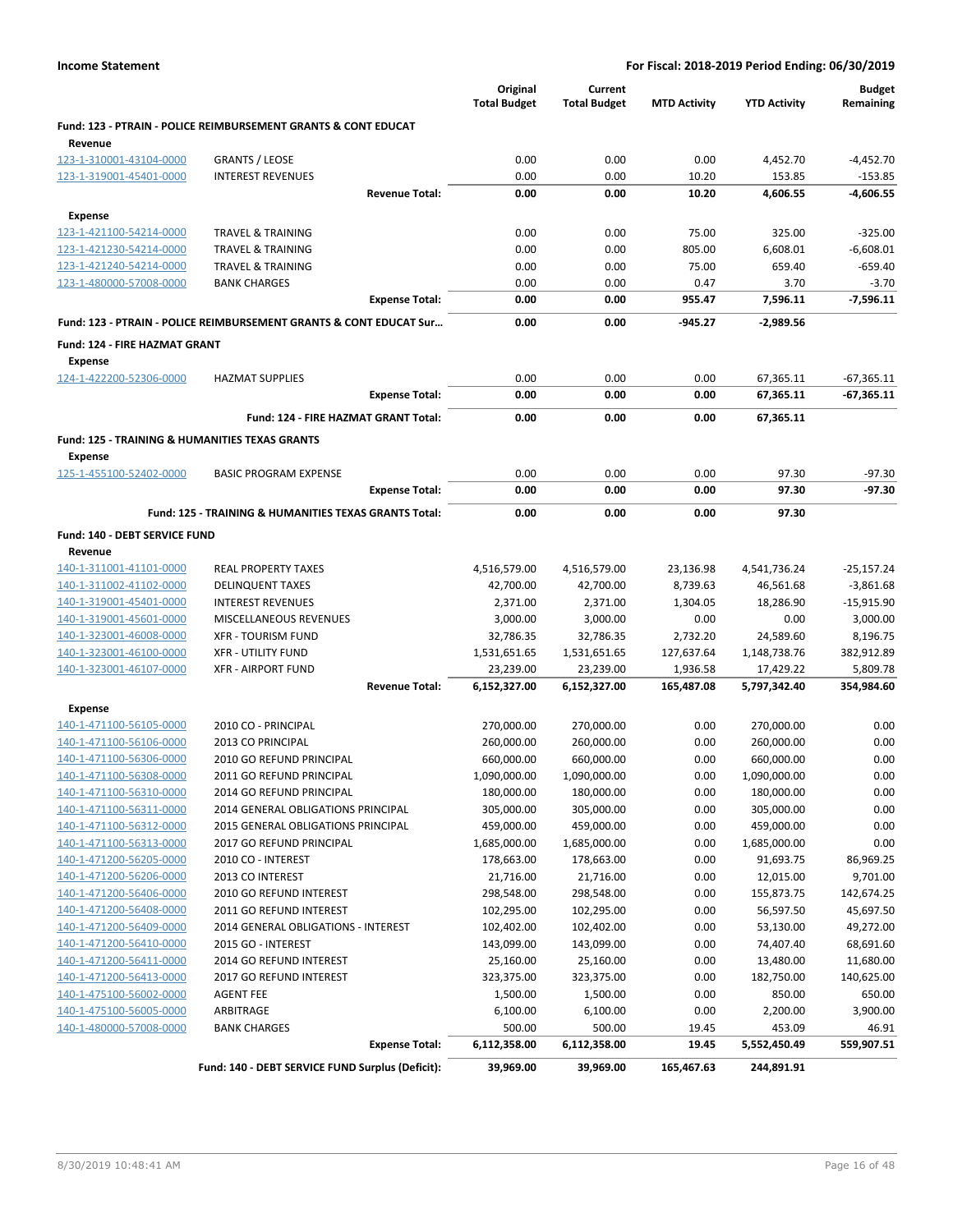|                                                    |                                                                 |                       | Original                   | Current                    |                         |                            | <b>Budget</b>               |
|----------------------------------------------------|-----------------------------------------------------------------|-----------------------|----------------------------|----------------------------|-------------------------|----------------------------|-----------------------------|
|                                                    |                                                                 |                       | <b>Total Budget</b>        | <b>Total Budget</b>        | <b>MTD Activity</b>     | <b>YTD Activity</b>        | Remaining                   |
| Fund: 160 - GENERAL CAPITAL IMPROVEMENT FUND       |                                                                 |                       |                            |                            |                         |                            |                             |
| Revenue                                            |                                                                 |                       |                            |                            |                         |                            |                             |
| 160-1-310002-45611-0000                            | <b>DONATIONS FOR PROJECTS</b>                                   |                       | 0.00                       | 0.00                       | 0.00                    | 17,100.00                  | $-17,100.00$                |
| 160-1-314004-41808-0000                            | FRANCHISE FEES/CABLE-SICFA                                      |                       | 26,599.00                  | 26,599.00                  | 0.00                    | 48,563.62                  | $-21,964.62$                |
| 160-1-319001-45401-0000                            | <b>INTEREST REVENUES</b>                                        |                       | 22,000.00                  | 22,000.00                  | 5,229.64                | 41,629.33                  | $-19,629.33$                |
| 160-1-323001-46001-0000                            | <b>XFR - GENERAL FUND</b><br><b>XFR - TOURISM FUND</b>          |                       | 3,220,008.00               | 3,220,008.00               | 268,334.00              | 2,415,006.00               | 805,002.00                  |
| 160-1-323001-46008-0000                            |                                                                 | <b>Revenue Total:</b> | 214,537.00<br>3,483,144.00 | 214,537.00<br>3,483,144.00 | 17,878.08<br>291,441.72 | 160,902.72<br>2,683,201.67 | 53,634.28<br>799,942.33     |
|                                                    |                                                                 |                       |                            |                            |                         |                            |                             |
| <b>Expense</b>                                     |                                                                 |                       |                            |                            |                         |                            |                             |
| 160-1-000000-55018-0000                            | <b>DEMOLITION</b>                                               |                       | 0.00                       | 45,000.00                  | 22,500.00               | 22,500.00                  | 22,500.00                   |
| 160-1-421210-55201-0000                            | <b>EQUIPMENT PURCHASES</b>                                      |                       | 0.00                       | 0.00                       | 0.00                    | 512.64                     | $-512.64$                   |
| 160-1-421230-55201-0000                            | <b>EQUIPMENT PURCHASES</b>                                      |                       | 29,008.00                  | 29,008.00                  | 0.00                    | 30,998.60                  | $-1,990.60$                 |
| 160-1-421240-55207-0000                            | RADIO COMMUNICATION EQUIP                                       |                       | 1,050,000.00               | 1,050,000.00               | 0.00                    | 20,476.53                  | 1,029,523.47                |
| 160-1-431200-53304-0000                            | STREET IMPROV PROGRAM<br><b>IMPROVEMENTS</b>                    |                       | 2,000,000.00               | 2,000,000.00               | 0.00<br>0.00            | 821.00<br>0.00             | 1,999,179.00                |
| 160-1-431200-55002-0000<br>160-1-451100-55012-0000 | <b>CONSTRUCTION</b>                                             |                       | 100,000.00<br>400,000.00   | 100,000.00<br>400,000.00   | 5,792.70                | 550,208.73                 | 100,000.00<br>$-150,208.73$ |
| 160-1-456100-55204-0000                            | <b>OLD TOWN GREENVILLE</b>                                      |                       | 15,000.00                  | 15,000.00                  | 0.00                    | 20,667.99                  | $-5,667.99$                 |
| 160-1-457100-55203-0000                            | <b>FURNITURE/OFFICE EQUIP</b>                                   |                       | 0.00                       | 0.00                       | 0.00                    | 10,000.00                  | $-10,000.00$                |
| 160-1-480000-54101-0000                            | PROFESSIONAL SERVICES                                           |                       | 125,000.00                 | 125,000.00                 | 0.00                    | 0.00                       | 125,000.00                  |
| 160-1-480000-55002-0000                            | <b>IMPROVEMENTS</b>                                             |                       | 108,146.00                 | 110,617.00                 | 0.00                    | 106,954.29                 | 3,662.71                    |
| 160-1-480000-55007-0000                            | ENG/ARCHITECTS/MGMT                                             |                       | 0.00                       | 0.00                       | 0.00                    | 2,769.50                   | $-2,769.50$                 |
| 160-1-480000-55012-0000                            | <b>CONSTRUCTION</b>                                             |                       | 0.00                       | 0.00                       | 0.00                    | 238,026.65                 | -238,026.65                 |
| 160-1-480000-55201-0000                            | <b>EQUIPMENT PURCHASES</b>                                      |                       | 151,860.00                 | 151,860.00                 | 0.00                    | 57,860.00                  | 94,000.00                   |
| 160-1-480000-55203-0000                            | <b>FURNITURE/OFFICE EQUIP</b>                                   |                       | 5,531.00                   | 5,531.00                   | 0.00                    | 3,914.45                   | 1,616.55                    |
| 160-1-480000-57008-0000                            | <b>BANK CHARGES</b>                                             |                       | 500.00                     | 500.00                     | 113.83                  | 742.70                     | $-242.70$                   |
|                                                    |                                                                 | <b>Expense Total:</b> | 3,985,045.00               | 4,032,516.00               | 28,406.53               | 1,066,453.08               | 2,966,062.92                |
|                                                    | Fund: 160 - GENERAL CAPITAL IMPROVEMENT FUND Surplus (Deficit): |                       | $-501,901.00$              | -549,372.00                | 263,035.19              | 1,616,748.59               |                             |
|                                                    |                                                                 |                       |                            |                            |                         |                            |                             |
| Fund: 161 - STREET CONSTRUCTION FUND<br>Revenue    |                                                                 |                       |                            |                            |                         |                            |                             |
| 161-1-319001-45401-0000                            | <b>INTEREST REVENUES</b>                                        |                       | 4,000.00                   | 4,000.00                   | 1,064.24                | 12,287.28                  | $-8,287.28$                 |
|                                                    |                                                                 | <b>Revenue Total:</b> | 4,000.00                   | 4,000.00                   | 1,064.24                | 12,287.28                  | $-8,287.28$                 |
| <b>Expense</b>                                     |                                                                 |                       |                            |                            |                         |                            |                             |
| 161-1-480000-57008-0000                            | <b>BANK CHARGES</b>                                             |                       | 500.00                     | 500.00                     | 33.59                   | 282.52                     | 217.48                      |
|                                                    |                                                                 | <b>Expense Total:</b> | 500.00                     | 500.00                     | 33.59                   | 282.52                     | 217.48                      |
|                                                    |                                                                 |                       |                            |                            |                         |                            |                             |
|                                                    | Fund: 161 - STREET CONSTRUCTION FUND Surplus (Deficit):         |                       | 3,500.00                   | 3,500.00                   | 1,030.65                | 12,004.76                  |                             |
| Fund: 164 - 2013 CO CAPITAL FUND                   |                                                                 |                       |                            |                            |                         |                            |                             |
| Revenue                                            |                                                                 |                       |                            |                            |                         |                            |                             |
| 164-1-319001-45401-0000                            | <b>INTEREST REVENUES</b>                                        |                       | 150.00                     | 150.00                     | 43.87                   | 495.42                     | -345.42                     |
|                                                    |                                                                 | <b>Revenue Total:</b> | 150.00                     | 150.00                     | 43.87                   | 495.42                     | $-345.42$                   |
| <b>Expense</b>                                     |                                                                 |                       |                            |                            |                         |                            |                             |
| 164-1-480000-57008-0000                            | <b>BANK CHARGES</b>                                             |                       | 15.00                      | 15.00                      | 1.26                    | 10.59                      | 4.41                        |
|                                                    |                                                                 | <b>Expense Total:</b> | 15.00                      | 15.00                      | 1.26                    | 10.59                      | 4.41                        |
|                                                    | Fund: 164 - 2013 CO CAPITAL FUND Surplus (Deficit):             |                       | 135.00                     | 135.00                     | 42.61                   | 484.83                     |                             |
|                                                    |                                                                 |                       |                            |                            |                         |                            |                             |
| Fund: 165 - 2014 GO FUND                           |                                                                 |                       |                            |                            |                         |                            |                             |
| Revenue<br>165-1-319001-45401-0000                 |                                                                 |                       |                            |                            |                         |                            |                             |
|                                                    | <b>INTEREST REVENUES</b>                                        | <b>Revenue Total:</b> | 25,000.00<br>25,000.00     | 25,000.00                  | 1,559.79                | 13,735.88                  | 11,264.12<br>11,264.12      |
|                                                    |                                                                 |                       |                            | 25,000.00                  | 1,559.79                | 13,735.88                  |                             |
|                                                    | Fund: 165 - 2014 GO FUND Total:                                 |                       | 25,000.00                  | 25,000.00                  | 1,559.79                | 13,735.88                  |                             |
|                                                    | Fund: 170 - LAW ENFORCEMENT GRANT - CAPITAL PURCHASES           |                       |                            |                            |                         |                            |                             |
| Revenue                                            |                                                                 |                       |                            |                            |                         |                            |                             |
| 170-1-310001-43100-0000                            | <b>GRANT REVENUE</b>                                            |                       | 0.00                       | 0.00                       | 0.00                    | 21,253.00                  | $-21,253.00$                |
|                                                    |                                                                 | <b>Revenue Total:</b> | 0.00                       | 0.00                       | 0.00                    | 21,253.00                  | $-21,253.00$                |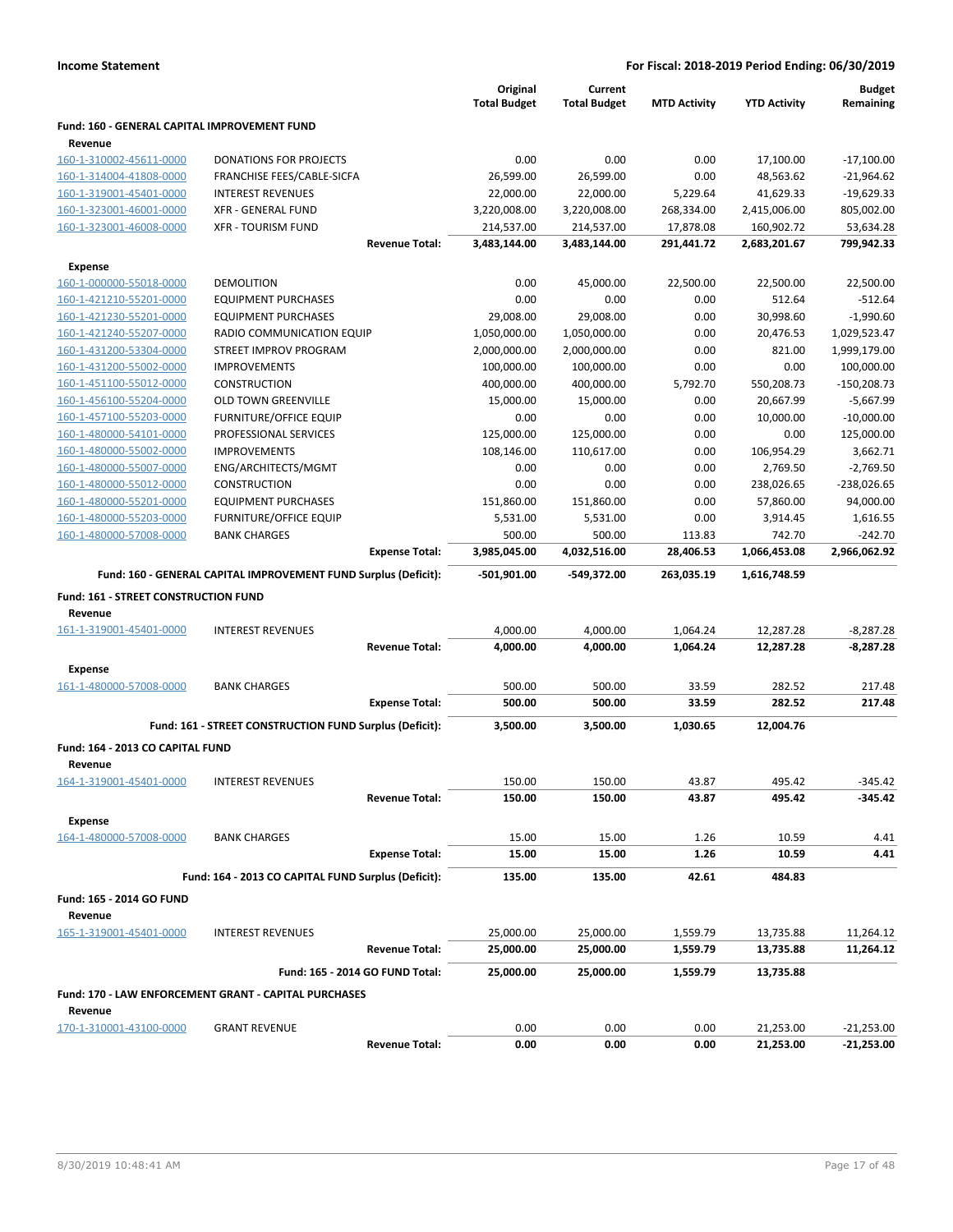|                                                    |                                                                      | Original<br><b>Total Budget</b> | Current<br><b>Total Budget</b> | <b>MTD Activity</b>  | <b>YTD Activity</b>    | <b>Budget</b><br>Remaining |
|----------------------------------------------------|----------------------------------------------------------------------|---------------------------------|--------------------------------|----------------------|------------------------|----------------------------|
| Expense                                            |                                                                      |                                 |                                |                      |                        |                            |
| 170-1-421100-55205-0000                            | COMPUTER EQUIPMENT / SOFTWARE                                        | 0.00                            | 0.00                           | 0.00                 | 21,253.00              | $-21,253.00$               |
|                                                    | <b>Expense Total:</b>                                                | 0.00                            | 0.00                           | 0.00                 | 21,253.00              | $-21,253.00$               |
|                                                    | Fund: 170 - LAW ENFORCEMENT GRANT - CAPITAL PURCHASES Surplus (Defic | 0.00                            | 0.00                           | 0.00                 | 0.00                   |                            |
| <b>Fund: 171 - MAIN STREET SPECIAL REVENUE</b>     |                                                                      |                                 |                                |                      |                        |                            |
| Expense                                            |                                                                      |                                 |                                |                      |                        |                            |
| 171-1-456100-54111-0000                            | <b>GRANT MANAGEMENT</b>                                              | 0.00                            | 0.00                           | 1,100.00             | 9,900.00               | $-9,900.00$                |
| 171-1-456100-54501-0000                            | <b>SPECIAL SERVICES</b>                                              | 0.00                            | 0.00                           | 0.00                 | 14,645.00              | $-14,645.00$               |
| 171-1-456100-55012-0000                            | <b>CONSTRUCTION</b>                                                  | 0.00                            | 0.00                           | 0.00                 | 4,291.21               | $-4,291.21$                |
|                                                    | <b>Expense Total:</b>                                                | 0.00                            | 0.00                           | 1,100.00             | 28,836.21              | $-28,836.21$               |
|                                                    | Fund: 171 - MAIN STREET SPECIAL REVENUE Total:                       | 0.00                            | 0.00                           | 1,100.00             | 28,836.21              |                            |
| <b>Fund: 172 - MINOR GRANTS FUND</b>               |                                                                      |                                 |                                |                      |                        |                            |
| Revenue                                            |                                                                      |                                 |                                |                      |                        |                            |
| 172-1-310001-43108-0000                            | <b>GRANTS / LIBRARY GRANT</b>                                        | 0.00                            | 0.00                           | 0.00                 | 5,624.00               | $-5,624.00$                |
| 172-1-310002-45611-0000                            | <b>DONATIONS</b>                                                     | 0.00                            | 0.00                           | 0.00                 | 10,000.00              | $-10,000.00$               |
|                                                    | <b>Revenue Total:</b>                                                | 0.00                            | 0.00                           | 0.00                 | 15,624.00              | -15,624.00                 |
| Expense                                            |                                                                      |                                 |                                |                      |                        |                            |
| 172-1-455100-52402-0000                            | <b>BASIC PROGRAM EXPENSE</b>                                         | 0.00                            | 0.00                           | 856.32               | 11,912.83              | $-11,912.83$               |
|                                                    | <b>Expense Total:</b>                                                | 0.00                            | 0.00                           | 856.32               | 11,912.83              | $-11,912.83$               |
|                                                    | Fund: 172 - MINOR GRANTS FUND Surplus (Deficit):                     | 0.00                            | 0.00                           | $-856.32$            | 3,711.17               |                            |
|                                                    |                                                                      |                                 |                                |                      |                        |                            |
| Fund: 175 - JUSTICE ASSISTANCE GRANT - JAG         |                                                                      |                                 |                                |                      |                        |                            |
| Revenue                                            |                                                                      |                                 |                                |                      |                        |                            |
| 175-1-310001-43102-0000                            | <b>GRANTS / GRANT REVENUE</b>                                        | 0.00                            | 0.00                           | 0.00                 | 1,360.00               | $-1,360.00$                |
|                                                    | <b>Revenue Total:</b>                                                | 0.00                            | 0.00                           | 0.00                 | 1,360.00               | $-1,360.00$                |
| <b>Expense</b>                                     |                                                                      |                                 |                                |                      |                        |                            |
| 175-1-421230-55201-0000                            | <b>EQUIPMENT PURCHASES</b>                                           | 0.00                            | 0.00                           | 9,427.00             | 18,047.00              | $-18,047.00$               |
|                                                    | <b>Expense Total:</b>                                                | 0.00                            | 0.00                           | 9,427.00             | 18,047.00              | $-18,047.00$               |
|                                                    | Fund: 175 - JUSTICE ASSISTANCE GRANT - JAG Surplus (Deficit):        | 0.00                            | 0.00                           | -9,427.00            | $-16,687.00$           |                            |
| Fund: 200 - WATER / WASTEWATER FUND                |                                                                      |                                 |                                |                      |                        |                            |
| Revenue                                            |                                                                      |                                 |                                |                      |                        |                            |
| 200-2-318003-42304-0000                            | <b>BACKFLOW INSPECTION FEES</b>                                      | 6,500.00                        | 6,500.00                       | 0.00                 | 3,096.85               | 3,403.15                   |
| 200-2-318003-44302-0000                            | WATER REVENUES / SERVICE CHARGES                                     | 116,628.00                      | 116,628.00                     | 25,141.21            | 99,776.79              | 16,851.21                  |
| 200-2-318003-44304-0000                            | <b>NEW SERVICES - WATER</b>                                          | 13,317.00                       | 13,317.00                      | 0.00                 | 0.00                   | 13,317.00                  |
| 200-2-318003-44305-0000                            | LATE CHARGES - WATER                                                 | 43,742.00                       | 43,742.00                      | 2,031.25             | 32,601.68              | 11,140.32                  |
| 200-2-318003-44312-0000                            | <b>METER TAMPERING</b>                                               | 8,261.00                        | 8,261.00                       | 250.00               | 1,750.00               | 6,511.00                   |
| 200-2-318003-45103-0000                            | <b>GEUS RAW WATER CONSUMPTN</b>                                      | 70,000.00                       | 70,000.00                      | 0.00                 | 85,680.25              | $-15,680.25$               |
| 200-2-318004-42303-0000                            | <b>WASTE HAULER PERMITS</b>                                          | 4,800.00                        | 4,800.00                       | 5,940.00             | 7,340.00               | $-2,540.00$                |
| 200-2-318004-44307-0000                            | <b>NEW SERVICES - SEWER</b>                                          | 12,389.00                       | 12,389.00                      | 0.00                 | 0.00                   | 12,389.00                  |
| 200-2-318004-44309-0000<br>200-2-318004-44310-0000 | SEWER REVENUES / SERVICE CHARGES<br>LATE CHARGES - SEWER             | 50,531.00<br>36,613.00          | 50,531.00<br>36,613.00         | 4,696.87<br>2,244.99 | 35,429.66<br>33,055.95 | 15,101.34<br>3,557.05      |
| 200-2-318004-44318-0000                            | LATE CHARGES - WASTEHAULERS                                          | 3,500.00                        | 3,500.00                       | 316.25               | 2,633.88               | 866.12                     |
| 200-2-318004-45106-0000                            | L-3 COMM COD DISCHARGE                                               | 126,360.00                      | 126,360.00                     | 10,530.00            | 94,770.00              | 31,590.00                  |
| 200-2-318004-45201-0000                            | SEWER REV/ SEWER HAULER FEES                                         | 425,555.00                      | 425,555.00                     | 0.00                 | 296,518.85             | 129,036.15                 |
| 200-2-319003-45101-0000                            | WATER REVENUES / METERED SALES                                       | 7,132,713.00                    | 7,132,713.00                   | 541,193.65           | 4,695,393.23           | 2,437,319.77               |
| 200-2-319004-45104-0000                            | SEWER COLLECTION FEES                                                | 6,324,875.00                    | 6,324,875.00                   | 546,758.25           | 4,618,779.54           | 1,706,095.46               |
| 200-2-319004-45105-0000                            | SEWER REVENUES / EPA REVENUE                                         | 0.00                            | 0.00                           | 0.00                 | 165.94                 | $-165.94$                  |
| 200-2-320003-45305-0000                            | <b>AUCTION PROCEEDS</b>                                              | 5,000.00                        | 5,000.00                       | 0.00                 | 0.00                   | 5,000.00                   |
| 200-2-320003-45401-0000                            | <b>INTEREST REVENUES</b>                                             | 13,900.00                       | 13,900.00                      | 7,466.76             | 79,157.51              | $-65,257.51$               |
| 200-2-320003-45601-0000                            | MISCELLANEOUS REVENUES                                               | 1,000.00                        | 1,000.00                       | 0.00                 | 0.00                   | 1,000.00                   |
| 200-2-323001-58013-0000                            | <b>XFR - TOURISM FUND</b>                                            | 45,000.00                       | 45,000.00                      | 3,750.00             | 33,750.00              | 11,250.00                  |
|                                                    | <b>Revenue Total:</b>                                                | 14,440,684.00                   | 14,440,684.00                  | 1,150,319.23         | 10,119,900.13          | 4,320,783.87               |
| <b>Expense</b>                                     |                                                                      |                                 |                                |                      |                        |                            |
| 200-2-436100-51001-0000                            | <b>REGULAR SALARIES</b>                                              | 73,774.00                       | 73,774.00                      | 5,725.60             | 57,060.69              | 16,713.31                  |
| 200-2-436100-51020-0000                            | <b>OVERTIME</b>                                                      | 289.00                          | 289.00                         | 338.75               | 837.05                 | $-548.05$                  |
| 200-2-436100-51021-0000                            | LONGEVITY                                                            | 996.00                          | 996.00                         | 0.00                 | 996.00                 | 0.00                       |
| 200-2-436100-51101-0000                            | <b>CERTIFICATION PAY</b>                                             | 600.00                          | 600.00                         | 46.16                | 438.52                 | 161.48                     |
|                                                    |                                                                      |                                 |                                |                      |                        |                            |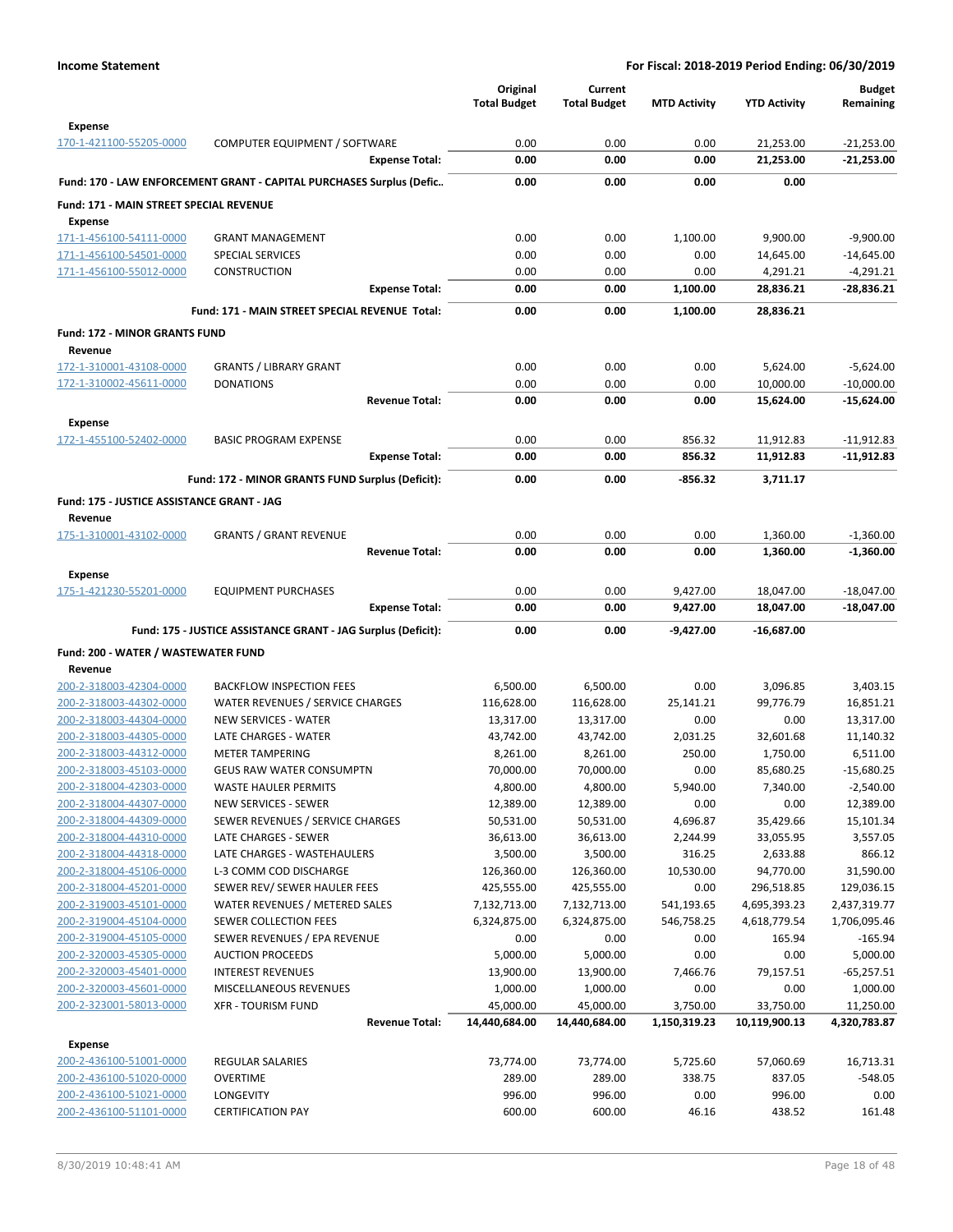| 200-2-436100-51117-0000        |
|--------------------------------|
| 200-2-436100-51201-0000        |
| 200-2-436100-51202-0000        |
| 200-2-436100-51203-0000        |
| 200-2-436100-51204-0000        |
| 200-2-436100-51205-0000        |
| 200-2-436100-51301-0000        |
| 200-2-436100-52001-0000        |
| 200-2-436100-52002-0000        |
| 200-2-436100-52201-0000        |
| 200-2-436100-52305-0000        |
| 200-2-436100-53402-0000        |
| 200-2-436100-54001-0000        |
| 200-2-436100-54002-0000        |
| <u>200-2-436100-54101-0000</u> |
| 200-2-436100-54106-0000        |
|                                |
| 200-2-436100-54201-0000        |
| 200-2-436100-54214-0000        |
| 200-2-436200-51001-0000        |
| <u>200-2-436200-51020-0000</u> |
| <u>200-2-436200-51021-0000</u> |
| 200-2-436200-51101-0000        |
| 200-2-436200-51117-0000        |
| 200-2-436200-51201-0000        |
| 200-2-436200-51202-0000        |
| 200-2-436200-51203-0000        |
| 200-2-436200-51204-0000        |
| 200-2-436200-51205-0000        |
| 200-2-436200-51301-0000        |
| <u>200-2-436200-52001-0000</u> |
| <u>200-2-436200-52002-0000</u> |
| 200-2-436200-52101-0000        |
| 200-2-436200-52104-0000        |
| 200-2-436200-52105-0000        |
| <u>200-2-436200-52106-0000</u> |
|                                |
| 200-2-436200-52201-0000        |
| 200-2-436200-52202-0000        |
| 200-2-436200-52203-0000        |
| 200-2-436200-52301-0000        |
| 200-2-436200-53201-0000        |
| 200-2-436200-53202-0000        |
| 200-2-436200-53203-0000        |
| 200-2-436200-53205-0000        |
| 200-2-436200-53310-0000        |
| <u>200-2-436200-53402-0000</u> |
| 200-2-436200-53403-0000        |
| 200-2-436200-53404-0000        |
| 200-2-436200-53605-0000        |
| 200-2-436200-53606-0000        |
| <u>200-2-436200-54001-0000</u> |
| 200-2-436200-54002-0000        |
| 200-2-436200-54201-0000        |
| 200-2-436200-54208-0000        |
| 200-2-436200-54212-0000        |
|                                |
| <u>200-2-436200-54214-0000</u> |
| 200-2-436200-54219-0000        |
| 200-2-436200-54410-0000        |
| 200-2-436300-51001-0000        |
| 200-2-436300-51020-0000        |
|                                |

|                                                    |                                       | Original<br><b>Total Budget</b> | Current<br><b>Total Budget</b> | <b>MTD Activity</b> | <b>YTD Activity</b> | <b>Budget</b><br>Remaining |
|----------------------------------------------------|---------------------------------------|---------------------------------|--------------------------------|---------------------|---------------------|----------------------------|
| 200-2-436100-51117-0000                            | <b>CELL PHONE ALLOWANCE</b>           | 432.00                          | 432.00                         | 33.22               | 332.20              | 99.80                      |
| 200-2-436100-51201-0000                            | <b>FICA</b>                           | 4,718.00                        | 4,718.00                       | 375.85              | 3,653.98            | 1,064.02                   |
| 200-2-436100-51202-0000                            | MEDICARE                              | 1,103.00                        | 1,103.00                       | 87.90               | 854.52              | 248.48                     |
| 200-2-436100-51203-0000                            | <b>HEALTH INSURANCE</b>               | 21,450.00                       | 21,450.00                      | 1,787.50            | 16,087.50           | 5,362.50                   |
| 200-2-436100-51204-0000                            | <b>WORKERS COMPENSATION</b>           | 358.00                          | 358.00                         | 29.83               | 268.47              | 89.53                      |
| 200-2-436100-51205-0000                            | STATE UNEMPLOYMENT                    | 137.00                          | 137.00                         | 0.00                | 66.58               | 70.42                      |
| 200-2-436100-51301-0000                            | <b>TMRS</b>                           | 8,522.00                        | 8,522.00                       | 679.50              | 6,718.00            | 1,804.00                   |
| 200-2-436100-52001-0000                            | <b>OFFICE SUPPLIES</b>                | 500.00                          | 500.00                         | 0.00                | 173.90              | 326.10                     |
| 200-2-436100-52002-0000                            | POSTAGE / FREIGHT                     | 7,500.00                        | 7,500.00                       | 0.00                | 4,600.00            | 2,900.00                   |
| 200-2-436100-52201-0000                            | MINOR TOOLS & EQUIPMENT               | 750.00                          | 750.00                         | 0.00                | 740.75              | 9.25                       |
| 200-2-436100-52305-0000                            | PUBLIC EDUCATION                      | 3,400.00                        | 3,400.00                       | 3,021.85            | 3,161.85            | 238.15                     |
| 200-2-436100-53402-0000                            | <b>BUILDING MAINTENANCE</b>           | 7,500.00                        | 7,500.00                       | 268.80              | 2,120.29            | 5,379.71                   |
| 200-2-436100-54001-0000                            | <b>TELEPHONE CHARGES</b>              | 925.00                          | 925.00                         | 79.87               | 662.91              | 262.09                     |
| 200-2-436100-54002-0000                            | UTILITY CHARGES                       | 35,270.00                       | 35,270.00                      | 1,712.36            | 26,215.82           | 9,054.18                   |
| 200-2-436100-54101-0000                            | PROFESSIONAL SERVICES                 | 2,000.00                        | 2,000.00                       | 0.00                | 1,765.00            | 235.00                     |
| 200-2-436100-54106-0000                            | <b>ATTORNEY FEES</b>                  | 3,400.00                        | 3,400.00                       | 0.00                | 0.00                | 3,400.00                   |
| 200-2-436100-54201-0000                            | MEMBERSHIPS & SUBSCRIPTIONS           | 350.00                          | 350.00                         | 0.00                | 0.00                | 350.00                     |
| 200-2-436100-54214-0000                            | <b>TRAVEL &amp; TRAINING</b>          | 500.00                          | 500.00                         | 0.00                | 0.00                | 500.00                     |
| 200-2-436200-51001-0000                            | REGULAR SALARIES                      | 371,931.00                      | 371,931.00                     | 28,736.96           | 268,990.57          | 102,940.43                 |
| 200-2-436200-51020-0000                            | <b>OVERTIME</b>                       | 16,317.00                       | 16,317.00                      | 2,068.25            | 17,677.77           | $-1,360.77$                |
| 200-2-436200-51021-0000                            | LONGEVITY                             | 4,470.00                        | 4,470.00                       | 0.00                | 3,570.00            | 900.00                     |
| 200-2-436200-51101-0000                            | <b>CERTIFICATION PAY</b>              | 4,200.00                        | 4,200.00                       | 230.78              | 2,307.80            | 1,892.20                   |
| 200-2-436200-51117-0000                            | CELL PHONE ALLOWANCE                  | 864.00                          | 864.00                         | 33.22               | 332.20              | 531.80                     |
| 200-2-436200-51201-0000                            | <b>FICA</b>                           | 24,663.00                       | 24,663.00                      | 1,773.75            | 17,215.51           | 7,447.49                   |
| 200-2-436200-51202-0000                            | MEDICARE                              | 5,768.00                        | 5,768.00                       | 414.83              | 4,026.21            | 1,741.79                   |
| 200-2-436200-51203-0000                            | <b>HEALTH INSURANCE</b>               | 96,525.00                       | 96,525.00                      | 8,043.75            | 72,393.75           | 24,131.25                  |
| 200-2-436200-51204-0000                            | <b>WORKERS COMPENSATION</b>           | 13,761.00                       | 13,761.00                      | 1,146.75            | 10,320.75           | 3,440.25                   |
| 200-2-436200-51205-0000                            | STATE UNEMPLOYMENT                    | 678.00                          | 678.00                         | 1.00                | 404.95              | 273.05                     |
| 200-2-436200-51301-0000<br>200-2-436200-52001-0000 | <b>TMRS</b><br><b>OFFICE SUPPLIES</b> | 43,659.00<br>500.20             | 43,659.00<br>500.20            | 3,324.78<br>0.00    | 32,940.05<br>368.68 | 10,718.95<br>131.52        |
| 200-2-436200-52002-0000                            | POSTAGE / FREIGHT                     | 2,316.20                        | 2,316.20                       | 2,304.25            | 2,426.74            | $-110.54$                  |
| 200-2-436200-52101-0000                            | <b>JANITORIAL SUPPLIES</b>            | 999.00                          | 999.00                         | 269.93              | 620.82              | 378.18                     |
| 200-2-436200-52104-0000                            | <b>WEARING APPAREL</b>                | 4,851.00                        | 4,851.00                       | 1,375.43            | 6,149.34            | $-1,298.34$                |
| 200-2-436200-52105-0000                            | <b>LABORATORY</b>                     | 14,410.00                       | 14,410.00                      | 1,286.52            | 6,455.36            | 7,954.64                   |
| 200-2-436200-52106-0000                            | <b>CHEMICAL SUPPLIES</b>              | 289,465.00                      | 289,465.00                     | 33,286.15           | 205,221.56          | 84,243.44                  |
| 200-2-436200-52201-0000                            | MINOR TOOLS & EQUIPMENT               | 1,490.00                        | 1,490.00                       | 0.00                | 981.97              | 508.03                     |
| 200-2-436200-52202-0000                            | <b>MECHANICAL SUPPLIES</b>            | 1,552.00                        | 1,552.00                       | 0.00                | 696.41              | 855.59                     |
| 200-2-436200-52203-0000                            | <b>MOTOR VEHICLE FUEL</b>             | 5,565.00                        | 5,565.00                       | 1,513.30            | 4,801.68            | 763.32                     |
| 200-2-436200-52301-0000                            | <b>SAFETY SUPPLIES</b>                | 24,609.00                       | 24,609.00                      | 0.00                | 749.82              | 23,859.18                  |
| 200-2-436200-53201-0000                            | FURNITURE & OFFICE EQUIPMENT          | 500.00                          | 500.00                         | 0.00                | 259.94              | 240.06                     |
| 200-2-436200-53202-0000                            | MACHINE, TOOLS & IMPLMNTS             | 5,236.00                        | 5,236.00                       | 0.00                | 826.38              | 4,409.62                   |
| 200-2-436200-53203-0000                            | <b>INSTRUMENTS &amp; APPARATUS</b>    | 6,553.00                        | 6,553.00                       | 0.00                | 6,553.00            | 0.00                       |
| 200-2-436200-53205-0000                            | <b>MOTOR VEHICLES</b>                 | 1,580.00                        | 1,580.00                       | 19.95               | 1,013.40            | 566.60                     |
| 200-2-436200-53310-0000                            | RESVRS/STRG TANKS/ST PIPE             | 20,020.00                       | 20,020.00                      | 372.84              | 274,202.53          | $-254, 182.53$             |
| 200-2-436200-53402-0000                            | <b>BUILDING MAINTENANCE</b>           | 1,910.00                        | 1,910.00                       | 34.95               | 3,797.27            | $-1,887.27$                |
| 200-2-436200-53403-0000                            | <b>HEATING &amp; COOLING SYSTEMS</b>  | 3,381.00                        | 3,381.00                       | 0.00                | 201.86              | 3,179.14                   |
| 200-2-436200-53404-0000                            | STRUCTURES / EXTERIOR STRUCTURES      | 500.00                          | 500.00                         | 0.00                | 8.37                | 491.63                     |
| 200-2-436200-53605-0000                            | STRUCTURES / FILTRATION PLANT         | 37,075.00                       | 37,075.00                      | 2,514.98            | 17,512.37           | 19,562.63                  |
| 200-2-436200-53606-0000                            | <b>MAINT - GROUNDS</b>                | 340.00                          | 340.00                         | 0.00                | 95.10               | 244.90                     |
| 200-2-436200-54001-0000                            | <b>TELEPHONE CHARGES</b>              | 12,577.00                       | 12,577.00                      | 1,584.05            | 11,817.40           | 759.60                     |
| 200-2-436200-54002-0000                            | UTILITY CHARGES                       | 493,384.00                      | 493,384.00                     | 19,624.82           | 297,804.28          | 195,579.72                 |
| 200-2-436200-54201-0000                            | MEMBERSHIPS & SUBSCRIPTIONS           | 1,698.00                        | 1,698.00                       | 59.80               | 134.80              | 1,563.20                   |
| 200-2-436200-54208-0000                            | <b>LABORATORY WORK</b>                | 41,691.00                       | 41,691.00                      | 6,781.65            | 28,710.10           | 12,980.90                  |
| 200-2-436200-54212-0000                            | <b>PRINTING</b>                       | 600.00                          | 600.00                         | 24.00               | 24.00               | 576.00                     |
| 200-2-436200-54214-0000                            | <b>TRAVEL &amp; TRAINING</b>          | 5,602.00                        | 5,602.00                       | 1,846.45            | 3,746.02            | 1,855.98                   |
| 200-2-436200-54219-0000                            | SABINE RIVER AUTHORITY                | 1,049,386.80                    | 1,049,386.80                   | 88,148.50           | 793,336.50          | 256,050.30                 |
| 200-2-436200-54410-0000                            | PERMITS/FEES                          | 26,000.00                       | 26,000.00                      | 111.00              | 25,904.60           | 95.40                      |
| 200-2-436300-51001-0000                            | REGULAR SALARIES                      | 533,238.00                      | 533,238.00                     | 37,438.07           | 346,466.98          | 186,771.02                 |
| 200-2-436300-51020-0000                            | <b>OVERTIME</b>                       | 53,486.00                       | 53,486.00                      | 9,902.72            | 57,204.76           | $-3,718.76$                |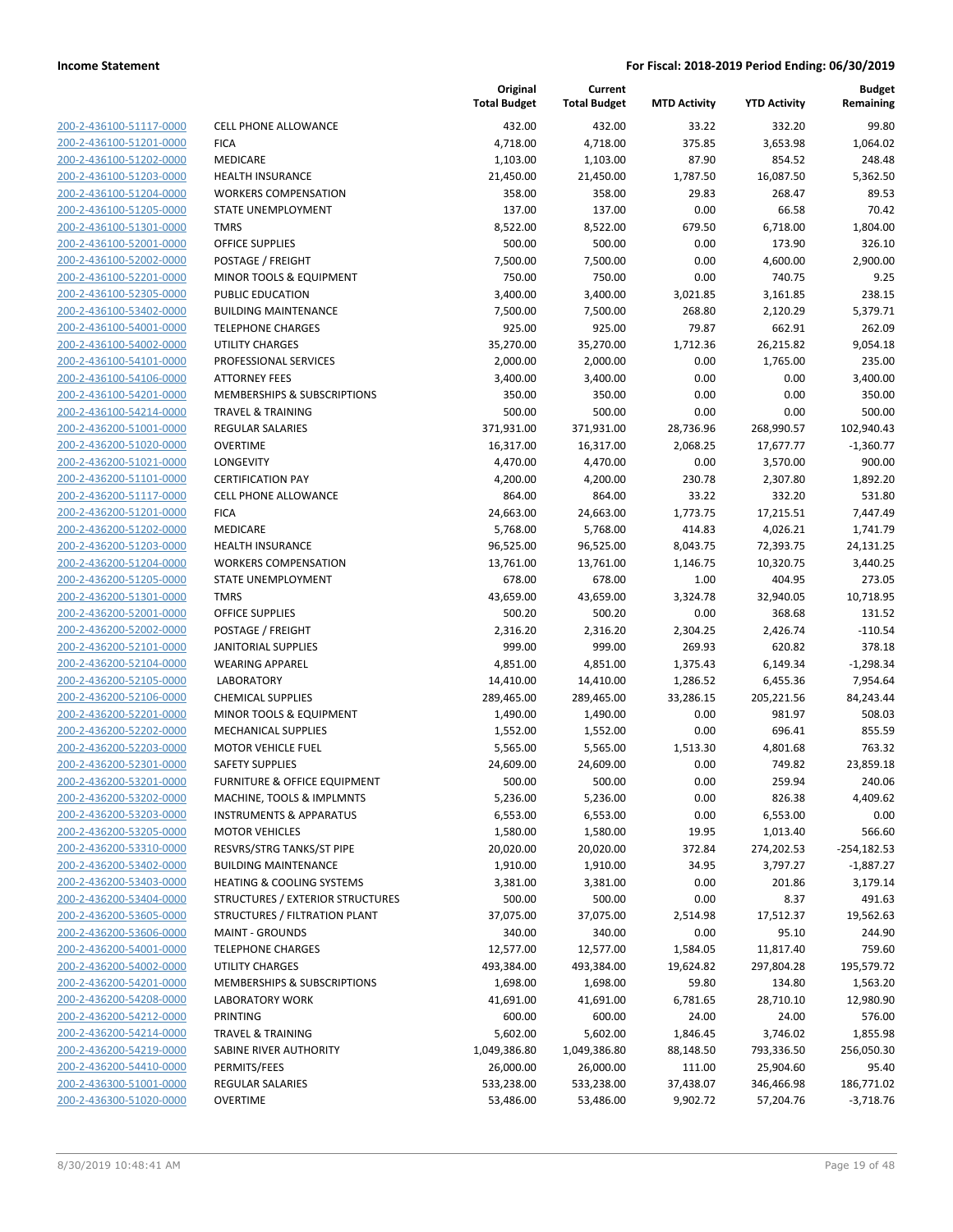**Current**

**Original**

**Budget Remaining**

| 200-2-436300-51021-0000        |
|--------------------------------|
| 200-2-436300-51101-0000        |
| 200-2-436300-51117-0000        |
| 200-2-436300-51201-0000        |
| <u>200-2-436300-51202-0000</u> |
| 200-2-436300-51203-0000        |
| 200-2-436300-51204-0000        |
| 200-2-436300-51205-0000        |
| 200-2-436300-51301-0000        |
| 200-2-436300-51401-0000        |
| 200-2-436300-52001-0000        |
| 200-2-436300-52002-0000        |
| 200-2-436300-52005-0000        |
| 200-2-436300-52103-0000        |
| <u>200-2-436300-52104-0000</u> |
| 200-2-436300-52106-0000        |
| 200-2-436300-52201-0000        |
| 200-2-436300-52203-0000        |
| 200-2-436300-52303-0000        |
| 200-2-436300-53201-0000        |
| 200-2-436300-53202-0000        |
| 200-2-436300-53205-0000        |
| 200-2-436300-53207-0000        |
| 200-2-436300-53210-0000        |
| <u>200-2-436300-53211-0000</u> |
| 200-2-436300-53306-0000        |
| 200-2-436300-54001-0000        |
| 200-2-436300-54214-0000        |
| 200-2-437200-51001-0000        |
| <u>200-2-437200-51020-0000</u> |
| 200-2-437200-51021-0000        |
| 200-2-437200-51101-0000        |
| 200-2-437200-51117-0000        |
| 200-2-437200-51201-0000        |
| 200-2-437200-51202-0000        |
| 200-2-437200-51203-0000        |
| 200-2-437200-51204-0000        |
| 200-2-437200-51205-0000        |
| 200-2-437200-51301-0000        |
| 200-2-437200-51401-0000        |
| 200-2-437200-52001-0000        |
| <u>200-2-437200-52103-0000</u> |
| 200-2-437200-52104-0000        |
| 200-2-437200-52106-0000        |
|                                |
| <u>200-2-437200-52107-0000</u> |
| 200-2-437200-52201-0000        |
| 200-2-437200-52203-0000        |
| <u>200-2-437200-52303-0000</u> |
| 200-2-437200-53202-0000        |
| <u>200-2-437200-53205-0000</u> |
| <u>200-2-437200-53207-0000</u> |
| <u>200-2-437200-53309-0000</u> |
| 200-2-437200-53311-0000        |
| 200-2-437200-54001-0000        |
| <u>200-2-437200-54002-0000</u> |
| <u>200-2-437200-54214-0000</u> |
| 200-2-437300-51001-0000        |
| 200-2-437300-51020-0000        |
| 200-2-437300-51021-0000        |

|                                                    |                                                          | <b>Total Budget</b>  | <b>Total Budget</b>  | <b>MTD Activity</b> | <b>YTD Activity</b>  | Remaining        |
|----------------------------------------------------|----------------------------------------------------------|----------------------|----------------------|---------------------|----------------------|------------------|
| 200-2-436300-51021-0000                            | LONGEVITY                                                | 6,908.00             | 6,908.00             | 0.00                | 5,888.00             | 1,020.00         |
| 200-2-436300-51101-0000                            | <b>CERTIFICATION PAY</b>                                 | 600.00               | 600.00               | 46.16               | 461.60               | 138.40           |
| 200-2-436300-51117-0000                            | <b>CELL PHONE ALLOWANCE</b>                              | 216.00               | 216.00               | 81.22               | 796.05               | $-580.05$        |
| 200-2-436300-51201-0000                            | <b>FICA</b>                                              | 36,856.00            | 36,856.00            | 2,823.08            | 24,857.96            | 11,998.04        |
| 200-2-436300-51202-0000                            | MEDICARE                                                 | 8,620.00             | 8,620.00             | 660.24              | 5,813.56             | 2,806.44         |
| 200-2-436300-51203-0000                            | HEALTH INSURANCE                                         | 176,963.00           | 176,963.00           | 14,746.92           | 132,722.28           | 44,240.72        |
| 200-2-436300-51204-0000                            | <b>WORKERS COMPENSATION</b>                              | 20,337.00            | 20,337.00            | 1,694.75            | 15,252.75            | 5,084.25         |
| 200-2-436300-51205-0000                            | STATE UNEMPLOYMENT                                       | 1,194.00             | 1,194.00             | 9.59                | 444.26               | 749.74           |
| 200-2-436300-51301-0000                            | <b>TMRS</b>                                              | 65,775.00            | 65,775.00            | 5,200.45            | 46,005.60            | 19,769.40        |
| 200-2-436300-51401-0000                            | <b>CONTRA - SALARIES</b>                                 | 0.00                 | 0.00                 | 0.00                | $-126.18$            | 126.18           |
| 200-2-436300-52001-0000                            | <b>OFFICE SUPPLIES</b>                                   | 300.00               | 300.00               | 0.00                | 95.57                | 204.43           |
| 200-2-436300-52002-0000                            | POSTAGE / FREIGHT                                        | 50.00                | 50.00                | 0.00                | 1.05                 | 48.95            |
| 200-2-436300-52005-0000                            | PRINTED MATERIALS                                        | 100.00               | 100.00               | 0.00                | 0.00                 | 100.00           |
| 200-2-436300-52103-0000                            | <b>MEETING SUPPLIES</b>                                  | 0.00                 | 0.00                 | 0.00                | 101.93               | $-101.93$        |
| 200-2-436300-52104-0000                            | <b>WEARING APPAREL</b>                                   | 15,000.00            | 15,000.00            | 1,624.10            | 12,160.05            | 2,839.95         |
| 200-2-436300-52106-0000                            | <b>CHEMICAL SUPPLIES</b>                                 | 500.00               | 500.00               | 0.00                | 0.00                 | 500.00           |
| 200-2-436300-52201-0000                            | MINOR TOOLS & EQUIPMENT                                  | 11,847.00            | 11,847.00            | 215.13              | 11,772.48            | 74.52            |
| 200-2-436300-52203-0000                            | <b>MOTOR VEHICLE FUEL</b>                                | 27,578.00            | 27,578.00            | 3,774.53            | 22,784.89            | 4,793.11         |
| 200-2-436300-52303-0000                            | <b>TRAINING SUPPLIES</b>                                 | 300.00               | 300.00               | 0.00                | 0.00                 | 300.00           |
| 200-2-436300-53201-0000                            | FURNITURE & OFFICE EQUIPMENT                             | 100.00               | 100.00               | 0.00                | 157.80               | $-57.80$         |
| 200-2-436300-53202-0000                            | MACHINE, TOOLS & IMPLMNTS                                | 3,988.00             | 3,988.00             | 0.00                | 3,449.04             | 538.96           |
| 200-2-436300-53205-0000                            | <b>MOTOR VEHICLES</b>                                    | 26,010.00            | 26,010.00            | 90.00               | 11,804.27            | 14,205.73        |
| 200-2-436300-53207-0000                            | RADIO/COMMUNICATIONS                                     | 4,500.00             | 4,500.00             | 471.44              | 4,414.94             | 85.06            |
| 200-2-436300-53210-0000                            | <b>FIRE HYDRANTS</b>                                     | 8,000.00             | 8,000.00             | 0.00                | 8,920.97             | $-920.97$        |
| 200-2-436300-53211-0000                            | <b>METERS &amp; SETTINGS</b>                             | 70,000.00            | 70,000.00            | 2,107.99            | 20,349.30            | 49,650.70        |
| 200-2-436300-53306-0000                            | <b>WATER MAINS</b>                                       | 165,000.00           | 165,000.00           | 13,359.15           | 99,187.34            | 65,812.66        |
| 200-2-436300-54001-0000<br>200-2-436300-54214-0000 | <b>TELEPHONE CHARGES</b><br><b>TRAVEL &amp; TRAINING</b> | 1,678.00<br>4,000.00 | 1,678.00<br>4,000.00 | 111.06<br>911.00    | 1,222.53<br>3,135.39 | 455.47<br>864.61 |
| 200-2-437200-51001-0000                            | <b>REGULAR SALARIES</b>                                  | 376,305.00           | 376,305.00           | 29,166.19           | 294,919.46           | 81,385.54        |
| 200-2-437200-51020-0000                            | <b>OVERTIME</b>                                          | 55,995.00            | 55,995.00            | 8,686.66            | 52,042.88            | 3,952.12         |
| 200-2-437200-51021-0000                            | LONGEVITY                                                | 15,158.00            | 15,158.00            | 0.00                | 14,276.00            | 882.00           |
| 200-2-437200-51101-0000                            | <b>CERTIFICATION PAY</b>                                 | 1,200.00             | 1,200.00             | 92.30               | 923.00               | 277.00           |
| 200-2-437200-51117-0000                            | <b>CELL PHONE ALLOWANCE</b>                              | 2,352.00             | 2,352.00             | 81.20               | 812.00               | 1,540.00         |
| 200-2-437200-51201-0000                            | <b>FICA</b>                                              | 27,963.00            | 27,963.00            | 2,286.61            | 21,952.23            | 6,010.77         |
| 200-2-437200-51202-0000                            | MEDICARE                                                 | 6,540.00             | 6,540.00             | 534.77              | 5,133.99             | 1,406.01         |
| 200-2-437200-51203-0000                            | <b>HEALTH INSURANCE</b>                                  | 112,613.00           | 112,613.00           | 9,384.42            | 84,459.78            | 28,153.22        |
| 200-2-437200-51204-0000                            | <b>WORKERS COMPENSATION</b>                              | 11,598.00            | 11,598.00            | 966.50              | 8,698.50             | 2,899.50         |
| 200-2-437200-51205-0000                            | STATE UNEMPLOYMENT                                       | 748.00               | 748.00               | 0.44                | 623.40               | 124.60           |
| 200-2-437200-51301-0000                            | <b>TMRS</b>                                              | 49,710.00            | 49,710.00            | 4,156.18            | 40,634.75            | 9,075.25         |
| 200-2-437200-51401-0000                            | <b>CONTRA - SALARIES</b>                                 | 0.00                 | 0.00                 | 0.00                | $-1,163.28$          | 1,163.28         |
| 200-2-437200-52001-0000                            | OFFICE SUPPLIES                                          | 300.00               | 300.00               | 167.50              | 466.91               | $-166.91$        |
| 200-2-437200-52103-0000                            | <b>MEETING SUPPLIES</b>                                  | 0.00                 | 0.00                 | 0.00                | 97.93                | $-97.93$         |
| 200-2-437200-52104-0000                            | <b>WEARING APPAREL</b>                                   | 15,000.00            | 15,000.00            | 2,012.63            | 8,444.18             | 6,555.82         |
| 200-2-437200-52106-0000                            | <b>CHEMICAL SUPPLIES</b>                                 | 2,400.00             | 2,400.00             | 175.00              | 175.00               | 2,225.00         |
| 200-2-437200-52107-0000                            | <b>BOTANICAL SUPPLIES</b>                                | 400.00               | 400.00               | 0.00                | 0.00                 | 400.00           |
| 200-2-437200-52201-0000                            | MINOR TOOLS & EQUIPMENT                                  | 10,847.00            | 10,847.00            | 112.85              | 2,639.54             | 8,207.46         |
| 200-2-437200-52203-0000                            | <b>MOTOR VEHICLE FUEL</b>                                | 24,580.00            | 24,580.00            | 1,692.98            | 13,336.51            | 11,243.49        |
| 200-2-437200-52303-0000                            | <b>TRAINING SUPPLIES</b>                                 | 300.00               | 300.00               | 0.00                | 0.00                 | 300.00           |
| 200-2-437200-53202-0000                            | MACHINE, TOOLS & IMPLMNTS                                | 4,965.00             | 4,965.00             | 57.68               | 591.03               | 4,373.97         |
| 200-2-437200-53205-0000                            | <b>MOTOR VEHICLES</b>                                    | 23,627.00            | 23,627.00            | 0.00                | 7,605.33             | 16,021.67        |
| 200-2-437200-53207-0000                            | RADIO/COMMUNICATIONS                                     | 3,000.00             | 3,000.00             | 0.00                | 3,000.00             | 0.00             |
| 200-2-437200-53309-0000                            | SANITARY SEWER & TCEQ SSO                                | 69,000.00            | 69,000.00            | 3,458.55            | 38,304.02            | 30,695.98        |
| 200-2-437200-53311-0000                            | <b>LIFT STATIONS</b>                                     | 22,500.00            | 22,500.00            | 1,235.92            | 14,498.01            | 8,001.99         |
| 200-2-437200-54001-0000                            | <b>TELEPHONE CHARGES</b>                                 | 4,404.00             | 4,404.00             | 379.77              | 3,563.67             | 840.33           |
| 200-2-437200-54002-0000                            | UTILITY CHARGES                                          | 30,052.00            | 30,052.00            | 3,384.91            | 25,398.25            | 4,653.75         |
| 200-2-437200-54214-0000                            | <b>TRAVEL &amp; TRAINING</b>                             | 3,000.00             | 3,000.00             | 130.74              | 2,542.98             | 457.02           |
| 200-2-437300-51001-0000                            | <b>REGULAR SALARIES</b>                                  | 500,782.00           | 500,782.00           | 38,403.15           | 377,908.50           | 122,873.50       |
| 200-2-437300-51020-0000                            | <b>OVERTIME</b>                                          | 36,443.00            | 36,443.00            | 2,273.65            | 25,558.04            | 10,884.96        |
| 200-2-437300-51021-0000                            | LONGEVITY                                                | 16,464.00            | 16,464.00            | 0.00                | 14,870.83            | 1,593.17         |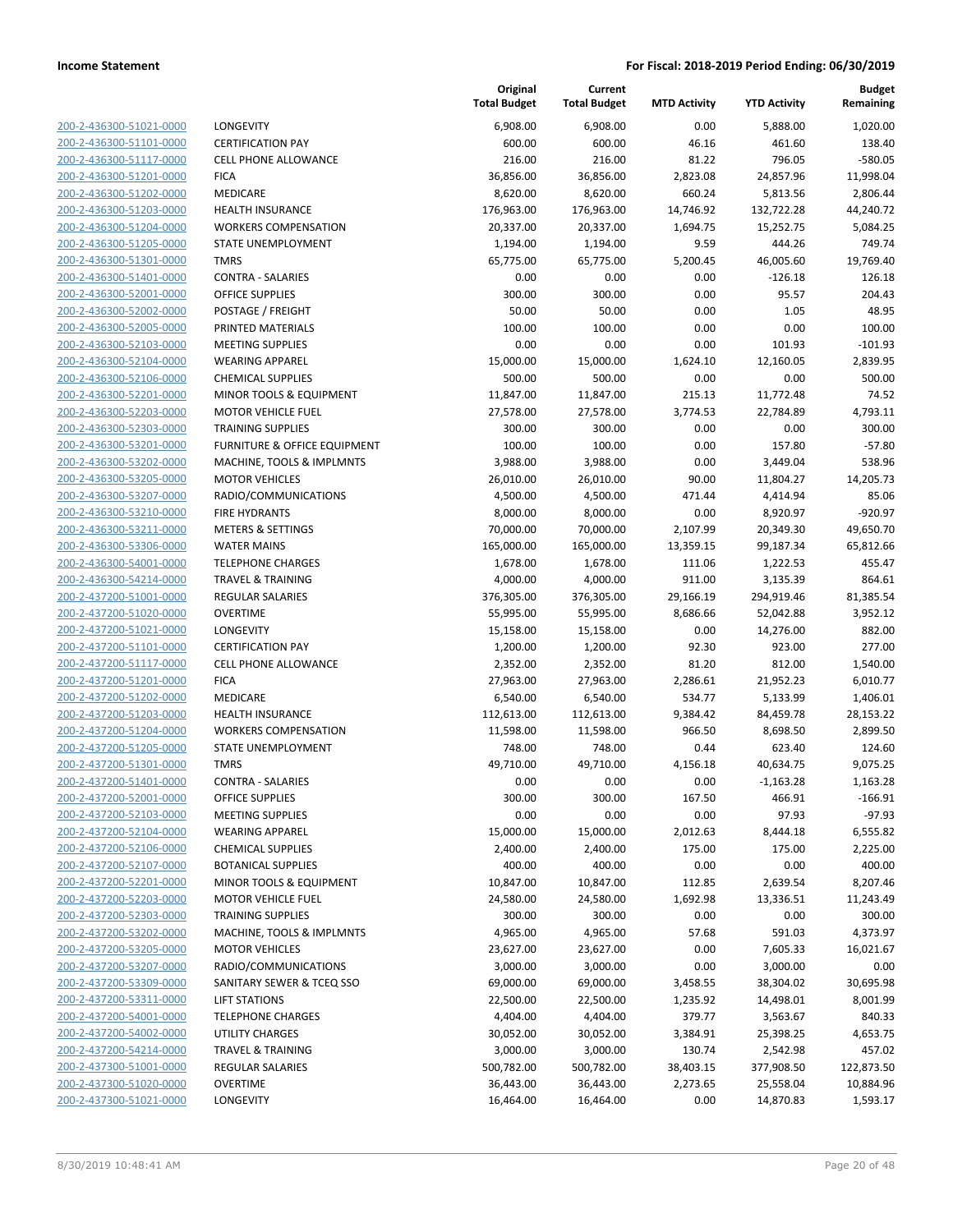| 200-2-437300-51101-0000        |
|--------------------------------|
| 200-2-437300-51117-0000        |
| 200-2-437300-51201-0000        |
| 200-2-437300-51202-0000        |
| <u>200-2-437300-51203-0000</u> |
| 200-2-437300-51204-0000        |
| 200-2-437300-51205-0000        |
| 200-2-437300-51301-0000        |
| 200-2-437300-52001-0000        |
| 200-2-437300-52002-0000        |
| 200-2-437300-52005-0000        |
| 200-2-437300-52101-0000        |
| 200-2-437300-52102-0000        |
| 200-2-437300-52104-0000        |
| <u>200-2-437300-52105-0000</u> |
| 200-2-437300-52106-0000        |
| 200-2-437300-52107-0000        |
| 200-2-437300-52201-0000        |
| 200-2-437300-52202-0000        |
| 200-2-437300-52203-0000        |
| 200-2-437300-52301-0000        |
| 200-2-437300-53202-0000        |
| 200-2-437300-53203-0000        |
| 200-2-437300-53205-0000        |
| <u>200-2-437300-53402-0000</u> |
| 200-2-437300-54001-0000        |
| 200-2-437300-54002-0000        |
| 200-2-437300-54201-0000        |
| 200-2-437300-54208-0000        |
| 200-2-437300-54214-0000        |
| 200-2-437300-54403-0000        |
| 200-2-437300-54410-0000        |
| 200-2-471100-56507-0000        |
| 200-2-471100-56508-0000        |
| 200-2-471200-56607-0000        |
| 200-2-475100-56002-0000        |
| 200-2-475100-56005-0000        |
| 200-2-480000-52003-0000        |
| 200-2-480000-52006-0000        |
| 200-2-480000-54002-0000        |
| 200-2-480000-54226-0000        |
| <u>200-2-480000-57002-0000</u> |
| 200-2-480000-57005-0000        |
| 200-2-480000-57008-0000        |
| <u>200-2-480000-57015-0000</u> |
| 200-2-491000-58001-0000        |
| 200-2-491000-58037-0000        |
| 200-2-491000-58120-0000        |
| 200-2-495000-58580-0000        |
| 200-2-495000-58581-0000        |
| 200-2-495000-58701-0000        |
| 200-2-495000-58710-0000        |
| 200-2-495000-58720-0000        |
| 200-2-495000-58900-0000        |
|                                |

|                                                    |                                                               | Original<br><b>Total Budget</b> | Current<br><b>Total Budget</b> | <b>MTD Activity</b>    | <b>YTD Activity</b>      | <b>Budget</b><br>Remaining  |
|----------------------------------------------------|---------------------------------------------------------------|---------------------------------|--------------------------------|------------------------|--------------------------|-----------------------------|
| 200-2-437300-51101-0000                            | <b>CERTIFICATION PAY</b>                                      | 10,200.00                       | 10,200.00                      | 530.78                 | 5,515.42                 | 4,684.58                    |
| 200-2-437300-51117-0000                            | <b>CELL PHONE ALLOWANCE</b>                                   | 1,296.00                        | 1,296.00                       | 33.22                  | 332.20                   | 963.80                      |
| 200-2-437300-51201-0000                            | <b>FICA</b>                                                   | 35,041.00                       | 35,041.00                      | 2,399.12               | 26,503.86                | 8,537.14                    |
| 200-2-437300-51202-0000                            | <b>MEDICARE</b>                                               | 8,195.00                        | 8,195.00                       | 561.09                 | 6,198.50                 | 1,996.50                    |
| 200-2-437300-51203-0000                            | <b>HEALTH INSURANCE</b>                                       | 128,700.00                      | 128,700.00                     | 10,725.00              | 96,525.00                | 32,175.00                   |
| 200-2-437300-51204-0000                            | <b>WORKERS COMPENSATION</b>                                   | 12,233.00                       | 12,233.00                      | 1,019.42               | 9,174.78                 | 3,058.22                    |
| 200-2-437300-51205-0000                            | STATE UNEMPLOYMENT                                            | 824.00                          | 824.00                         | 2.36                   | 761.71                   | 62.29                       |
| 200-2-437300-51301-0000                            | <b>TMRS</b>                                                   | 63,417.00                       | 63,417.00                      | 4,561.25               | 50,856.50                | 12,560.50                   |
| 200-2-437300-52001-0000                            | <b>OFFICE SUPPLIES</b>                                        | 600.00                          | 600.00                         | 0.00                   | 134.97                   | 465.03                      |
| 200-2-437300-52002-0000                            | POSTAGE / FREIGHT                                             | 600.00                          | 600.00                         | 43.61                  | 380.18                   | 219.82                      |
| 200-2-437300-52005-0000                            | PRINTED MATERIALS                                             | 1,200.00                        | 1,200.00                       | 24.00                  | 24.00                    | 1,176.00                    |
| 200-2-437300-52101-0000                            | <b>JANITORIAL SUPPLIES</b>                                    | 1,650.00                        | 1,650.00                       | 0.00                   | 2,142.48                 | $-492.48$                   |
| 200-2-437300-52102-0000                            | REFERENCE SUPPLIES                                            | 500.00                          | 500.00                         | 0.00                   | 0.00                     | 500.00                      |
| 200-2-437300-52104-0000                            | <b>WEARING APPAREL</b>                                        | 11,000.00                       | 11,000.00                      | 635.32                 | 5,375.84                 | 5,624.16                    |
| 200-2-437300-52105-0000                            | <b>LABORATORY</b>                                             | 15,000.00                       | 15,000.00                      | 432.87                 | 10,776.01                | 4,223.99                    |
| 200-2-437300-52106-0000                            | <b>CHEMICAL SUPPLIES</b>                                      | 54,000.00                       | 54,000.00                      | 4,657.68               | 28,448.40                | 25,551.60                   |
| 200-2-437300-52107-0000                            | <b>BOTANICAL SUPPLIES</b>                                     | 900.00                          | 900.00                         | 0.00                   | 0.00                     | 900.00                      |
| 200-2-437300-52201-0000                            | MINOR TOOLS & EQUIPMENT                                       | 6,300.00                        | 6,300.00                       | 18.39                  | 3,127.57                 | 3,172.43                    |
| 200-2-437300-52202-0000                            | <b>MECHANICAL SUPPLIES</b>                                    | 18,400.00                       | 18,400.00                      | 27.72                  | 11,145.33                | 7,254.67                    |
| 200-2-437300-52203-0000                            | <b>MOTOR VEHICLE FUEL</b>                                     | 5,490.00                        | 5,490.00                       | 322.09                 | 3,596.34                 | 1,893.66                    |
| 200-2-437300-52301-0000                            | <b>SAFETY SUPPLIES</b>                                        | 2,300.00                        | 2,300.00                       | 0.00                   | 968.92                   | 1,331.08                    |
| 200-2-437300-53202-0000                            | MACHINE, TOOLS & IMPLMNTS                                     | 70,000.00                       | 70,000.00                      | 3,948.33               | 43,566.37                | 26,433.63                   |
| 200-2-437300-53203-0000                            | <b>INSTRUMENTS &amp; APPARATUS</b>                            | 6,000.00                        | 6,000.00                       | 305.00                 | 1,925.74                 | 4,074.26                    |
| 200-2-437300-53205-0000                            | <b>MOTOR VEHICLES</b>                                         | 5,301.00                        | 5,301.00                       | 785.31                 | 3,808.77                 | 1,492.23                    |
| 200-2-437300-53402-0000                            | <b>BUILDING MAINTENANCE</b>                                   | 6,500.00                        | 6,500.00                       | 155.50                 | 2,137.79                 | 4,362.21                    |
| 200-2-437300-54001-0000                            | <b>TELEPHONE CHARGES</b>                                      | 5,102.00                        | 5,102.00                       | 436.02                 | 3,718.62                 | 1,383.38                    |
| 200-2-437300-54002-0000                            | <b>UTILITY CHARGES</b>                                        | 385,584.00                      | 385,584.00                     | 30,711.53              | 311,057.14               | 74,526.86                   |
| 200-2-437300-54201-0000                            | MEMBERSHIPS & SUBSCRIPTIONS                                   | 12,500.00                       | 12,500.00                      | 621.40                 | 8,348.48                 | 4,151.52                    |
| 200-2-437300-54208-0000                            | <b>LABORATORY WORK</b>                                        | 12,400.00                       | 12,400.00                      | 233.00                 | 9,256.20                 | 3,143.80                    |
| 200-2-437300-54214-0000                            | <b>TRAVEL &amp; TRAINING</b>                                  | 4,500.00                        | 4,500.00                       | 0.00                   | 2,062.70                 | 2,437.30                    |
| 200-2-437300-54403-0000                            | <b>DISPOSAL CHARGES</b>                                       | 750.00                          | 750.00                         | 0.00                   | 88,037.24                | $-87,287.24$                |
| 200-2-437300-54410-0000                            | PERMITS/FEES                                                  | 74,000.00                       | 74,000.00                      | 0.00                   | 37,625.32                | 36,374.68                   |
| 200-2-471100-56507-0000                            | 08 REV BONDS - PRINCIPAL                                      | 0.00                            | 0.00                           | 0.00                   | 950,000.00               | $-950,000.00$               |
| 200-2-471100-56508-0000                            | 09 TWDP REV BOND - PRINC                                      | 15,000.00                       | 15,000.00                      | 0.00                   | 15,000.00                | 0.00                        |
| 200-2-471200-56607-0000                            | 08 REV BONDS - INTEREST                                       | 305,330.00                      | 305,330.00                     | 0.00                   | 157,771.25               | 147,558.75                  |
| 200-2-475100-56002-0000                            | MISCELLANEOUS DEBT EXP / AGENT FEE                            | 750.00                          | 750.00                         | 0.00                   | 750.00                   | 0.00                        |
| 200-2-475100-56005-0000                            | ARBITRAGE                                                     | 1,750.00                        | 1,750.00                       | 0.00                   | 0.00                     | 1,750.00                    |
| 200-2-480000-52003-0000                            | <b>COPIER CHARGES</b>                                         | 10,600.00                       | 10,600.00                      | 744.09                 | 5,954.71                 | 4,645.29                    |
| 200-2-480000-52006-0000                            | <b>COPIER PAPER</b>                                           | 500.00                          | 500.00                         | 35.55                  | 174.24                   | 325.76                      |
| 200-2-480000-54002-0000                            | <b>UTILITY CHARGES</b>                                        | 12,626.00                       | 12,626.00                      | 1,064.28               | 10,209.13                | 2,416.87                    |
| 200-2-480000-54226-0000                            | <b>INSURANCE EXPENSE</b>                                      | 41,657.00                       | 41,657.00                      | 0.00                   | 62,887.16                | $-21,230.16$                |
| 200-2-480000-57002-0000                            | <b>BAD DEBT EXPENSE</b>                                       | 27,000.00                       | 27,000.00                      | 0.00                   | 0.00                     | 27,000.00                   |
| 200-2-480000-57005-0000                            | <b>ACCRUED VAC &amp; SICK PAY</b>                             | 30,000.00                       | 30,000.00                      | 0.00                   | 38,088.60                | $-8,088.60$                 |
| 200-2-480000-57008-0000<br>200-2-480000-57015-0000 | <b>BANK CHARGES</b>                                           | 30,000.00                       | 30,000.00                      | 2,560.19               | 24,018.78                | 5,981.22                    |
| 200-2-491000-58001-0000                            | <b>CONTINGENCY EXPENSE</b>                                    | 150,000.00                      | 150,000.00                     | 0.00<br>109,801.29     | 0.00                     | 150,000.00<br>$-961,340.87$ |
|                                                    | <b>XFR - GENERAL FUND</b>                                     | 0.00                            | 0.00                           |                        | 961,340.87               |                             |
| 200-2-491000-58037-0000                            | XFR - DEBT SERVICE FUND<br><b>XFR - UTILITY CIP FUND</b>      | 0.00                            | 0.00<br>1,624,829.00           | 127,637.64             | 1,148,738.76             | $-1,148,738.76$             |
| 200-2-491000-58120-0000<br>200-2-495000-58580-0000 | CA - GENERAL FUND - GENERAL GOVERNMENT                        | 1,624,829.00                    |                                | 135,406.58             | 1,218,659.22             | 406,169.78                  |
| 200-2-495000-58581-0000                            |                                                               | 406,798.00                      | 406,798.00                     | 33,899.83<br>12,998.25 | 305,098.47               | 101,699.53                  |
| 200-2-495000-58701-0000                            | CA - GENERAL FUND - PUBLIC WORKS<br>CA - CENTRAL SERVICE FUND | 155,979.00<br>194,904.00        | 155,979.00<br>194,904.00       | 16,242.00              | 116,984.25<br>146,178.00 | 38,994.75<br>48,726.00      |
| 200-2-495000-58710-0000                            | CA - INSURANCE FUND                                           | 88,697.00                       | 88,697.00                      | 7,391.42               | 66,522.78                | 22,174.22                   |
| 200-2-495000-58720-0000                            | CA - MIS FUN                                                  | 126,693.00                      | 126,693.00                     | 10,557.75              | 95,019.75                | 31,673.25                   |
| 200-2-495000-58900-0000                            | <b>CA - ELECTRIC FUND</b>                                     | 587,723.00                      | 587,723.00                     | 48,976.92              | 440,792.28               | 146,930.72                  |
|                                                    | <b>Expense Total:</b>                                         | 10,253,810.20                   | 10,253,810.20                  | 995,733.83             | 10,686,733.13            | -432,922.93                 |

**Fund: 200 - WATER / WASTEWATER FUND Surplus (Deficit): 4,186,873.80 4,186,873.80 154,585.40 -566,833.00**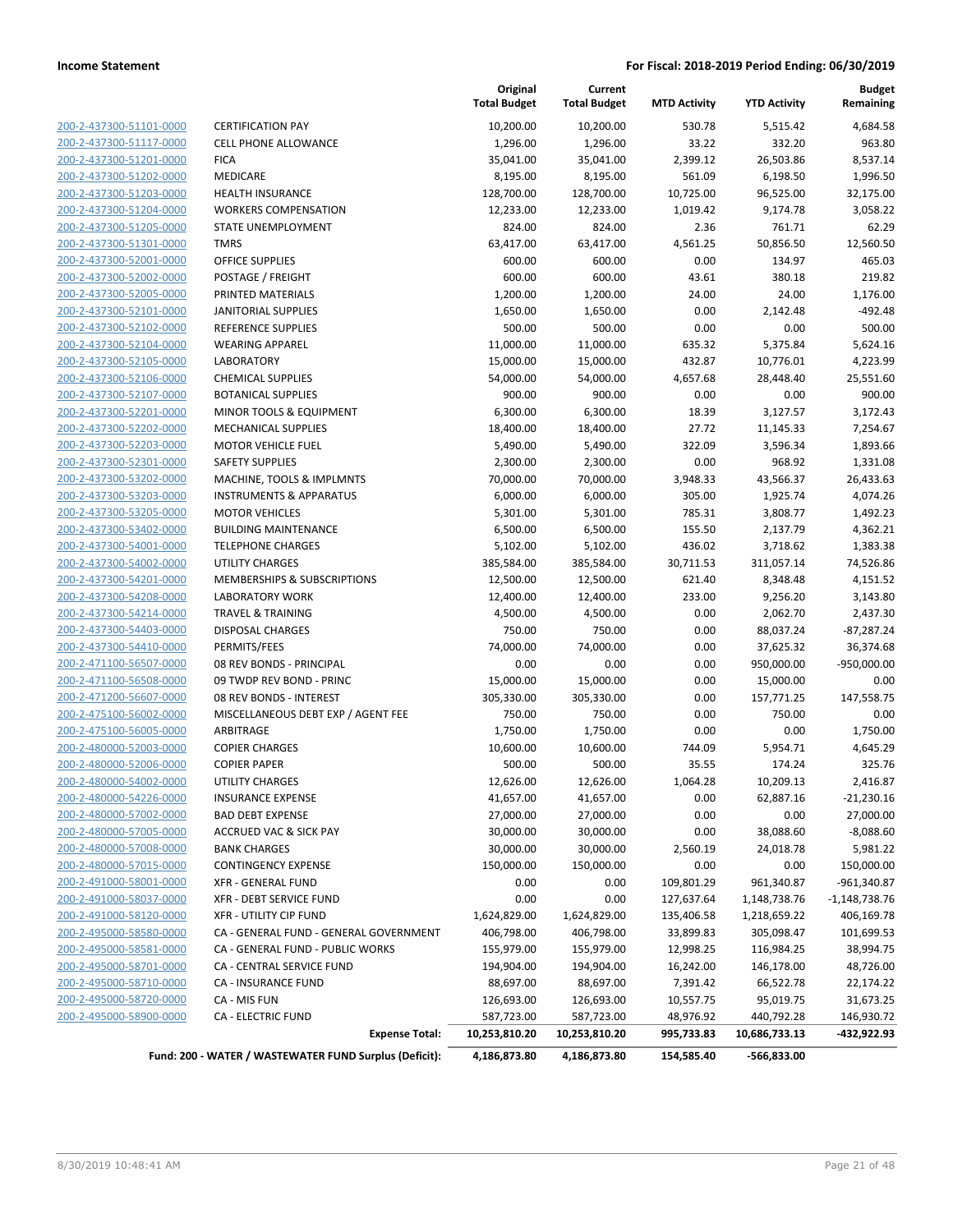|                                                    |                                                                   |                       | Original<br><b>Total Budget</b> | Current<br><b>Total Budget</b> | <b>MTD Activity</b> | <b>YTD Activity</b>    | <b>Budget</b><br>Remaining |
|----------------------------------------------------|-------------------------------------------------------------------|-----------------------|---------------------------------|--------------------------------|---------------------|------------------------|----------------------------|
| Revenue                                            | Fund: 212 - TX COMMUNITY DEV SWR SYSTEM IMPROV PROG GRANT         |                       |                                 |                                |                     |                        |                            |
| 212-2-310001-43105-0000                            | MISCELLANEOUS / GRANTS                                            |                       | 0.00                            | 0.00                           | 0.00                | 7,407.85               | $-7,407.85$                |
|                                                    |                                                                   | <b>Revenue Total:</b> | 0.00                            | 0.00                           | 0.00                | 7,407.85               | -7,407.85                  |
| <b>Expense</b>                                     |                                                                   |                       |                                 |                                |                     |                        |                            |
| 212-2-436300-55007-0000                            | ENG/ARCHITECTS/MGMT                                               |                       | 0.00                            | 0.00                           | 0.00                | 9,300.00               | $-9,300.00$                |
| 212-2-436300-55012-0000                            | CONSTRUCTION                                                      |                       | 0.00                            | 0.00                           | 0.00                | 0.00                   | 0.00                       |
|                                                    |                                                                   | <b>Expense Total:</b> | 0.00                            | 0.00                           | 0.00                | 9,300.00               | $-9,300.00$                |
|                                                    | Fund: 212 - TX COMMUNITY DEV SWR SYSTEM IMPROV PROG GRANT Surplu  |                       | 0.00                            | 0.00                           | 0.00                | $-1,892.15$            |                            |
| Fund: 216 - UTILIITY CIP FUND                      |                                                                   |                       |                                 |                                |                     |                        |                            |
| Revenue                                            |                                                                   |                       |                                 |                                |                     |                        |                            |
| 216-2-319001-45401-0000                            | <b>INTEREST REVENUES</b>                                          |                       | 20,089.00                       | 20,089.00                      | 39,168.12           | 106,267.65             | $-86,178.65$               |
| 216-2-319001-47221-0000                            | <b>BOND PROCEEDS</b>                                              |                       | 20,000,000.00                   | 20,000,000.00                  | 0.00                | 20,253,436.28          | $-253,436.28$              |
| 216-2-323001-46100-0000                            | <b>XFR - UTILITY FUND</b>                                         |                       | 1,624,879.00                    | 1,624,879.00                   | 135,406.58          | 1,218,659.22           | 406,219.78                 |
|                                                    |                                                                   | <b>Revenue Total:</b> | 21,644,968.00                   | 21,644,968.00                  | 174,574.70          | 21,578,363.15          | 66,604.85                  |
| <b>Expense</b>                                     |                                                                   |                       |                                 |                                |                     |                        |                            |
| 216-2-436200-53310-0000                            | RESVRS/STRG TANKS/ST PIPE                                         |                       | 6,643,503.00                    | 6,643,503.00                   | 0.00                | 0.00                   | 6,643,503.00               |
| 216-2-436200-53312-0000                            | <b>WATER LINE EASEMENTS</b>                                       |                       | 100,000.00                      | 100,000.00                     | 0.00                | 12,700.00              | 87,300.00                  |
| 216-2-436200-55002-0000                            | <b>IMPROVEMENTS</b>                                               |                       | 11,900,000.00                   | 11,900,000.00                  | 0.00                | 714,418.95             | 11,185,581.05              |
| 216-2-436200-55201-0000                            | <b>EQUIPMENT PURCHASES</b>                                        |                       | 1,000,000.00                    | 1,000,000.00                   | 0.00                | 163,310.24             | 836,689.76                 |
| 216-2-436300-55105-0000                            | <b>WATER MAINS</b>                                                |                       | 2,201,145.00                    | 2,201,145.00                   | 55,817.31           | 1,376,341.33           | 824,803.67                 |
| 216-2-436300-55201-0000                            | <b>EQUIPMENT PURCHASES</b>                                        |                       | 75,999.00                       | 75,999.00                      | 29,885.00           | 30,240.00              | 45,759.00                  |
| 216-2-437200-55002-0000                            | <b>IMPROVEMENTS</b>                                               |                       | 135,000.00                      | 135,000.00                     | 0.00                | 43,127.52              | 91,872.48                  |
| 216-2-437200-55201-0000                            | <b>EQUIPMENT PURCHASES</b>                                        |                       | 223,830.00                      | 223,830.00                     | 66,389.38           | 149,089.88             | 74,740.12                  |
| 216-2-437300-55002-0000                            | <b>IMPROVEMENTS</b>                                               |                       | 0.00                            | 0.00                           | 0.00                | 17,984.56              | $-17,984.56$               |
| 216-2-437300-55110-0000                            | <b>LIFT STATIONS</b>                                              |                       | 0.00                            | 0.00                           | 135,974.98          | 1,825,197.91           | $-1,825,197.91$            |
| 216-2-480000-54101-0000                            | PROFESSIONAL SERVICES                                             |                       | 200,000.00                      | 200,000.00                     | 0.00                | 0.00                   | 200,000.00                 |
| 216-2-480000-55499-0000                            | CAPITAL OUTLAY                                                    |                       | 0.00                            | 0.00                           | 0.00                | -286,779.40            | 286,779.40                 |
| 216-2-480000-57008-0000                            | <b>BANK CHARGES</b>                                               |                       | 2,500.00                        | 2,500.00                       | 0.00                | 0.00                   | 2,500.00                   |
|                                                    |                                                                   | <b>Expense Total:</b> | 22,481,977.00                   | 22,481,977.00                  | 288,066.67          | 4,045,630.99           | 18,436,346.01              |
|                                                    | Fund: 216 - UTILIITY CIP FUND Surplus (Deficit):                  |                       | -837,009.00                     | -837,009.00                    | -113,491.97         | 17,532,732.16          |                            |
| <b>Fund: 217 - WASTEWATER RECLAMATION FUND</b>     |                                                                   |                       |                                 |                                |                     |                        |                            |
| Revenue<br>217-2-319001-45401-0000                 | <b>INTEREST REVENUES</b>                                          |                       | 12,281.00                       | 12,281.00                      | 1,513.17            | 13,325.35              | $-1,044.35$                |
|                                                    |                                                                   | <b>Revenue Total:</b> | 12,281.00                       | 12,281.00                      | 1,513.17            | 13,325.35              | $-1,044.35$                |
|                                                    |                                                                   |                       |                                 |                                |                     |                        |                            |
| <b>Expense</b><br>217-2-437300-55012-0000          | <b>CONSTRUCTION</b>                                               |                       |                                 |                                | 0.00                |                        |                            |
|                                                    |                                                                   | <b>Expense Total:</b> | 410,000.00<br>410,000.00        | 410,000.00<br>410,000.00       | 0.00                | 20,619.30<br>20,619.30 | 389,380.70<br>389,380.70   |
|                                                    |                                                                   |                       |                                 |                                |                     |                        |                            |
|                                                    | Fund: 217 - WASTEWATER RECLAMATION FUND Surplus (Deficit):        |                       | -397,719.00                     | -397,719.00                    | 1,513.17            | -7,293.95              |                            |
| <b>Fund: 300 - AIRPORT FUND</b>                    |                                                                   |                       |                                 |                                |                     |                        |                            |
| Revenue                                            |                                                                   |                       |                                 |                                |                     |                        |                            |
| 300-2-310001-43102-0000                            | AIRPORT GRANT REVENUE                                             |                       | 0.00                            | 0.00                           | 0.00                | $-14,960.00$           | 14,960.00                  |
| 300-2-319001-44315-0000                            | <b>AIRPORT FUEL FEES</b>                                          |                       | 1,000.00                        | 1,000.00                       | 0.00                | 364.08                 | 635.92                     |
| 300-2-319001-44316-0000                            | PARKING & TIE DOWN/MISC.                                          |                       | 1,000.00                        | 1,000.00                       | 0.00                | 0.00                   | 1,000.00                   |
| 300-2-319001-45401-0000<br>300-2-321001-45507-0000 | <b>INTEREST REVENUES</b>                                          |                       | 1,000.00                        | 1,000.00                       | 246.63              | 18,294.45              | $-17,294.45$               |
|                                                    | L-3 COMM LEASE                                                    |                       | 639,217.00<br>8,191.00          | 639,217.00<br>8,191.00         | 0.00<br>675.09      | 426,144.64<br>6,750.90 | 213,072.36<br>1,440.10     |
| 300-2-321001-45508-0000<br>300-2-321001-45509-0000 | AIR EVAC HANGAR FEES                                              |                       |                                 | 4,768.50                       | 0.00                |                        |                            |
| 300-2-321001-45510-0000                            | BLUE SKY T-HANGAR & LA ND LEASES<br>ARKOMA - HORIZONS AHEAD LEASE |                       | 4,768.50<br>48,096.00           | 48,096.00                      | 4,008.00            | 0.00<br>36,072.00      | 4,768.50<br>12,024.00      |
| 300-2-321001-45513-0000                            | MAJORS FLYING CLUB LAND LEASE                                     |                       | 1,396.00                        | 1,396.00                       | 116.33              | 1,046.97               | 349.03                     |
| 300-2-321001-45515-0000                            | TEXSAN AVIATION LAND LEASE                                        |                       | 1,080.00                        | 1,080.00                       | 0.00                | 1,080.00               | 0.00                       |
| 300-2-321001-45516-0000                            | MFC PARTNERS LAND LEASE                                           |                       | 1,260.00                        | 1,260.00                       | 0.00                | 1,260.00               | 0.00                       |
| 300-2-321001-45517-0000                            | <b>INNOVATION FIRST MAINT HANGAR</b>                              |                       | 17,618.00                       | 17,618.00                      | 17,618.00           | 17,618.00              | 0.00                       |
|                                                    |                                                                   | <b>Revenue Total:</b> | 724,626.50                      | 724,626.50                     | 22,664.05           | 493,671.04             | 230,955.46                 |
| <b>Expense</b>                                     |                                                                   |                       |                                 |                                |                     |                        |                            |
| 300-2-438100-51001-0000                            | <b>REGULAR SALARIES</b>                                           |                       | 49,453.00                       | 49,453.00                      | 3,804.80            | 37,974.48              | 11,478.52                  |
|                                                    |                                                                   |                       |                                 |                                |                     |                        |                            |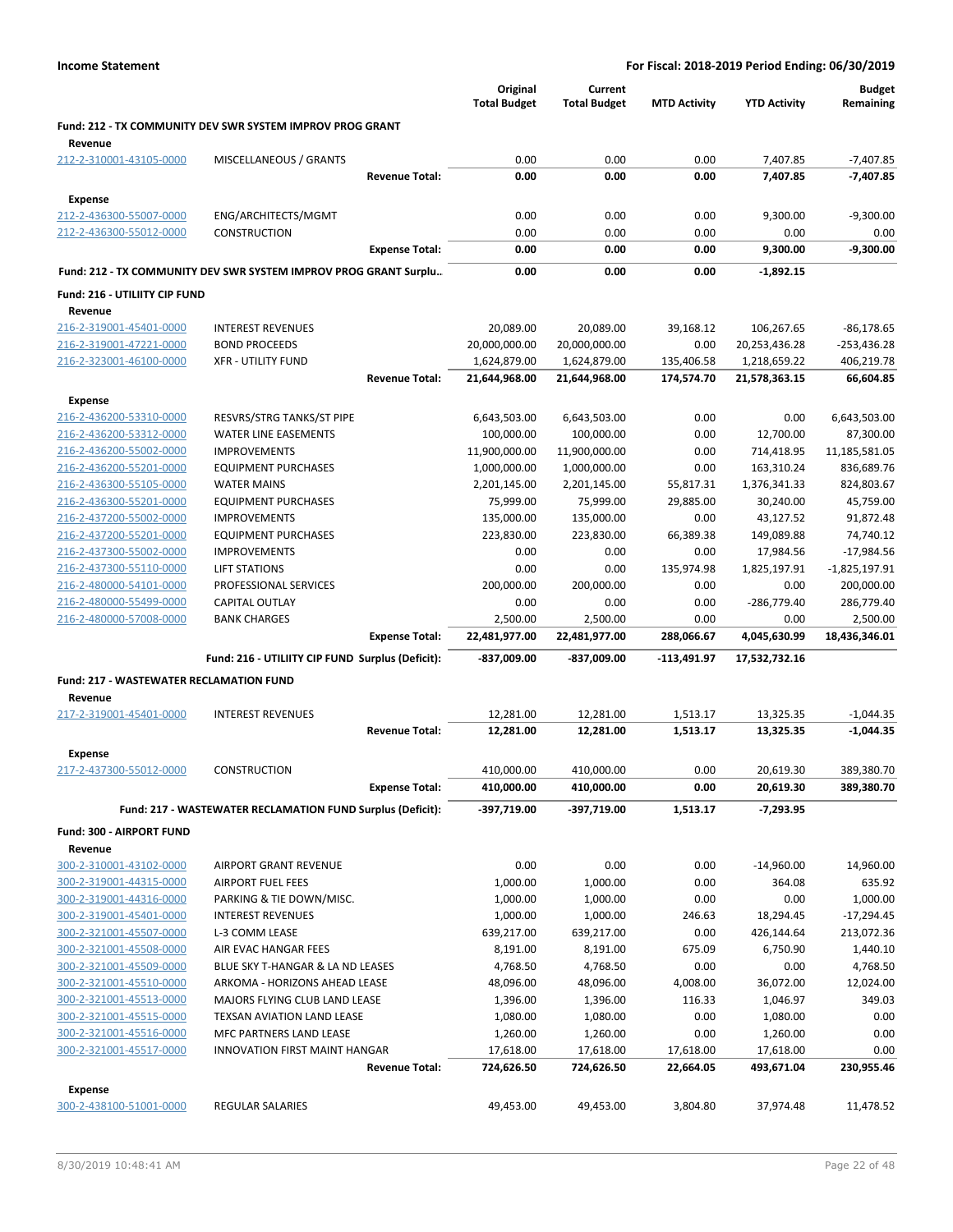|                                                    |                                                         | Original<br><b>Total Budget</b> | Current<br><b>Total Budget</b> | <b>MTD Activity</b> | <b>YTD Activity</b>   | <b>Budget</b><br>Remaining |
|----------------------------------------------------|---------------------------------------------------------|---------------------------------|--------------------------------|---------------------|-----------------------|----------------------------|
| 300-2-438100-51021-0000                            | LONGEVITY                                               | 222.00                          | 222.00                         | 0.00                | 222.00                | 0.00                       |
| 300-2-438100-51117-0000                            | <b>CELL PHONE ALLOWANCE</b>                             | 960.00                          | 960.00                         | 33.24               | 332.40                | 627.60                     |
| 300-2-438100-51201-0000                            | <b>FICA</b>                                             | 3,139.00                        | 3,139.00                       | 237.96              | 2,388.80              | 750.20                     |
| 300-2-438100-51202-0000                            | <b>MEDICARE</b>                                         | 734.00                          | 734.00                         | 55.66               | 558.75                | 175.25                     |
| 300-2-438100-51203-0000                            | <b>HEALTH INSURANCE</b>                                 | 10,725.00                       | 10,725.00                      | 893.75              | 8,043.75              | 2,681.25                   |
| 300-2-438100-51204-0000                            | <b>WORKERS COMPENSATION</b>                             | 1,025.00                        | 1,025.00                       | 85.42               | 768.78                | 256.22                     |
| 300-2-438100-51205-0000                            | STATE UNEMPLOYMENT                                      | 137.00                          | 137.00                         | 0.00                | $-9.29$               | 146.29                     |
| 300-2-438100-51301-0000                            | <b>TMRS</b>                                             | 5,671.00                        | 5,671.00                       | 424.48              | 4,337.31              | 1,333.69                   |
| 300-2-438100-51401-0000                            | <b>CONTRA - SALARIES</b>                                | 15,000.00                       | 15,000.00                      | 0.00                | 0.00                  | 15,000.00                  |
| 300-2-438100-52001-0000                            | <b>OFFICE SUPPLIES</b>                                  | 400.00                          | 400.00                         | 0.00                | 0.00                  | 400.00                     |
| 300-2-438100-52002-0000                            | POSTAGE / FREIGHT                                       | 100.00                          | 100.00                         | 0.00                | 0.00                  | 100.00                     |
| 300-2-438100-52201-0000                            | MINOR TOOLS & EQUIPMENT                                 | 150.00                          | 150.00                         | 0.00                | 0.00                  | 150.00                     |
| 300-2-438100-53202-0000                            | MACHINE, TOOLS & IMPLMNTS                               | 1,500.00                        | 1,405.00                       | 0.00                | 1,197.22              | 207.78                     |
| 300-2-438100-53205-0000                            | <b>MOTOR VEHICLES</b>                                   | 1,022.00                        | 1,022.00                       | 0.00                | 322.39                | 699.61                     |
| 300-2-438100-53303-0000                            | MAINT - STREET /ALLEY/APRN/RNWY                         | 2,500.00                        | 2,500.00                       | 0.00                | 0.00                  | 2,500.00                   |
| 300-2-438100-53402-0000                            | <b>BUILDING MAINTENANCE</b><br><b>TELEPHONE CHARGES</b> | 12,500.00                       | 12,500.00                      | 1,930.15            | 6,248.95              | 6,251.05<br>566.20         |
| 300-2-438100-54001-0000<br>300-2-438100-54002-0000 | <b>UTILITY CHARGES</b>                                  | 1,926.00<br>15,000.00           | 1,926.00<br>15,000.00          | 166.03<br>1,255.15  | 1,359.80<br>10,629.08 | 4,370.92                   |
| 300-2-438100-54105-0000                            | MARKETING                                               | 6,104.00                        | 6,004.47                       | 0.00                | 4,626.98              | 1,377.49                   |
| 300-2-438100-54201-0000                            | MEMBERSHIPS & SUBSCRIPTIONS                             | 465.00                          | 465.00                         | 0.00                | 465.00                | 0.00                       |
| 300-2-438100-54214-0000                            | <b>TRAVEL &amp; TRAINING</b>                            | 1,000.00                        | 1,099.53                       | 0.00                | 1,024.53              | 75.00                      |
| 300-2-438100-54408-0000                            | OTHER / INSURANCE EXPENSE                               | 13,000.00                       | 13,000.00                      | 0.00                | 6,740.64              | 6,259.36                   |
| 300-2-438100-54410-0000                            | PERMITS/FEES                                            | 1,276.00                        | 1,371.00                       | 0.00                | 1,371.00              | 0.00                       |
| 300-2-480000-52003-0000                            | <b>COPIER CHARGES</b>                                   | 1,524.00                        | 1,524.00                       | 141.22              | 1,110.19              | 413.81                     |
| 300-2-480000-52006-0000                            | <b>COPIER PAPER</b>                                     | 71.82                           | 71.82                          | 0.00                | 0.00                  | 71.82                      |
| 300-2-480000-57008-0000                            | <b>BANK CHARGES</b>                                     | 2,000.00                        | 2,000.00                       | 9.69                | 478.68                | 1,521.32                   |
| 300-2-491000-58035-0000                            | XFR - DEBT SERVICE FUND                                 | 23,239.00                       | 23,239.00                      | 1,936.58            | 17,429.22             | 5,809.78                   |
| 300-2-491000-58127-0000                            | <b>AIRPORT CIP FUND</b>                                 | 10,000.00                       | 10,000.00                      | 0.00                | 2,499.99              | 7,500.01                   |
|                                                    | <b>Expense Total:</b>                                   | 180,843.82                      | 180,843.82                     | 10,974.13           | 110,120.65            | 70,723.17                  |
|                                                    | Fund: 300 - AIRPORT FUND Surplus (Deficit):             | 543,782.68                      | 543,782.68                     | 11,689.92           | 383,550.39            |                            |
| Fund: 360 - AIRPORT CAPITAL FUND                   |                                                         |                                 |                                |                     |                       |                            |
| Revenue                                            |                                                         |                                 |                                |                     |                       |                            |
| 360-2-319001-44315-0000                            | <b>AIRPORT - FUEL FEES</b>                              | 50,000.00                       | 50,000.00                      | 0.00                | 0.00                  | 50,000.00                  |
| 360-2-319001-45401-0000                            | <b>INTEREST REVENUES</b>                                | 25,000.00                       | 25,000.00                      | 9,757.18            | 63,378.91             | $-38,378.91$               |
| 360-2-323001-46107-0000                            | <b>XFR - AIRPORT FUND</b>                               | 0.00                            | 0.00                           | 0.00                | 2,499.99              | $-2,499.99$                |
|                                                    | <b>Revenue Total:</b>                                   | 75,000.00                       | 75,000.00                      | 9,757.18            | 65,878.90             | 9,121.10                   |
| <b>Expense</b>                                     |                                                         |                                 |                                |                     |                       |                            |
| 360-2-438100-55099-0000                            | PROJ BUDGET - NO EXPENSES                               | 10,000.00                       | 10,000.00                      | 0.00                | 25,992.00             | $-15,992.00$               |
| 360-2-480000-57008-0000                            | <b>BANK CHARGES</b><br><b>Expense Total:</b>            | 2,000.00<br>12,000.00           | 2,000.00<br>12,000.00          | 308.95<br>308.95    | 1,566.49<br>27,558.49 | 433.51<br>$-15,558.49$     |
|                                                    |                                                         |                                 |                                |                     |                       |                            |
|                                                    | Fund: 360 - AIRPORT CAPITAL FUND Surplus (Deficit):     | 63,000.00                       | 63,000.00                      | 9,448.23            | 38,320.41             |                            |
| Fund: 362 - AIRPORT FBO FUEL<br>Revenue            |                                                         |                                 |                                |                     |                       |                            |
| 362-2-319001-44315-0000                            | <b>AIRPORT - FUEL FEES</b>                              | 0.00                            | 0.00                           | 48,674.53           | 307,440.69            | $-307,440.69$              |
| 362-2-319001-44316-0000                            | AIRPORT - PARKING, TIE DOWNS, & RAMP FE                 | 0.00                            | 0.00                           | 237.45              | 2,169.10              | $-2,169.10$                |
| 362-2-319001-44320-0000                            | AIRPORT - OIL                                           | 0.00                            | 0.00                           | 549.48              | 2,720.52              | $-2,720.52$                |
| 362-2-319001-44322-0000                            | <b>AIRPORT - PILOT SUPPLIES</b>                         | 0.00                            | 0.00                           | 14.25               | 124.37                | $-124.37$                  |
| 362-2-319001-45401-0000                            | <b>INTEREST REVENUES</b>                                | 0.00                            | 0.00                           | 250.05              | 1,218.66              | $-1,218.66$                |
|                                                    | <b>Revenue Total:</b>                                   | 0.00                            | 0.00                           | 49,725.76           | 313,673.34            | -313,673.34                |
| <b>Expense</b>                                     |                                                         |                                 |                                |                     |                       |                            |
| 362-2-438100-52221-0000                            | <b>AIRPORT - FUEL FEES</b>                              | 0.00                            | 0.00                           | 75,502.57           | 141,478.41            | $-141,478.41$              |
| 362-2-438100-52222-0000                            | AIRPORT - OIL                                           | 0.00                            | 0.00                           | 0.00                | 1,105.46              | $-1,105.46$                |
| 362-2-438100-52422-0000                            | AIRPORT - PILOT SUPPLIES                                | 0.00                            | 0.00                           | 171.69              | 606.96                | $-606.96$                  |
| 362-2-438100-57003-0000                            | <b>CREDIT CARD FEES</b>                                 | 0.00                            | 0.00                           | 1,675.91            | 10,073.82             | $-10,073.82$               |
| 362-2-480000-57008-0000                            | <b>BANK CHARGES</b>                                     | 0.00                            | 0.00                           | 4.54                | 28.81                 | $-28.81$                   |
|                                                    | <b>Expense Total:</b>                                   | 0.00                            | 0.00                           | 77,354.71           | 153,293.46            | $-153,293.46$              |
|                                                    | Fund: 362 - AIRPORT FBO FUEL Surplus (Deficit):         | 0.00                            | 0.00                           | $-27,628.95$        | 160,379.88            |                            |
|                                                    |                                                         |                                 |                                |                     |                       |                            |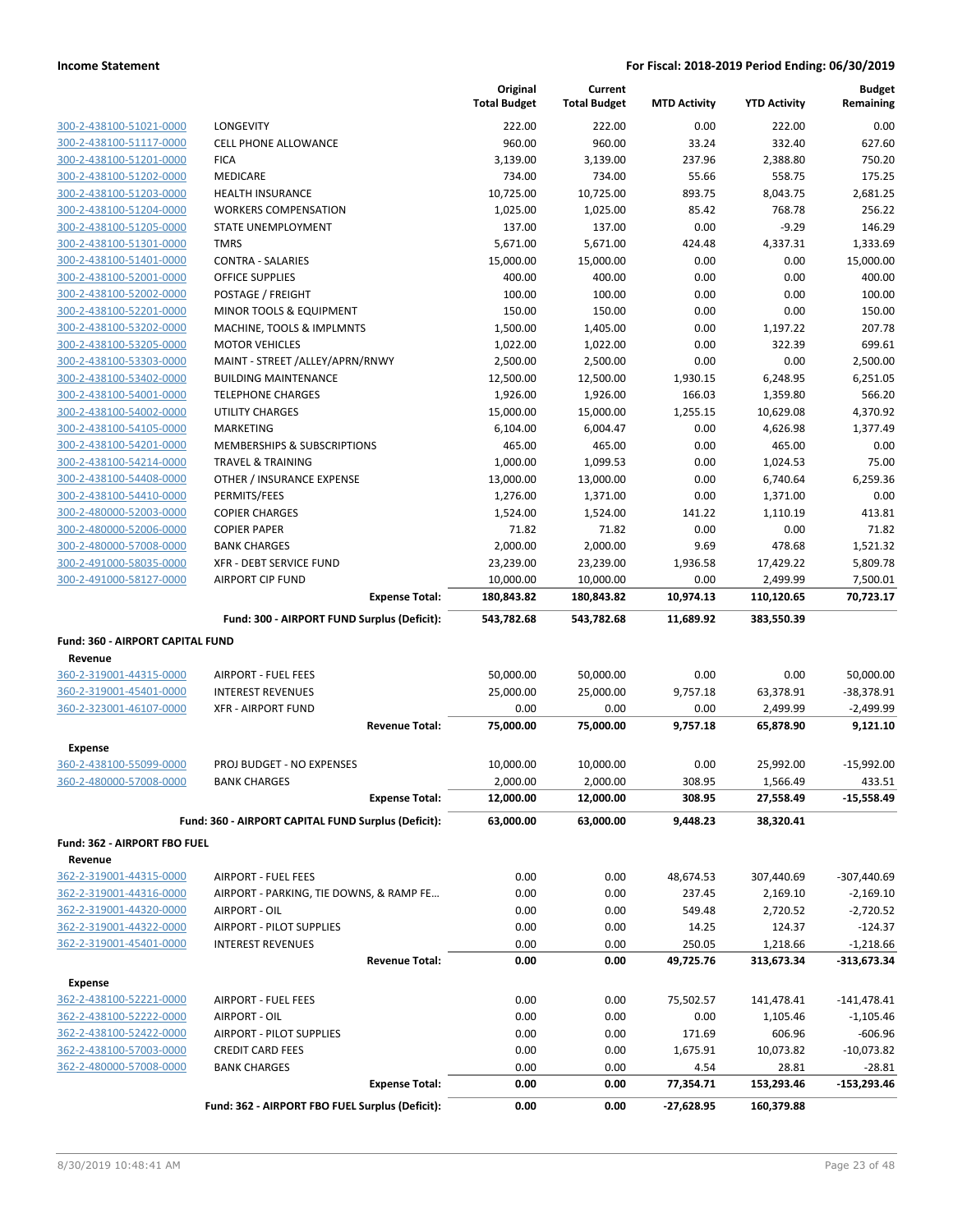|                                                    |                                              | Original<br><b>Total Budget</b> | Current<br><b>Total Budget</b> | <b>MTD Activity</b> | <b>YTD Activity</b>    | <b>Budget</b><br>Remaining |
|----------------------------------------------------|----------------------------------------------|---------------------------------|--------------------------------|---------------------|------------------------|----------------------------|
| Fund: 400 - GOLF FUND                              |                                              |                                 |                                |                     |                        |                            |
| Revenue                                            |                                              |                                 |                                |                     |                        |                            |
| 400-2-319001-45604-0000                            | OTHER REVENUE / OVER/SHORT                   | 50.00                           | 50.00                          | 0.05                | 5.23                   | 44.77                      |
| 400-2-319005-44510-0000                            | <b>GREENS FEES</b>                           | 109,304.00                      | 109,304.00                     | 8,679.00            | 50,547.00              | 58,757.00                  |
| 400-2-319006-45308-0000                            | PRO SHOP CONCESSIONS                         | 9,186.00                        | 9,186.00                       | 1,173.16            | 5,752.19               | 3,433.81                   |
| 400-2-319007-45309-0000                            | <b>MERCHANDISE SALES</b>                     | 9,688.00                        | 9,688.00                       | 924.38              | 4,767.44               | 4,920.56                   |
| 400-2-319008-45511-0000                            | <b>CART RENTALS</b>                          | 67,162.00                       | 67,162.00                      | 4,692.50            | 28,374.75              | 38,787.25                  |
| 400-2-319009-45512-0000                            | <b>GOLF LEASES / MEMBERSHIPS</b>             | 52,725.00                       | 52,725.00                      | 15,203.54           | 35,737.86              | 16,987.14                  |
|                                                    | <b>Revenue Total:</b>                        | 248,115.00                      | 248,115.00                     | 30,672.63           | 125,184.47             | 122,930.53                 |
| <b>Expense</b>                                     |                                              |                                 |                                |                     |                        |                            |
| 400-2-451250-51001-0000                            | REGULAR SALARIES                             | 108,334.00                      | 110,334.00                     | 8,726.03            | 79,979.77              | 30,354.23                  |
| 400-2-451250-51020-0000                            | <b>OVERTIME</b>                              | 5,183.00                        | 5,183.00                       | 1,066.66            | 2,879.99               | 2,303.01                   |
| 400-2-451250-51021-0000                            | LONGEVITY                                    | 6,122.00                        | 6,122.00                       | 0.00                | 6,074.00               | 48.00                      |
| 400-2-451250-51101-0000                            | <b>CERTIFICATION PAY</b>                     | 600.00                          | 600.00                         | 46.16               | 461.60                 | 138.40                     |
| 400-2-451250-51117-0000                            | CELL PHONE ALLOWANCE                         | 696.00                          | 696.00                         | 53.54               | 535.40                 | 160.60                     |
| 400-2-451250-51201-0000                            | <b>FICA</b>                                  | 7,498.00                        | 7,498.00                       | 599.61              | 5,452.57               | 2,045.43                   |
| 400-2-451250-51202-0000                            | MEDICARE                                     | 1,754.00                        | 1,754.00                       | 140.23              | 1,275.18               | 478.82                     |
| 400-2-451250-51203-0000                            | <b>HEALTH INSURANCE</b>                      | 10,725.00                       | 10,725.00                      | 893.75              | 8,043.75               | 2,681.25                   |
| 400-2-451250-51204-0000                            | <b>WORKERS COMPENSATION</b>                  | 3,471.00                        | 3,471.00                       | 289.25              | 2,603.25               | 867.75                     |
| 400-2-451250-51205-0000                            | <b>STATE UNEMPLOYMENT</b>                    | 386.00                          | 386.00                         | 4.06                | $-13.62$               | 399.62                     |
| 400-2-451250-51301-0000                            | <b>TMRS</b>                                  | 10,892.00                       | 10,892.00                      | 867.50              | 8,477.32               | 2,414.68                   |
| 400-2-451250-52001-0000                            | <b>OFFICE SUPPLIES</b>                       | 450.00                          | 450.00                         | 0.00                | 161.63                 | 288.37                     |
| 400-2-451250-52101-0000                            | <b>JANITORIAL SUPPLIES</b>                   | 600.00                          | 600.00                         | 0.00                | 143.22                 | 456.78                     |
| 400-2-451250-52104-0000                            | <b>WEARING APPAREL</b>                       | 500.00                          | 500.00                         | 0.00                | 389.90                 | 110.10                     |
| 400-2-451250-52107-0000                            | <b>BOTANICAL SUPPLIES</b>                    | 8,600.00                        | 6,600.00                       | 0.00                | 2,706.19               | 3,893.81                   |
| 400-2-451250-52201-0000                            | MINOR TOOLS & EQUIPMENT                      | 600.00                          | 600.00                         | 0.00                | 346.58                 | 253.42                     |
| 400-2-451250-52203-0000                            | <b>MOTOR VEHICLE FUEL</b>                    | 2,100.00                        | 2,100.00                       | 210.66              | 858.59                 | 1,241.41                   |
| 400-2-451250-52401-0000                            | RECREATIONAL SUPPLIES                        | 500.00                          | 500.00                         | 0.00                | 274.00                 | 226.00                     |
| 400-2-451250-52403-0000                            | <b>RESALE ITEMS</b>                          | 15,000.00                       | 15,000.00                      | 2,883.00            | 11,311.04              | 3,688.96                   |
| 400-2-451250-52404-0000                            | RESALE ITEMS - PRO SHOP                      | 0.00                            | 0.00                           | $-2,883.00$         | 0.00                   | 0.00                       |
| 400-2-451250-53202-0000                            | MACHINE, TOOLS & IMPLMNTS                    | 6,000.00                        | 6,000.00                       | 689.66              | 2,429.74               | 3,570.26                   |
| 400-2-451250-53205-0000                            | <b>MOTOR VEHICLES</b>                        | 400.00                          | 400.00                         | 0.00                | 34.98                  | 365.02                     |
| 400-2-451250-53307-0000                            | <b>IRRIGATION</b>                            | 1,500.00                        | 1,500.00                       | 0.00                | 0.00                   | 1,500.00                   |
| 400-2-451250-53402-0000                            | <b>BUILDING MAINTENANCE</b>                  | 1,450.00                        | 1,450.00                       | 71.00               | 929.89                 | 520.11                     |
| 400-2-451250-54001-0000                            | <b>TELEPHONE CHARGES</b>                     | 722.00                          | 722.00                         | 63.91               | 519.29                 | 202.71                     |
| 400-2-451250-54002-0000                            | <b>UTILITY CHARGES</b>                       | 11,000.00                       | 11,000.00                      | 524.24              | 7,608.75               | 3,391.25                   |
| 400-2-451250-54201-0000                            | MEMBERSHIPS & SUBSCRIPTIONS                  | 785.00                          | 785.00                         | 0.00                | 195.00                 | 590.00                     |
| 400-2-451250-54214-0000                            | <b>TRAVEL &amp; TRAINING</b>                 | 2,100.00                        | 2,100.00                       | 0.00                | 0.00                   | 2,100.00                   |
| 400-2-451250-54226-0000                            | <b>INSURANCE EXPENSE</b>                     | 500.00                          | 500.00                         | 0.00                | 2,680.94               | $-2,180.94$                |
| 400-2-451250-54909-0000<br>400-2-480000-52003-0000 | <b>GOLF CART LEASE EXPENSE</b>               | 31,000.00                       | 31,000.00                      | 2,250.00            | 18,199.32              | 12,800.68                  |
| 400-2-480000-57008-0000                            | <b>COPIER CHARGES</b>                        | 1,525.00                        | 1,525.00                       | 128.41              | 1,013.70               | 511.30                     |
|                                                    | <b>BANK CHARGES</b><br><b>Expense Total:</b> | 3,500.00<br>244,493.00          | 3,500.00<br>244,493.00         | 466.99<br>17,091.66 | 2,057.37<br>167,629.34 | 1,442.63<br>76,863.66      |
|                                                    |                                              |                                 |                                |                     |                        |                            |
|                                                    | Fund: 400 - GOLF FUND Surplus (Deficit):     | 3,622.00                        | 3,622.00                       | 13,580.97           | -42,444.87             |                            |
| <b>Fund: 500 - SANITATION FUND</b>                 |                                              |                                 |                                |                     |                        |                            |
| Revenue                                            |                                              |                                 |                                |                     |                        |                            |
| 500-2-318001-44314-0000                            | <b>LATE CHARGES</b>                          | 87,677.00                       | 87,677.00                      | 10,877.51           | 92,711.98              | $-5,034.98$                |
| 500-2-319001-45401-0000                            | <b>INTEREST REVENUES</b>                     | 6,897.00                        | 6,897.00                       | 2,370.71            | 31,216.10              | $-24,319.10$               |
| 500-2-319020-44313-0000                            | <b>FUEL SURCHARGE</b>                        | 86,073.00                       | 86,073.00                      | 6,579.98            | 60,648.75              | 25,424.25                  |
| 500-2-319020-45107-0000                            | <b>COLLECTION CHARGES</b>                    | 4,692,306.00                    | 4,692,306.00                   | 358,107.27          | 3,273,862.78           | 1,418,443.22               |
| 500-2-319021-45108-0000                            | <b>DISPOSAL CHARGES</b>                      | 0.00                            | 0.00                           | 34,758.39           | 317,084.23             | $-317,084.23$              |
| 500-2-319021-45109-0000                            | RECYCLING CHARGES                            | 278,880.00                      | 278,880.00                     | 0.00                | 0.00                   | 278,880.00                 |
| 500-2-319022-45612-0000                            | REG HH HAZ WASTE COL CTR                     | 12,103.00                       | 12,103.00                      | 0.00                | 15,840.35              | $-3,737.35$                |
| 500-2-324001-46612-0000                            | CA - SANITATION FD COL & FUEL                | 210,696.68                      | 210,696.68                     | 15,202.40           | 140,973.30             | 69,723.38                  |
|                                                    | <b>Revenue Total:</b>                        | 5,374,632.68                    | 5,374,632.68                   | 427,896.26          | 3,932,337.49           | 1,442,295.19               |
| <b>Expense</b>                                     |                                              |                                 |                                |                     |                        |                            |
| 500-2-432300-54412-0000                            | <b>COLLECTION CHARGES</b>                    | 4,369,510.00                    | 4,369,510.00                   | 368,274.31          | 3,248,579.85           | 1,120,930.15               |
| 500-2-432400-54403-0000                            | <b>DISPOSAL CHARGES</b>                      | 0.00                            | 0.00                           | 0.00                | 180.84                 | $-180.84$                  |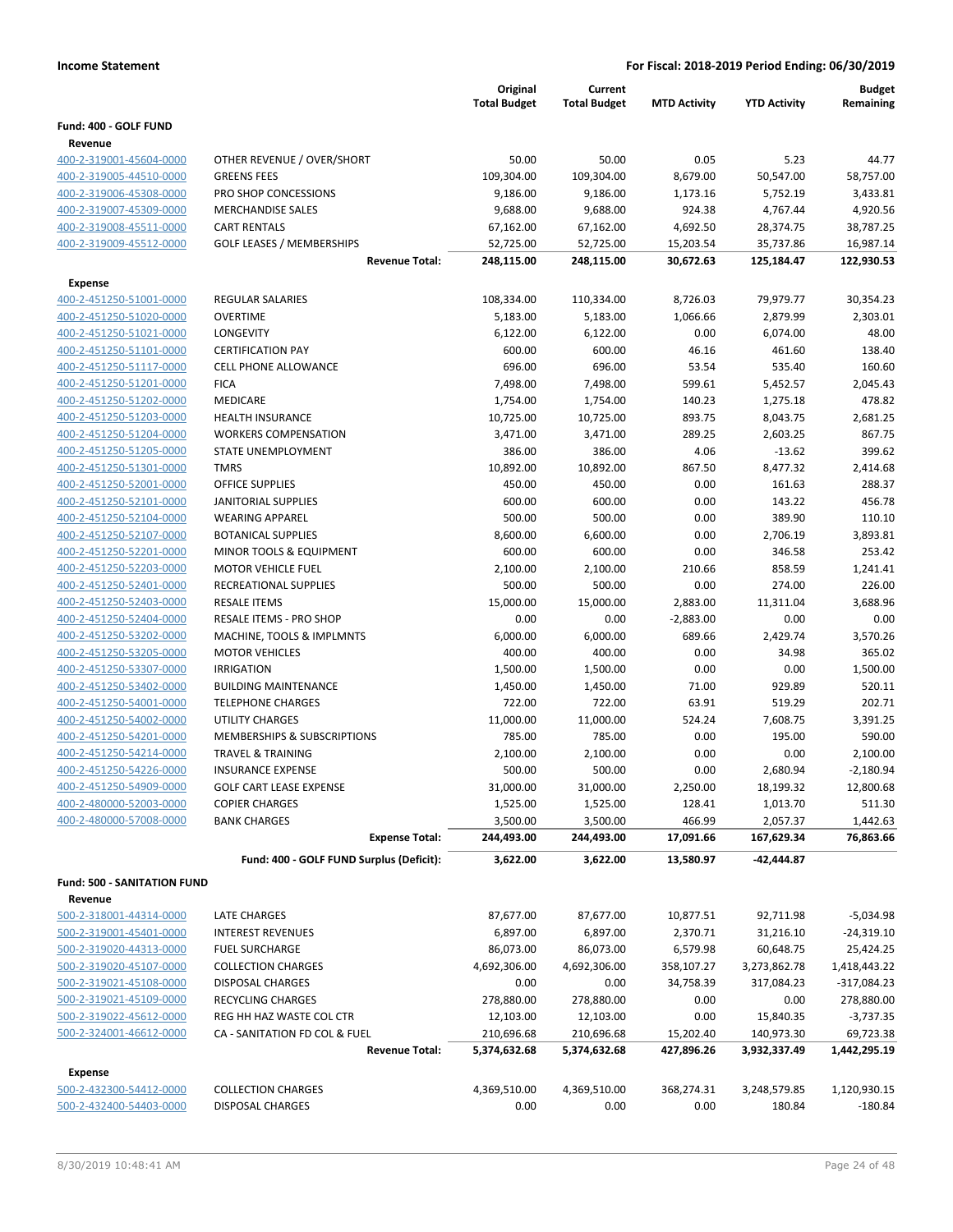|                                                    |                                                        | Original<br><b>Total Budget</b> | Current<br><b>Total Budget</b> | <b>MTD Activity</b> | <b>YTD Activity</b>  | <b>Budget</b><br>Remaining |
|----------------------------------------------------|--------------------------------------------------------|---------------------------------|--------------------------------|---------------------|----------------------|----------------------------|
| 500-2-432500-51401-0000                            | <b>CONTRA - SALARIES</b>                               | 8,000.00                        | 8,000.00                       | 0.00                | 0.00                 | 8,000.00                   |
| 500-2-432500-54002-0000                            | UTILITY CHARGES                                        | 2,371.00                        | 2,371.00                       | 193.84              | 1,735.26             | 635.74                     |
| 500-2-432500-54403-0000                            | <b>DISPOSAL CHARGES</b>                                | 20,000.00                       | 20,000.00                      | 0.00                | 11,327.08            | 8,672.92                   |
| 500-2-442200-51001-0000                            | <b>REGULAR SALARIES</b>                                | 146,211.00                      | 146,211.00                     | 9,633.47            | 95,349.56            | 50,861.44                  |
| 500-2-442200-51020-0000                            | <b>OVERTIME</b>                                        | 0.00                            | 0.00                           | 0.00                | 5.73                 | $-5.73$                    |
| 500-2-442200-51021-0000                            | LONGEVITY                                              | 2,714.00                        | 2,714.00                       | 0.00                | 2,264.00             | 450.00                     |
| 500-2-442200-51101-0000                            | <b>CERTIFICATION PAY</b>                               | 1,200.00                        | 1,200.00                       | 92.30               | 923.00               | 277.00                     |
| 500-2-442200-51117-0000                            | CELL PHONE ALLOWANCE                                   | 600.00                          | 600.00                         | 0.00                | 23.08                | 576.92                     |
| 500-2-442200-51201-0000                            | <b>FICA</b>                                            | 9,345.00                        | 9,345.00                       | 602.55              | 6,107.25             | 3,237.75                   |
| 500-2-442200-51202-0000                            | <b>MEDICARE</b>                                        | 2,186.00                        | 2,186.00                       | 140.92              | 1,428.33             | 757.67                     |
| 500-2-442200-51203-0000                            | <b>HEALTH INSURANCE</b>                                | 10,725.00                       | 10,725.00                      | 893.75              | 8,043.75             | 2,681.25                   |
| 500-2-442200-51204-0000                            | <b>WORKERS COMPENSATION</b>                            | 3,858.00                        | 3,858.00                       | 321.50              | 2,893.50             | 964.50                     |
| 500-2-442200-51205-0000                            | STATE UNEMPLOYMENT                                     | 549.00                          | 549.00                         | 5.87                | $-60.34$             | 609.34                     |
| 500-2-442200-51301-0000                            | <b>TMRS</b>                                            | 16,881.00                       | 16,881.00                      | 1,075.64            | 11,098.06            | 5,782.94<br>875.12         |
| 500-2-442200-52203-0000<br>500-2-442200-53202-0000 | <b>MOTOR VEHICLE FUEL</b><br>MACHINE, TOOLS & IMPLMNTS | 2,929.00                        | 2,929.00                       | 563.53<br>236.02    | 2,053.88<br>2,732.91 | 3,467.09                   |
| 500-2-442200-53205-0000                            | <b>MOTOR VEHICLES</b>                                  | 6,200.00<br>1,205.00            | 6,200.00<br>1,205.00           | 0.00                | 608.02               | 596.98                     |
| 500-2-442200-55201-0000                            | <b>EQUIPMENT PURCHASES</b>                             | 500.00                          | 500.00                         | 0.00                | 76.94                | 423.06                     |
| 500-2-480000-54413-0000                            | <b>BULK WASTE PICK-UP</b>                              | 75,000.00                       | 75,000.00                      | 9,680.00            | 23,155.00            | 51,845.00                  |
| 500-2-480000-54901-0000                            | RENTALS / LEASES                                       | 32,250.00                       | 32,250.00                      | 0.00                | 32,249.19            | 0.81                       |
| 500-2-480000-57007-0000                            | <b>COMMUNITY SERVICES</b>                              | 42,020.00                       | 42,020.00                      | 3,509.80            | 12,787.20            | 29,232.80                  |
| 500-2-480000-57008-0000                            | <b>BANK CHARGES</b>                                    | 10,000.00                       | 10,000.00                      | 1,053.79            | 9,251.99             | 748.01                     |
| 500-2-491000-58001-0000                            | <b>XFR - GENERAL FUND</b>                              | 316,045.02                      | 316,045.02                     | 22,803.60           | 211,459.92           | 104,585.10                 |
| 500-2-495000-58501-0000                            | CA - GENERAL FUND                                      | 41,607.00                       | 41,607.00                      | 3,467.25            | 31,205.25            | 10,401.75                  |
| 500-2-495000-58701-0000                            | CA - CENTRAL SERVICE FUND                              | 5,187.00                        | 5,187.00                       | 432.25              | 3,890.25             | 1,296.75                   |
| 500-2-495000-58710-0000                            | <b>CA - INSURANCE FUND</b>                             | 3,374.00                        | 3,374.00                       | 281.17              | 2,530.53             | 843.47                     |
| 500-2-495000-58720-0000                            | CA - MIS FUN                                           | 6,843.00                        | 6,843.00                       | 570.25              | 5,132.25             | 1,710.75                   |
| 500-2-495000-58900-0000                            | <b>CA - ELECTRIC FUND</b>                              | 104,268.00                      | 104,268.00                     | 8,689.00            | 78,201.00            | 26,067.00                  |
|                                                    | <b>Expense Total:</b>                                  | 5,241,578.02                    | 5,241,578.02                   | 432,520.81          | 3,805,233.28         | 1,436,344.74               |
|                                                    | Fund: 500 - SANITATION FUND Surplus (Deficit):         | 133,054.66                      | 133,054.66                     | $-4,624.55$         | 127,104.21           |                            |
| Fund: 601 - CENTRAL SERVICE FUND                   |                                                        |                                 |                                |                     |                      |                            |
| Revenue                                            |                                                        |                                 |                                |                     |                      |                            |
| 601-2-324001-46501-0000                            | CA - GENERAL FUND                                      | 571,310.00                      | 571,310.00                     | 47,609.17           | 428,482.53           | 142,827.47                 |
| 601-2-324001-46506-0000                            | <b>CA - RECREATION FUND</b>                            | 611.00                          | 611.00                         | 50.92               | 458.28               | 152.72                     |
| 601-2-324001-46509-0000                            | <b>CA - VENUE MGMT FUND</b>                            | 564.00                          | 564.00                         | 47.00               | 376.00               | 188.00                     |
| 601-2-324001-46611-0000                            | CA - UTILITY FUND                                      | 194,904.00                      | 194,904.00                     | 16,242.00           | 146,178.00           | 48,726.00                  |
| 601-2-324001-46614-0000                            | CA - SANITATION FUND COLLECTION                        | 5,187.00                        | 5,187.00                       | 432.25              | 3,890.25             | 1,296.75                   |
| 601-2-324009-46901-0000                            | <b>CA - ELECTRIC UTILITY</b>                           | 78,024.00                       | 78,024.00                      | 6,502.00            | 58,518.00            | 19,506.00                  |
| 601-2-324009-46906-0000                            | CA - CABLE UTILITY                                     | 14,767.00                       | 14,767.00                      | 1,230.58            | 11,075.22            | 3,691.78                   |
|                                                    | <b>Revenue Total:</b>                                  | 865,367.00                      | 865,367.00                     | 72,113.92           | 648,978.28           | 216,388.72                 |
| <b>Expense</b>                                     |                                                        |                                 |                                |                     |                      |                            |
| 601-2-461100-51001-0000                            | <b>REGULAR SALARIES</b>                                | 246,199.00                      | 246,199.00                     | 19,653.63           | 182,586.38           | 63,612.62                  |
| 601-2-461100-51020-0000                            | <b>OVERTIME</b>                                        | 8,000.00                        | 8,000.00                       | 720.42              | 8,280.07             | $-280.07$                  |
| 601-2-461100-51021-0000                            | LONGEVITY                                              | 5,512.00                        | 5,512.00                       | 0.00                | 4,768.00             | 744.00                     |
| 601-2-461100-51101-0000                            | <b>CERTIFICATION PAY</b>                               | 1,200.00                        | 1,200.00                       | 92.32               | 923.20               | 276.80                     |
| 601-2-461100-51117-0000                            | CELL PHONE ALLOWANCE                                   | 432.00                          | 432.00                         | 33.22               | 332.20               | 99.80                      |
| 601-2-461100-51201-0000                            | <b>FICA</b>                                            | 16,328.00                       | 16,328.00                      | 1,204.83            | 11,590.35            | 4,737.65                   |
| 601-2-461100-51202-0000                            | MEDICARE                                               | 3,819.00                        | 3,819.00                       | 281.78              | 2,710.68             | 1,108.32                   |
| 601-2-461100-51203-0000                            | <b>HEALTH INSURANCE</b>                                | 80,438.00                       | 80,438.00                      | 6,703.17            | 60,328.53            | 20,109.47                  |
| 601-2-461100-51204-0000                            | <b>WORKERS COMPENSATION</b>                            | 8,396.00                        | 8,396.00                       | 699.67              | 6,297.03             | 2,098.97                   |
| 601-2-461100-51205-0000                            | STATE UNEMPLOYMENT                                     | 652.00                          | 652.00                         | 2.87                | 96.71                | 555.29                     |
| 601-2-461100-51301-0000                            | <b>TMRS</b>                                            | 26,745.00                       | 26,745.00                      | 1,949.24            | 20,707.66            | 6,037.34                   |
| 601-2-461100-51401-0000                            | <b>CONTRA - SALARIES</b>                               | $-15,000.00$                    | $-15,000.00$                   | 0.00                | $-2,958.34$          | $-12,041.66$               |
| 601-2-461100-52001-0000                            | <b>OFFICE SUPPLIES</b>                                 | 200.00                          | 200.00                         | 0.00                | 36.25                | 163.75                     |
| 601-2-461100-52002-0000                            | POSTAGE / FREIGHT                                      | 20.00                           | 20.00                          | 0.00                | 0.00                 | 20.00                      |
| 601-2-461100-52101-0000                            |                                                        |                                 |                                |                     |                      |                            |
|                                                    | JANITORIAL/CLEANING                                    | 15,000.00                       | 15,000.00                      | 1,366.89            | 9,065.85             | 5,934.15                   |
| 601-2-461100-52104-0000<br>601-2-461100-52201-0000 | <b>WEARING APPAREL</b><br>MINOR TOOLS & EQUIPMENT      | 4,200.00<br>1,500.00            | 4,200.00<br>1,500.00           | 897.45<br>43.92     | 5,172.53<br>1,115.89 | $-972.53$<br>384.11        |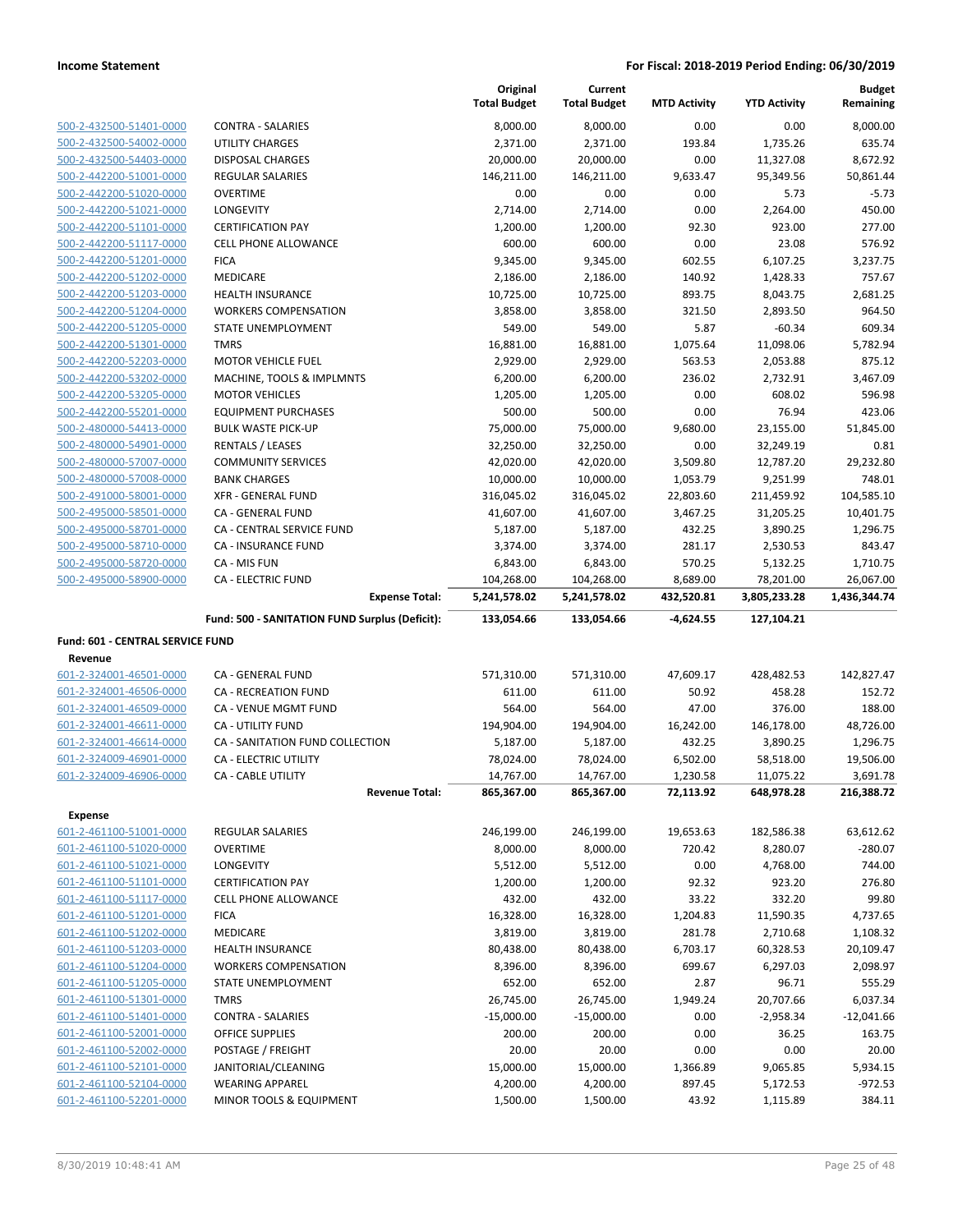| 601-2-461100-52203-0000        |
|--------------------------------|
| 601-2-461100-53201-0000        |
| 601-2-461100-53205-0000        |
| 601-2-461100-53302-0000        |
| 601-2-461100-53406-0000        |
| 601-2-461100-53407-0000        |
| 601-2-461100-53408-0000        |
| 601-2-461100-53501-0000        |
| 601-2-461100-53503-0000        |
| 601-2-461100-53504-0000        |
| 601-2-461100-53505-0000        |
| 601-2-461100-53506-0000        |
| 601-2-461100-53507-0000        |
| 601-2-461100-53601-0000        |
| 601-2-461100-53602-0000        |
| 601-2-461100-53603-0000        |
| 601-2-461100-53604-0000        |
| 601-2-461100-53701-0000        |
| 601-2-461100-53703-0000        |
| 601-2-461100-53706-0000        |
| 601-2-461100-54001-0000        |
| 601-2-461100-54002-0000        |
| 601-2-461100-54112-0000        |
| 601-2-461200-51001-0000        |
| 601-2-461200-51020-0000        |
| 601-2-461200-51021-0000        |
| 601-2-461200-51101-0000        |
| 601-2-461200-51117-0000        |
| 601-2-461200-51201-0000        |
| 601-2-461200-51202-0000        |
| 601-2-461200-51203-0000        |
| 601-2-461200-51204-0000        |
| 601-2-461200-51205-0000        |
| 601-2-461200-51301-0000        |
| 601-2-461200-52001-0000        |
| 601-2-461200-52002-0000        |
| 601-2-461200-52104-0000        |
| 601-2-461200-52106-0000        |
| 601-2-461200-52201-0000        |
| 601-2-461200-52202-0000        |
| 601-2-461200-52203-0000        |
| <u>601-2-461200-53202-0000</u> |
| 601-2-461200-53205-0000        |
| 601-2-461200-53402-0000        |
| 601-2-461200-54001-0000        |
| 601-2-461200-54002-0000        |
| 601-2-461200-54201-0000        |
| 601-2-461200-54214-0000        |
| 601-2-480000-52006-0000        |
| 601-2-480000-57004-0000        |
|                                |

|                                                    |                                                       | Original<br><b>Total Budget</b> | Current<br><b>Total Budget</b> | <b>MTD Activity</b>     | <b>YTD Activity</b>        | <b>Budget</b><br>Remaining |
|----------------------------------------------------|-------------------------------------------------------|---------------------------------|--------------------------------|-------------------------|----------------------------|----------------------------|
| 601-2-461100-52203-0000                            | <b>MOTOR VEHICLE FUEL</b>                             | 2,400.00                        | 2,400.00                       | 243.40                  | 2,051.71                   | 348.29                     |
| 601-2-461100-53201-0000                            | <b>FURNITURE &amp; OFFICE EQUIPMENT</b>               | 500.00                          | 500.00                         | 0.00                    | 0.00                       | 500.00                     |
| 601-2-461100-53205-0000                            | <b>MOTOR VEHICLES</b>                                 | 1,016.00                        | 1,016.00                       | 0.00                    | 797.94                     | 218.06                     |
| 601-2-461100-53302-0000                            | <b>WALKS &amp; PARKING LOTS</b>                       | 2,500.00                        | 2,500.00                       | 0.00                    | 716.16                     | 1,783.84                   |
| 601-2-461100-53406-0000                            | <b>CITY HALL</b>                                      | 28,000.00                       | 28,000.00                      | 855.20                  | 26,747.82                  | 1,252.18                   |
| 601-2-461100-53407-0000                            | <b>ANIMAL SHELTER</b>                                 | 4,000.00                        | 4,000.00                       | 1,603.91                | 4,670.40                   | $-670.40$                  |
| 601-2-461100-53408-0000                            | <b>FLEET MAINTENANCE</b>                              | 5,000.00                        | 5,000.00                       | 72.00                   | 202.00                     | 4,798.00                   |
| 601-2-461100-53501-0000                            | POLICE & COURTS BLDG                                  | 26,000.00                       | 26,000.00                      | 1,246.68                | 44,427.66                  | $-18,427.66$               |
| 601-2-461100-53503-0000                            | <b>FIRE ADMINISTRATION</b>                            | 500.00                          | 500.00                         | 92.51                   | 729.75                     | $-229.75$                  |
| 601-2-461100-53504-0000                            | <b>FIRE STATION 1</b>                                 | 500.00                          | 500.00                         | 173.55                  | 864.13                     | $-364.13$                  |
| 601-2-461100-53505-0000                            | <b>FIRE STATION 2</b>                                 | 2,500.00                        | 2,500.00                       | 389.97                  | 3,163.04                   | $-663.04$                  |
| 601-2-461100-53506-0000                            | <b>FIRE STATION 3</b>                                 | 2,500.00                        | 2,500.00                       | 557.80                  | 5,734.64                   | $-3,234.64$                |
| 601-2-461100-53507-0000                            | <b>FIRE STATION 4</b>                                 | 2,500.00                        | 2,500.00                       | 120.95                  | 822.55                     | 1,677.45                   |
| 601-2-461100-53601-0000                            | <b>ANNEX</b>                                          | 2,000.00                        | 2,000.00                       | 75.95                   | 880.92                     | 1,119.08                   |
| 601-2-461100-53602-0000                            | <b>SERVICE CENTER</b>                                 | 0.00                            | 0.00                           | 754.45                  | 2,444.43                   | $-2,444.43$                |
| 601-2-461100-53603-0000                            | WATER TREATMENT BLDG                                  | 0.00                            | 0.00                           | 151.00                  | 176.74                     | $-176.74$                  |
| 601-2-461100-53604-0000                            | <b>WASTEWATER TRTMNT BLDG</b>                         | 0.00                            | 0.00                           | 238.00                  | 238.00                     | $-238.00$                  |
| 601-2-461100-53701-0000                            | <b>LIBRARY</b>                                        | 5,000.00                        | 5,000.00                       | 322.87                  | 8,240.10                   | $-3.240.10$                |
| 601-2-461100-53703-0000                            | <b>REECY DAVIS REC CENTER</b>                         | 12,000.00                       | 12,000.00                      | 680.43                  | 11,310.96                  | 689.04                     |
| 601-2-461100-53706-0000                            | <b>SPORTSPARK</b>                                     | 1,200.00                        | 1,200.00                       | 180.00                  | 4,301.69                   | $-3,101.69$                |
| 601-2-461100-54001-0000                            | <b>TELEPHONE CHARGES</b>                              | 4,134.00                        | 4,134.00                       | 399.28                  | 3,311.63                   | 822.37                     |
| 601-2-461100-54002-0000                            | <b>UTILITY CHARGES</b>                                | 107,425.00                      | 107,425.00                     | 8,460.89                | 76,504.03                  | 30,920.97                  |
| 601-2-461100-54112-0000                            | <b>ALARM MONITOR SERVICE</b>                          | 3,000.00                        | 3,000.00                       | 0.00                    | 0.00                       | 3,000.00                   |
| 601-2-461200-51001-0000                            | <b>REGULAR SALARIES</b>                               | 146,751.00                      | 146,751.00                     | 11,130.24               | 104,420.76                 | 42,330.24                  |
| 601-2-461200-51020-0000                            | <b>OVERTIME</b>                                       | 6,106.00                        | 6,106.00                       | 1,957.39                | 9,155.76                   | $-3,049.76$                |
| 601-2-461200-51021-0000                            | LONGEVITY                                             | 2,170.00                        | 2,170.00                       | 0.00                    | 2,128.00                   | 42.00                      |
| 601-2-461200-51101-0000                            | <b>CERTIFICATION PAY</b>                              | 2,400.00                        | 2,400.00                       | 138.48                  | 1,569.40                   | 830.60                     |
| 601-2-461200-51117-0000                            | <b>CELL PHONE ALLOWANCE</b>                           | 1,380.00                        | 1,380.00                       | 152.30                  | 1,246.04                   | 133.96                     |
| 601-2-461200-51201-0000                            | <b>FICA</b>                                           | 9,846.00                        | 9,846.00                       | 775.96                  | 6,884.09                   | 2,961.91                   |
| 601-2-461200-51202-0000                            | MEDICARE                                              | 2,303.00                        | 2,303.00                       | 181.48                  | 1,609.99                   | 693.01                     |
| 601-2-461200-51203-0000                            | <b>HEALTH INSURANCE</b>                               | 42,900.00                       | 42,900.00                      | 3,575.00                | 32,175.00                  | 10,725.00                  |
| 601-2-461200-51204-0000                            | <b>WORKERS COMPENSATION</b>                           | 7,637.00                        | 7,637.00                       | 636.42                  | 5,727.78                   | 1,909.22                   |
| 601-2-461200-51205-0000                            | <b>STATE UNEMPLOYMENT</b>                             | 275.00                          | 275.00                         | 0.00                    | 113.06                     | 161.94                     |
| 601-2-461200-51301-0000                            | <b>TMRS</b>                                           | 17,786.00                       | 17,786.00                      | 1,479.64                | 13,340.57                  | 4,445.43                   |
| 601-2-461200-52001-0000                            | <b>OFFICE SUPPLIES</b>                                | 100.00                          | 100.00                         | 0.00                    | 0.00                       | 100.00                     |
| 601-2-461200-52002-0000                            | POSTAGE / FREIGHT                                     | 50.00                           | 50.00                          | 0.00                    | 0.00                       | 50.00                      |
| 601-2-461200-52104-0000                            | <b>WEARING APPAREL</b>                                | 3,000.00                        | 3,000.00                       | 674.21                  | 3,897.20                   | $-897.20$                  |
| 601-2-461200-52106-0000                            | <b>CHEMICAL SUPPLIES</b>                              | 500.00                          | 500.00                         | 0.00                    | 0.00                       | 500.00                     |
| 601-2-461200-52201-0000                            | MINOR TOOLS & EQUIPMENT                               | 7,000.00                        | 7,000.00                       | 178.11                  | 1,969.57                   | 5,030.43                   |
| 601-2-461200-52202-0000                            | MECHANICAL SUPPLIES                                   | 10,000.00                       | 10,000.00                      | 1,329.41                | 9,480.82                   | 519.18                     |
| 601-2-461200-52203-0000                            | <b>MOTOR VEHICLE FUEL</b>                             | 4,475.00                        | 4,475.00                       | 703.67                  | 3,509.55                   | 965.45                     |
| 601-2-461200-53202-0000                            | MACHINE, TOOLS & IMPLMNTS                             | 4,500.00                        | 4,500.00                       | 603.21                  | 809.21                     | 3,690.79                   |
| 601-2-461200-53205-0000                            | <b>MOTOR VEHICLES</b>                                 | 2,300.00                        | 2,300.00                       | 64.00                   | 396.63                     | 1,903.37                   |
| 601-2-461200-53402-0000                            | <b>BUILDING MAINTENANCE</b>                           | 500.00                          | 500.00                         | 0.00                    | 0.00                       | 500.00                     |
| 601-2-461200-54001-0000                            | <b>TELEPHONE CHARGES</b>                              | 1,447.00                        | 1,447.00                       | 129.91                  | 1,078.36                   | 368.64                     |
| 601-2-461200-54002-0000                            | <b>UTILITY CHARGES</b>                                | 15,605.00                       | 15,605.00                      | 613.33                  | 8,844.66                   | 6,760.34                   |
| 601-2-461200-54201-0000                            | <b>MEMBERSHIPS &amp; SUBSCRIPTIONS</b>                | 1,500.00                        | 1,500.00                       | 0.00                    | 0.00                       | 1,500.00                   |
| 601-2-461200-54214-0000                            | <b>TRAVEL &amp; TRAINING</b>                          | 4,000.00                        | 4,000.00                       | 0.00                    | 181.87                     | 3,818.13                   |
| 601-2-480000-52006-0000                            | <b>COPIER PAPER</b>                                   | 100.00                          | 100.00                         | 71.10                   | 209.61                     | $-109.61$                  |
| 601-2-480000-57004-0000                            | <b>INVENTORY LOSS/GAIN</b>                            | 0.00                            | 0.00                           | 4,723.01                | $-1,633.89$                | 1,633.89                   |
|                                                    | <b>Expense Total:</b>                                 | 910,947.00                      | 910,947.00                     | 79,385.12               | 716,503.33                 | 194,443.67                 |
|                                                    | Fund: 601 - CENTRAL SERVICE FUND Surplus (Deficit):   | -45,580.00                      | -45,580.00                     | $-7,271.20$             | -67,525.05                 |                            |
| Fund: 602 - INSURANCE FUND                         |                                                       |                                 |                                |                         |                            |                            |
| Revenue                                            |                                                       |                                 |                                |                         |                            |                            |
| 602-2-319001-43211-0000                            | PRIOR YEAR INS REIMB                                  | 5,000.00                        | 5,000.00                       | 0.00                    | 4,168.00                   | 832.00                     |
| 602-2-319001-45401-0000                            | <b>INTEREST REVENUES</b>                              | 0.00                            | 0.00                           | 778.25                  | 6,263.42                   | $-6,263.42$                |
| 602-2-322001-43201-0000<br>602-2-322001-43202-0000 | <b>EMPLOYEE PORTION</b><br><b>CITY PORTION-HEALTH</b> | 485,000.00<br>2,700,757.00      | 485,000.00<br>2,700,757.00     | 47,904.81<br>233,768.03 | 411,322.90<br>2,103,417.90 | 73,677.10<br>597,339.10    |
|                                                    |                                                       |                                 |                                |                         |                            |                            |

602-2-322001-43203-0000 CITY PORTION-WORK COMP 308,551.00 308,551.00 29,336.88 264,272.00 44,279.00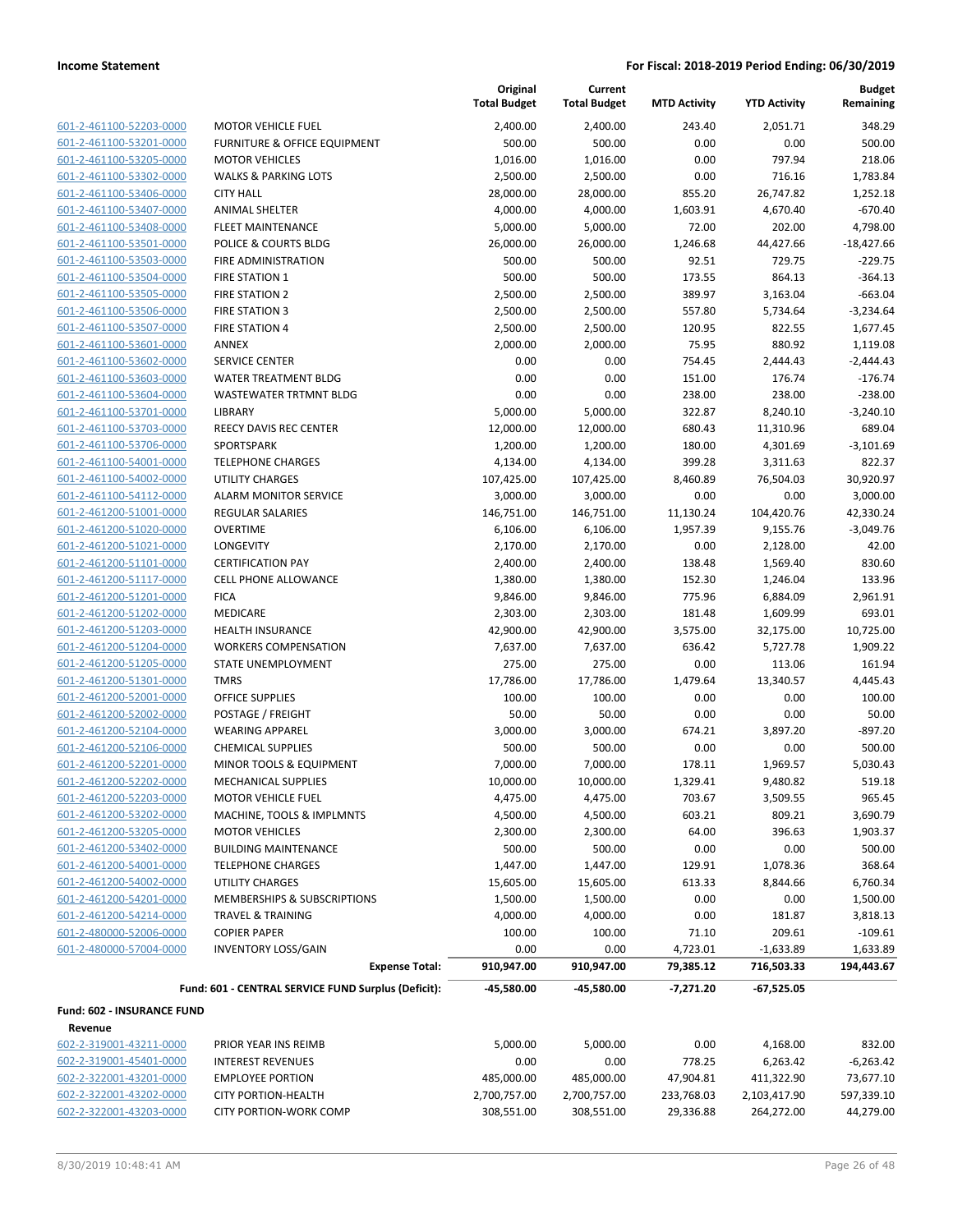|                         |                                               | Original<br><b>Total Budget</b> | Current<br><b>Total Budget</b> | <b>MTD Activity</b> | <b>YTD Activity</b> | <b>Budget</b><br>Remaining |
|-------------------------|-----------------------------------------------|---------------------------------|--------------------------------|---------------------|---------------------|----------------------------|
| 602-2-322001-43204-0000 | <b>CITY PORTION-TWC FUTA</b>                  | 231.00                          | 231.00                         | 19.26               | 173.34              | 57.66                      |
| 602-2-322001-43205-0000 | <b>GEUS EMPLOYEE PORTION</b>                  | 312,923.00                      | 312,923.00                     | 22,461.98           | 204,132.74          | 108,790.26                 |
| 602-2-322001-43206-0000 | <b>GEUS PORTION-HEALTH</b>                    | 1,372,806.00                    | 1,372,806.00                   | 118,621.99          | 1,067,597.91        | 305,208.09                 |
| 602-2-322001-43207-0000 | <b>GEUS PORTION-WORK COMP</b>                 | 79,005.00                       | 79,005.00                      | 10,690.35           | 96,213.25           | $-17,208.25$               |
| 602-2-322001-48610-0000 | OTHER REV / CITY EMPL-DEPENDENT CARE          | 24,000.00                       | 24,000.00                      | 2,120.36            | 18,509.49           | 5,490.51                   |
| 602-2-324001-46501-0000 | CA - GENERAL FUND                             | 154,045.00                      | 154,045.00                     | 12,837.08           | 115,533.72          | 38,511.28                  |
| 602-2-324001-46506-0000 | <b>CA - RECREATION FUND</b>                   | 229.00                          | 229.00                         | 19.08               | 171.72              | 57.28                      |
| 602-2-324001-46509-0000 | CA - VENUE MGMT FUND                          | 233.00                          | 233.00                         | 19.42               | 174.78              | 58.22                      |
| 602-2-324001-46611-0000 | CA - UTILITY FUND                             | 88,697.00                       | 88,697.00                      | 7,391.42            | 66,522.78           | 22,174.22                  |
| 602-2-324001-46614-0000 | CA - SANITATION FUND COLLECTION               | 3,374.00                        | 3,374.00                       | 281.17              | 2,530.53            | 843.47                     |
| 602-2-324009-46612-0000 | <b>CA - ELECTRIC UTILITY</b>                  | 23,955.00                       | 23,955.00                      | 1,996.25            | 17,966.25           | 5,988.75                   |
| 602-2-324009-46613-0000 | CA - CABLE UTILITY                            | 4,843.00                        | 4,843.00                       | 403.58              | 3,632.25            | 1,210.75                   |
|                         | <b>Revenue Total:</b>                         | 5,563,649.00                    | 5,563,649.00                   | 488,649.91          | 4,382,602.98        | 1,181,046.02               |
| <b>Expense</b>          |                                               |                                 |                                |                     |                     |                            |
| 602-2-462100-54101-0000 | PROFESSIONAL SERVICES                         | 25,000.00                       | 25,000.00                      | 0.00                | 27,940.25           | $-2,940.25$                |
| 602-2-462100-54801-0000 | <b>WELLNESS PROGRAM</b>                       | 10,000.00                       | 10,000.00                      | 0.00                | 8,085.00            | 1,915.00                   |
| 602-2-462100-54809-0000 | HEALTH AND DENTAL / PREMIUMS                  | 4,328,596.00                    | 4,328,596.00                   | 8,495.94            | 3,143,475.69        | 1,185,120.31               |
| 602-2-462100-54810-0000 | RETIREE INSURANCE PREMIUM                     | 100,000.00                      | 100,000.00                     | 3,316.04            | 22,650.75           | 77,349.25                  |
| 602-2-462100-54812-0000 | LONG TERM DISABILITY                          | 55,000.00                       | 55,000.00                      | 3,976.04            | 39,237.17           | 15,762.83                  |
| 602-2-462100-54813-0000 | LIFE / AD & D INSURANCE                       | 28,000.00                       | 28,000.00                      | 1,733.11            | 17,061.10           | 10,938.90                  |
| 602-2-462100-54820-0000 | AIR EVAC PREMIUMS                             | 20,000.00                       | 20,000.00                      | 71.00               | 20,217.00           | $-217.00$                  |
| 602-2-462100-54821-0000 | <b>WORKERS' COMPENSATION</b>                  | 454,641.00                      | 454,641.00                     | 0.00                | 445,648.59          | 8,992.41                   |
| 602-2-462100-54822-0000 | STATE UNEMPLOYMENT INS.                       | 0.00                            | 0.00                           | $-0.13$             | $-0.51$             | 0.51                       |
| 602-2-462100-54823-0000 | HEALTH CARE-125 FLEX PLAN & HSA               | 16,000.00                       | 16,000.00                      | $-7,035.76$         | 12,384.50           | 3,615.50                   |
| 602-2-480000-54101-0000 | PROFESSIONAL SERVICES                         | 100,000.00                      | 100,000.00                     | 2,852.62            | 49,861.36           | 50,138.64                  |
| 602-2-480000-54226-0000 | PROP INSURANCE EXP                            | 245,000.00                      | 245,000.00                     | 0.00                | 272,147.12          | $-27,147.12$               |
| 602-2-480000-57008-0000 | <b>BANK CHARGES</b>                           | 150.00                          | 150.00                         | 11.43               | 122.25              | 27.75                      |
|                         | <b>Expense Total:</b>                         | 5,382,387.00                    | 5,382,387.00                   | 13,420.29           | 4,058,830.27        | 1,323,556.73               |
|                         | Fund: 602 - INSURANCE FUND Surplus (Deficit): | 181,262.00                      | 181,262.00                     | 475,229.62          | 323,772.71          |                            |
| Fund: 604 - MIS FUND    |                                               |                                 |                                |                     |                     |                            |
| Revenue                 |                                               |                                 |                                |                     |                     |                            |
| 604-2-324001-46501-0000 | CA - GENERAL FUND                             | 296,669.00                      | 296,669.00                     | 24,722.42           | 222,501.78          | 74,167.22                  |
| 604-2-324001-46506-0000 | <b>CA - RECREATION FUND</b>                   | 4,085.00                        | 4,085.00                       | 340.42              | 3,063.78            | 1,021.22                   |
| 604-2-324001-46509-0000 | CA - VENUE MGMT FUND                          | 3,973.00                        | 3,973.00                       | 331.08              | 2,979.72            | 993.28                     |
| 604-2-324001-46611-0000 | CA - UTILITY FUND                             | 126,693.00                      | 126,693.00                     | 10,557.75           | 95,019.75           | 31,673.25                  |
| 604-2-324001-46614-0000 | CA - SANITATION FUND COLLECTION               | 6,843.00                        | 6,843.00                       | 570.25              | 5,132.25            | 1,710.75                   |
| 604-2-324009-46901-0000 | CA - ELECTRIC UTILITY                         | 78,653.00                       | 78,653.00                      | 6,554.42            | 58,989.78           | 19,663.22                  |
| 604-2-324009-46906-0000 | CA - CABLE UTILITY                            | 12,363.00                       | 12,363.00                      | 1,030.25            | 9,272.25            | 3,090.75                   |
|                         | <b>Revenue Total:</b>                         | 529,279.00                      | 529,279.00                     | 44,106.59           | 396,959.31          | 132,319.69                 |
| Expense                 |                                               |                                 |                                |                     |                     |                            |
| 604-2-441400-53209-0000 | HARDWARE/SOFTWARE                             | 0.00                            | 0.00                           | 0.00                | 124.44              | $-124.44$                  |
| 604-2-441400-54001-0000 | <b>TELEPHONE CHARGES</b>                      | 361.00                          | 361.00                         | 35.91               | 267.55              | 93.45                      |
| 604-2-441400-54002-0000 | UTILITY CHARGES                               | 1,391.00                        | 1,391.00                       | 8.18                | 696.98              | 694.02                     |
| 604-2-465100-51001-0000 | <b>REGULAR SALARIES</b>                       | 236,565.00                      | 236,565.00                     | 16,009.21           | 152,311.96          | 84,253.04                  |
| 604-2-465100-51020-0000 | <b>OVERTIME</b>                               | 5,749.00                        | 5,749.00                       | 2,084.50            | 15,262.47           | $-9,513.47$                |
| 604-2-465100-51021-0000 | LONGEVITY                                     | 4,708.00                        | 4,708.00                       | 0.00                | 4,579.00            | 129.00                     |
| 604-2-465100-51116-0000 | <b>CAR ALLOWANCE</b>                          | 3,600.00                        | 3,600.00                       | 276.92              | 2,769.20            | 830.80                     |
| 604-2-465100-51117-0000 | <b>CELL PHONE ALLOWANCE</b>                   | 2,880.00                        | 2,880.00                       | 221.52              | 1,993.68            | 886.32                     |
| 604-2-465100-51201-0000 | <b>FICA</b>                                   | 15,717.00                       | 15,717.00                      | 1,073.25            | 12,068.84           | 3,648.16                   |
| 604-2-465100-51202-0000 | MEDICARE                                      | 3,676.00                        | 3,676.00                       | 251.00              | 2,822.54            | 853.46                     |
| 604-2-465100-51203-0000 | <b>HEALTH INSURANCE</b>                       | 32,175.00                       | 32,175.00                      | 2,681.25            | 24,131.25           | 8,043.75                   |
| 604-2-465100-51204-0000 | <b>WORKERS COMPENSATION</b>                   | 694.00                          | 694.00                         | 57.83               | 520.47              | 173.53                     |
| 604-2-465100-51205-0000 | STATE UNEMPLOYMENT                            | 231.00                          | 231.00                         | 0.00                | 133.08              | 97.92                      |
| 604-2-465100-51301-0000 | <b>TMRS</b>                                   | 28,392.00                       | 28,392.00                      | 2,056.30            | 22,969.25           | 5,422.75                   |
| 604-2-465100-52001-0000 | <b>OFFICE SUPPLIES</b>                        | 300.00                          | 300.00                         | 0.00                | 144.36              | 155.64                     |
| 604-2-465100-52002-0000 | POSTAGE / FREIGHT                             | 50.00                           | 50.00                          | 0.00                | 0.00                | 50.00                      |
| 604-2-465100-52004-0000 | <b>COMPUTER SUPPLIES</b>                      | 2,500.00                        | 0.00                           | 0.00                | 0.00                | 0.00                       |
| 604-2-465100-52201-0000 | MINOR TOOLS & EQUIPMENT                       | 750.00                          | 750.00                         | 0.00                | 0.00                | 750.00                     |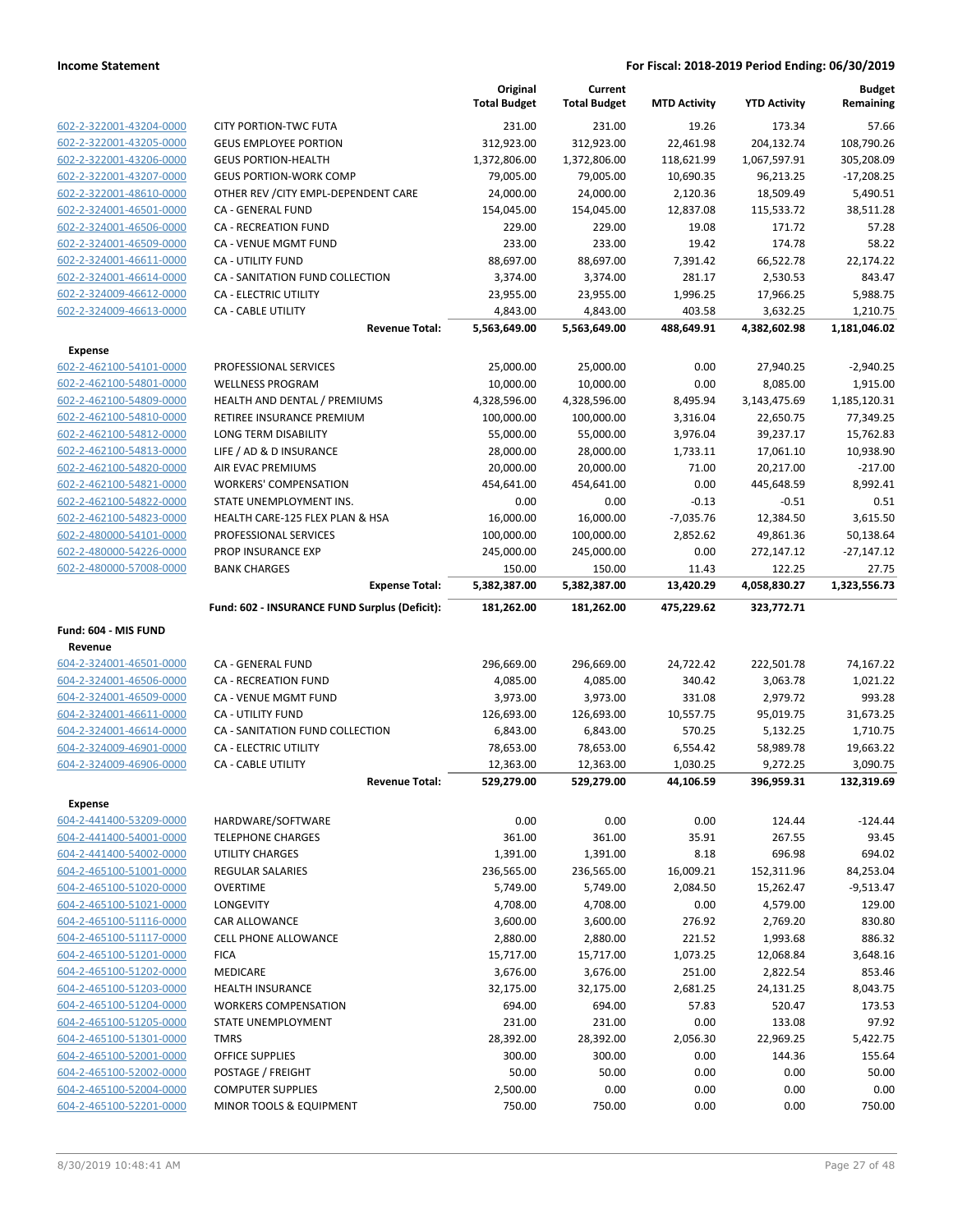|                                           |                                                         | Original<br><b>Total Budget</b> | Current<br><b>Total Budget</b> | <b>MTD Activity</b>    | <b>YTD Activity</b>     | <b>Budget</b><br>Remaining |
|-------------------------------------------|---------------------------------------------------------|---------------------------------|--------------------------------|------------------------|-------------------------|----------------------------|
| 604-2-465100-52203-0000                   | <b>MOTOR VEHICLE FUEL</b>                               | 344.00                          | 344.00                         | 0.00                   | 175.49                  | 168.51                     |
| 604-2-465100-53205-0000                   | <b>MOTOR VEHICLES</b>                                   | 313.00                          | 313.00                         | 0.00                   | 550.41                  | -237.41                    |
| 604-2-465100-53209-0000                   | HARDWARE/SOFTWARE                                       | 303,755.00                      | 311,144.43                     | 8,880.29               | 221,256.50              | 89,887.93                  |
| 604-2-465100-54001-0000                   | <b>TELEPHONE CHARGES</b>                                | 9,165.00                        | 9,165.00                       | 806.43                 | 7,300.94                | 1,864.06                   |
| 604-2-465100-54101-0000                   | PROFESSIONAL SERVICES                                   | 8,000.00                        | 8,000.00                       | 0.00                   | 1,528.95                | 6,471.05                   |
| 604-2-465100-54201-0000                   | MEMBERSHIPS & SUBSCRIPTIONS                             | 0.00                            | 0.00                           | $-1,200.00$            | 0.00                    | 0.00                       |
| 604-2-465100-54214-0000                   | <b>TRAVEL &amp; TRAINING</b>                            | 5,000.00                        | 1,581.57                       | 1,297.89               | 1,581.57                | 0.00                       |
| 604-2-465100-54901-0000                   | <b>RENTALS / LEASES</b>                                 | 25,000.00                       | 25,000.00                      | 1,794.53               | 16,150.77               | 8,849.23                   |
| 604-2-465100-54908-0000                   | LEASE PURCHASE PAYMENTS                                 | 20,468.00                       | 20,468.00                      | 0.00                   | 23,701.13               | $-3,233.13$                |
| 604-2-465100-55205-0000                   | COMPUTER EQUIPMENT / SOFTWARE                           | 8,250.75                        | 8,250.75                       | 0.00                   | 4,608.68                | 3,642.07                   |
| 604-2-480000-55205-0000                   | <b>COMPUTER EQUIPMENT</b>                               | 60,000.00                       | 58,529.00                      | 1,015.84               | 36,705.14               | 21,823.86                  |
| 604-2-480000-57005-0000                   | <b>ACCRUED VAC &amp; SICK PAY</b>                       | 0.00                            | 0.00                           | 0.00                   | 26,393.86               | $-26,393.86$               |
|                                           | <b>Expense Total:</b>                                   | 780,034.75                      | 780,034.75                     | 37,350.85              | 580,748.51              | 199,286.24                 |
|                                           | Fund: 604 - MIS FUND Surplus (Deficit):                 | -250,755.75                     | -250,755.75                    | 6,755.74               | -183,789.20             |                            |
| Fund: 660 - VEHICLE REPLACEMENT FUND      |                                                         |                                 |                                |                        |                         |                            |
| Revenue<br>660-2-319001-45401-0000        | <b>INTEREST REVENUES</b>                                | 13,000.00                       | 13,000.00                      | 1,760.62               | 15,505.04               | $-2,505.04$                |
| 660-2-322001-47205-0000                   | EQUIPMENT LEASES / GENERAL FUND                         | 65,036.00                       | 65,036.00                      |                        |                         | 16,258.52                  |
| 660-2-323001-46001-0000                   | <b>XFR - GENERAL FUND</b>                               |                                 |                                | 5,419.72               | 48,777.48<br>461,517.75 | 153,839.25                 |
|                                           | <b>Revenue Total:</b>                                   | 615,357.00<br>693,393.00        | 615,357.00<br>693,393.00       | 51,279.75<br>58,460.09 | 525,800.27              | 167,592.73                 |
| <b>Expense</b>                            |                                                         |                                 |                                |                        |                         |                            |
| 660-2-421210-55202-0000                   | <b>VEHICLES</b>                                         | 24,520.00                       | 24,520.00                      | 22,520.00              | 22,520.00               | 2,000.00                   |
| 660-2-421230-55202-0000                   | <b>VEHICLES</b>                                         | 151,629.00                      | 151,629.00                     | 0.00                   | 146,504.47              | 5,124.53                   |
| 660-2-422200-54908-0000                   | LEASE PURCHASE PAYMENTS                                 | 65,073.00                       | 65,073.00                      | 5,419.72               | 48,777.48               | 16,295.52                  |
| 660-2-422200-55202-0000                   | <b>VEHICLES</b>                                         | 836,066.00                      | 836,066.00                     | 0.00                   | 35,972.49               | 800,093.51                 |
| 660-2-422300-55202-0000                   | <b>VEHICLES</b>                                         | 41,321.00                       | 41,321.00                      | 0.00                   | 37,890.24               | 3,430.76                   |
| 660-2-431200-55201-0000                   | <b>EQUIPMENT PURCHASES</b>                              | 0.00                            | 0.00                           | 0.00                   | 158,804.00              | $-158,804.00$              |
| 660-2-431200-55202-0000                   | <b>VEHICLES</b>                                         | 187,804.00                      | 187,804.00                     | 0.00                   | 0.00                    | 187,804.00                 |
| 660-2-431600-55202-0000                   | <b>VEHICLES</b>                                         | 85,220.00                       | 85,220.00                      | 0.00                   | 0.00                    | 85,220.00                  |
| 660-2-442200-55201-0000                   | <b>EQUIPMENT PURCHASES</b>                              | 0.00                            | 0.00                           | 0.00                   | 29,211.00               | $-29,211.00$               |
| 660-2-451100-55202-0000                   | <b>VEHICLES</b>                                         | 55,184.00                       | 55,184.00                      | 0.00                   | 27,592.00               | 27,592.00                  |
| 660-2-480000-57008-0000                   | <b>BANK CHARGES</b>                                     | 15.00                           | 15.00                          | 0.01                   | 0.04                    | 14.96                      |
|                                           | <b>Expense Total:</b>                                   | 1,446,832.00                    | 1,446,832.00                   | 27,939.73              | 507,271.72              | 939,560.28                 |
|                                           | Fund: 660 - VEHICLE REPLACEMENT FUND Surplus (Deficit): | -753,439.00                     | -753,439.00                    | 30,520.36              | 18,528.55               |                            |
| Fund: 800 - SPENCE FUND                   |                                                         |                                 |                                |                        |                         |                            |
| Revenue                                   |                                                         |                                 |                                |                        |                         |                            |
| 800-3-319001-45401-0000                   | <b>INTEREST REVENUES</b>                                | 6,000.00                        | 6,000.00                       | 1,171.29               | 10,314.71               | $-4,314.71$                |
|                                           | <b>Revenue Total:</b>                                   | 6,000.00                        | 6,000.00                       | 1,171.29               | 10,314.71               | -4,314.71                  |
| <b>Expense</b><br>800-3-495000-58501-0000 | CA - GENERAL FUND                                       | 600.00                          | 600.00                         | 50.00                  | 450.00                  | 150.00                     |
|                                           | <b>Expense Total:</b>                                   | 600.00                          | 600.00                         | 50.00                  | 450.00                  | 150.00                     |
|                                           | Fund: 800 - SPENCE FUND Surplus (Deficit):              | 5,400.00                        | 5,400.00                       | 1,121.29               | 9,864.71                |                            |
| Fund: 801 - JONES LIBRARY TRUST           |                                                         |                                 |                                |                        |                         |                            |
| Revenue<br>801-3-319001-45401-0000        | <b>INTEREST REVENUES</b>                                | 0.00                            | 0.00                           | 19.40                  | 223.99                  | $-223.99$                  |
|                                           | <b>Revenue Total:</b>                                   | 0.00                            | 0.00                           | 19.40                  | 223.99                  | $-223.99$                  |
| <b>Expense</b>                            |                                                         |                                 |                                |                        |                         |                            |
| 801-3-480000-57008-0000                   | <b>BANK CHARGES</b>                                     | 0.00                            | 0.00                           | 0.61                   | 5.30                    | $-5.30$                    |
|                                           | <b>Expense Total:</b>                                   | 0.00                            | 0.00                           | 0.61                   | 5.30                    | $-5.30$                    |
|                                           | Fund: 801 - JONES LIBRARY TRUST Surplus (Deficit):      | 0.00                            | 0.00                           | 18.79                  | 218.69                  |                            |
| Fund: 809 - GREENVILLE IDC (L-3)          |                                                         |                                 |                                |                        |                         |                            |
| Revenue                                   |                                                         |                                 |                                |                        |                         |                            |
| 809-3-319001-45609-0000                   | INTERGOVERNMENTAL / IDC GREENVILLE                      | 0.00                            | 0.00                           | 0.00                   | 2,130,143.03            | $-2,130,143.03$            |
|                                           | <b>Revenue Total:</b>                                   | 0.00                            | 0.00                           | 0.00                   | 2,130,143.03            | -2,130,143.03              |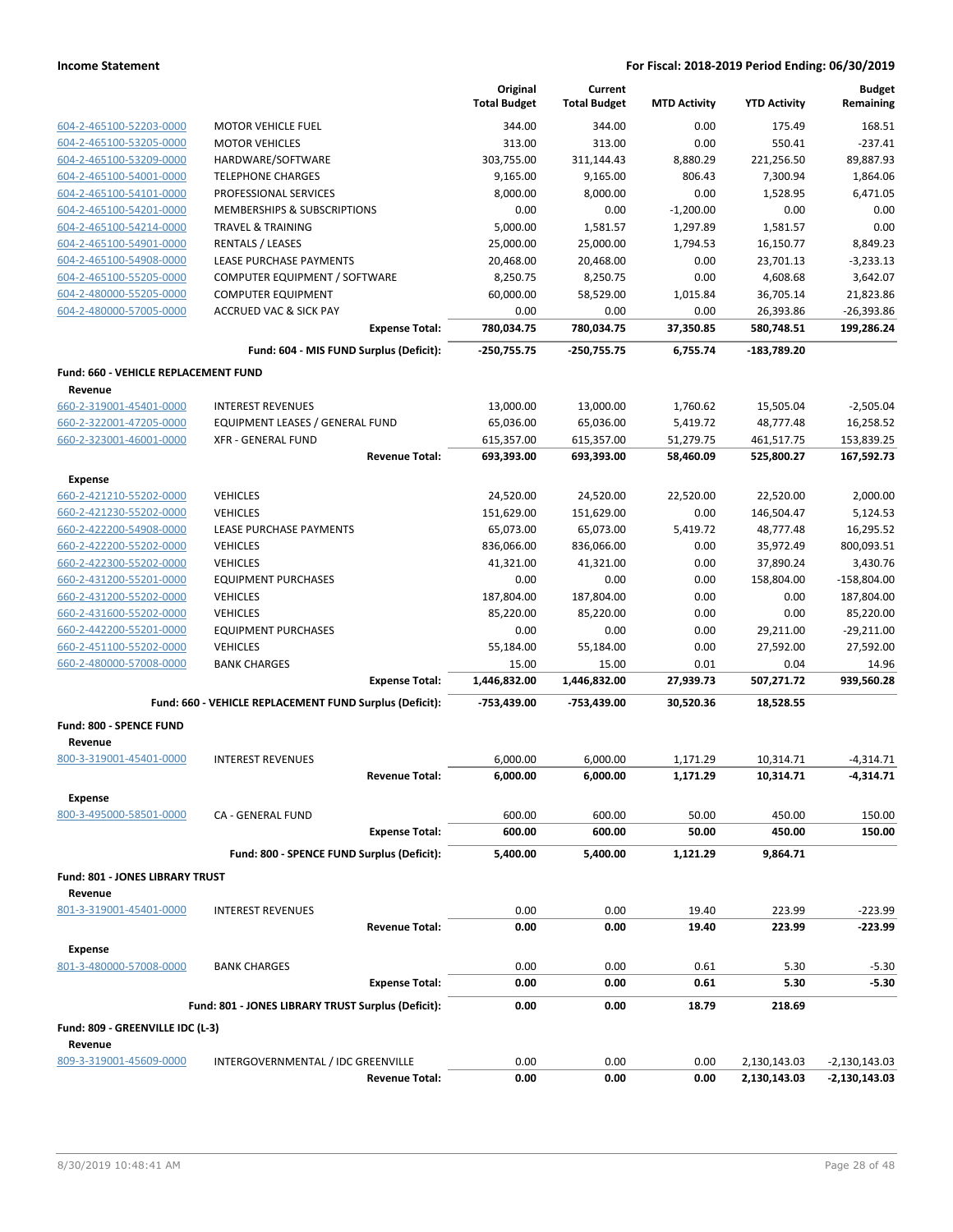|                                                       |                                                                            | Original<br><b>Total Budget</b> | Current<br><b>Total Budget</b> | <b>MTD Activity</b>     | <b>YTD Activity</b>       | <b>Budget</b><br>Remaining  |
|-------------------------------------------------------|----------------------------------------------------------------------------|---------------------------------|--------------------------------|-------------------------|---------------------------|-----------------------------|
| <b>Expense</b><br>809-3-438100-55320-0000             | <b>CONSTRUCTION PROJECTS</b>                                               | 0.00                            | 0.00                           | 0.00                    | 2,130,142.03              | $-2,130,142.03$             |
|                                                       | <b>Expense Total:</b>                                                      | 0.00                            | 0.00                           | 0.00                    | 2,130,142.03              | $-2,130,142.03$             |
|                                                       | Fund: 809 - GREENVILLE IDC (L-3) Surplus (Deficit):                        | 0.00                            | 0.00                           | 0.00                    | 1.00                      |                             |
| Fund: 810 - SEIZURE FUNDS - STATE RULES<br>Revenue    |                                                                            |                                 |                                |                         |                           |                             |
| 810-3-319001-45401-0000                               | <b>INTEREST REVENUES</b>                                                   | 200.00                          | 200.00                         | 344.85                  | 3,989.85                  | $-3,789.85$                 |
| 810-3-322001-46802-0000                               | HB65 SEIZURES-CONTRIBUTNS                                                  | 0.00                            | 0.00                           | 0.00                    | 791.70                    | $-791.70$                   |
|                                                       | <b>Revenue Total:</b>                                                      | 200.00                          | 200.00                         | 344.85                  | 4,781.55                  | $-4.581.55$                 |
| <b>Expense</b>                                        |                                                                            |                                 |                                |                         |                           |                             |
| 810-3-421230-55501-0000                               | <b>SERVICE ANIMALS</b>                                                     | 0.00                            | 0.00                           | 0.00                    | 15,000.00                 | $-15,000.00$                |
| 810-3-480000-57008-0000                               | <b>BANK CHARGES</b>                                                        | 250.00                          | 250.00                         | 11.46                   | 95.16                     | 154.84                      |
|                                                       | <b>Expense Total:</b>                                                      | 250.00                          | 250.00                         | 11.46                   | 15,095.16                 | $-14,845.16$                |
|                                                       | Fund: 810 - SEIZURE FUNDS - STATE RULES Surplus (Deficit):                 | $-50.00$                        | $-50.00$                       | 333.39                  | $-10,313.61$              |                             |
| Fund: 811 - SEIZURE FUNDS - FED RULES                 |                                                                            |                                 |                                |                         |                           |                             |
| Revenue<br>811-3-319001-45401-0000                    | <b>INTEREST REVENUES</b>                                                   | 225.00                          | 225.00                         | 331.36                  | 4,258.23                  | $-4,033.23$                 |
|                                                       | <b>Revenue Total:</b>                                                      | 225.00                          | 225.00                         | 331.36                  | 4,258.23                  | $-4,033.23$                 |
| <b>Expense</b>                                        |                                                                            |                                 |                                |                         |                           |                             |
| 811-3-421210-55201-0000                               | <b>EQUIPMENT PURCHASES</b>                                                 | 0.00                            | 0.00                           | 0.00                    | 1,650.00                  | $-1,650.00$                 |
| 811-3-421230-55201-0000                               | <b>EQUIPMENT PURCHASES</b>                                                 | 0.00                            | 0.00                           | 54,010.00               | 54,010.00                 | $-54,010.00$                |
| 811-3-480000-57008-0000                               | <b>BANK CHARGES</b>                                                        | 100.00                          | 100.00                         | 11.72                   | 101.80                    | $-1.80$                     |
|                                                       | <b>Expense Total:</b>                                                      | 100.00                          | 100.00                         | 54,021.72               | 55,761.80                 | $-55,661.80$                |
|                                                       | Fund: 811 - SEIZURE FUNDS - FED RULES Surplus (Deficit):                   | 125.00                          | 125.00                         | -53,690.36              | $-51,503.57$              |                             |
| Revenue                                               | Fund: 820 - TIRZ FUND (Tax Increment Reinvestment Zone)                    |                                 |                                |                         |                           |                             |
| 820-3-311001-41101-0000                               | REAL PROPERTY TAXES - CITY                                                 | 473,633.00                      | 460,356.10                     | 8,014.59                | 446,765.63                | 13,590.47                   |
| 820-3-311001-41111-0000                               | <b>REAL PROPERTY TAXES - COUNTY</b>                                        | 154,000.00                      | 180,672.77                     | 0.00                    | 168,688.36                | 11,984.41                   |
| 820-3-311001-41112-0000                               | REAL PROPERTY TAXES - HOSPITAL                                             | 60,000.00                       | 85,264.72                      | 0.00                    | 0.00                      | 85,264.72                   |
| 820-3-311002-41102-0000<br>820-3-319001-45401-0000    | <b>DELINQUENT TAXES</b><br><b>INTEREST REVENUES</b>                        | 2,000.00<br>6,400.00            | 2,000.00<br>6,400.00           | 40.32<br>2,916.08       | 9,692.82<br>27,907.11     | $-7,692.82$<br>$-21,507.11$ |
|                                                       | <b>Revenue Total:</b>                                                      | 696,033.00                      | 734,693.59                     | 10,970.99               | 653,053.92                | 81,639.67                   |
| <b>Expense</b>                                        |                                                                            |                                 |                                |                         |                           |                             |
| 820-3-416100-54101-0000                               | PROFESSIONAL SERVICES                                                      | 6,635.00                        | 6,635.00                       | 0.00                    | 8,250.00                  | $-1,615.00$                 |
| 820-3-416100-55002-0000                               | <b>IMPROVEMENTS</b>                                                        | 114,822.00                      | 114,822.00                     | 0.00                    | 0.00                      | 114,822.00                  |
| 820-3-480000-57008-0000                               | <b>BANK CHARGES</b>                                                        | 718.00                          | 718.00                         | 85.53                   | 642.90                    | 75.10                       |
|                                                       | <b>Expense Total:</b>                                                      | 122,175.00                      | 122,175.00                     | 85.53                   | 8,892.90                  | 113,282.10                  |
|                                                       | Fund: 820 - TIRZ FUND (Tax Increment Reinvestment Zone) Surplus (Deficit): | 573,858.00                      | 612,518.59                     | 10,885.46               | 644,161.02                |                             |
| <b>Fund: 910 - ELECTRIC OPERATING FUND</b><br>Revenue |                                                                            |                                 |                                |                         |                           |                             |
| 910-9-000000-49001-4400                               | METERED SALES - RESIDENTIAL                                                | 12,110,950.00                   | 12,110,950.00                  | 973,134.00              | 8,241,301.05              | 3,869,648.95                |
| 910-9-000000-49010-4421                               | METERED SALES - GS-NO DEMAND                                               | 830,452.00                      | 830,452.00                     | 61,995.43               | 544,217.93                | 286,234.07                  |
| 910-9-000000-49020-4422                               | METERED SALES - GS-DEMAND                                                  | 18,158,217.00                   | 18,158,217.00                  | 1,501,988.48            | 12,587,369.93             | 5,570,847.07                |
| 910-9-000000-49030-4424                               | METERED SALES - GS-PRIMARY                                                 | 397,304.00                      | 397,304.00                     | 26,994.53               | 251,188.60                | 146,115.40                  |
| 910-9-000000-49040-4440                               | METERED SALES - STREET LIGHTS                                              | 228,556.00                      | 228,556.00                     | 19,536.36               | 171,720.31                | 56,835.69                   |
| 910-9-000000-49050-4400                               | FUEL ADJUSTMENT                                                            | 17,704,350.00                   | 17,704,350.00                  | 1,435,333.94            | 11,462,651.77             | 6,241,698.23                |
| 910-9-000000-49057-4490                               | POWER COST RECOVERY                                                        | 0.00                            | 0.00                           | 0.00                    | $-872.36$                 | 872.36                      |
| 910-9-000000-49058-4400                               | <b>REGULATORY CHARGE</b>                                                   | 790,834.00                      | 790,834.00                     | 59,848.97               | 533,521.06                | 257,312.94                  |
| 910-9-000000-49140-4490                               | <b>VAPOR LIGHT REVENUES</b>                                                | 156,698.00                      | 156,698.00                     | 13,054.64               | 118,686.21                | 38,011.79                   |
| 910-9-000000-49201-4510<br>910-9-000000-49209-4511    | LATE CHARGES<br>SERVICE CHARGES - CLEARING                                 | 287,848.00<br>423.00            | 287,848.00<br>423.00           | 9,265.17<br>$-3,631.83$ | 151,104.85<br>$-3,631.83$ | 136,743.15<br>4,054.83      |
| 910-9-000000-49210-4511                               | <b>ELECTRIC SERVICE CHARGES</b>                                            | 80,374.00                       | 80,374.00                      | 7,151.66                | 54,951.07                 | 25,422.93                   |
| 910-9-000000-49211-4511                               | VAPOR LIGHT SERVICE CHARGES                                                | 470.00                          | 470.00                         | 0.00                    | 150.00                    | 320.00                      |
| 910-9-000000-49212-4511                               | SAW POLES SERVICE CHARGES                                                  | 1,461.00                        | 1,461.00                       | 80.00                   | 200.00                    | 1,261.00                    |
| 910-9-000000-49213-4511                               | AMPY SERVICE CHARGES                                                       | 39,074.00                       | 39,074.00                      | 1,237.86                | 25,382.24                 | 13,691.76                   |
| 910-9-000000-49220-4512                               | <b>RE-READ CHARGES</b>                                                     | 31.00                           | 31.00                          | 10.00                   | 40.00                     | $-9.00$                     |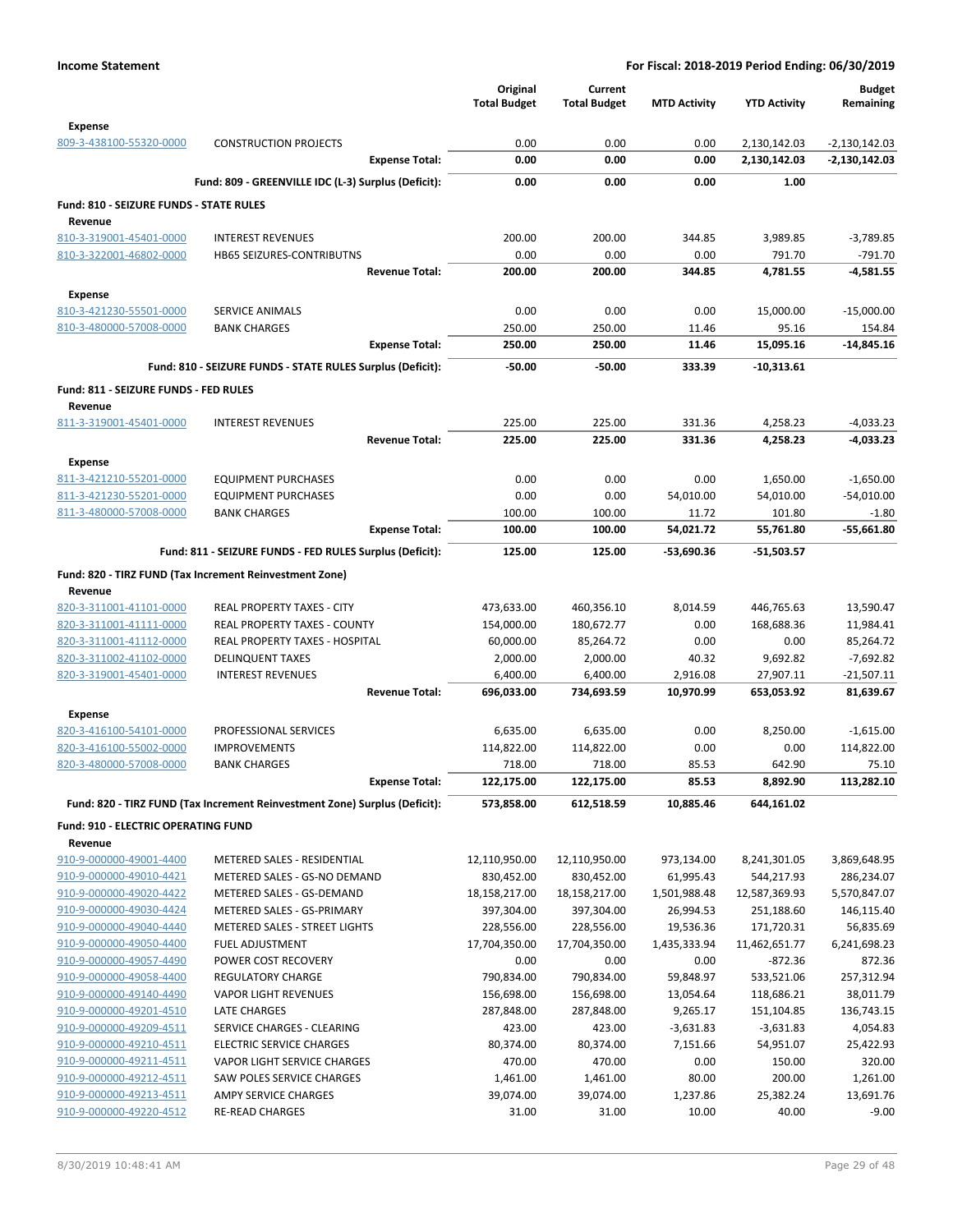|                         |                                           | Original<br><b>Total Budget</b> | Current<br><b>Total Budget</b> | <b>MTD Activity</b> | <b>YTD Activity</b> | <b>Budget</b><br>Remaining |
|-------------------------|-------------------------------------------|---------------------------------|--------------------------------|---------------------|---------------------|----------------------------|
| 910-9-000000-49301-4490 | METERED SALES - 5% XFER to GENERAL FUND   | 2,776,548.00                    | 2,776,548.00                   | 204,546.50          | 1,694,895.14        | 1,081,652.86               |
| 910-9-000000-49307-4490 | METERED SALES - 1% XFER to GBOD           | 555,310.00                      | 555,310.00                     | 40,911.27           | 339,000.53          | 216,309.47                 |
| 910-9-000000-49410-4564 | <b>CUSTOMER AID TO CONSTRUCTION</b>       | 36,443.00                       | 36,443.00                      | 29,859.79           | 121,208.79          | $-84,765.79$               |
| 910-9-000000-49420-4564 | UNDERGROUND SERVICE                       | 18,155.00                       | 18,155.00                      | 0.00                | 21,203.00           | $-3,048.00$                |
| 910-9-000000-49430-4564 | <b>RELOCATION OF SERVICE</b>              | 7,308.00                        | 7,308.00                       | 0.00                | 400.00              | 6,908.00                   |
| 910-9-000000-49450-4564 | <b>ACCIDENTS</b>                          | 24,721.00                       | 24,721.00                      | 7,210.63            | 11,436.10           | 13,284.90                  |
| 910-9-000000-49455-4564 | INSURANCE REIMBURSEMENTS                  | 0.00                            | 0.00                           | 0.00                | 230,295.95          | -230,295.95                |
| 910-9-000000-49460-4564 | <b>METER DAMAGE</b>                       | 175.00                          | 175.00                         | 35.00               | 70.00               | 105.00                     |
| 910-9-000000-49470-4564 | OTHER REIMBURSEMENTS                      | 7,423.00                        | 7,423.00                       | 0.00                | 6,349.91            | 1,073.09                   |
| 910-9-000000-49480-4564 | <b>METER BASES</b>                        | 4,240.00                        | 4,240.00                       | 188.00              | 1,514.64            | 2,725.36                   |
| 910-9-000000-49490-4564 | <b>MATERIAL SALES</b>                     | 14,732.00                       | 14,732.00                      | 1,523.16            | 13,349.69           | 1,382.31                   |
| 910-9-000000-49520-4470 | <b>ENERGY SALES</b>                       | 4,048,688.00                    | 4,048,688.00                   | 418,028.50          | 3,334,317.89        | 714,370.11                 |
| 910-9-000000-49521-4470 | <b>RUC REVENUES</b>                       | 2,444.00                        | 2,444.00                       | 4.24                | 603.34              | 1,840.66                   |
| 910-9-000000-49523-4470 | Renewable Energy Credits                  | 0.00                            | 0.00                           | 0.00                | 42,358.22           | $-42,358.22$               |
| 910-9-000000-49530-4572 | TCR AUCTION PROCEEDS                      | 442,053.00                      | 442,053.00                     | 85,180.75           | 529,191.04          | $-87,138.04$               |
| 910-9-000000-49540-4572 | <b>BLACK START REVENUES</b>               | 513,231.00                      | 513,231.00                     | 42,242.43           | 384,058.95          | 129,172.05                 |
| 910-9-000000-49560-4571 | <b>TCOS REVENUES</b>                      | 557,751.00                      | 557,751.00                     | 14,536.64           | 320,072.79          | 237,678.21                 |
| 910-9-000000-49601-4540 | <b>POLE USE REVENUES</b>                  | 46,870.00                       | 46,870.00                      | 0.00                | 77,418.54           | $-30,548.54$               |
| 910-9-000000-49602-4118 | EPA ALLOWANCE SALES                       | 1.00                            | 1.00                           | 0.00                | 0.00                | 1.00                       |
| 910-9-000000-49699-4116 | OTHER GAINS/LOSSES                        | 10,220.00                       | 10,220.00                      | 0.00                | 0.00                | 10,220.00                  |
| 910-9-000000-49701-4567 | XFER FROM COG - GEN FUND                  | 721,622.00                      | 721,622.00                     | 57,665.92           | 518,993.28          | 202,628.72                 |
| 910-9-000000-49754-4994 | XFER FROM 950 - BILLING                   | 77,382.00                       | 77,382.00                      | 6,448.50            | 58,036.50           | 19,345.50                  |
| 910-9-000000-49755-4995 | XFER FROM 950 - CASHIERS                  | 56,077.00                       | 56,077.00                      | 4,673.08            | 42,057.72           | 14,019.28                  |
| 910-9-000000-49759-4545 | XFER FROM 950 FOR POLE USE                | 18,800.00                       | 18,800.00                      | 0.00                | 18,800.00           | 0.00                       |
| 910-9-000000-49801-4190 | <b>INTEREST INCOME</b>                    | 56,678.00                       | 56,678.00                      | 24,139.95           | 301,341.59          | $-244,663.59$              |
| 910-9-000000-49809-4190 | INTEREST ON ERCOT COLLATERAL              | 61.00                           | 61.00                          | 0.00                | 1,882.27            | $-1,821.27$                |
|                         | <b>Revenue Total:</b>                     | 60,783,975.00                   | 60,783,975.00                  | 5,043,193.57        | 42,206,836.71       | 18,577,138.29              |
| <b>Expense</b>          |                                           |                                 |                                |                     |                     |                            |
| 910-9-901000-51001-5000 | <b>REGULAR SALARIES</b>                   | 536,015.00                      | 486,015.00                     | 33,285.31           | 367,527.46          | 118,487.54                 |
| 910-9-901000-51020-5000 | <b>OVERTIME</b>                           | 51,498.00                       | 51,498.00                      | 4,442.38            | 43,867.08           | 7,630.92                   |
| 910-9-901000-51115-5000 | <b>CLOTHING ALLOWANCE</b>                 | 2,052.00                        | 2,052.00                       | 0.00                | 1,413.33            | 638.67                     |
| 910-9-901000-51116-5000 | <b>CAR ALLOWANCE</b>                      | 1,950.00                        | 1,950.00                       | 150.00              | 2,175.00            | $-225.00$                  |
| 910-9-901000-51117-5000 | <b>CELL PHONE ALLOWANCE</b>               | 623.00                          | 623.00                         | 47.92               | 529.06              | 93.94                      |
| 910-9-901000-51201-5000 | <b>FICA</b>                               | 36,432.00                       | 36,432.00                      | 2,055.72            | 26,137.42           | 10,294.58                  |
| 910-9-901000-51202-5000 | MEDICARE                                  | 7,827.00                        | 7,827.00                       | 480.77              | 6,112.79            | 1,714.21                   |
| 910-9-901000-51203-5000 | <b>HEALTH INSURANCE</b>                   | 78,300.00                       | 78,300.00                      | 6,525.00            | 58,725.00           | 19,575.00                  |
| 910-9-901000-51204-5000 | <b>WORKERS COMPENSATION</b>               | 8,706.00                        | 8,706.00                       | 725.50              | 6,529.50            | 2,176.50                   |
| 910-9-901000-51205-5000 | UNEMPLOYMENT                              | 1,314.00                        | 1,314.00                       | 0.00                | $-161.81$           | 1,475.81                   |
| 910-9-901000-51301-5000 | <b>TMRS</b>                               | 60,432.00                       | 60,432.00                      | 4,194.60            | 52,405.90           | 8,026.10                   |
| 910-9-901001-59020-5010 | <b>NATURAL GAS</b>                        | 435,480.00                      | 235,480.00                     | $-11,864.05$        | 5,501.49            | 229,978.51                 |
| 910-9-901008-59110-5080 | <b>GEUS OPERATIONS</b>                    | 23,250.00                       | 23,250.00                      | 1,657.06            | 19,423.45           | 3,826.55                   |
| 910-9-901008-59112-5080 | SAFETY                                    | 7,000.00                        | 7,000.00                       | 1,003.12            | 2,732.09            | 4,267.91                   |
| 910-9-901008-59121-5080 | MECHANICAL SUPPLIES                       | 20,500.00                       | 20,500.00                      | 1,554.58            | 9,245.49            | 11,254.51                  |
| 910-9-901008-59125-5080 | <b>CHEMICAL &amp; LABORATORY SUPPLIES</b> | 50,000.00                       | 50,000.00                      | 2,161.35            | 16,213.29           | 33,786.71                  |
| 910-9-901008-59141-5080 | <b>UTILITY BILLS</b>                      | 300,000.00                      | 300,000.00                     | 9,442.72            | 152,366.29          | 147,633.71                 |
| 910-9-901008-59144-5080 | MISCELLANEOUS SERVICES                    | 201,900.00                      | 201,900.00                     | 1,662.37            | 197,344.54          | 4,555.46                   |
| 910-9-901008-59145-5080 | <b>ENVIRONMENTAL SERVICES</b>             | 0.00                            | 0.00                           | 0.00                | 50.00               | $-50.00$                   |
| 910-9-901008-59146-5080 | TRAINING AND/OR TRAVEL                    | 6,500.00                        | 6,500.00                       | 0.00                | 4,932.41            | 1,567.59                   |
| 910-9-901015-51001-5150 | <b>REGULAR SALARIES</b>                   | 385,803.00                      | 310,803.00                     | 18,826.44           | 235,171.24          | 75,631.76                  |
| 910-9-901015-51020-5150 | <b>OVERTIME</b>                           | 23,816.00                       | 23,816.00                      | 2,407.71            | 10,687.63           | 13,128.37                  |
| 910-9-901015-51115-5150 | <b>CLOTHING ALLOWANCE</b>                 | 2,269.00                        | 2,269.00                       | 0.00                | 420.33              | 1,848.67                   |
| 910-9-901015-51116-5150 | CAR ALLOWANCE                             | 1,950.00                        | 1,950.00                       | 150.00              | 2,400.00            | $-450.00$                  |
| 910-9-901015-51117-5150 | <b>CELL PHONE ALLOWANCE</b>               | 0.00                            | 0.00                           | 16.62               | 49.86               | $-49.86$                   |
| 910-9-901015-51201-5150 | <b>FICA</b>                               | 25,571.00                       | 25,571.00                      | 1,099.88            | 16,886.62           | 8,684.38                   |
| 910-9-901015-51202-5150 | MEDICARE                                  | 5,636.00                        | 5,636.00                       | 257.23              | 3,949.29            | 1,686.71                   |
| 910-9-901015-51203-5150 | <b>HEALTH INSURANCE</b>                   | 75,082.00                       | 75,082.00                      | 6,256.83            | 56,311.47           | 18,770.53                  |
| 910-9-901015-51204-5150 | <b>WORKERS COMPENSATION</b>               | 6,266.00                        | 6,266.00                       | 522.17              | 4,699.53            | 1,566.47                   |
| 910-9-901015-51205-5150 | UNEMPLOYMENT                              | 1,260.00                        | 1,260.00                       | 0.00                | $-557.27$           | 1,817.27                   |
| 910-9-901015-51301-5150 | <b>TMRS</b>                               | 43,523.00                       | 43,523.00                      | 2,228.16            | 33,623.22           | 9,899.78                   |
|                         |                                           |                                 |                                |                     |                     |                            |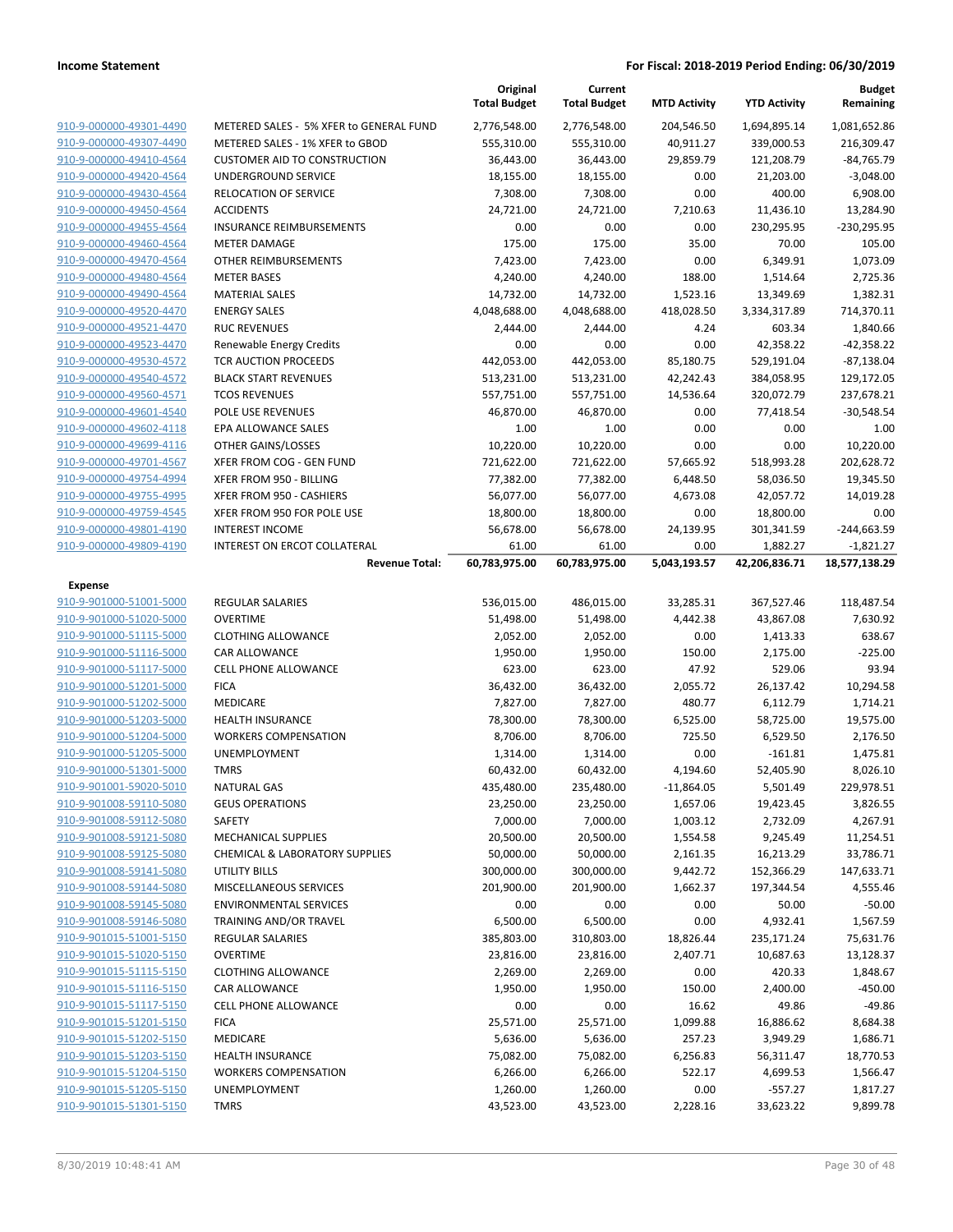|                                                    |                                                 | Original<br><b>Total Budget</b> | Current<br><b>Total Budget</b> | <b>MTD Activity</b> | <b>YTD Activity</b>  | <b>Budget</b><br>Remaining |
|----------------------------------------------------|-------------------------------------------------|---------------------------------|--------------------------------|---------------------|----------------------|----------------------------|
| 910-9-901015-59201-5150                            | <b>BUILDING MAINTENANCE</b>                     | 15,000.00                       | 15,000.00                      | 902.22              | 7,762.23             | 7,237.77                   |
| 910-9-901015-59205-5150                            | <b>EQUIPMENT MAINTENANCE</b>                    | 3,500.00                        | 3,500.00                       | 0.00                | 434.76               | 3,065.24                   |
| 910-9-901015-59290-5150                            | <b>GENERAL PLANT EQUIPMENT MAINTENANCE</b>      | 29,100.00                       | 29,100.00                      | 4,150.14            | 19,918.01            | 9,181.99                   |
| 910-9-901015-59291-5150                            | <b>UNIT 1 MAINTENANCE</b>                       | 91,800.00                       | 19,981.00                      | 316.25              | 2,921.66             | 17,059.34                  |
| 910-9-901015-59292-5150                            | UNIT 2 MAINTENANCE                              | 115,300.00                      | 115,300.00                     | 1,051.91            | 49,864.41            | 65,435.59                  |
| 910-9-901015-59293-5150                            | <b>UNIT 3 MAINTENANCE</b>                       | 114,300.00                      | 114,300.00                     | 9,382.50            | 65,883.83            | 48,416.17                  |
| 910-9-901090-59312-9900                            | <b>BOILER PLANT EQUIPMENT</b>                   | 0.00                            | 1,491,600.00                   | 0.00                | 548,938.31           | 942,661.69                 |
| 910-9-901090-59315-9900                            | ACCESSORY ELECTRIC EQUIPMENT                    | 0.00                            | 0.00                           | 0.00                | 10,000.00            | $-10,000.00$               |
| 910-9-901146-51001-5460                            | <b>REGULAR SALARIES</b>                         | 536,015.00                      | 486,015.00                     | 33,285.29           | 365,287.72           | 120,727.28                 |
| 910-9-901146-51020-5460                            | <b>OVERTIME</b>                                 | 51,498.00                       | 51,498.00                      | 4,442.36            | 43,570.63            | 7,927.37                   |
| 910-9-901146-51115-5460                            | <b>CLOTHING ALLOWANCE</b>                       | 2,056.00                        | 2,056.00                       | 0.00                | 1,265.33             | 790.67                     |
| 910-9-901146-51116-5460                            | CAR ALLOWANCE                                   | 1,950.00                        | 1,950.00                       | 0.00                | 0.00                 | 1,950.00                   |
| 910-9-901146-51117-5460                            | <b>CELL PHONE ALLOWANCE</b>                     | 623.00                          | 623.00                         | 47.88               | 528.72               | 94.28                      |
| 910-9-901146-51201-5460                            | <b>FICA</b>                                     | 36,432.00                       | 36,432.00                      | 2,342.08            | 25,309.42            | 11,122.58                  |
| 910-9-901146-51202-5460                            | MEDICARE                                        | 7,827.00                        | 7,827.00                       | 547.75              | 5,932.34             | 1,894.66                   |
| 910-9-901146-51203-5460                            | <b>HEALTH INSURANCE</b>                         | 78,300.00                       | 78,300.00                      | 6,525.00            | 58,725.00            | 19,575.00                  |
| 910-9-901146-51204-5460<br>910-9-901146-51205-5460 | <b>WORKERS COMPENSATION</b>                     | 8,706.00                        | 8,706.00                       | 725.50              | 6,529.50             | 2,176.50                   |
|                                                    | UNEMPLOYMENT                                    | 1,314.00                        | 1,314.00                       | 0.00                | $-406.44$            | 1,720.44                   |
| 910-9-901146-51301-5460                            | <b>TMRS</b>                                     | 60,432.00                       | 60,432.00<br>953,816.00        | 4,178.00            | 46,164.87            | 14,267.13                  |
| 910-9-901147-59020-5470                            | <b>NATURAL GAS</b>                              | 953,816.00                      | 2,000.00                       | 80,292.85           | 704,949.17           | 248,866.83                 |
| 910-9-901151-59110-5501<br>910-9-901151-59112-5501 | <b>GEUS OPERATIONS</b><br><b>SAFETY PROGRAM</b> | 2,000.00<br>600.00              | 600.00                         | 0.00<br>0.00        | 1,383.23<br>2,644.47 | 616.77<br>$-2,044.47$      |
| 910-9-901151-59121-5501                            | <b>MECHANICAL SUPPLIES</b>                      | 5,000.00                        | 5,000.00                       | 0.00                | 1,650.11             | 3,349.89                   |
| 910-9-901151-59125-5501                            | <b>CHEMICAL &amp; LABORATORY</b>                | 4,000.00                        | 4,000.00                       | 8,426.28            | 15,697.13            | $-11,697.13$               |
| 910-9-901151-59141-5501                            | <b>UTILITY BILLS</b>                            | 1,500.00                        | 1,500.00                       | 8.92                | 71.63                | 1,428.37                   |
| 910-9-901151-59144-5501                            | MISCELLANEOUS SERVICES                          | 52,500.00                       | 52,500.00                      | 613.38              | 55,029.32            | $-2,529.32$                |
| 910-9-901151-59146-5501                            | TRAINING AND/OR TRAVEL                          | 2,500.00                        | 2,500.00                       | 0.00                | 15,823.65            | $-13,323.65$               |
| 910-9-901154-51001-5541                            | <b>REGULAR SALARIES</b>                         | 385,803.00                      | 327,803.00                     | 18,826.44           | 234,771.24           | 93,031.76                  |
| 910-9-901154-51020-5541                            | <b>OVERTIME</b>                                 | 23,816.00                       | 23,816.00                      | 2,407.70            | 10,687.60            | 13,128.40                  |
| 910-9-901154-51115-5541                            | <b>CLOTHING ALLOWANCE</b>                       | 2,266.00                        | 2,266.00                       | 0.00                | 2,110.33             | 155.67                     |
| 910-9-901154-51116-5541                            | CAR ALLOWANCE                                   | 1,950.00                        | 1,950.00                       | 0.00                | 0.00                 | 1,950.00                   |
| 910-9-901154-51117-5541                            | <b>CELL PHONE ALLOWANCE</b>                     | 0.00                            | 0.00                           | 16.60               | 49.80                | $-49.80$                   |
| 910-9-901154-51201-5541                            | <b>FICA</b>                                     | 25,571.00                       | 25,571.00                      | 1,239.76            | 15,219.78            | 10,351.22                  |
| 910-9-901154-51202-5541                            | MEDICARE                                        | 5,636.00                        | 5,636.00                       | 289.95              | 3,559.49             | 2,076.51                   |
| 910-9-901154-51203-5541                            | <b>HEALTH INSURANCE</b>                         | 75,082.00                       | 75,082.00                      | 6,256.83            | 56,311.47            | 18,770.53                  |
| 910-9-901154-51204-5541                            | <b>WORKERS COMPENSATION</b>                     | 6,266.00                        | 6,266.00                       | 522.17              | 4,699.53             | 1,566.47                   |
| 910-9-901154-51205-5541                            | <b>UNEMPLOYMENT</b>                             | 1,260.00                        | 1,260.00                       | 0.00                | $-723.82$            | 1,983.82                   |
| 910-9-901154-51301-5541                            | <b>TMRS</b>                                     | 43,523.00                       | 43,523.00                      | 2,211.56            | 27,739.78            | 15,783.22                  |
| 910-9-901154-59201-5541                            | <b>BUILDINGS MAINTENANCE</b>                    | 6,000.00                        | 6,000.00                       | 1,842.38            | 2,888.06             | 3,111.94                   |
| 910-9-901154-59205-5541                            | <b>EQUIPMENT MAINTENANCE</b>                    | 1,000.00                        | 1,000.00                       | 0.00                | 300.34               | 699.66                     |
| 910-9-901154-59290-5541                            | <b>GENERAL PLANT EQUIPMENT MAINTENANCE</b>      | 18,000.00                       | 18,000.00                      | 7,924.47            | 12,078.82            | 5,921.18                   |
| 910-9-901154-59291-5541                            | <b>UNIT 1 MAINTENANCE</b>                       | 59,250.00                       | 59,250.00                      | 0.00                | 17,826.01            | 41,423.99                  |
| 910-9-901154-59292-5541                            | UNIT 2 MAINTENANCE                              | 59,250.00                       | 59,250.00                      | 0.00                | 32,366.75            | 26,883.25                  |
| 910-9-901154-59293-5541                            | <b>UNIT 3 MAINTENANCE</b>                       | 59,250.00                       | 59,250.00                      | 625.69              | 13,359.31            | 45,890.69                  |
| 910-9-901190-59344-9900                            | <b>ENGINE PLANT GENERATORS</b>                  | 1,039,600.00                    | 0.00                           | 0.00                | 0.00                 | 0.00                       |
| 910-9-901190-59345-9900                            | EP ACCESSORY ELEC EQUIPMENT                     | 309,907.00                      | 362,726.00                     | 0.00                | 0.00                 | 362,726.00                 |
| 910-9-901190-59346-9900                            | EP MISCELLANEOUS POWER PLANT EQUIPM             | 30,000.00                       | 30,000.00                      | 0.00                | 0.00                 | 30,000.00                  |
| 910-9-901500-59040-5550                            | <b>TMPA FIXED COST</b>                          | 2,924,849.00                    | 2,924,849.00                   | 60,415.08           | 549,235.39           | 2,375,613.61               |
| 910-9-901500-59050-5550                            | <b>DUKE WIND ENERGY</b>                         | 3,129,447.00                    | 3,129,447.00                   | 272,689.34          | 2,314,096.12         | 815,350.88                 |
| 910-9-901500-59051-5550                            | <b>SOLAR ENERGY</b>                             | 1,321,375.00                    | 1,321,375.00                   | 157,124.42          | 956,032.71           | 365,342.29                 |
| 910-9-901500-59052-5550                            | OFF-SYSTEM NET PURCHASES                        | 6,663,548.00                    | 6,663,548.00                   | 1,292,423.80        | 8,804,794.40         | $-2,141,246.40$            |
| 910-9-901500-59053-5550                            | <b>ERCOT BALANCING ENERGY</b>                   | 8,702,603.00                    | 8,702,603.00                   | 393,455.79          | 2,999,382.32         | 5,703,220.68               |
| 910-9-901500-59054-5550                            | <b>ANCILLARY SERVICES</b>                       | 235,990.00                      | 235,990.00                     | 5,908.22            | 297,838.63           | $-61,848.63$               |
| 910-9-901500-59055-5550                            | <b>CONTROL CENTER COSTS</b>                     | 306,445.00                      | 306,445.00                     | 19,750.00           | 174,000.00           | 132,445.00                 |
| 910-9-901500-59057-5550                            | <b>ERCOT UPLIFT</b>                             | 513,274.00                      | 513,274.00                     | 28,409.42           | 284,914.98           | 228,359.02                 |
| 910-9-901500-59059-5550                            | EILS                                            | 88,374.00                       | 88,374.00                      | 0.00                | 0.00                 | 88,374.00                  |
| 910-9-901500-59063-5550                            | <b>ERCOT CONGESTION RIGHTS</b>                  | $-743,173.00$                   | $-743,173.00$                  | 6,431.42            | 34,628.23            | -777,801.23                |
| 910-9-901500-59099-5550                            | GARLAND CLEARING ACCOUNT                        | 5,596.00                        | 5,596.00                       | $-258,218.73$       | 130,493.15           | $-124,897.15$              |
| 910-9-901600-51001-5750                            | REGULAR SALARIES                                | 197,329.00                      | 197,329.00                     | 15,036.80           | 166,313.60           | 31,015.40                  |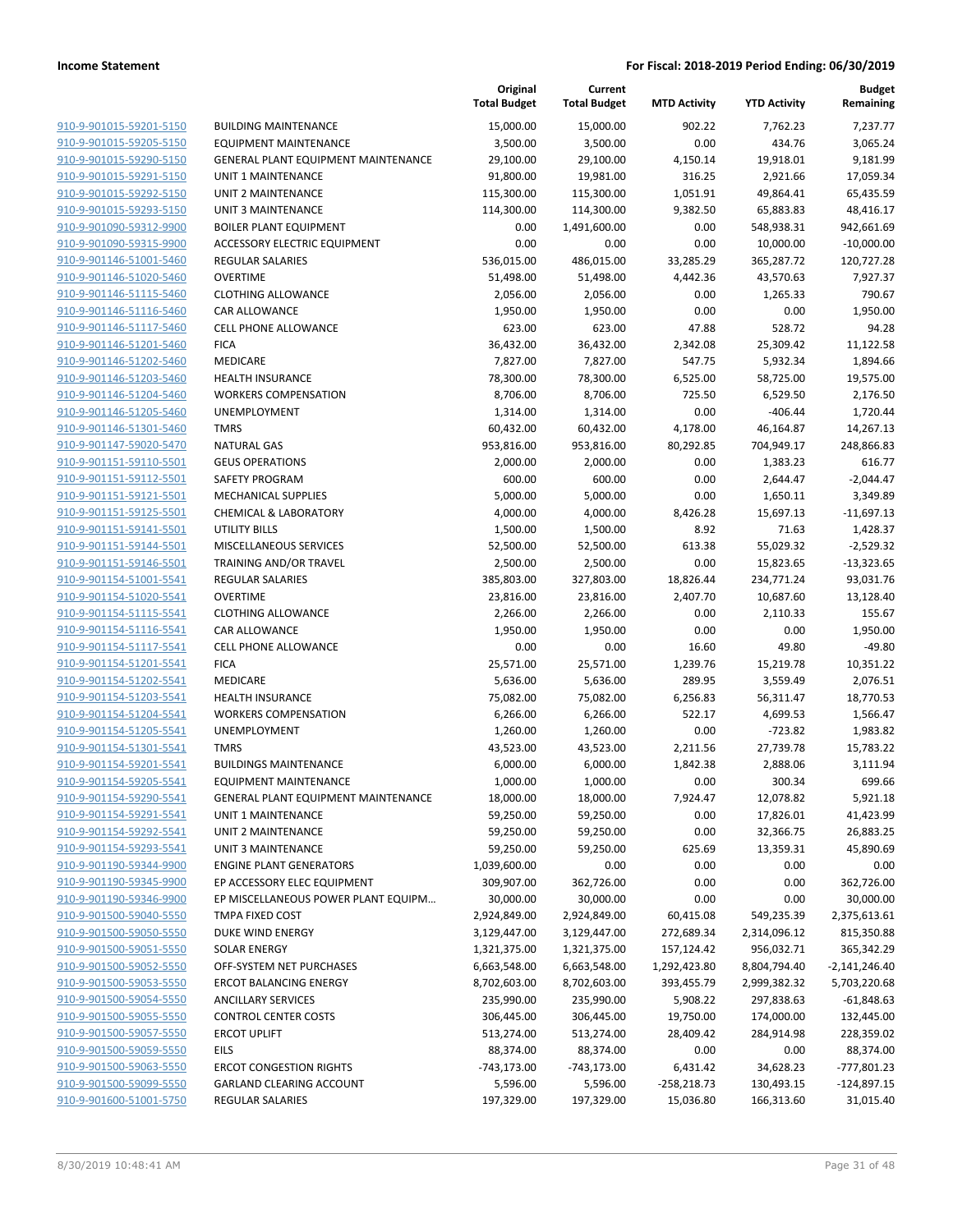**Current**

**Original**

**Budget Remaining**

|                                                    |                                                                      | <b>Total Budget</b>    | <b>Total Budget</b>    | <b>MTD Activity</b> | <b>YTD Activity</b>  | Remaining           |
|----------------------------------------------------|----------------------------------------------------------------------|------------------------|------------------------|---------------------|----------------------|---------------------|
| 910-9-901600-51020-5750                            | <b>OVERTIME</b>                                                      | 4,000.00               | 4,000.00               | 178.73              | 178.73               | 3,821.27            |
| 910-9-901600-51116-5750                            | CAR ALLOWANCE                                                        | 1,950.00               | 1,950.00               | 150.00              | 1,500.00             | 450.00              |
| 910-9-901600-51117-5750                            | <b>CELL PHONE ALLOWANCE</b>                                          | 1,068.00               | 1,068.00               | 82.14               | 821.40               | 246.60              |
| 910-9-901600-51201-5750                            | <b>FICA</b>                                                          | 11,920.00              | 11,920.00              | 905.66              | 9,019.20             | 2,900.80            |
| 910-9-901600-51202-5750                            | MEDICARE                                                             | 2,905.00               | 2,905.00               | 211.81              | 2,109.36             | 795.64              |
| 910-9-901600-51203-5750                            | <b>HEALTH INSURANCE</b>                                              | 21,450.00              | 21,450.00              | 1,787.50            | 16,087.50            | 5,362.50            |
| 910-9-901600-51204-5750                            | <b>WORKERS COMPENSATION</b>                                          | 3,204.00               | 3,204.00               | 267.00              | 2,403.00             | 801.00              |
| 910-9-901600-51205-5750                            | UNEMPLOYMENT                                                         | 360.00                 | 360.00                 | 0.00                | 122.42               | 237.58              |
| 910-9-901600-51301-5750                            | <b>TMRS</b>                                                          | 22,439.00              | 22,439.00              | 1,708.51            | 17,188.95            | 5,250.05            |
| 910-9-901600-59110-5750                            | <b>GEUS OPERATIONS</b>                                               | 74,900.00              | 74,900.00              | 619.20              | 30,084.42            | 44,815.58           |
| 910-9-901600-59146-5750                            | TRAINING AND/OR TRAVEL                                               | 3,000.00               | 3,000.00               | 0.00                | 1,032.86             | 1,967.14            |
| 910-9-910120-51001-9200                            | <b>REGULAR SALARIES</b>                                              | 392,632.00             | 392,632.00             | 18,036.08           | 229,053.89           | 163,578.11          |
| 910-9-910120-51020-9200                            | <b>OVERTIME</b>                                                      | 429.00                 | 429.00                 | 0.00                | 5.42                 | 423.58              |
| 910-9-910120-51115-9200                            | <b>CLOTHING ALLOWANCE</b>                                            | 256.00                 | 256.00                 | 0.00                | 350.10               | $-94.10$            |
| 910-9-910120-51116-9200                            | <b>CAR ALLOWANCE</b>                                                 | 7,550.00               | 7,550.00               | 538.46              | 6,059.60             | 1,490.40            |
| 910-9-910120-51117-9200                            | CELL PHONE ALLOWANCE                                                 | 1,686.00               | 1,686.00               | 80.72               | 1,027.34             | 658.66              |
| 910-9-910120-51201-9200                            | <b>FICA</b>                                                          | 19,915.00              | 19,915.00              | 1,096.30            | 12,327.24            | 7,587.76            |
| 910-9-910120-51202-9200                            | MEDICARE                                                             | 5,829.00               | 5,829.00               | 256.40              | 3,335.28             | 2,493.72            |
| 910-9-910120-51203-9200                            | <b>HEALTH INSURANCE</b>                                              | 39,146.00              | 39,146.00              | 3,262.17            | 29,359.53            | 9,786.47            |
| 910-9-910120-51204-9200                            | <b>WORKERS COMPENSATION</b>                                          | 6,374.00               | 6,374.00               | 531.17              | 4,780.53             | 1,593.47            |
| 910-9-910120-51205-9200                            | UNEMPLOYMENT                                                         | 657.00                 | 657.00                 | 0.00                | $-186.83$            | 843.83              |
| 910-9-910120-51301-9200                            | <b>TMRS</b>                                                          | 45,024.00              | 45,024.00              | 2,063.28            | 27,361.81            | 17,662.19           |
| 910-9-910121-59110-9210                            | <b>GEUS OPERATIONS</b>                                               | 7,000.00               | 7,000.00               | 441.27              | 5,816.24             | 1,183.76            |
| 910-9-910121-59116-9210                            | <b>BUILDING OPERATIONS</b>                                           | 4,500.00               | 4,500.00               | 79.25               | 2,653.97             | 1,846.03            |
| 910-9-910121-59141-9210                            | <b>UTILITY BILLS</b>                                                 | 81,000.00              | 81,000.00              | 5,154.28            | 55,501.88            | 25,498.12           |
| 910-9-910121-59143-9210                            | PROFESSIONAL SERVICES                                                | 217,000.00             | 217,000.00             | 5,140.00            | 98,966.41            | 118,033.59          |
| 910-9-910121-59144-9210                            | MISCELLANEOUS SERVICES                                               | 15,000.00              | 15,000.00              | 498.26              | 12,480.86            | 2,519.14            |
| 910-9-910121-59193-9210                            | <b>GEUS INTERNET SERVICE</b>                                         | 38,000.00              | 38,000.00              | 0.00                | 38,000.00            | 0.00                |
| 910-9-910121-59198-9210                            | <b>COLOCATION CHARGES</b>                                            | 9,979.00               | 9,979.00               | 0.00                | 9,979.00             | 0.00                |
| 910-9-910132-59110-9302                            | <b>GEUS OPERATIONS</b>                                               | 10,000.00              | 10,000.00              | 1,802.40            | 9,557.36             | 442.64              |
| 910-9-910132-59142-9302                            | <b>MEMBERSHIP FEES</b>                                               | 58,000.00              | 58,000.00              | 23,043.16           | 29,038.16            | 28,961.84           |
| 910-9-910132-59146-9302<br>910-9-910135-59200-9350 | TRAINING AND/OR TRAVEL                                               | 4,000.00               | 4,000.00               | 1,205.91            | 2,030.91             | 1,969.09            |
| 910-9-910135-59201-9350                            | LANDSCAPING MAINTENANCE                                              | 18,500.00              | 18,500.00              | 0.00                | 7,841.83             | 10,658.17           |
| 910-9-910135-59205-9350                            | <b>BUILDING MAINTENANCE</b>                                          | 40,000.00              | 50,000.00              | 710.00<br>0.00      | 20,237.87<br>669.35  | 29,762.13<br>330.65 |
| 910-9-910190-59390-9900                            | <b>EQUIPMENT MAINTENANCE</b><br><b>STRUCTURES &amp; IMPROVEMENTS</b> | 1,000.00<br>115,000.00 | 1,000.00<br>105,000.00 | 0.00                |                      | 101,700.00          |
| 910-9-910190-59391-9900                            | FURNITURE & OFFICE EQUIPMENT                                         | 8,000.00               | 8,000.00               | 0.00                | 3,300.00<br>7,256.59 | 743.41              |
| 910-9-910190-59392-9900                            | <b>TRANSPORTATION EQUIPMENT</b>                                      | 21,000.00              | 21,000.00              | 0.00                | 20,975.00            | 25.00               |
| 910-9-911120-51001-9201                            | <b>REGULAR SALARIES</b>                                              | 366,878.00             | 366,878.00             | 27,628.19           | 269,507.03           | 97,370.97           |
| 910-9-911120-51020-9201                            | <b>OVERTIME</b>                                                      | 508.00                 | 508.00                 | 1,367.20            | 1,656.69             | $-1,148.69$         |
| 910-9-911120-51102-9201                            | BILINGUAL PAY                                                        | 510.00                 | 510.00                 | 46.16               | 461.60               | 48.40               |
| 910-9-911120-51115-9201                            | <b>CLOTHING ALLOWANCE</b>                                            | 409.00                 | 409.00                 | 0.00                | 409.70               | $-0.70$             |
| 910-9-911120-51117-9201                            | <b>CELL PHONE ALLOWANCE</b>                                          | 1,435.00               | 1,435.00               | 110.38              | 1,103.95             | 331.05              |
| 910-9-911120-51201-9201                            | <b>FICA</b>                                                          | 22,912.00              | 22,912.00              | 1,727.33            | 16,790.75            | 6,121.25            |
| 910-9-911120-51202-9201                            | MEDICARE                                                             | 5,351.00               | 5,351.00               | 403.98              | 3,926.87             | 1,424.13            |
| 910-9-911120-51203-9201                            | <b>HEALTH INSURANCE</b>                                              | 67,030.00              | 67,030.00              | 5,585.83            | 50,272.47            | 16,757.53           |
| 910-9-911120-51204-9201                            | <b>WORKERS COMPENSATION</b>                                          | 5,956.00               | 5,956.00               | 496.33              | 4,466.97             | 1,489.03            |
| 910-9-911120-51205-9201                            | UNEMPLOYMENT                                                         | 1,125.00               | 1,125.00               | 0.00                | $-304.11$            | 1,429.11            |
| 910-9-911120-51301-9201                            | <b>TMRS</b>                                                          | 41,335.00              | 41,335.00              | 3,224.20            | 31,696.17            | 9,638.83            |
| 910-9-911121-59110-9211                            | <b>GEUS OPERATIONS</b>                                               | 42,700.00              | 42,700.00              | 134.14              | 30,095.13            | 12,604.87           |
| 910-9-911121-59111-9211                            | MISCELLANEOUS OFFICE EXPENSES                                        | 0.00                   | 0.00                   | 17.99               | 17.99                | $-17.99$            |
| 910-9-911121-59117-9211                            | TO OUTSIDE ENTITIES                                                  | 0.00                   | 0.00                   | 0.00                | $-7.67$              | 7.67                |
| 910-9-911121-59187-9211                            | <b>EMPLOYEE RELATIONS</b>                                            | 25,000.00              | 25,000.00              | 2,711.17            | 18,491.85            | 6,508.15            |
| 910-9-911135-59205-9351                            | <b>EQUIPMENT MAINTENANCE</b>                                         | 6,500.00               | 6,500.00               | 0.00                | 2,211.93             | 4,288.07            |
| 910-9-911190-59393-9900                            | <b>WAREHOUSE EQUIPMENT</b>                                           | 15,000.00              | 15,000.00              | 0.00                | 14,960.00            | 40.00               |
| 910-9-913101-51001-9301                            | REGULAR SALARIES                                                     | 210,433.00             | 210,433.00             | 16,187.20           | 161,687.23           | 48,745.77           |
| 910-9-913101-51020-9301                            | <b>OVERTIME</b>                                                      | 0.00                   | 0.00                   | 0.00                | 55.05                | $-55.05$            |
| 910-9-913101-51115-9301                            | <b>CLOTHING ALLOWANCE</b>                                            | 0.00                   | 0.00                   | 0.00                | 318.02               | $-318.02$           |
| 910-9-913101-51117-9301                            | <b>CELL PHONE ALLOWANCE</b>                                          | 1,272.00               | 1,272.00               | 97.84               | 978.40               | 293.60              |
|                                                    |                                                                      |                        |                        |                     |                      |                     |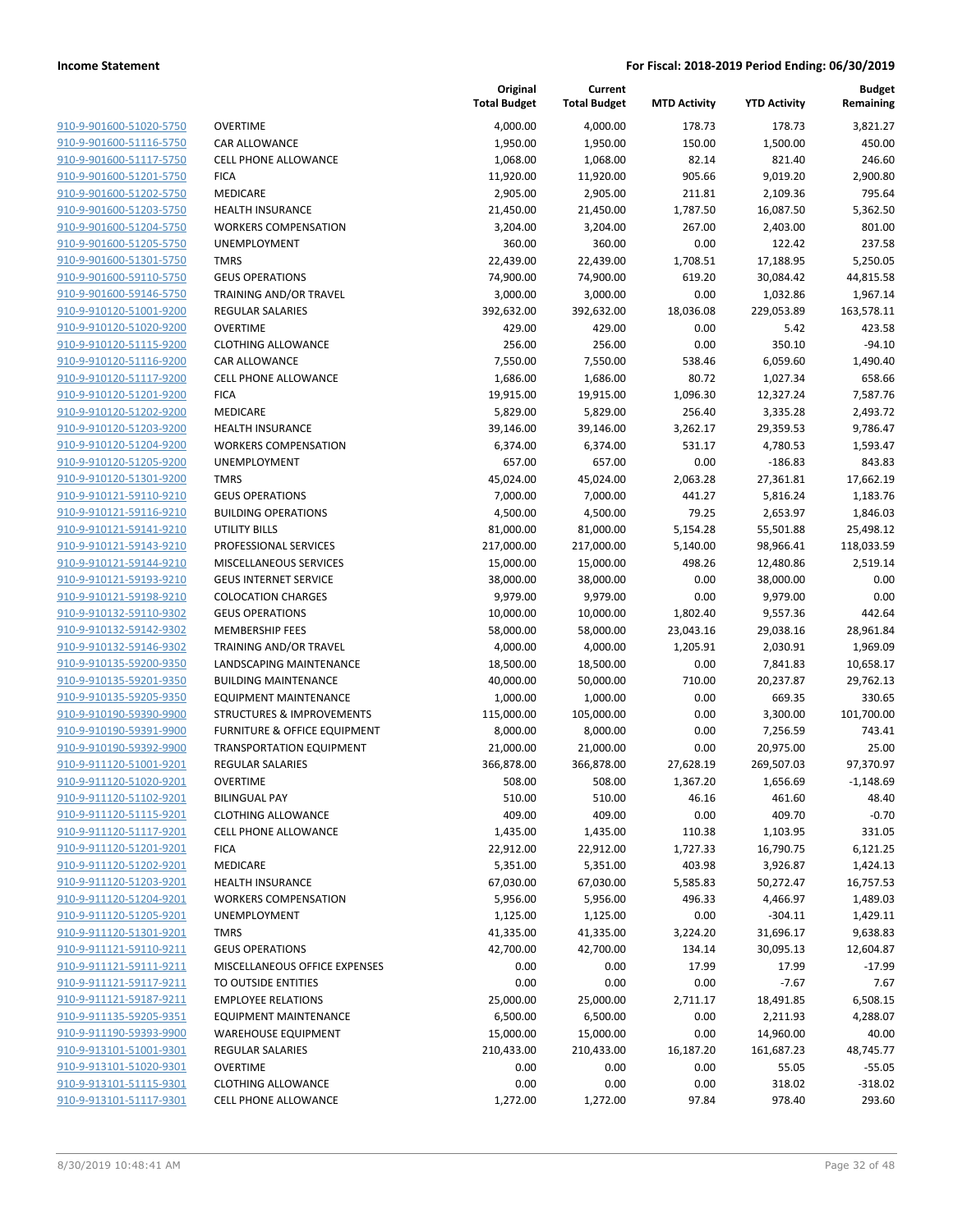|                         |                                     | Original<br><b>Total Budget</b> | Current<br><b>Total Budget</b> | <b>MTD Activity</b> | <b>YTD Activity</b> | <b>Budget</b><br>Remaining |
|-------------------------|-------------------------------------|---------------------------------|--------------------------------|---------------------|---------------------|----------------------------|
| 910-9-913101-51201-9301 | <b>FICA</b>                         | 13,125.00                       | 13,125.00                      | 957.02              | 9,638.04            | 3,486.96                   |
| 910-9-913101-51202-9301 | MEDICARE                            | 3,069.00                        | 3,069.00                       | 223.82              | 2,254.08            | 814.92                     |
| 910-9-913101-51203-9301 | <b>HEALTH INSURANCE</b>             | 32,175.00                       | 32,175.00                      | 2,681.25            | 24,131.25           | 8,043.75                   |
| 910-9-913101-51204-9301 | <b>WORKERS COMPENSATION</b>         | 3,416.00                        | 3,416.00                       | 284.67              | 2,562.03            | 853.97                     |
| 910-9-913101-51205-9301 | <b>UNEMPLOYMENT</b>                 | 540.00                          | 540.00                         | 0.00                | $-152.63$           | 692.63                     |
| 910-9-913101-51301-9301 | <b>TMRS</b>                         | 23,711.00                       | 23,711.00                      | 1,801.12            | 18,315.02           | 5,395.98                   |
| 910-9-913101-59110-9301 | <b>GEUS OPERATIONS</b>              | 22,100.00                       | 22,100.00                      | 1,492.54            | 13,450.50           | 8,649.50                   |
| 910-9-913101-59131-9301 | NON-BAD DEBT WRITE OFFS             | 3,000.00                        | 3,000.00                       | 136.05              | 224.26              | 2,775.74                   |
| 910-9-913101-59160-9301 | ADVERTISING                         | 38,000.00                       | 38,000.00                      | 802.98              | 29,839.08           | 8,160.92                   |
| 910-9-913101-59164-9301 | <b>CONSUMER INFORMATION</b>         | 3,500.00                        | 3,500.00                       | 887.24              | 887.24              | 2,612.76                   |
| 910-9-913101-59167-9301 | <b>ENERGY EFFICIENCY OPERATIONS</b> | 25,000.00                       | 25,000.00                      | 586.80              | 1,774.87            | 23,225.13                  |
| 910-9-913101-59195-9301 | PUBLIC SERVICE BY GEUS C/I          | 15,000.00                       | 15,000.00                      | 0.00                | 15,000.00           | 0.00                       |
| 910-9-913102-51001-9020 | <b>REGULAR SALARIES</b>             | 302,145.00                      | 302,145.00                     | 21,718.35           | 224,133.05          | 78,011.95                  |
| 910-9-913102-51020-9020 | <b>OVERTIME</b>                     | 20,924.00                       | 20,924.00                      | 1,699.67            | 17,344.62           | 3,579.38                   |
| 910-9-913102-51115-9020 | <b>CLOTHING ALLOWANCE</b>           | 3,255.00                        | 3,255.00                       | 0.00                | 2,997.10            | 257.90                     |
| 910-9-913102-51117-9020 | <b>CELL PHONE ALLOWANCE</b>         | 1,296.00                        | 1,296.00                       | 99.66               | 996.60              | 299.40                     |
| 910-9-913102-51201-9020 | <b>FICA</b>                         | 20,111.00                       | 20,111.00                      | 1,309.62            | 13,724.46           | 6,386.54                   |
| 910-9-913102-51202-9020 | MEDICARE                            | 4,400.00                        | 4,400.00                       | 306.28              | 3,209.74            | 1,190.26                   |
| 910-9-913102-51203-9020 | <b>HEALTH INSURANCE</b>             | 87,945.00                       | 87,945.00                      | 7,328.75            | 65,958.75           | 21,986.25                  |
| 910-9-913102-51204-9020 | <b>WORKERS COMPENSATION</b>         | 4,905.00                        | 4,905.00                       | 408.75              | 3,678.75            | 1,226.25                   |
| 910-9-913102-51205-9020 | UNEMPLOYMENT                        | 1,476.00                        | 1,476.00                       | 0.00                | $-677.27$           | 2,153.27                   |
| 910-9-913102-51301-9020 | <b>TMRS</b>                         | 33,985.00                       | 33,985.00                      | 2,601.04            | 27,301.70           | 6,683.30                   |
| 910-9-913102-51401-9020 | <b>CONTRA - SALARIES</b>            | 0.00                            | 0.00                           | 0.00                | $-962.79$           | 962.79                     |
| 910-9-913102-59110-9020 | <b>GEUS OPERATIONS</b>              | 46,200.00                       | 46,200.00                      | 4,526.27            | 35,090.98           | 11,109.02                  |
| 910-9-913102-59169-9020 | PRE PAID METER COSTS                | 10,700.00                       | 10,700.00                      | 0.00                | 8,217.96            | 2,482.04                   |
| 910-9-913130-51001-9030 | REGULAR SALARIES                    | 281,738.00                      | 281,738.00                     | 21,175.92           | 202,884.70          | 78,853.30                  |
| 910-9-913130-51010-9030 | PART TIME REGULAR                   | 29,339.00                       | 29,339.00                      | 0.00                | 0.00                | 29,339.00                  |
| 910-9-913130-51020-9030 | <b>OVERTIME</b>                     | 1,302.00                        | 1,302.00                       | 586.61              | 1,076.75            | 225.25                     |
| 910-9-913130-51102-9030 | <b>BILINGUAL PAY</b>                | 3,600.00                        | 3,600.00                       | 230.80              | 2,308.00            | 1,292.00                   |
| 910-9-913130-51201-9030 | <b>FICA</b>                         | 19,591.00                       | 19,591.00                      | 1,292.09            | 12,128.71           | 7,462.29                   |
| 910-9-913130-51202-9030 | MEDICARE                            | 4,564.00                        | 4,564.00                       | 302.19              | 2,836.59            | 1,727.41                   |
| 910-9-913130-51203-9030 | <b>HEALTH INSURANCE</b>             | 107,250.00                      | 107,250.00                     | 8,937.50            | 80,437.50           | 26,812.50                  |
| 910-9-913130-51204-9030 | <b>WORKERS COMPENSATION</b>         | 5,051.00                        | 5,051.00                       | 420.92              | 3,788.30            | 1,262.70                   |
| 910-9-913130-51205-9030 | UNEMPLOYMENT                        | 1,800.00                        | 1,800.00                       | 2.65                | $-1,125.17$         | 2,925.17                   |
| 910-9-913130-51301-9030 | <b>TMRS</b>                         | 35,244.00                       | 35,244.00                      | 2,432.46            | 23,193.88           | 12,050.12                  |
| 910-9-913130-59110-9030 | <b>GEUS OPERATIONS</b>              | 22,400.00                       | 22,400.00                      | 894.59              | 10,946.91           | 11,453.09                  |
| 910-9-913130-59166-9030 | LOW INCOME ASSISTANCE               | 15,000.00                       | 15,000.00                      | 925.00              | 8,825.00            | 6,175.00                   |
| 910-9-913131-51001-9031 | <b>REGULAR SALARIES</b>             | 45,760.00                       | 45,760.00                      | 3,520.00            | 35,135.30           | 10,624.70                  |
| 910-9-913131-51020-9031 | <b>OVERTIME</b>                     | 99.00                           | 99.00                          | 66.82               | 75.18               | 23.82                      |
| 910-9-913131-51102-9031 | <b>BILINGUAL PAY</b>                | 600.00                          | 600.00                         | 46.16               | 461.45              | 138.55                     |
| 910-9-913131-51201-9031 | <b>FICA</b>                         | 2,880.00                        | 2,880.00                       | 217.91              | 2,120.04            | 759.96                     |
| 910-9-913131-51202-9031 | MEDICARE                            | 672.00                          | 672.00                         | 50.97               | 495.85              | 176.15                     |
| 910-9-913131-51203-9031 | <b>HEALTH INSURANCE</b>             | 10,725.00                       | 10,725.00                      | 893.75              | 8,043.75            | 2,681.25                   |
| 910-9-913131-51204-9031 | <b>WORKERS COMPENSATION</b>         | 743.00                          | 743.00                         | 61.92               | 557.28              | 185.72                     |
| 910-9-913131-51205-9031 | UNEMPLOYMENT                        | 180.00                          | 180.00                         | 0.00                | $-65.16$            | 245.16                     |
| 910-9-913131-51301-9031 | <b>TMRS</b>                         | 5,192.00                        | 5,192.00                       | 401.81              | 4,014.88            | 1,177.12                   |
| 910-9-913131-59110-9031 | <b>GEUS OPERATIONS</b>              | 22,900.00                       | 22,900.00                      | 523.53              | 6,678.36            | 16,221.64                  |
| 910-9-913134-51001-9034 | <b>REGULAR SALARIES</b>             | 116,601.00                      | 116,601.00                     | 8,414.94            | 80,482.36           | 36,118.64                  |
| 910-9-913134-51020-9034 | <b>OVERTIME</b>                     | 1,310.00                        | 1,310.00                       | 179.95              | 1,622.10            | $-312.10$                  |
| 910-9-913134-51201-9034 | <b>FICA</b>                         | 7,310.00                        | 7,310.00                       | 509.81              | 4,750.76            | 2,559.24                   |
| 910-9-913134-51202-9034 | <b>MEDICARE</b>                     | 1,692.00                        | 1,692.00                       | 119.24              | 1,111.06            | 580.94                     |
| 910-9-913134-51203-9034 | <b>HEALTH INSURANCE</b>             | 24,668.00                       | 24,668.00                      | 0.00                | 16,445.36           | 8,222.64                   |
| 910-9-913134-51204-9034 | <b>WORKERS COMPENSATION</b>         | 1,894.00                        | 1,894.00                       | 157.83              | 1,420.47            | 473.53                     |
| 910-9-913134-51205-9034 | UNEMPLOYMENT                        | 414.00                          | 414.00                         | 2.32                | $-169.06$           | 583.06                     |
| 910-9-913134-51301-9034 | <b>TMRS</b>                         | 13,060.00                       | 13,060.00                      | 950.60              | 9,289.32            | 3,770.68                   |
| 910-9-913134-59110-9034 | <b>GEUS OPERATIONS</b>              | 109,379.69                      | 109,379.69                     | 7,341.21            | 59,727.71           | 49,651.98                  |
| 910-9-913135-51001-9035 | REGULAR SALARIES                    | 156,686.00                      | 156,686.00                     | 12,052.80           | 120,411.68          | 36,274.32                  |
| 910-9-913135-51020-9035 | <b>OVERTIME</b>                     | 4,441.00                        | 4,441.00                       | 151.08              | 2,831.03            | 1,609.97                   |
| 910-9-913135-51102-9035 | <b>BILINGUAL PAY</b>                | 600.00                          | 600.00                         | 46.16               | 461.60              | 138.40                     |
|                         |                                     |                                 |                                |                     |                     |                            |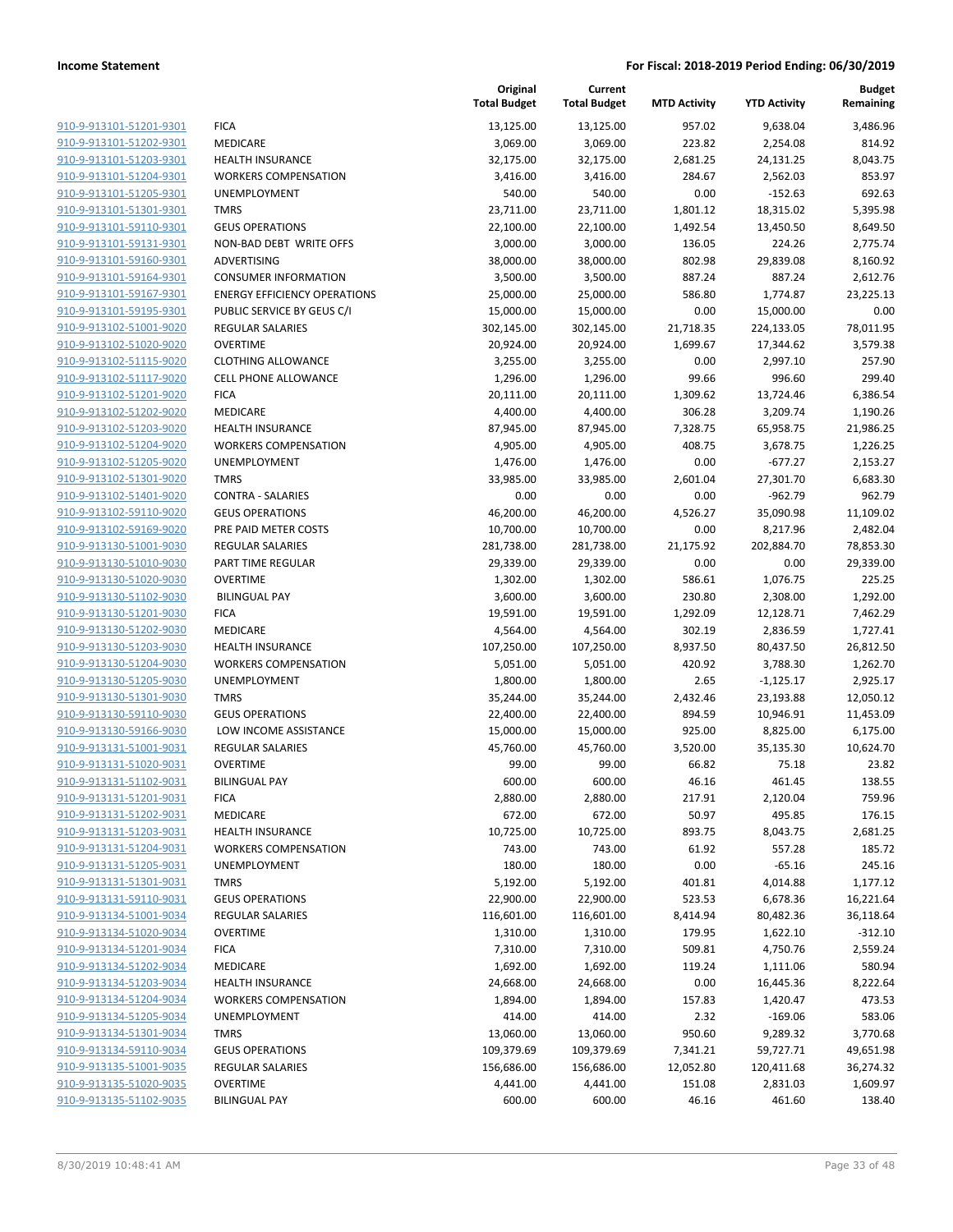|                         |                                      | Original<br><b>Total Budget</b> | Current<br><b>Total Budget</b> | <b>MTD Activity</b> | <b>YTD Activity</b> | <b>Budget</b><br>Remaining |
|-------------------------|--------------------------------------|---------------------------------|--------------------------------|---------------------|---------------------|----------------------------|
| 910-9-913135-51201-9035 | <b>FICA</b>                          | 10,027.00                       | 10,027.00                      | 691.72              | 7,005.28            | 3,021.72                   |
| 910-9-913135-51202-9035 | MEDICARE                             | 2,281.00                        | 2,281.00                       | 161.77              | 1,638.32            | 642.68                     |
| 910-9-913135-51203-9035 | <b>HEALTH INSURANCE</b>              | 42,900.00                       | 42,900.00                      | 3,575.00            | 32,175.00           | 10,725.00                  |
| 910-9-913135-51204-9035 | <b>WORKERS COMPENSATION</b>          | 2,543.00                        | 2,543.00                       | 211.92              | 1,907.28            | 635.72                     |
| 910-9-913135-51205-9035 | UNEMPLOYMENT                         | 720.00                          | 720.00                         | 0.00                | $-320.86$           | 1,040.86                   |
| 910-9-913135-51301-9035 | <b>TMRS</b>                          | 17,616.00                       | 17,616.00                      | 1,354.86            | 13,923.65           | 3,692.35                   |
| 910-9-913135-59170-9035 | <b>CREDIT CARD FEES</b>              | 90,000.00                       | 90,000.00                      | 7,049.28            | 76,665.83           | 13,334.17                  |
| 910-9-913135-59172-9035 | LOCKBOX OVER/SHORT                   | 500.00                          | 500.00                         | 0.00                | 0.00                | 500.00                     |
| 910-9-913135-59173-9035 | <b>ONLINE PAYMENT OVER/SHORT</b>     | 500.00                          | 500.00                         | 0.00                | 0.00                | 500.00                     |
| 910-9-913135-59174-9035 | <b>BANK RECS OVER/SHORT</b>          | 100.00                          | 100.00                         | $-8,816.86$         | 0.00                | 100.00                     |
| 910-9-913135-59175-9035 | <b>CASHIERS OVER/SHORT</b>           | 100.00                          | 100.00                         | $-1.56$             | 7.89                | 92.11                      |
| 910-9-913136-51001-9036 | <b>REGULAR SALARIES</b>              | 31,554.00                       | 31,554.00                      | 2,427.20            | 24,248.01           | 7,305.99                   |
| 910-9-913136-51020-9036 | <b>OVERTIME</b>                      | 114.00                          | 114.00                         | 0.00                | 0.00                | 114.00                     |
| 910-9-913136-51115-9036 | <b>CLOTHING ALLOWANCE</b>            | 256.00                          | 256.00                         | 0.00                | 178.80              | 77.20                      |
| 910-9-913136-51201-9036 | <b>FICA</b>                          | 1,972.00                        | 1,972.00                       | 118.60              | 1,234.21            | 737.79                     |
| 910-9-913136-51202-9036 | MEDICARE                             | 460.00                          | 460.00                         | 27.74               | 288.66              | 171.34                     |
| 910-9-913136-51203-9036 | <b>HEALTH INSURANCE</b>              | 10,725.00                       | 10,725.00                      | 893.75              | 8,043.75            | 2,681.25                   |
| 910-9-913136-51204-9036 | <b>WORKERS COMPENSATION</b>          | 512.00                          | 512.00                         | 42.67               | 384.03              | 127.97                     |
| 910-9-913136-51205-9036 | <b>UNEMPLOYMENT</b>                  | 180.00                          | 180.00                         | 0.00                | $-103.98$           | 283.98                     |
| 910-9-913136-51301-9036 | <b>TMRS</b>                          | 3,550.00                        | 3,550.00                       | 268.44              | 2,729.21            | 820.79                     |
| 910-9-913136-59110-9036 | <b>GEUS OPERATIONS</b>               | 20,277.00                       | 20,277.00                      | 1,093.97            | 14,682.94           | 5,594.06                   |
| 910-9-913136-59141-9036 | <b>UTILITY BILLS</b>                 | 50,400.00                       | 50,400.00                      | 3,911.00            | 36,392.75           | 14,007.25                  |
| 910-9-913139-59780-9240 | PROPERTY INSURANCE                   | 10,000.00                       | 10,000.00                      | 0.00                | 9,190.21            | 809.79                     |
| 910-9-913139-59781-9250 | <b>LIABILITY INSURANCE</b>           | 3,800.00                        | 3,800.00                       | 0.00                | 4,425.68            | $-625.68$                  |
| 910-9-913139-59902-9301 | XFER to COG - ADMIN EXPENSES         | 109,003.00                      | 109,003.00                     | 9,083.59            | 81,752.27           | 27,250.73                  |
| 910-9-913139-59926-9301 | XFER to COG - GARAGE                 | 9,001.00                        | 9,001.00                       | 750.08              | 6,750.72            | 2,250.28                   |
| 910-9-913139-59927-9301 | XFER to COG - INSURANCE              | 6,192.00                        | 6,192.00                       | 515.99              | 4,643.95            | 1,548.05                   |
| 910-9-913139-59928-9301 | XFER to COG - IT                     | 60,840.00                       | 60,840.00                      | 5,070.00            | 45,630.00           | 15,210.00                  |
| 910-9-913159-59200-9353 | LANDSCAPING MAINTENANCE              | 3,000.00                        | 3,000.00                       | 0.00                | 1,651.01            | 1,348.99                   |
| 910-9-913159-59201-9353 | <b>BUILDINGS MAINTNANCE</b>          | 19,500.00                       | 19,500.00                      | 0.00                | 7,166.76            | 12,333.24                  |
| 910-9-913159-59205-9353 | <b>EQUIPMENT MAINTENANCE</b>         | 5,000.00                        | 5,000.00                       | 103.88              | 1,272.57            | 3,727.43                   |
| 910-9-913190-59390-9900 | <b>STRUCTURES &amp; IMPROVEMENTS</b> | 41,000.00                       | 41,000.00                      | 0.00                | 6,365.00            | 34,635.00                  |
| 910-9-913190-59391-9900 | FURNITURE & OFFICE EQUIPMENT         | 7,000.00                        | 7,000.00                       | 408.99              | 6,962.48            | 37.52                      |
| 910-9-930000-59060-5650 | <b>TRANSMISSION COSTS</b>            | 1,348,585.00                    | 1,348,585.00                   | 570,689.72          | 1,720,401.15        | $-371,816.15$              |
| 910-9-930000-59110-5600 | <b>GEUS OPERATIONS</b>               | 100,000.00                      | 100,000.00                     | 2,133.78            | 52,915.98           | 47,084.02                  |
| 910-9-930161-51001-5610 | REGULAR SALARIES                     | 257,214.00                      | 257,214.00                     | 19,392.17           | 191,250.30          | 65,963.70                  |
| 910-9-930161-51020-5610 | <b>OVERTIME</b>                      | 28,664.00                       | 28,664.00                      | 3,067.46            | 23,996.64           | 4,667.36                   |
| 910-9-930161-51116-5610 | <b>CAR ALLOWANCE</b>                 | 1,950.00                        | 1,950.00                       | 150.00              | 1,500.00            | 450.00                     |
| 910-9-930161-51117-5610 | <b>CELL PHONE ALLOWANCE</b>          | 432.00                          | 432.00                         | 33.22               | 332.35              | 99.65                      |
| 910-9-930161-51201-5610 | <b>FICA</b>                          | 17,871.00                       | 17,871.00                      | 1,299.13            | 12,537.44           | 5,333.56                   |
| 910-9-930161-51202-5610 | MEDICARE                             | 3,763.00                        | 3,763.00                       | 303.83              | 2,932.13            | 830.87                     |
| 910-9-930161-51203-5610 | <b>HEALTH INSURANCE</b>              | 36,195.00                       | 36,195.00                      | 5,071.92            | 29,201.92           | 6,993.08                   |
| 910-9-930161-51204-5610 | <b>WORKERS COMPENSATION</b>          | 4,176.00                        | 4,176.00                       | 348.00              | 3,132.00            | 1,044.00                   |
| 910-9-930161-51205-5610 | UNEMPLOYMENT                         | 610.00                          | 610.00                         | 0.00                | $-90.38$            | 700.38                     |
| 910-9-930161-51301-5610 | <b>TMRS</b>                          | 29,075.00                       | 29,075.00                      | 2,504.31            | 24,430.16           | 4,644.84                   |
| 910-9-930161-59110-5610 | <b>GEUS OPERATIONS</b>               | 76,450.00                       | 76,450.00                      | 140.19              | 8,775.82            | 67,674.18                  |
| 910-9-930161-59146-5610 | TRAINING AND/OR TRAVEL               | 42,000.00                       | 42,000.00                      | 562.82              | 19,582.63           | 22,417.37                  |
| 910-9-930181-51001-5810 | <b>REGULAR SALARIES</b>              | 150,228.00                      | 150,228.00                     | 11,396.03           | 111,405.50          | 38,822.50                  |
| 910-9-930181-51020-5810 | <b>OVERTIME</b>                      | 28,664.00                       | 28,664.00                      | 3,067.50            | 23,996.68           | 4,667.32                   |
| 910-9-930181-51201-5810 | <b>FICA</b>                          | 11,090.00                       | 11,090.00                      | 896.73              | 8,394.94            | 2,695.06                   |
| 910-9-930181-51202-5810 | <b>MEDICARE</b>                      | 2,177.00                        | 2,177.00                       | 209.72              | 1,963.33            | 213.67                     |
| 910-9-930181-51203-5810 | <b>HEALTH INSURANCE</b>              | 25,470.00                       | 25,470.00                      | 2,122.50            | 19,102.50           | 6,367.50                   |
| 910-9-930181-51204-5810 | <b>WORKERS COMPENSATION</b>          | 2,439.00                        | 2,439.00                       | 203.25              | 1,829.25            | 609.75                     |
| 910-9-930181-51205-5810 | UNEMPLOYMENT                         | 430.00                          | 430.00                         | 0.00                | $-105.58$           | 535.58                     |
| 910-9-930181-51301-5810 | <b>TMRS</b>                          | 16,826.00                       | 16,826.00                      | 1,599.67            | 15,236.99           | 1,589.01                   |
| 910-9-930181-59110-5810 | <b>GEUS OPERATIONS</b>               | 16,450.00                       | 16,450.00                      | 93.71               | 5,710.60            | 10,739.40                  |
| 910-9-930190-59391-9900 | <b>FURNITURE &amp; OFFICE EQUIP</b>  | 0.00                            | 11,449.00                      | 0.00                | 0.00                | 11,449.00                  |
| 910-9-931080-51001-5800 | REGULAR SALARIES                     | 534,240.00                      | 534,240.00                     | 39,823.49           | 381,517.00          | 152,723.00                 |
| 910-9-931080-51011-5800 | PART TIME TEMPORARY                  | 74,010.00                       | 74,010.00                      | 0.00                | 0.00                | 74,010.00                  |
|                         |                                      |                                 |                                |                     |                     |                            |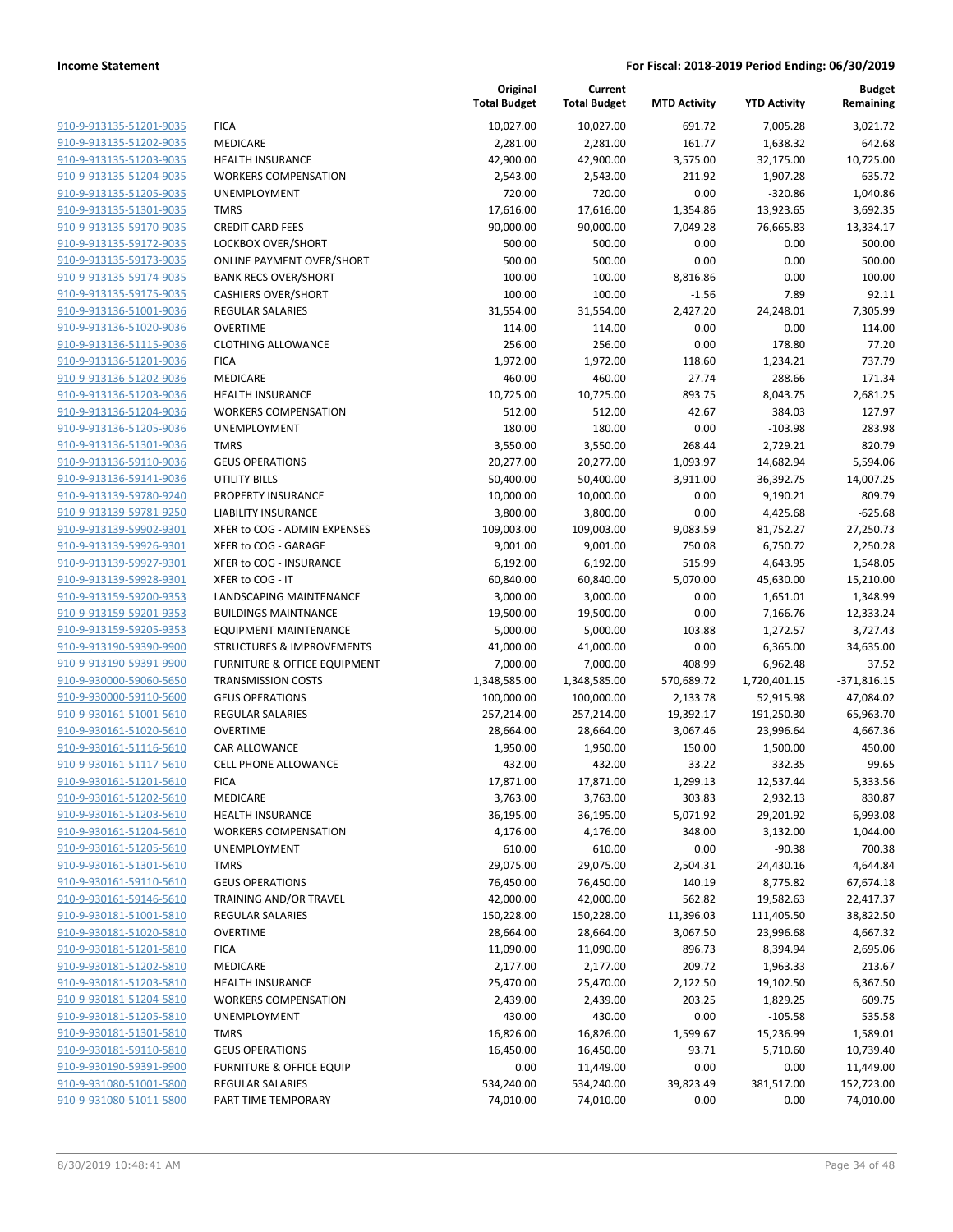| 910-9-931080-51020-5800<br>910-9-931080-51115-5800<br>910-9-931080-51116-5800<br>910-9-931080-51117-5800<br>910-9-931080-51201-5800<br>910-9-931080-51202-5800<br>910-9-931080-51203-5800<br>910-9-931080-51204-5800<br>910-9-931080-51205-5800<br><u>910-9-931080-51301-5800</u><br>910-9-931080-59110-5800<br>910-9-931080-59205-5800<br>910-9-931088-51001-5880<br>910-9-931088-51020-5880<br><u>910-9-931088-51201-5880</u><br>910-9-931088-51202-5880<br>910-9-931088-51203-5880<br>910-9-931088-51204-5880<br>910-9-931088-51205-5880<br><u>910-9-931088-51301-5880</u><br>910-9-931088-59110-5880<br>910-9-931092-51001-9202<br>910-9-931092-51020-9202<br>910-9-931092-51117-9202<br><u>910-9-931092-51201-9202</u><br>910-9-931092-51202-9202<br>910-9-931092-51203-9202<br>910-9-931092-51204-9202<br>910-9-931092-51205-9202<br><u>910-9-931092-51301-9202</u><br>910-9-931092-59110-9212<br>910-9-931092-59130-9212<br>910-9-931092-59133-9212<br>910-9-931093-59205-9352<br><u>910-9-931099-59392-9900</u><br>910-9-931462-51001-5620<br>910-9-931462-51115-5620<br>910-9-931462-51117-5620<br>910-9-931462-51201-5620<br><u>910-9-931462-51202-5620</u><br>910-9-931462-51203-5620<br>910-9-931462-51204-5620<br>910-9-931462-51205-5620<br>910-9-931462-51301-5620<br>910-9-931462-59110-5620<br>910-9-931462-59198-5620<br>910-9-931462-59199-5620<br>910-9-931470-51001-5700<br>910-9-931470-51020-5700<br>910-9-931470-51115-5700<br>910-9-931470-51117-5700<br>910-9-931470-51201-5700<br>910-9-931470-51202-5700<br>910-9-931470-51203-5700<br><u>910-9-931470-51204-5700</u><br>910-9-931470-51205-5700<br>910-9-931470-51301-5700 |                         |  |
|---------------------------------------------------------------------------------------------------------------------------------------------------------------------------------------------------------------------------------------------------------------------------------------------------------------------------------------------------------------------------------------------------------------------------------------------------------------------------------------------------------------------------------------------------------------------------------------------------------------------------------------------------------------------------------------------------------------------------------------------------------------------------------------------------------------------------------------------------------------------------------------------------------------------------------------------------------------------------------------------------------------------------------------------------------------------------------------------------------------------------------------------------------------------------------------------------------------------------------------------------------------------------------------------------------------------------------------------------------------------------------------------------------------------------------------------------------------------------------------------------------------------------------------------------------------------------------------------------------------------------------------------------------|-------------------------|--|
|                                                                                                                                                                                                                                                                                                                                                                                                                                                                                                                                                                                                                                                                                                                                                                                                                                                                                                                                                                                                                                                                                                                                                                                                                                                                                                                                                                                                                                                                                                                                                                                                                                                         |                         |  |
|                                                                                                                                                                                                                                                                                                                                                                                                                                                                                                                                                                                                                                                                                                                                                                                                                                                                                                                                                                                                                                                                                                                                                                                                                                                                                                                                                                                                                                                                                                                                                                                                                                                         |                         |  |
|                                                                                                                                                                                                                                                                                                                                                                                                                                                                                                                                                                                                                                                                                                                                                                                                                                                                                                                                                                                                                                                                                                                                                                                                                                                                                                                                                                                                                                                                                                                                                                                                                                                         |                         |  |
|                                                                                                                                                                                                                                                                                                                                                                                                                                                                                                                                                                                                                                                                                                                                                                                                                                                                                                                                                                                                                                                                                                                                                                                                                                                                                                                                                                                                                                                                                                                                                                                                                                                         |                         |  |
|                                                                                                                                                                                                                                                                                                                                                                                                                                                                                                                                                                                                                                                                                                                                                                                                                                                                                                                                                                                                                                                                                                                                                                                                                                                                                                                                                                                                                                                                                                                                                                                                                                                         |                         |  |
|                                                                                                                                                                                                                                                                                                                                                                                                                                                                                                                                                                                                                                                                                                                                                                                                                                                                                                                                                                                                                                                                                                                                                                                                                                                                                                                                                                                                                                                                                                                                                                                                                                                         |                         |  |
|                                                                                                                                                                                                                                                                                                                                                                                                                                                                                                                                                                                                                                                                                                                                                                                                                                                                                                                                                                                                                                                                                                                                                                                                                                                                                                                                                                                                                                                                                                                                                                                                                                                         |                         |  |
|                                                                                                                                                                                                                                                                                                                                                                                                                                                                                                                                                                                                                                                                                                                                                                                                                                                                                                                                                                                                                                                                                                                                                                                                                                                                                                                                                                                                                                                                                                                                                                                                                                                         |                         |  |
|                                                                                                                                                                                                                                                                                                                                                                                                                                                                                                                                                                                                                                                                                                                                                                                                                                                                                                                                                                                                                                                                                                                                                                                                                                                                                                                                                                                                                                                                                                                                                                                                                                                         |                         |  |
|                                                                                                                                                                                                                                                                                                                                                                                                                                                                                                                                                                                                                                                                                                                                                                                                                                                                                                                                                                                                                                                                                                                                                                                                                                                                                                                                                                                                                                                                                                                                                                                                                                                         |                         |  |
|                                                                                                                                                                                                                                                                                                                                                                                                                                                                                                                                                                                                                                                                                                                                                                                                                                                                                                                                                                                                                                                                                                                                                                                                                                                                                                                                                                                                                                                                                                                                                                                                                                                         |                         |  |
|                                                                                                                                                                                                                                                                                                                                                                                                                                                                                                                                                                                                                                                                                                                                                                                                                                                                                                                                                                                                                                                                                                                                                                                                                                                                                                                                                                                                                                                                                                                                                                                                                                                         |                         |  |
|                                                                                                                                                                                                                                                                                                                                                                                                                                                                                                                                                                                                                                                                                                                                                                                                                                                                                                                                                                                                                                                                                                                                                                                                                                                                                                                                                                                                                                                                                                                                                                                                                                                         |                         |  |
|                                                                                                                                                                                                                                                                                                                                                                                                                                                                                                                                                                                                                                                                                                                                                                                                                                                                                                                                                                                                                                                                                                                                                                                                                                                                                                                                                                                                                                                                                                                                                                                                                                                         |                         |  |
|                                                                                                                                                                                                                                                                                                                                                                                                                                                                                                                                                                                                                                                                                                                                                                                                                                                                                                                                                                                                                                                                                                                                                                                                                                                                                                                                                                                                                                                                                                                                                                                                                                                         |                         |  |
|                                                                                                                                                                                                                                                                                                                                                                                                                                                                                                                                                                                                                                                                                                                                                                                                                                                                                                                                                                                                                                                                                                                                                                                                                                                                                                                                                                                                                                                                                                                                                                                                                                                         |                         |  |
|                                                                                                                                                                                                                                                                                                                                                                                                                                                                                                                                                                                                                                                                                                                                                                                                                                                                                                                                                                                                                                                                                                                                                                                                                                                                                                                                                                                                                                                                                                                                                                                                                                                         |                         |  |
|                                                                                                                                                                                                                                                                                                                                                                                                                                                                                                                                                                                                                                                                                                                                                                                                                                                                                                                                                                                                                                                                                                                                                                                                                                                                                                                                                                                                                                                                                                                                                                                                                                                         |                         |  |
|                                                                                                                                                                                                                                                                                                                                                                                                                                                                                                                                                                                                                                                                                                                                                                                                                                                                                                                                                                                                                                                                                                                                                                                                                                                                                                                                                                                                                                                                                                                                                                                                                                                         |                         |  |
|                                                                                                                                                                                                                                                                                                                                                                                                                                                                                                                                                                                                                                                                                                                                                                                                                                                                                                                                                                                                                                                                                                                                                                                                                                                                                                                                                                                                                                                                                                                                                                                                                                                         |                         |  |
|                                                                                                                                                                                                                                                                                                                                                                                                                                                                                                                                                                                                                                                                                                                                                                                                                                                                                                                                                                                                                                                                                                                                                                                                                                                                                                                                                                                                                                                                                                                                                                                                                                                         |                         |  |
|                                                                                                                                                                                                                                                                                                                                                                                                                                                                                                                                                                                                                                                                                                                                                                                                                                                                                                                                                                                                                                                                                                                                                                                                                                                                                                                                                                                                                                                                                                                                                                                                                                                         |                         |  |
|                                                                                                                                                                                                                                                                                                                                                                                                                                                                                                                                                                                                                                                                                                                                                                                                                                                                                                                                                                                                                                                                                                                                                                                                                                                                                                                                                                                                                                                                                                                                                                                                                                                         |                         |  |
|                                                                                                                                                                                                                                                                                                                                                                                                                                                                                                                                                                                                                                                                                                                                                                                                                                                                                                                                                                                                                                                                                                                                                                                                                                                                                                                                                                                                                                                                                                                                                                                                                                                         |                         |  |
|                                                                                                                                                                                                                                                                                                                                                                                                                                                                                                                                                                                                                                                                                                                                                                                                                                                                                                                                                                                                                                                                                                                                                                                                                                                                                                                                                                                                                                                                                                                                                                                                                                                         |                         |  |
|                                                                                                                                                                                                                                                                                                                                                                                                                                                                                                                                                                                                                                                                                                                                                                                                                                                                                                                                                                                                                                                                                                                                                                                                                                                                                                                                                                                                                                                                                                                                                                                                                                                         |                         |  |
|                                                                                                                                                                                                                                                                                                                                                                                                                                                                                                                                                                                                                                                                                                                                                                                                                                                                                                                                                                                                                                                                                                                                                                                                                                                                                                                                                                                                                                                                                                                                                                                                                                                         |                         |  |
|                                                                                                                                                                                                                                                                                                                                                                                                                                                                                                                                                                                                                                                                                                                                                                                                                                                                                                                                                                                                                                                                                                                                                                                                                                                                                                                                                                                                                                                                                                                                                                                                                                                         |                         |  |
|                                                                                                                                                                                                                                                                                                                                                                                                                                                                                                                                                                                                                                                                                                                                                                                                                                                                                                                                                                                                                                                                                                                                                                                                                                                                                                                                                                                                                                                                                                                                                                                                                                                         |                         |  |
|                                                                                                                                                                                                                                                                                                                                                                                                                                                                                                                                                                                                                                                                                                                                                                                                                                                                                                                                                                                                                                                                                                                                                                                                                                                                                                                                                                                                                                                                                                                                                                                                                                                         |                         |  |
|                                                                                                                                                                                                                                                                                                                                                                                                                                                                                                                                                                                                                                                                                                                                                                                                                                                                                                                                                                                                                                                                                                                                                                                                                                                                                                                                                                                                                                                                                                                                                                                                                                                         |                         |  |
|                                                                                                                                                                                                                                                                                                                                                                                                                                                                                                                                                                                                                                                                                                                                                                                                                                                                                                                                                                                                                                                                                                                                                                                                                                                                                                                                                                                                                                                                                                                                                                                                                                                         |                         |  |
|                                                                                                                                                                                                                                                                                                                                                                                                                                                                                                                                                                                                                                                                                                                                                                                                                                                                                                                                                                                                                                                                                                                                                                                                                                                                                                                                                                                                                                                                                                                                                                                                                                                         |                         |  |
|                                                                                                                                                                                                                                                                                                                                                                                                                                                                                                                                                                                                                                                                                                                                                                                                                                                                                                                                                                                                                                                                                                                                                                                                                                                                                                                                                                                                                                                                                                                                                                                                                                                         |                         |  |
|                                                                                                                                                                                                                                                                                                                                                                                                                                                                                                                                                                                                                                                                                                                                                                                                                                                                                                                                                                                                                                                                                                                                                                                                                                                                                                                                                                                                                                                                                                                                                                                                                                                         |                         |  |
|                                                                                                                                                                                                                                                                                                                                                                                                                                                                                                                                                                                                                                                                                                                                                                                                                                                                                                                                                                                                                                                                                                                                                                                                                                                                                                                                                                                                                                                                                                                                                                                                                                                         |                         |  |
|                                                                                                                                                                                                                                                                                                                                                                                                                                                                                                                                                                                                                                                                                                                                                                                                                                                                                                                                                                                                                                                                                                                                                                                                                                                                                                                                                                                                                                                                                                                                                                                                                                                         |                         |  |
|                                                                                                                                                                                                                                                                                                                                                                                                                                                                                                                                                                                                                                                                                                                                                                                                                                                                                                                                                                                                                                                                                                                                                                                                                                                                                                                                                                                                                                                                                                                                                                                                                                                         |                         |  |
|                                                                                                                                                                                                                                                                                                                                                                                                                                                                                                                                                                                                                                                                                                                                                                                                                                                                                                                                                                                                                                                                                                                                                                                                                                                                                                                                                                                                                                                                                                                                                                                                                                                         |                         |  |
|                                                                                                                                                                                                                                                                                                                                                                                                                                                                                                                                                                                                                                                                                                                                                                                                                                                                                                                                                                                                                                                                                                                                                                                                                                                                                                                                                                                                                                                                                                                                                                                                                                                         |                         |  |
|                                                                                                                                                                                                                                                                                                                                                                                                                                                                                                                                                                                                                                                                                                                                                                                                                                                                                                                                                                                                                                                                                                                                                                                                                                                                                                                                                                                                                                                                                                                                                                                                                                                         |                         |  |
|                                                                                                                                                                                                                                                                                                                                                                                                                                                                                                                                                                                                                                                                                                                                                                                                                                                                                                                                                                                                                                                                                                                                                                                                                                                                                                                                                                                                                                                                                                                                                                                                                                                         |                         |  |
|                                                                                                                                                                                                                                                                                                                                                                                                                                                                                                                                                                                                                                                                                                                                                                                                                                                                                                                                                                                                                                                                                                                                                                                                                                                                                                                                                                                                                                                                                                                                                                                                                                                         |                         |  |
|                                                                                                                                                                                                                                                                                                                                                                                                                                                                                                                                                                                                                                                                                                                                                                                                                                                                                                                                                                                                                                                                                                                                                                                                                                                                                                                                                                                                                                                                                                                                                                                                                                                         |                         |  |
|                                                                                                                                                                                                                                                                                                                                                                                                                                                                                                                                                                                                                                                                                                                                                                                                                                                                                                                                                                                                                                                                                                                                                                                                                                                                                                                                                                                                                                                                                                                                                                                                                                                         |                         |  |
|                                                                                                                                                                                                                                                                                                                                                                                                                                                                                                                                                                                                                                                                                                                                                                                                                                                                                                                                                                                                                                                                                                                                                                                                                                                                                                                                                                                                                                                                                                                                                                                                                                                         |                         |  |
|                                                                                                                                                                                                                                                                                                                                                                                                                                                                                                                                                                                                                                                                                                                                                                                                                                                                                                                                                                                                                                                                                                                                                                                                                                                                                                                                                                                                                                                                                                                                                                                                                                                         |                         |  |
|                                                                                                                                                                                                                                                                                                                                                                                                                                                                                                                                                                                                                                                                                                                                                                                                                                                                                                                                                                                                                                                                                                                                                                                                                                                                                                                                                                                                                                                                                                                                                                                                                                                         |                         |  |
|                                                                                                                                                                                                                                                                                                                                                                                                                                                                                                                                                                                                                                                                                                                                                                                                                                                                                                                                                                                                                                                                                                                                                                                                                                                                                                                                                                                                                                                                                                                                                                                                                                                         |                         |  |
|                                                                                                                                                                                                                                                                                                                                                                                                                                                                                                                                                                                                                                                                                                                                                                                                                                                                                                                                                                                                                                                                                                                                                                                                                                                                                                                                                                                                                                                                                                                                                                                                                                                         |                         |  |
|                                                                                                                                                                                                                                                                                                                                                                                                                                                                                                                                                                                                                                                                                                                                                                                                                                                                                                                                                                                                                                                                                                                                                                                                                                                                                                                                                                                                                                                                                                                                                                                                                                                         |                         |  |
|                                                                                                                                                                                                                                                                                                                                                                                                                                                                                                                                                                                                                                                                                                                                                                                                                                                                                                                                                                                                                                                                                                                                                                                                                                                                                                                                                                                                                                                                                                                                                                                                                                                         |                         |  |
|                                                                                                                                                                                                                                                                                                                                                                                                                                                                                                                                                                                                                                                                                                                                                                                                                                                                                                                                                                                                                                                                                                                                                                                                                                                                                                                                                                                                                                                                                                                                                                                                                                                         |                         |  |
|                                                                                                                                                                                                                                                                                                                                                                                                                                                                                                                                                                                                                                                                                                                                                                                                                                                                                                                                                                                                                                                                                                                                                                                                                                                                                                                                                                                                                                                                                                                                                                                                                                                         |                         |  |
|                                                                                                                                                                                                                                                                                                                                                                                                                                                                                                                                                                                                                                                                                                                                                                                                                                                                                                                                                                                                                                                                                                                                                                                                                                                                                                                                                                                                                                                                                                                                                                                                                                                         |                         |  |
|                                                                                                                                                                                                                                                                                                                                                                                                                                                                                                                                                                                                                                                                                                                                                                                                                                                                                                                                                                                                                                                                                                                                                                                                                                                                                                                                                                                                                                                                                                                                                                                                                                                         |                         |  |
| 910-9-931470-59205-5700                                                                                                                                                                                                                                                                                                                                                                                                                                                                                                                                                                                                                                                                                                                                                                                                                                                                                                                                                                                                                                                                                                                                                                                                                                                                                                                                                                                                                                                                                                                                                                                                                                 |                         |  |
|                                                                                                                                                                                                                                                                                                                                                                                                                                                                                                                                                                                                                                                                                                                                                                                                                                                                                                                                                                                                                                                                                                                                                                                                                                                                                                                                                                                                                                                                                                                                                                                                                                                         | 910-9-931470-59253-5700 |  |

| OVERTIME                                  |
|-------------------------------------------|
| CLOTHING ALLOWANCE                        |
| CAR ALLOWANCE                             |
| CELL PHONE ALLOWANCE                      |
| FICA                                      |
| MEDICARE                                  |
| <b>HEALTH INSURANCE</b>                   |
| WORKERS COMPENSATION                      |
| UNEMPLOYMENT<br><b>TMRS</b>               |
| <b>GEUS OPERATIONS</b>                    |
| EQUIPMENT MAINTENANCE                     |
| REGULAR SALARIES                          |
| OVERTIME                                  |
| FICA                                      |
| MEDICARE                                  |
| HEALTH INSURANCE                          |
| WORKERS COMPENSATION                      |
| UNEMPLOYMENT                              |
| <b>TMRS</b>                               |
| <b>GEUS OPERATIONS</b>                    |
| REGULAR SALARIES                          |
| OVERTIME                                  |
| CELL PHONE ALLOWANCE                      |
| <b>FICA</b>                               |
| MEDICARE                                  |
| HEALTH INSURANCE                          |
| WORKERS COMPENSATION<br>UNEMPLOYMENT      |
| <b>TMRS</b>                               |
| <b>GEUS OPERATIONS</b>                    |
| PHONE MANAGEMENT SERVICE                  |
| REDUNDANT EXCHANGE SERVICES               |
| EQUIPMENT MAINTENANCE - IT                |
| TRANSPORTATION EQUIPMENT                  |
| REGULAR SALARIES                          |
| CLOTHING ALLOWANCE                        |
| CELL PHONE ALLOWANCE                      |
| FICA                                      |
| MEDICARE                                  |
| HEALTH INSURANCE                          |
| WORKERS COMPENSATION                      |
| UNEMPLOYMENT                              |
| <b>TMRS</b>                               |
| <b>GEUS OPERATIONS</b>                    |
| COLOCATION CHARGES<br>LEASE OF DARK FIBER |
| REGULAR SALARIES                          |
| OVERTIME                                  |
| CLOTHING ALLOWANCE                        |
| CELL PHONE ALLOWANCE                      |
| FICA                                      |
| MEDICARE                                  |
| HEALTH INSURANCE                          |
| WORKERS COMPENSATION                      |
| UNEMPLOYMENT                              |
| TMRS                                      |
| EQUIPMENT MAINTENANCE                     |
|                                           |

|                                                    |                                            | Original<br><b>Total Budget</b> | Current<br><b>Total Budget</b> | <b>MTD Activity</b> | <b>YTD Activity</b>   | <b>Budget</b><br>Remaining |
|----------------------------------------------------|--------------------------------------------|---------------------------------|--------------------------------|---------------------|-----------------------|----------------------------|
| 910-9-931080-51020-5800                            | <b>OVERTIME</b>                            | 1,936.00                        | 1,936.00                       | 584.91              | 584.91                | 1,351.09                   |
| 910-9-931080-51115-5800                            | <b>CLOTHING ALLOWANCE</b>                  | 513.00                          | 513.00                         | 0.00                | 27.49                 | 485.51                     |
| 910-9-931080-51116-5800                            | <b>CAR ALLOWANCE</b>                       | 3,900.00                        | 3,900.00                       | 300.00              | 3,000.00              | 900.00                     |
| 910-9-931080-51117-5800                            | <b>CELL PHONE ALLOWANCE</b>                | 4,070.00                        | 4,070.00                       | 215.24              | 2,152.40              | 1,917.60                   |
| 910-9-931080-51201-5800                            | <b>FICA</b>                                | 36,410.00                       | 36,410.00                      | 2,394.30            | 22,101.26             | 14,308.74                  |
| 910-9-931080-51202-5800                            | MEDICARE                                   | 8,940.00                        | 8,940.00                       | 559.96              | 5,334.96              | 3,605.04                   |
| 910-9-931080-51203-5800                            | <b>HEALTH INSURANCE</b>                    | 79,365.00                       | 79,365.00                      | 6,613.75            | 59,523.75             | 19,841.25                  |
| 910-9-931080-51204-5800                            | <b>WORKERS COMPENSATION</b>                | 9,874.00                        | 9,874.00                       | 822.83              | 7,405.51              | 2,468.49                   |
| 910-9-931080-51205-5800                            | UNEMPLOYMENT                               | 1,332.00                        | 1,332.00                       | 0.00                | $-622.27$             | 1,954.27                   |
| 910-9-931080-51301-5800                            | <b>TMRS</b>                                | 69,060.00                       | 69,060.00                      | 3,970.54            | 40,189.49             | 28,870.51                  |
| 910-9-931080-59110-5800                            | <b>GEUS OPERATIONS</b>                     | 25,100.00                       | 25,100.00                      | 1,021.71            | 21,179.61             | 3,920.39                   |
| 910-9-931080-59205-5800                            | <b>EQUIPMENT MAINTENANCE</b>               | 3,050.00                        | 3,050.00                       | 60.88               | 1,124.12              | 1,925.88                   |
| 910-9-931088-51001-5880                            | <b>REGULAR SALARIES</b>                    | 85,488.00                       | 85,488.00                      | 6,576.00            | 65,656.81             | 19,831.19                  |
| 910-9-931088-51020-5880                            | <b>OVERTIME</b>                            | 0.00                            | 0.00                           | 138.17              | 138.17                | $-138.17$                  |
| 910-9-931088-51201-5880                            | <b>FICA</b>                                | 5,300.00                        | 5,300.00                       | 367.32              | 3,651.88              | 1,648.12                   |
| 910-9-931088-51202-5880                            | MEDICARE                                   | 1,239.00                        | 1,239.00                       | 85.90               | 854.04                | 384.96                     |
| 910-9-931088-51203-5880                            | <b>HEALTH INSURANCE</b>                    | 21,450.00                       | 21,450.00                      | 1,787.50            | 16,087.50             | 5,362.50                   |
| 910-9-931088-51204-5880                            | <b>WORKERS COMPENSATION</b>                | 1,388.00                        | 1,388.00                       | 115.67              | 1,041.03              | 346.97                     |
| 910-9-931088-51205-5880                            | UNEMPLOYMENT                               | 360.00                          | 360.00                         | 0.00                | $-149.36$             | 509.36                     |
| 910-9-931088-51301-5880                            | <b>TMRS</b>                                | 9,575.00                        | 9,575.00                       | 742.58              | 7,405.22              | 2,169.78                   |
| 910-9-931088-59110-5880                            | <b>GEUS OPERATIONS</b>                     | 10,060.00                       | 10,060.00                      | 445.84              | 8,683.49              | 1,376.51                   |
| 910-9-931092-51001-9202                            | <b>REGULAR SALARIES</b>                    | 117,926.00                      | 117,926.00                     | 9,395.04            | 91,462.40             | 26,463.60                  |
| 910-9-931092-51020-9202                            | <b>OVERTIME</b>                            | 0.00                            | 0.00                           | 337.79              | 337.79                | $-337.79$                  |
| 910-9-931092-51117-9202                            | <b>CELL PHONE ALLOWANCE</b>                | 1,632.00                        | 1,632.00                       | 125.54              | 1,255.40              | 376.60                     |
| 910-9-931092-51201-9202                            | <b>FICA</b>                                | 7,413.00                        | 7,413.00                       | 575.26              | 5,433.58              | 1,979.42                   |
| 910-9-931092-51202-9202                            | MEDICARE                                   | 1,733.00                        | 1,733.00                       | 134.54              | 1,270.75              | 462.25                     |
| 910-9-931092-51203-9202                            | <b>HEALTH INSURANCE</b>                    | 18,233.00                       | 18,233.00                      | 1,519.42            | 13,674.78             | 4,558.22                   |
| 910-9-931092-51204-9202                            | <b>WORKERS COMPENSATION</b>                | 1,914.00                        | 1,914.00                       | 159.50              | 1,435.50              | 478.50                     |
| 910-9-931092-51205-9202                            | UNEMPLOYMENT                               | 306.00                          | 306.00                         | 0.00                | $-62.85$              | 368.85                     |
| 910-9-931092-51301-9202                            | <b>TMRS</b>                                | 13,391.00                       | 13,391.00                      | 1,090.33            | 10,469.17             | 2,921.83                   |
| 910-9-931092-59110-9212                            | <b>GEUS OPERATIONS</b>                     | 12,800.00                       | 14,000.00                      | 123.88              | 11,493.65             | 2,506.35                   |
| 910-9-931092-59130-9212                            | PHONE MANAGEMENT SERVICE                   | 66,900.00                       | 66,900.00                      | 5,608.95            | 44,773.70             | 22,126.30                  |
| 910-9-931092-59133-9212                            | REDUNDANT EXCHANGE SERVICES                | 10,920.00                       | 10,920.00                      | 888.50              | 13,556.50             | $-2,636.50$                |
| 910-9-931093-59205-9352                            | <b>EQUIPMENT MAINTENANCE - IT</b>          | 6,500.00                        | 5,300.00                       | 0.00                | 4,769.53              | 530.47                     |
| 910-9-931099-59392-9900                            | <b>TRANSPORTATION EQUIPMENT</b>            | 30,000.00                       | 30,000.00                      | 0.00                | 29,644.00             | 356.00                     |
| 910-9-931462-51001-5620                            | <b>REGULAR SALARIES</b>                    | 95,566.00                       | 95,566.00                      | 5,002.92            | 49,980.14             | 45,585.86                  |
| 910-9-931462-51115-5620                            | <b>CLOTHING ALLOWANCE</b>                  | 154.00                          | 154.00                         | 0.00                | 226.17                | $-72.17$                   |
| 910-9-931462-51117-5620                            | <b>CELL PHONE ALLOWANCE</b>                | 480.00                          | 480.00                         | 36.92               | 369.20                | 110.80                     |
| 910-9-931462-51201-5620                            | <b>FICA</b>                                | 5,883.00                        | 5,883.00                       | 263.38              | 2,700.32              | 3,182.68                   |
| 910-9-931462-51202-5620                            | <b>MEDICARE</b><br><b>HEALTH INSURANCE</b> | 1,394.00                        | 1,394.00<br>10,726.00          | 61.60               | 631.56                | 762.44                     |
| 910-9-931462-51203-5620<br>910-9-931462-51204-5620 | <b>WORKERS COMPENSATION</b>                | 10,726.00<br>1,577.00           | 1,577.00                       | 893.83<br>131.42    | 8,044.47              | 2,681.53<br>394.22         |
| 910-9-931462-51205-5620                            | UNEMPLOYMENT                               | 180.00                          | 180.00                         | 0.00                | 1,182.78<br>$-104.75$ | 284.75                     |
| 910-9-931462-51301-5620                            | <b>TMRS</b>                                | 10,765.00                       | 10,765.00                      | 557.40              | 5,667.07              | 5,097.93                   |
| 910-9-931462-59110-5620                            | <b>GEUS OPERATIONS</b>                     | 14,492.00                       | 14,492.00                      | 351.85              | 8,152.52              | 6,339.48                   |
| 910-9-931462-59198-5620                            | <b>COLOCATION CHARGES</b>                  | 9,979.00                        | 9,979.00                       | 0.00                | 9,979.00              | 0.00                       |
| 910-9-931462-59199-5620                            | LEASE OF DARK FIBER                        | 206,520.00                      | 206,520.00                     | 0.00                | 206,520.00            | 0.00                       |
| 910-9-931470-51001-5700                            | <b>REGULAR SALARIES</b>                    | 76,053.00                       | 76,053.00                      | 5,965.60            | 59,566.42             | 16,486.58                  |
| 910-9-931470-51020-5700                            | <b>OVERTIME</b>                            | 3,132.00                        | 3,132.00                       | 1,314.54            | 3,252.58              | $-120.58$                  |
| 910-9-931470-51115-5700                            | <b>CLOTHING ALLOWANCE</b>                  | 525.00                          | 525.00                         | 0.00                | 129.75                | 395.25                     |
| 910-9-931470-51117-5700                            | CELL PHONE ALLOWANCE                       | 432.00                          | 432.00                         | 33.24               | 332.40                | 99.60                      |
| 910-9-931470-51201-5700                            | <b>FICA</b>                                | 4,937.00                        | 4,937.00                       | 384.44              | 3,331.84              | 1,605.16                   |
| 910-9-931470-51202-5700                            | MEDICARE                                   | 1,109.00                        | 1,109.00                       | 89.91               | 779.21                | 329.79                     |
| 910-9-931470-51203-5700                            | <b>HEALTH INSURANCE</b>                    | 10,726.00                       | 10,726.00                      | 893.83              | 8,044.47              | 2,681.53                   |
| 910-9-931470-51204-5700                            | <b>WORKERS COMPENSATION</b>                | 1,259.00                        | 1,259.00                       | 104.92              | 944.28                | 314.72                     |
| 910-9-931470-51205-5700                            | UNEMPLOYMENT                               | 180.00                          | 180.00                         | 0.00                | $-9.38$               | 189.38                     |
| 910-9-931470-51301-5700                            | <b>TMRS</b>                                | 8,567.00                        | 8,567.00                       | 808.86              | 7,105.39              | 1,461.61                   |
| 910-9-931470-59205-5700                            | <b>EQUIPMENT MAINTENANCE</b>               | 5,550.00                        | 5,550.00                       | 0.00                | 5,285.60              | 264.40                     |
| 910-9-931470-59253-5700                            | TRANSMISSION SUBSTATION MAINT              | 17,500.00                       | 17,500.00                      | 800.19              | 4,069.90              | 13,430.10                  |
|                                                    |                                            |                                 |                                |                     |                       |                            |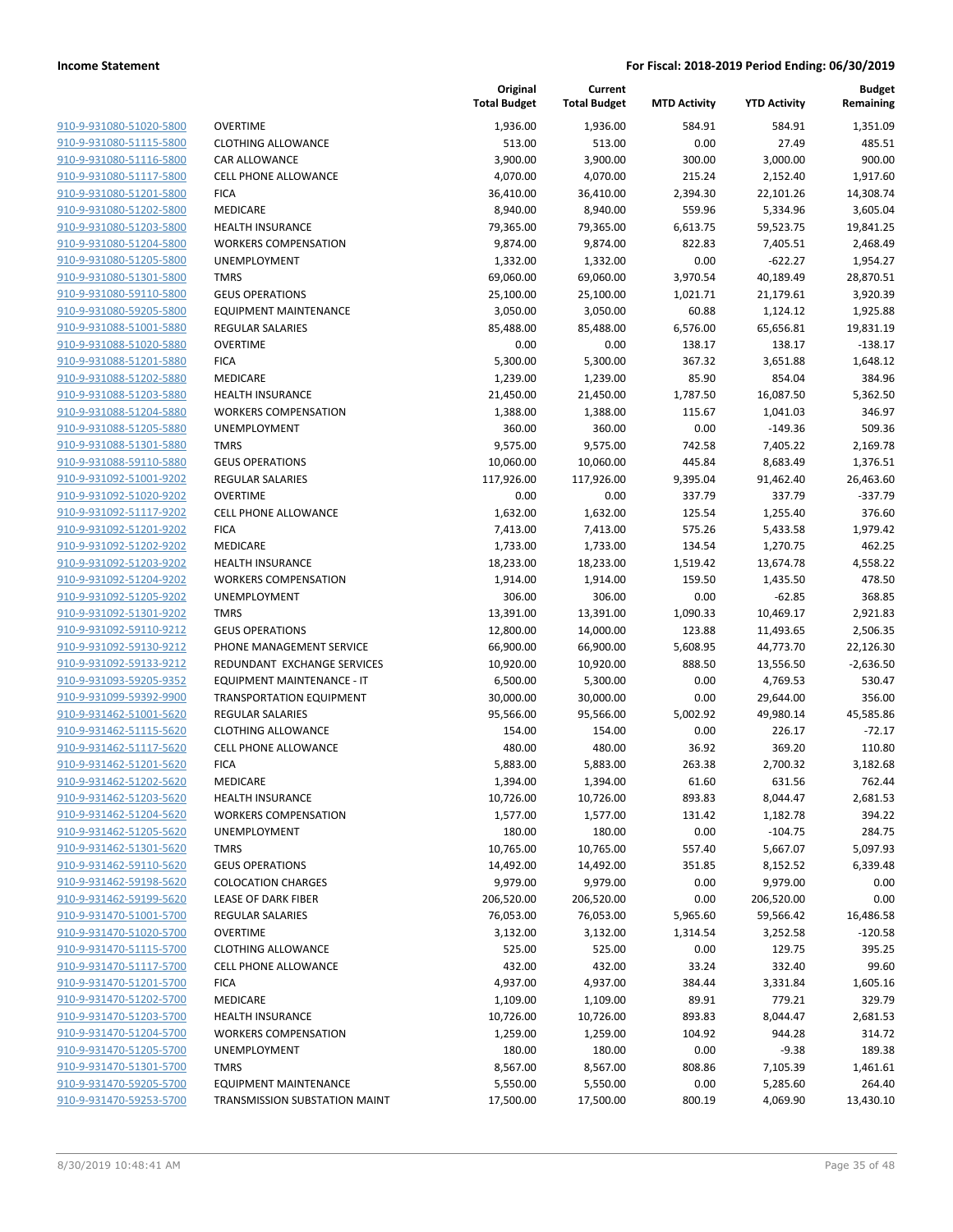|                                                    |                                     | Original<br><b>Total Budget</b> | Current<br><b>Total Budget</b> | <b>MTD Activity</b> | <b>YTD Activity</b> | <b>Budget</b><br>Remaining |
|----------------------------------------------------|-------------------------------------|---------------------------------|--------------------------------|---------------------|---------------------|----------------------------|
| 910-9-931490-59353-9900                            | <b>TRANSMISSION SUBSTATIONS</b>     | 284,950.00                      | 284,950.00                     | 818.46              | 37,408.97           | 247,541.03                 |
| 910-9-931490-59392-9900                            | <b>TRANSPORTATION EQUIPMENT</b>     | 30,000.00                       | 29,644.00                      | 0.00                | 29,644.00           | 0.00                       |
| 910-9-931490-59396-9900                            | POWER OPERATED EQUIPMENT            | 0.00                            | 4,100.00                       | 0.00                | 4,100.00            | 0.00                       |
| 910-9-931491-51001-9911                            | <b>REGULAR SALARIES</b>             | 3,000.00                        | 3,000.00                       | 0.00                | 0.00                | 3,000.00                   |
| 910-9-931491-51201-9911                            | <b>FICA</b>                         | 186.00                          | 186.00                         | 0.00                | 0.00                | 186.00                     |
| 910-9-931491-51202-9911                            | <b>MEDICARE</b>                     | 44.00                           | 44.00                          | 0.00                | 0.00                | 44.00                      |
| 910-9-931491-51301-9911                            | <b>TMRS</b>                         | 336.00                          | 336.00                         | 0.00                | 0.00                | 336.00                     |
| 910-9-931528-51001-5820                            | <b>REGULAR SALARIES</b>             | 95,816.00                       | 95,816.00                      | 5,002.92            | 49,980.14           | 45,835.86                  |
| 910-9-931528-51115-5820                            | <b>CLOTHING ALLOWANCE</b>           | 154.00                          | 154.00                         | 0.00                | 0.00                | 154.00                     |
| 910-9-931528-51117-5820                            | <b>CELL PHONE ALLOWANCE</b>         | 480.00                          | 480.00                         | 36.92               | 369.20              | 110.80                     |
| 910-9-931528-51201-5820                            | <b>FICA</b>                         | 5,898.00                        | 5,898.00                       | 312.48              | 3,121.75            | 2,776.25                   |
| 910-9-931528-51202-5820                            | MEDICARE                            | 1,397.00                        | 1,397.00                       | 73.08               | 730.09              | 666.91                     |
| 910-9-931528-51203-5820                            | <b>HEALTH INSURANCE</b>             | 10,726.00                       | 10,726.00                      | 893.83              | 8,044.47            | 2,681.53                   |
| 910-9-931528-51204-5820                            | <b>WORKERS COMPENSATION</b>         | 1,577.00                        | 1,577.00                       | 131.42              | 1,182.78            | 394.22                     |
| 910-9-931528-51205-5820                            | UNEMPLOYMENT                        | 180.00                          | 180.00                         | 0.00                | $-124.19$           | 304.19                     |
| 910-9-931528-51301-5820                            | <b>TMRS</b>                         | 10,793.00                       | 10,793.00                      | 557.40              | 5,667.07            | 5,125.93                   |
| 910-9-931528-59110-5820                            | <b>GEUS OPERATIONS</b>              | 15,900.00                       | 15,900.00                      | 302.66              | 8,596.94            | 7,303.06                   |
| 910-9-931529-51001-5920                            | REGULAR SALARIES                    | 76,305.00                       | 76,305.00                      | 5,965.61            | 59,566.43           | 16,738.57                  |
| 910-9-931529-51020-5920                            | <b>OVERTIME</b>                     | 3,132.00                        | 3,132.00                       | 1,314.52            | 3,252.56            | $-120.56$                  |
| 910-9-931529-51115-5920                            | <b>CLOTHING ALLOWANCE</b>           | 525.00                          | 525.00                         | 0.00                | 636.78              | $-111.78$                  |
| 910-9-931529-51117-5920                            | <b>CELL PHONE ALLOWANCE</b>         | 432.00                          | 432.00                         | 33.20               | 332.00              | 100.00                     |
| 910-9-931529-51201-5920                            | <b>FICA</b>                         | 4,952.00                        | 4,952.00                       | 453.43              | 3,915.34            | 1,036.66                   |
| 910-9-931529-51202-5920                            | MEDICARE                            | 1,112.00                        | 1,112.00                       | 106.05              | 915.70              | 196.30                     |
| 910-9-931529-51203-5920                            | <b>HEALTH INSURANCE</b>             | 10,726.00                       | 10,726.00                      | 893.83              | 8,044.47            | 2,681.53                   |
| 910-9-931529-51204-5920                            | <b>WORKERS COMPENSATION</b>         | 1,259.00                        | 1,259.00                       | 104.92              | 944.28              | 314.72                     |
| 910-9-931529-51205-5920                            | UNEMPLOYMENT                        | 180.00                          | 180.00                         | 0.00                | $-57.56$            | 237.56                     |
| 910-9-931529-51301-5920                            | <b>TMRS</b>                         | 8,595.00                        | 8,595.00                       | 808.85              | 7,105.36            | 1,489.64                   |
| 910-9-931529-59205-5920                            | <b>EQUIPMENT MAINTENANCE</b>        | 6,950.00                        | 6,950.00                       | 0.00                | 4,862.58            | 2,087.42                   |
| 910-9-931529-59262-5920                            | DISTRIBUTION SUBSTATION MAINTENANCE | 21,500.00                       | 21,500.00                      | 1,122.95            | 13,417.42           | 8,082.58                   |
| 910-9-931590-59362-9900                            | <b>DISTRIBUTION SUBSTATIONS</b>     | 1,386,000.00                    | 1,386,000.00                   | 0.00                | 564,704.02          | 821,295.98                 |
| 910-9-931590-59392-9900                            | <b>TRANSPORTATION EQUIPMENT</b>     | 65,000.00                       | 59,024.00                      | 0.00                | 0.00                | 59,024.00                  |
| 910-9-931590-59396-9900                            | POWER OPERATED EQUIPMENT            | 0.00                            | 4,100.00                       | 0.00                | 4,100.00            | 0.00                       |
| 910-9-931591-51001-9912                            | <b>REGULAR SALARIES</b>             | 2,500.00                        | 2,500.00                       | 0.00                | 0.00                | 2,500.00                   |
| 910-9-931591-51201-9912<br>910-9-931591-51202-9912 | <b>FICA</b><br><b>MEDICARE</b>      | 155.00<br>37.00                 | 155.00<br>37.00                | 0.00<br>0.00        | 0.00<br>0.00        | 155.00<br>37.00            |
| 910-9-931591-51301-9912                            | <b>TMRS</b>                         | 280.00                          | 280.00                         | 0.00                | 0.00                | 280.00                     |
| 910-9-932467-51001-5671                            | REGULAR SALARIES                    | 40,530.00                       | 40,530.00                      | 7,651.80            | 55,700.83           | $-15,170.83$               |
| 910-9-932467-51011-5671                            | PART TIME TEMPORARY                 | 36,930.00                       | 36,930.00                      | 0.00                | 0.00                | 36,930.00                  |
| 910-9-932467-51020-5671                            | <b>OVERTIME</b>                     | 6,233.00                        | 6,233.00                       | 1,944.27            | 6,193.13            | 39.87                      |
| 910-9-932467-51115-5671                            | <b>CLOTHING ALLOWANCE</b>           | 578.00                          | 578.00                         | 0.00                | 464.10              | 113.90                     |
| 910-9-932467-51201-5671                            | <b>FICA</b>                         | 5,189.00                        | 5,189.00                       | 562.76              | 3,555.44            | 1,633.56                   |
| 910-9-932467-51202-5671                            | MEDICARE                            | 1,122.00                        | 1,122.00                       | 131.62              | 831.52              | 290.48                     |
| 910-9-932467-51203-5671                            | <b>HEALTH INSURANCE</b>             | 21,450.00                       | 21,450.00                      | 1,787.50            | 16,087.50           | 5,362.50                   |
| 910-9-932467-51204-5671                            | <b>WORKERS COMPENSATION</b>         | 1,769.00                        | 1,769.00                       | 147.42              | 1,326.78            | 442.22                     |
| 910-9-932467-51205-5671                            | <b>UNEMPLOYMENT</b>                 | 360.00                          | 360.00                         | 0.00                | $-156.71$           | 516.71                     |
| 910-9-932467-51301-5671                            | <b>TMRS</b>                         | 8,675.00                        | 8,675.00                       | 626.57              | 4,747.80            | 3,927.20                   |
| 910-9-932467-59110-5671                            | <b>GEUS OPERATIONS</b>              | 14,000.00                       | 14,000.00                      | 433.57              | 8,641.23            | 5,358.77                   |
| 910-9-932474-51001-5740                            | REGULAR SALARIES                    | 32,855.00                       | 32,855.00                      | 3,635.45            | 29,121.71           | 3,733.29                   |
| 910-9-932474-51020-5740                            | <b>OVERTIME</b>                     | 6,497.00                        | 6,497.00                       | 3,063.06            | 8,044.62            | $-1,547.62$                |
| 910-9-932474-51115-5740                            | <b>CLOTHING ALLOWANCE</b>           | 578.00                          | 578.00                         | 0.00                | 514.70              | 63.30                      |
| 910-9-932474-51201-5740                            | <b>FICA</b>                         | 2,440.00                        | 2,440.00                       | 394.26              | 2,128.68            | 311.32                     |
| 910-9-932474-51202-5740                            | MEDICARE                            | 476.00                          | 476.00                         | 92.20               | 497.81              | $-21.81$                   |
| 910-9-932474-51203-5740                            | <b>HEALTH INSURANCE</b>             | 10,725.00                       | 10,725.00                      | 893.75              | 8,043.75            | 2,681.25                   |
| 910-9-932474-51204-5740                            | <b>WORKERS COMPENSATION</b>         | 1,045.00                        | 1,045.00                       | 87.08               | 783.72              | 261.28                     |
| 910-9-932474-51205-5740                            | <b>UNEMPLOYMENT</b>                 | 180.00                          | 180.00                         | 0.00                | $-84.71$            | 264.71                     |
| 910-9-932474-51301-5740                            | <b>TMRS</b>                         | 3,680.00                        | 3,680.00                       | 740.86              | 4,169.64            | $-489.64$                  |
| 910-9-932474-59205-5740                            | <b>EQUIPMENT MAINTENANCE</b>        | 0.00                            | 0.00                           | 2,335.67            | 3,167.88            | $-3,167.88$                |
| 910-9-932474-59257-5740                            | TRANSMISSION LINE MAINTENANCE       | 41,700.00                       | 41,700.00                      | 1,779.31            | 21,394.91           | 20,305.09                  |
| 910-9-932490-59356-9900                            | <b>GEUS TRANSMISSION LINES</b>      | 175,000.00                      | 175,000.00                     | 0.00                | 100,847.74          | 74,152.26                  |
|                                                    |                                     |                                 |                                |                     |                     |                            |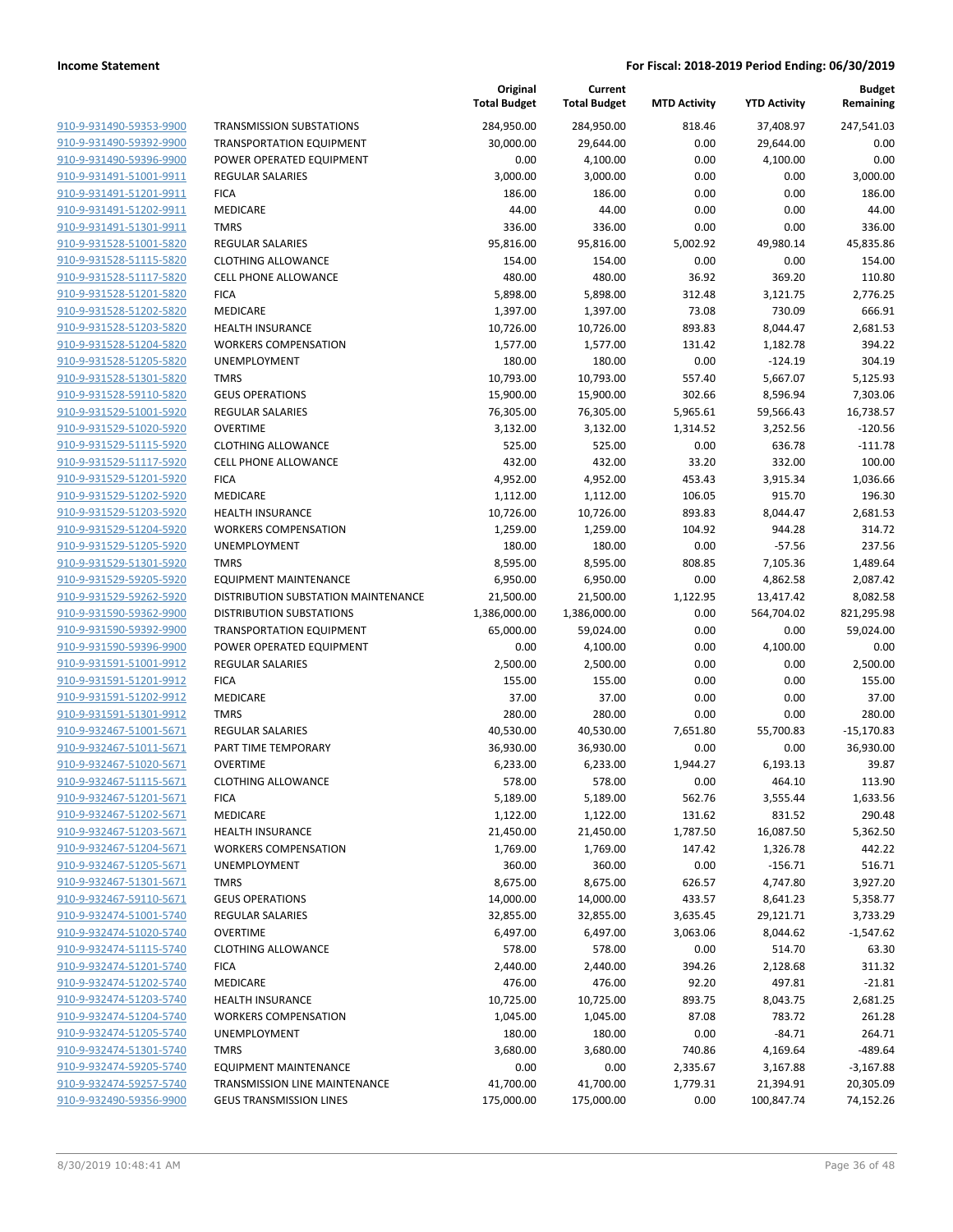| 910-9-932490-59392-9900        |
|--------------------------------|
| 910-9-932491-51001-9913        |
| 910-9-932491-51201-9913        |
| 910-9-932491-51202-9913        |
| 910-9-932491-51301-9913        |
| <u>910-9-932500-51001-5801</u> |
| <u>910-9-932500-51115-5801</u> |
| 910-9-932500-51117-5801        |
| 910-9-932500-51201-5801        |
| 910-9-932500-51202-5801        |
| 910-9-932500-51203-5801        |
| 910-9-932500-51204-5801        |
| 910-9-932500-51205-5801        |
| 910-9-932500-51301-5801        |
| 910-9-932500-59110-5801        |
| <u>910-9-932500-59112-5801</u> |
| 910-9-932500-59146-5801        |
| 910-9-932503-51001-5830        |
| 910-9-932503-51020-5830        |
| 910-9-932503-51115-5830        |
| 910-9-932503-51117-5830        |
| 910-9-932503-51201-5830        |
| 910-9-932503-51202-5830        |
| 910-9-932503-51203-5830        |
|                                |
| <u>910-9-932503-51204-5830</u> |
| 910-9-932503-51205-5830        |
| <u>910-9-932503-51301-5830</u> |
| 910-9-932503-59110-5830        |
| 910-9-932504-51001-5840        |
| 910-9-932504-51020-5840        |
| 910-9-932504-51115-5840        |
| 910-9-932504-51117-5840        |
| 910-9-932504-51201-5840        |
| 910-9-932504-51202-5840        |
| 910-9-932504-51203-5840        |
| 910-9-932504-51204-5840        |
| 910-9-932504-51205-5840        |
| 910-9-932504-51301-5840        |
| 910-9-932504-59110-5840        |
| 910-9-932505-51001-5850        |
| 910-9-932505-51201-5850        |
| 910-9-932505-51202-5850        |
| 910-9-932505-51301-5850        |
| 910-9-932505-59110-5850        |
| 910-9-932506-51001-5860        |
| 910-9-932506-51020-5860        |
| 910-9-932506-51115-5860        |
| 910-9-932506-51117-5860        |
| 910-9-932506-51201-5860        |
| 910-9-932506-51202-5860        |
| 910-9-932506-51203-5860        |
| 910-9-932506-51204-5860        |
| 910-9-932506-51205-5860        |
| 910-9-932506-51301-5860        |
| 910-9-932506-59110-5860        |
| 910-9-932507-51001-5870        |
| 910-9-932507-51201-5870        |
| 910-9-932507-51202-5870        |
| 910-9-932507-51301-5870        |
|                                |

|                         |                                 | Original<br><b>Total Budget</b> | Current<br><b>Total Budget</b> | <b>MTD Activity</b> | <b>YTD Activity</b> | Budget<br>Remaining |
|-------------------------|---------------------------------|---------------------------------|--------------------------------|---------------------|---------------------|---------------------|
| 910-9-932490-59392-9900 | <b>TRANSPORTATION EQUIPMENT</b> | 0.00                            | 27,000.00                      | 0.00                | 0.00                | 27,000.00           |
| 910-9-932491-51001-9913 | <b>REGULAR SALARIES</b>         | 63,000.00                       | 63,000.00                      | 0.00                | 27,096.06           | 35,903.94           |
| 910-9-932491-51201-9913 | <b>FICA</b>                     | 3,906.00                        | 3,906.00                       | 0.00                | 1,743.93            | 2,162.07            |
| 910-9-932491-51202-9913 | MEDICARE                        | 914.00                          | 914.00                         | 0.00                | 407.86              | 506.14              |
| 910-9-932491-51301-9913 | <b>TMRS</b>                     | 7,056.00                        | 7,056.00                       | 0.00                | 3,280.09            | 3,775.91            |
| 910-9-932500-51001-5801 | <b>REGULAR SALARIES</b>         | 126,339.00                      | 126,339.00                     | 9,718.40            | 97,048.00           | 29,291.00           |
| 910-9-932500-51115-5801 | <b>CLOTHING ALLOWANCE</b>       | 256.00                          | 256.00                         | 0.00                | 585.36              | $-329.36$           |
| 910-9-932500-51117-5801 | <b>CELL PHONE ALLOWANCE</b>     | 636.00                          | 636.00                         | 48.92               | 489.20              | 146.80              |
| 910-9-932500-51201-5801 | <b>FICA</b>                     | 7,881.00                        | 7,881.00                       | 571.32              | 5,743.27            | 2,137.73            |
| 910-9-932500-51202-5801 | MEDICARE                        | 1,843.00                        | 1,843.00                       | 133.62              | 1,343.19            | 499.81              |
| 910-9-932500-51203-5801 | <b>HEALTH INSURANCE</b>         | 10,725.00                       | 10,725.00                      | 893.75              | 8,043.75            | 2,681.25            |
| 910-9-932500-51204-5801 | <b>WORKERS COMPENSATION</b>     | 2,051.00                        | 2,051.00                       | 170.92              | 1,538.28            | 512.72              |
| 910-9-932500-51205-5801 | UNEMPLOYMENT                    | 180.00                          | 180.00                         | 0.00                | $-33.47$            | 213.47              |
| 910-9-932500-51301-5801 | <b>TMRS</b>                     | 14,237.00                       | 14,237.00                      | 1,080.26            | 10,978.25           | 3,258.75            |
| 910-9-932500-59110-5801 | <b>GEUS OPERATIONS</b>          | 7,280.00                        | 7,280.00                       | 892.42              | 5,977.03            | 1,302.97            |
| 910-9-932500-59112-5801 | SAFETY                          | 52,170.00                       | 52,170.00                      | 225.96              | 32,580.24           | 19,589.76           |
| 910-9-932500-59146-5801 | TRAINING AND/OR TRAVEL          | 16,200.00                       | 16,200.00                      | 15.96               | 12,336.41           | 3,863.59            |
| 910-9-932503-51001-5830 | REGULAR SALARIES                | 121,031.00                      | 121,031.00                     | 10,939.64           | 99,927.08           | 21,103.92           |
| 910-9-932503-51020-5830 | <b>OVERTIME</b>                 | 10,259.00                       | 10,259.00                      | 4,102.79            | 12,749.20           | $-2,490.20$         |
| 910-9-932503-51115-5830 | <b>CLOTHING ALLOWANCE</b>       | 1,257.00                        | 1,257.00                       | 0.00                | 1,493.90            | $-236.90$           |
| 910-9-932503-51117-5830 | CELL PHONE ALLOWANCE            | 318.00                          | 318.00                         | 24.46               | 244.60              | 73.40               |
| 910-9-932503-51201-5830 | <b>FICA</b>                     | 8,166.00                        | 8,166.00                       | 834.80              | 6,187.53            | 1,978.47            |
| 910-9-932503-51202-5830 | MEDICARE                        | 1,761.00                        | 1,761.00                       | 195.24              | 1,447.08            | 313.92              |
| 910-9-932503-51203-5830 | <b>HEALTH INSURANCE</b>         | 21,452.00                       | 21,452.00                      | 1,787.67            | 16,089.03           | 5,362.97            |
| 910-9-932503-51204-5830 | <b>WORKERS COMPENSATION</b>     | 2,680.00                        | 2,680.00                       | 223.33              | 2,009.97            | 670.03              |
| 910-9-932503-51205-5830 | UNEMPLOYMENT                    | 360.00                          | 360.00                         | 0.00                | $-89.23$            | 449.23              |
| 910-9-932503-51301-5830 | <b>TMRS</b>                     | 13,599.00                       | 13,599.00                      | 1,666.40            | 12,685.49           | 913.51              |
| 910-9-932503-59110-5830 | <b>GEUS OPERATIONS</b>          | 85,000.00                       | 73,551.00                      | 6,658.70            | 46,035.46           | 27,515.54           |
| 910-9-932504-51001-5840 | REGULAR SALARIES                | 122,377.00                      | 122,377.00                     | 10,939.61           | 99,927.04           | 22,449.96           |
| 910-9-932504-51020-5840 | <b>OVERTIME</b>                 | 10,259.00                       | 10,259.00                      | 4,102.77            | 12,749.17           | $-2,490.17$         |
| 910-9-932504-51115-5840 | <b>CLOTHING ALLOWANCE</b>       | 1,257.00                        | 1,257.00                       | 0.00                | 0.00                | 1,257.00            |
| 910-9-932504-51117-5840 | CELL PHONE ALLOWANCE            | 318.00                          | 318.00                         | 24.46               | 244.60              | 73.40               |
| 910-9-932504-51201-5840 | <b>FICA</b>                     | 8,249.00                        | 8,249.00                       | 934.14              | 7,001.08            | 1,247.92            |
| 910-9-932504-51202-5840 | MEDICARE                        | 1,781.00                        | 1,781.00                       | 218.46              | 1,637.33            | 143.67              |
| 910-9-932504-51203-5840 | <b>HEALTH INSURANCE</b>         | 21,452.00                       | 21,452.00                      | 1,787.67            | 16,089.03           | 5,362.97            |
| 910-9-932504-51204-5840 | <b>WORKERS COMPENSATION</b>     | 2,680.00                        | 2,680.00                       | 223.33              | 2,009.97            | 670.03              |
| 910-9-932504-51205-5840 | UNEMPLOYMENT                    | 360.00                          | 360.00                         | 0.00                | $-154.86$           | 514.86              |
| 910-9-932504-51301-5840 | <b>TMRS</b>                     | 13,750.00                       | 13,750.00                      | 1,666.39            | 12,685.48           | 1,064.52            |
| 910-9-932504-59110-5840 | <b>GEUS OPERATIONS</b>          | 68,000.00                       | 83,000.00                      | 4,912.72            | 45,789.95           | 37,210.05           |
| 910-9-932505-51001-5850 | REGULAR SALARIES                | 708.00                          | 708.00                         | 0.00                | 0.00                | 708.00              |
| 910-9-932505-51201-5850 | <b>FICA</b>                     | 49.00                           | 49.00                          | 0.00                | 0.00                | 49.00               |
| 910-9-932505-51202-5850 | MEDICARE                        | 10.00                           | 10.00                          | 0.00                | 0.00                | 10.00               |
| 910-9-932505-51301-5850 | <b>TMRS</b>                     | 78.00                           | 78.00                          | 0.00                | 0.00                | 78.00               |
| 910-9-932505-59110-5850 | <b>GEUS OPERATIONS</b>          | 100.00                          | 100.00                         | 0.00                | 0.00                | 100.00              |
| 910-9-932506-51001-5860 | REGULAR SALARIES                | 114,400.00                      | 114,400.00                     | 6,433.61            | 64,242.44           | 50,157.56           |
| 910-9-932506-51020-5860 | <b>OVERTIME</b>                 | 1,201.00                        | 1,201.00                       | 272.68              | 575.74              | 625.26              |
| 910-9-932506-51115-5860 | <b>CLOTHING ALLOWANCE</b>       | 525.00                          | 525.00                         | 0.00                | 464.10              | 60.90               |
| 910-9-932506-51117-5860 | <b>CELL PHONE ALLOWANCE</b>     | 399.00                          | 399.00                         | 33.22               | 332.20              | 66.80               |
| 910-9-932506-51201-5860 | <b>FICA</b>                     | 7,191.00                        | 7,191.00                       | 414.28              | 4,010.94            | 3,180.06            |
| 910-9-932506-51202-5860 | MEDICARE                        | 1,665.00                        | 1,665.00                       | 96.89               | 938.06              | 726.94              |
| 910-9-932506-51203-5860 | <b>HEALTH INSURANCE</b>         | 16,088.00                       | 16,088.00                      | 0.00                | 10,725.36           | 5,362.64            |
| 910-9-932506-51204-5860 | <b>WORKERS COMPENSATION</b>     | 1,874.00                        | 1,874.00                       | 156.17              | 1,405.53            | 468.47              |
| 910-9-932506-51205-5860 | UNEMPLOYMENT                    | 270.00                          | 270.00                         | 0.00                | $-131.20$           | 401.20              |
| 910-9-932506-51301-5860 | <b>TMRS</b>                     | 12,857.00                       | 12,857.00                      | 745.39              | 7,332.92            | 5,524.08            |
| 910-9-932506-59110-5860 | <b>GEUS OPERATIONS</b>          | 13,410.00                       | 13,410.00                      | 643.22              | 6,796.30            | 6,613.70            |
| 910-9-932507-51001-5870 | REGULAR SALARIES                | 774.00                          | 774.00                         | 0.00                | 404.05              | 369.95              |
| 910-9-932507-51201-5870 | <b>FICA</b>                     | 53.00                           | 53.00                          | 0.00                | 25.05               | 27.95               |
| 910-9-932507-51202-5870 | MEDICARE                        | 10.00                           | 10.00                          | 0.00                | 5.86                | 4.14                |
| 910-9-932507-51301-5870 | <b>TMRS</b>                     | 86.00                           | 86.00                          | 0.00                | 44.68               | 41.32               |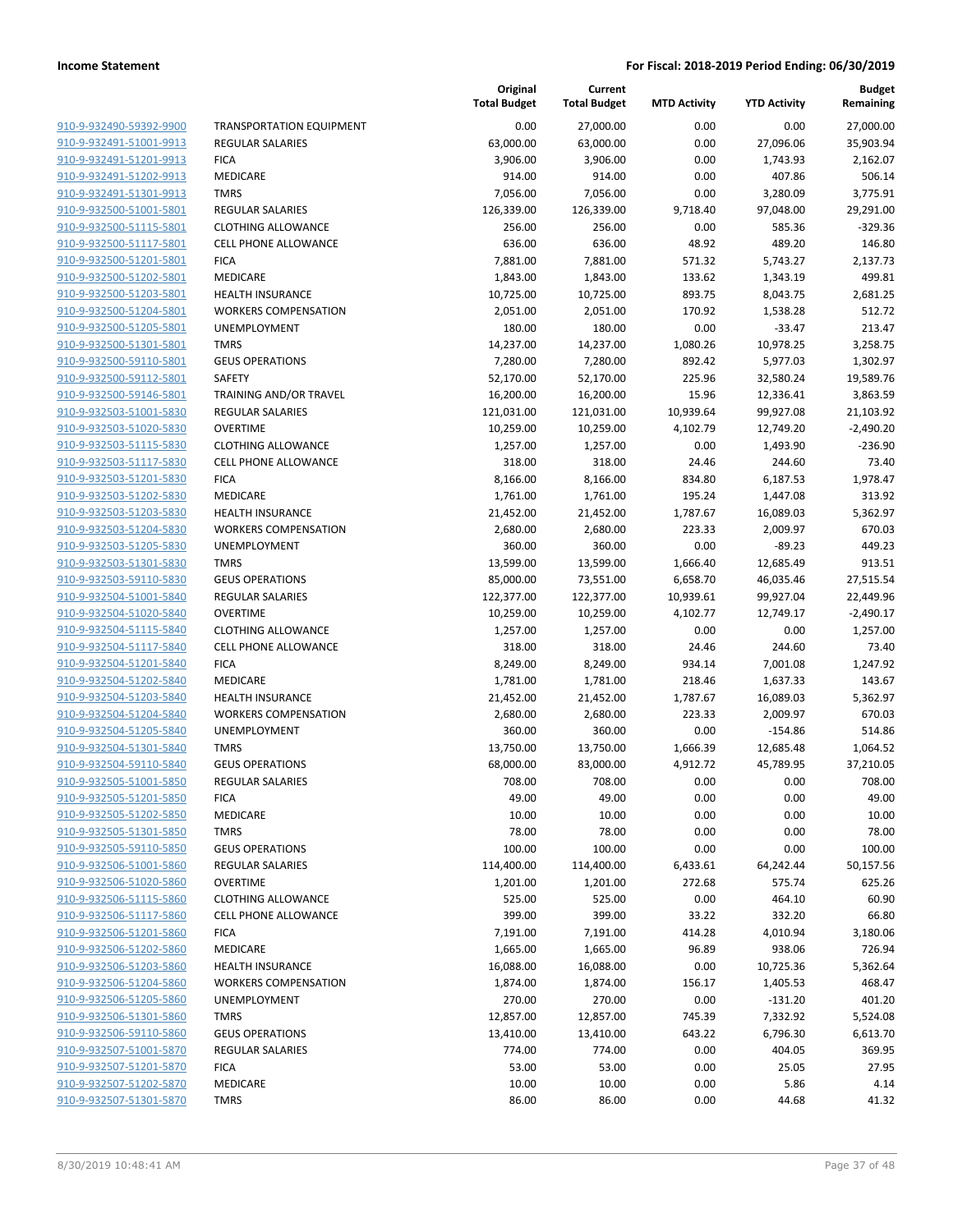| 910-9-932507-59110-5870        |
|--------------------------------|
| 910-9-932509-59147-5890        |
| 910-9-932510-51001-5900        |
| 910-9-932510-51020-5900        |
| <u>910-9-932510-51102-5900</u> |
| 910-9-932510-51115-5900        |
| 910-9-932510-51201-5900        |
| 910-9-932510-51202-5900        |
| 910-9-932510-51203-5900        |
| <u>910-9-932510-51204-5900</u> |
| 910-9-932510-51205-5900        |
| 910-9-932510-51301-5900        |
| 910-9-932510-59205-5900        |
|                                |
| 910-9-932514-51001-5941        |
| <u>910-9-932514-51020-5941</u> |
| 910-9-932514-51102-5941        |
| 910-9-932514-51115-5941        |
| 910-9-932514-51201-5941        |
| 910-9-932514-51202-5941        |
| 910-9-932514-51203-5941        |
| 910-9-932514-51204-5941        |
| 910-9-932514-51205-5941        |
| 910-9-932514-51301-5941        |
| 910-9-932514-59275-5941        |
| 910-9-932515-51001-5950        |
| 910-9-932515-51020-5950        |
| 910-9-932515-51201-5950        |
| 910-9-932515-51202-5950        |
| 910-9-932515-51205-5950        |
| 910-9-932515-51301-5950        |
| 910-9-932515-59282-5950        |
| 910-9-932516-51001-5960        |
| 910-9-932516-51020-5960        |
| 910-9-932516-51201-5960        |
| <u>910-9-932516-51202-5960</u> |
| 910-9-932516-51205-5960        |
| 910-9-932516-51301-5960        |
| 910-9-932516-59284-5960        |
| 910-9-932517-51001-5970        |
| 910-9-932517-51020-5970        |
|                                |
| 910-9-932517-51115-5970        |
| 910-9-932517-51201-5970        |
| 910-9-932517-51202-5970        |
| 910-9-932517-51203-5970        |
| 910-9-932517-51204-5970        |
| 910-9-932517-51205-5970        |
| 910-9-932517-51301-5970        |
| 910-9-932517-59270-5970        |
| 910-9-932518-51001-5980        |
| 910-9-932518-51020-5980        |
| <u>910-9-932518-51201-5980</u> |
| 910-9-932518-51202-5980        |
| 910-9-932518-51205-5980        |
| 910-9-932518-51301-5980        |
| <u>910-9-932518-59288-5980</u> |
| <u>910-9-932519-51001-5990</u> |
| 910-9-932519-51201-<br>-5990   |
| 910-9-932519-51202-5990        |
| 910-9-932519-51205-5990        |
|                                |

|                         |                                      | Original<br><b>Total Budget</b> | Current<br><b>Total Budget</b> | <b>MTD Activity</b> | <b>YTD Activity</b> | <b>Budget</b><br>Remaining |
|-------------------------|--------------------------------------|---------------------------------|--------------------------------|---------------------|---------------------|----------------------------|
| 910-9-932507-59110-5870 | <b>GEUS OPERATIONS</b>               | 50.00                           | 50.00                          | 0.00                | 0.00                | 50.00                      |
| 910-9-932509-59147-5890 | <b>RENT</b>                          | 161.00                          | 161.00                         | 0.00                | 0.00                | 161.00                     |
| 910-9-932510-51001-5900 | <b>REGULAR SALARIES</b>              | 62,171.00                       | 62,171.00                      | 4,950.40            | 49,328.00           | 12,843.00                  |
| 910-9-932510-51020-5900 | <b>OVERTIME</b>                      | 10,088.00                       | 10,088.00                      | 1,541.55            | 3,461.17            | 6,626.83                   |
| 910-9-932510-51102-5900 | <b>BILINGUAL PAY</b>                 | 600.00                          | 600.00                         | 46.16               | 461.60              | 138.40                     |
| 910-9-932510-51115-5900 | <b>CLOTHING ALLOWANCE</b>            | 525.00                          | 525.00                         | 0.00                | 456.60              | 68.40                      |
| 910-9-932510-51201-5900 | <b>FICA</b>                          | 4,517.00                        | 4,517.00                       | 355.30              | 2,856.01            | 1,660.99                   |
| 910-9-932510-51202-5900 | MEDICARE                             | 910.00                          | 910.00                         | 83.09               | 667.94              | 242.06                     |
| 910-9-932510-51203-5900 | <b>HEALTH INSURANCE</b>              | 10,725.00                       | 10,725.00                      | 2,234.42            | 9,384.42            | 1,340.58                   |
| 910-9-932510-51204-5900 | <b>WORKERS COMPENSATION</b>          | 1,009.00                        | 1,009.00                       | 84.08               | 756.72              | 252.28                     |
| 910-9-932510-51205-5900 | UNEMPLOYMENT                         | 180.00                          | 180.00                         | 0.00                | $-33.47$            | 213.47                     |
| 910-9-932510-51301-5900 | <b>TMRS</b>                          | 7,030.00                        | 7,030.00                       | 723.12              | 5,994.10            | 1,035.90                   |
| 910-9-932510-59205-5900 | <b>EQUIPMENT MAINTENANCE</b>         | 87,000.00                       | 72,000.00                      | 2,018.06            | 39,585.62           | 32,414.38                  |
| 910-9-932514-51001-5941 | <b>REGULAR SALARIES</b>              | 492,457.00                      | 492,457.00                     | 34,168.45           | 313,755.79          | 178,701.21                 |
| 910-9-932514-51020-5941 | <b>OVERTIME</b>                      | 53,651.00                       | 53,651.00                      | 19,367.44           | 54,391.43           | $-740.43$                  |
| 910-9-932514-51102-5941 | <b>BILINGUAL PAY</b>                 | 1,185.00                        | 1,185.00                       | 69.24               | 715.48              | 469.52                     |
| 910-9-932514-51115-5941 | <b>CLOTHING ALLOWANCE</b>            | 5,775.00                        | 5,775.00                       | 0.00                | 5,097.60            | 677.40                     |
| 910-9-932514-51201-5941 | <b>FICA</b>                          | 33,922.00                       | 33,922.00                      | 3,178.52            | 21,621.85           | 12,300.15                  |
| 910-9-932514-51202-5941 | <b>MEDICARE</b>                      | 7,160.00                        | 7,160.00                       | 743.36              | 5,056.72            | 2,103.28                   |
| 910-9-932514-51203-5941 | HEALTH INSURANCE                     | 114,973.00                      | 114,973.00                     | 9,581.08            | 86,229.72           | 28,743.28                  |
| 910-9-932514-51204-5941 | <b>WORKERS COMPENSATION</b>          | 8,051.00                        | 8,051.00                       | 670.92              | 6,038.32            | 2,012.68                   |
| 910-9-932514-51205-5941 | UNEMPLOYMENT                         | 1,929.00                        | 1,929.00                       | 0.00                | $-638.38$           | 2,567.38                   |
| 910-9-932514-51301-5941 | <b>TMRS</b>                          | 55,288.00                       | 55,288.00                      | 5,926.18            | 41,409.19           | 13,878.81                  |
| 910-9-932514-59275-5941 | POLES, OH, UG & SERVICES MAINTENANCE | 204,000.00                      | 204,000.00                     | 14,401.00           | 133,743.74          | 70,256.26                  |
| 910-9-932515-51001-5950 | REGULAR SALARIES                     | 562.00                          | 562.00                         | 4,244.47            | 6,223.43            | $-5,661.43$                |
| 910-9-932515-51020-5950 | <b>OVERTIME</b>                      | 0.00                            | 0.00                           | 317.99              | 603.90              | $-603.90$                  |
| 910-9-932515-51201-5950 | <b>FICA</b>                          | 39.00                           | 39.00                          | 282.87              | 423.30              | $-384.30$                  |
| 910-9-932515-51202-5950 | MEDICARE                             | 8.00                            | 8.00                           | 66.15               | 98.99               | $-90.99$                   |
| 910-9-932515-51205-5950 | UNEMPLOYMENT                         | 0.00                            | 0.00                           | 0.00                | 0.49                | $-0.49$                    |
| 910-9-932515-51301-5950 | <b>TMRS</b>                          | 64.00                           | 64.00                          | 504.59              | 755.09              | $-691.09$                  |
| 910-9-932515-59282-5950 | <b>TRANSFORMERS MAINTENANCE</b>      | 7,000.00                        | 7,000.00                       | 0.00                | 7,485.67            | $-485.67$                  |
| 910-9-932516-51001-5960 | <b>REGULAR SALARIES</b>              | 12,231.00                       | 12,231.00                      | 420.99              | 6,687.68            | 5,543.32                   |
| 910-9-932516-51020-5960 | <b>OVERTIME</b>                      | 1,337.00                        | 1,337.00                       | 267.86              | 1,433.62            | -96.62                     |
| 910-9-932516-51201-5960 | <b>FICA</b>                          | 840.00                          | 840.00                         | 42.71               | 503.54              | 336.46                     |
| 910-9-932516-51202-5960 | MEDICARE                             | 177.00                          | 177.00                         | 9.99                | 117.76              | 59.24                      |
| 910-9-932516-51205-5960 | <b>UNEMPLOYMENT</b>                  | 40.00                           | 40.00                          | 0.00                | 17.06               | 22.94                      |
| 910-9-932516-51301-5960 | <b>TMRS</b>                          | 1,369.00                        | 1,369.00                       | 76.18               | 917.47              | 451.53                     |
| 910-9-932516-59284-5960 | ST LIGHTING & SIGNALS MAINTENANCE    | 10,000.00                       | 10,000.00                      | 748.15              | 6,211.20            | 3,788.80                   |
| 910-9-932517-51001-5970 | <b>REGULAR SALARIES</b>              | 59,196.00                       | 59,196.00                      | 2,760.00            | 27,278.42           | 31,917.58                  |
| 910-9-932517-51020-5970 | <b>OVERTIME</b>                      | 221.00                          | 221.00                         | 0.00                | 102.25              | 118.75                     |
| 910-9-932517-51115-5970 | <b>CLOTHING ALLOWANCE</b>            | 525.00                          | 525.00                         | 0.00                | 905.36              | $-380.36$                  |
| 910-9-932517-51201-5970 | <b>FICA</b>                          | 3,683.00                        | 3,683.00                       | 146.14              | 1,479.09            | 2,203.91                   |
| 910-9-932517-51202-5970 | MEDICARE                             | 858.00                          | 858.00                         | 34.18               | 345.92              | 512.08                     |
| 910-9-932517-51203-5970 | <b>HEALTH INSURANCE</b>              | 10,726.00                       | 10,726.00                      | 893.83              | 8,044.47            | 2,681.53                   |
| 910-9-932517-51204-5970 | <b>WORKERS COMPENSATION</b>          | 997.00                          | 997.00                         | 83.08               | 747.72              | 249.28                     |
| 910-9-932517-51205-5970 | UNEMPLOYMENT                         | 176.00                          | 176.00                         | 0.00                | $-89.41$            | 265.41                     |
| 910-9-932517-51301-5970 | <b>TMRS</b>                          | 6,629.00                        | 6,629.00                       | 305.26              | 3,081.27            | 3,547.73                   |
| 910-9-932517-59270-5970 | <b>METERS MAINTENANCE</b>            | 600.00                          | 600.00                         | 275.28              | 275.28              | 324.72                     |
| 910-9-932518-51001-5980 | <b>REGULAR SALARIES</b>              | 1,826.00                        | 1,826.00                       | 219.12              | 2,227.69            | $-401.69$                  |
| 910-9-932518-51020-5980 | <b>OVERTIME</b>                      | 205.00                          | 205.00                         | 82.16               | 548.74              | $-343.74$                  |
| 910-9-932518-51201-5980 | <b>FICA</b>                          | 126.00                          | 126.00                         | 18.68               | 172.14              | $-46.14$                   |
| 910-9-932518-51202-5980 | MEDICARE                             | 26.00                           | 26.00                          | 4.37                | 40.25               | $-14.25$                   |
| 910-9-932518-51205-5980 | <b>UNEMPLOYMENT</b>                  | 9.00                            | 9.00                           | 0.00                | 8.04                | 0.96                       |
| 910-9-932518-51301-5980 | TMRS                                 | 204.00                          | 204.00                         | 33.32               | 313.37              | $-109.37$                  |
| 910-9-932518-59288-5980 | <b>VAPOR LIGHTS MAINTENANCE</b>      | 700.00                          | 700.00                         | 31.10               | 320.56              | 379.44                     |
| 910-9-932519-51001-5990 | REGULAR SALARIES                     | 1,229.00                        | 1,229.00                       | 0.00                | 0.00                | 1,229.00                   |
| 910-9-932519-51201-5990 | <b>FICA</b>                          | 76.00                           | 76.00                          | 0.00                | 0.00                | 76.00                      |
| 910-9-932519-51202-5990 | MEDICARE                             | 18.00                           | 18.00                          | 0.00                | 0.00                | 18.00                      |
| 910-9-932519-51205-5990 | UNEMPLOYMENT                         | 4.00                            | 4.00                           | 0.00                | 0.00                | 4.00                       |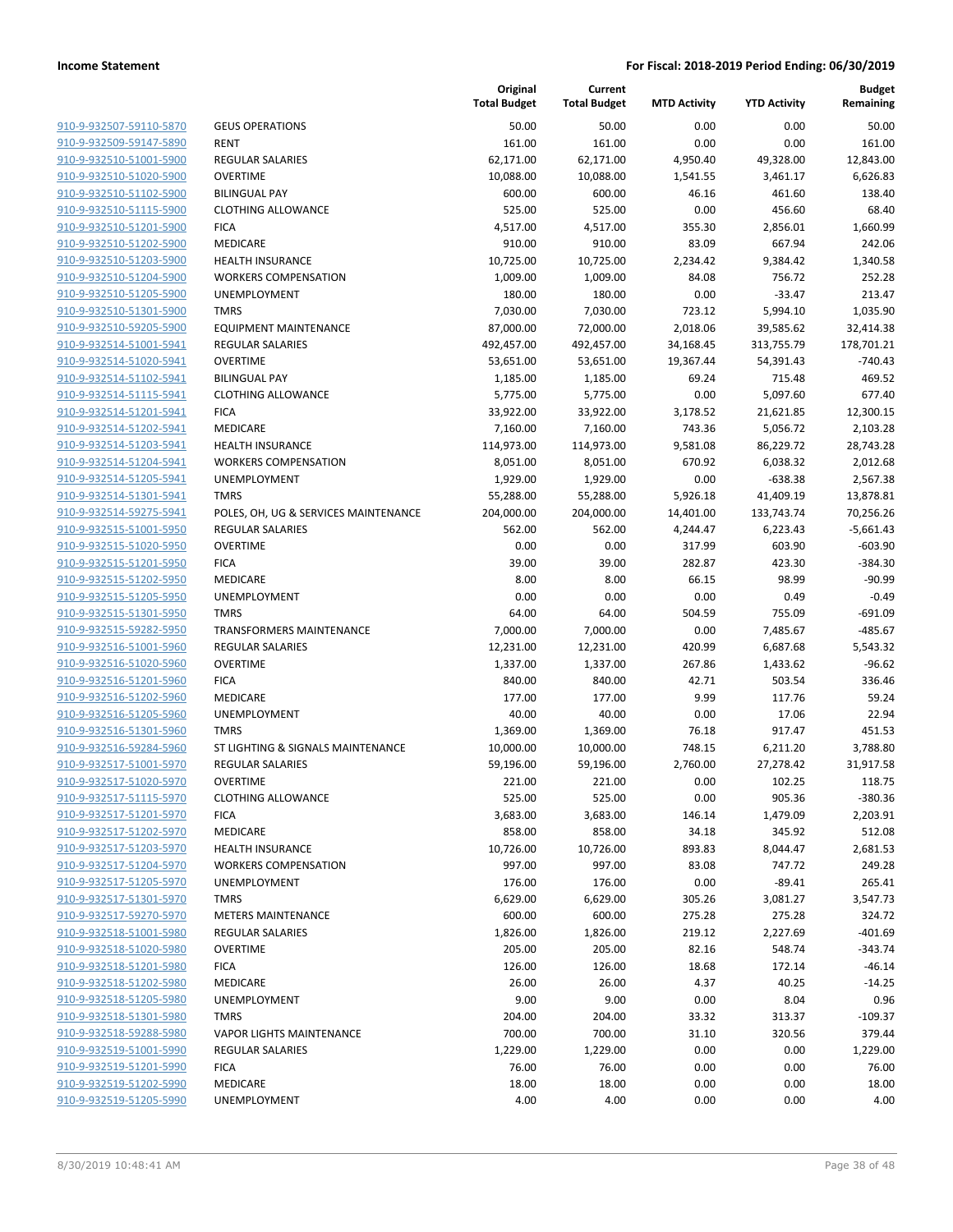|                                                    |                                      | Original<br><b>Total Budget</b> | Current<br><b>Total Budget</b> | <b>MTD Activity</b> | <b>YTD Activity</b> | <b>Budget</b><br>Remaining |
|----------------------------------------------------|--------------------------------------|---------------------------------|--------------------------------|---------------------|---------------------|----------------------------|
| 910-9-932519-51301-5990                            | <b>TMRS</b>                          | 138.00                          | 138.00                         | 0.00                | 0.00                | 138.00                     |
| 910-9-932590-59364-9900                            | <b>POLES</b>                         | 160,000.00                      | 160,000.00                     | 12,790.53           | 94,737.24           | 65,262.76                  |
| 910-9-932590-59365-9900                            | OH CONDUCTOR & DEVICES               | 70,000.00                       | 70,000.00                      | 2,131.21            | 27,494.52           | 42,505.48                  |
| 910-9-932590-59366-9900                            | <b>UG CONDUIT</b>                    | 75,000.00                       | 75,000.00                      | 572.52              | 16,237.58           | 58,762.42                  |
| 910-9-932590-59367-9900                            | <b>UG CONDUCTOR &amp; DEVICES</b>    | 50,000.00                       | 50,000.00                      | 880.45              | 41,126.00           | 8,874.00                   |
| 910-9-932590-59368-9900                            | <b>TRANSFORMERS &amp; CAPACITORS</b> | 150,000.00                      | 150,000.00                     | 19,306.24           | 181,853.17          | $-31,853.17$               |
| 910-9-932590-59369-9900                            | SERVICE CONNECTIONS                  | 45,000.00                       | 7,088.00                       | 0.00                | 18.28               | 7,069.72                   |
| 910-9-932590-59370-9900                            | <b>METERS</b>                        | 809,547.00                      | 809,547.00                     | $-2,193.86$         | 45,893.84           | 763,653.16                 |
| 910-9-932590-59371-9900                            | <b>VAPOR LIGHTS</b>                  | 6,000.00                        | 6,000.00                       | 330.15              | 7,937.43            | $-1,937.43$                |
| 910-9-932590-59375-9900                            | <b>STREET LIGHTING &amp; SIGNALS</b> | 20,000.00                       | 20,000.00                      | 141.93              | 2,229.86            | 17,770.14                  |
| 910-9-932590-59392-9900                            | <b>TRANSPORTATION EQUIPMENT</b>      | 189,000.00                      | 199,912.00                     | 0.00                | 163,724.00          | 36,188.00                  |
| 910-9-932590-59396-9900                            | POWER OPERATED EQUIPMENT             | 120,000.00                      | 118,132.00                     | 0.00                | 116,919.54          | 1,212.46                   |
| 910-9-932590-59398-9900                            | MISCELLANEOUS EQUIPMENT              | 10,000.00                       | 10,000.00                      | 0.00                | 0.00                | 10,000.00                  |
| 910-9-932591-51001-9914                            | <b>REGULAR SALARIES</b>              | 19,515.00                       | 19,515.00                      | 2,844.31            | 43,886.54           | $-24,371.54$               |
| 910-9-932591-51020-9914                            | <b>OVERTIME</b>                      | 0.00                            | 0.00                           | 396.39              | 2,514.12            | $-2,514.12$                |
| 910-9-932591-51201-9914                            | <b>FICA</b>                          | 1,210.00                        | 1,210.00                       | 200.92              | 2,879.93            | $-1,669.93$                |
| 910-9-932591-51202-9914                            | MEDICARE                             | 283.00                          | 283.00                         | 46.99               | 673.55              | $-390.55$                  |
| 910-9-932591-51205-9914                            | UNEMPLOYMENT                         | 0.00                            | 0.00                           | 0.00                | 141.73              | $-141.73$                  |
| 910-9-932591-51301-9914                            | <b>TMRS</b>                          | 2,186.00                        | 2,186.00                       | 292.27              | 3,670.32            | $-1,484.32$                |
| 910-9-932592-51001-9915                            | REGULAR SALARIES                     | 24,513.00                       | 24,513.00                      | 7,053.77            | 71,254.53           | $-46,741.53$               |
| 910-9-932592-51020-9915                            | <b>OVERTIME</b>                      | 0.00                            | 0.00                           | 1,858.46            | 14,383.78           | $-14,383.78$               |
| 910-9-932592-51201-9915                            | <b>FICA</b>                          | 1,520.00                        | 1,520.00                       | 552.56              | 5,313.86            | $-3,793.86$                |
| 910-9-932592-51202-9915                            | MEDICARE                             | 356.00                          | 356.00                         | 129.23              | 1,242.77            | $-886.77$                  |
| 910-9-932592-51205-9915                            | <b>UNEMPLOYMENT</b>                  | 0.00                            | 0.00                           | 0.00                | 199.33              | $-199.33$                  |
| 910-9-932592-51301-9915                            | <b>TMRS</b>                          | 2,746.00                        | 2,746.00                       | 919.54              | 8,230.42            | $-5,484.42$                |
| 910-9-932593-51001-9916                            | REGULAR SALARIES                     | 29,382.00                       | 29,382.00                      | 2,054.47            | 34,414.37           | $-5,032.37$                |
| 910-9-932593-51020-9916                            | <b>OVERTIME</b>                      | 0.00                            | 0.00                           | 0.00                | 4,214.36            | $-4,214.36$                |
| 910-9-932593-51201-9916                            | <b>FICA</b>                          | 1,822.00                        | 1,822.00                       | 127.38              | 2,399.36            | $-577.36$                  |
| 910-9-932593-51202-9916                            | MEDICARE                             | 426.00                          | 426.00                         | 29.79               | 561.15              | $-135.15$                  |
| 910-9-932593-51205-9916                            | UNEMPLOYMENT                         | 0.00                            | 0.00                           | 0.00                | 75.38               | $-75.38$                   |
| 910-9-932593-51301-9916                            | <b>TMRS</b>                          | 3,291.00                        | 3,291.00                       | 227.24              | 4,368.20            | $-1,077.20$                |
| 910-9-932594-51001-9917                            | REGULAR SALARIES                     | 13,300.00                       | 13,300.00                      | 355.44              | 24,367.87           | $-11,067.87$               |
| 910-9-932594-51020-9917                            | <b>OVERTIME</b>                      | 0.00                            | 0.00                           | 0.00                | 4,663.79            | $-4,663.79$                |
| 910-9-932594-51201-9917<br>910-9-932594-51202-9917 | <b>FICA</b><br><b>MEDICARE</b>       | 825.00                          | 825.00                         | 23.47               | 1,814.61            | $-989.61$                  |
|                                                    |                                      | 193.00                          | 193.00                         | 5.49                | 424.41              | $-231.41$                  |
| 910-9-932594-51205-9917<br>910-9-932594-51301-9917 | UNEMPLOYMENT<br><b>TMRS</b>          | 0.00                            | 0.00                           | 0.00                | 114.87              | $-114.87$                  |
| 910-9-932595-51001-9918                            | REGULAR SALARIES                     | 1,490.00<br>1,225.00            | 1,490.00<br>1,225.00           | 41.87<br>109.56     | 3,322.28            | $-1,832.28$<br>$-7,650.75$ |
| 910-9-932595-51020-9918                            | <b>OVERTIME</b>                      | 0.00                            | 0.00                           | 0.00                | 8,875.75<br>653.47  | $-653.47$                  |
| 910-9-932595-51201-9918                            | <b>FICA</b>                          | 76.00                           | 76.00                          | 6.79                | 590.81              | $-514.81$                  |
| 910-9-932595-51202-9918                            | <b>MEDICARE</b>                      | 18.00                           | 18.00                          | 1.59                | 138.17              | $-120.17$                  |
| 910-9-932595-51205-9918                            | UNEMPLOYMENT                         | 0.00                            | 0.00                           | 0.00                | 39.94               | $-39.94$                   |
| 910-9-932595-51301-9918                            | <b>TMRS</b>                          | 138.00                          | 138.00                         | 12.12               | 1,080.93            | $-942.93$                  |
| 910-9-932596-51001-9919                            | <b>REGULAR SALARIES</b>              | 615.00                          | 615.00                         | 193.56              | 2,692.13            | $-2,077.13$                |
| 910-9-932596-51020-9919                            | <b>OVERTIME</b>                      | 0.00                            | 0.00                           | 0.00                | 139.67              | $-139.67$                  |
| 910-9-932596-51201-9919                            | <b>FICA</b>                          | 39.00                           | 39.00                          | 12.00               | 177.09              | $-138.09$                  |
| 910-9-932596-51202-9919                            | MEDICARE                             | 9.00                            | 9.00                           | 2.81                | 41.42               | $-32.42$                   |
| 910-9-932596-51301-9919                            | <b>TMRS</b>                          | 69.00                           | 69.00                          | 21.41               | 320.53              | $-251.53$                  |
| 910-9-932597-51001-9920                            | <b>REGULAR SALARIES</b>              | 2,040.00                        | 2,040.00                       | 92.31               | 2,848.56            | $-808.56$                  |
| 910-9-932597-51020-9920                            | <b>OVERTIME</b>                      | 0.00                            | 0.00                           | 133.92              | 524.09              | $-524.09$                  |
| 910-9-932597-51201-9920                            | <b>FICA</b>                          | 127.00                          | 127.00                         | 14.02               | 209.09              | $-82.09$                   |
| 910-9-932597-51202-9920                            | MEDICARE                             | 30.00                           | 30.00                          | 3.28                | 48.89               | $-18.89$                   |
| 910-9-932597-51205-9920                            | UNEMPLOYMENT                         | 0.00                            | 0.00                           | 0.00                | 5.08                | $-5.08$                    |
| 910-9-932597-51301-9920                            | <b>TMRS</b>                          | 229.00                          | 229.00                         | 25.02               | 378.51              | $-149.51$                  |
| 910-9-932598-51001-9921                            | <b>REGULAR SALARIES</b>              | 145.00                          | 145.00                         | 0.00                | 474.85              | $-329.85$                  |
| 910-9-932598-51020-9921                            | <b>OVERTIME</b>                      | 0.00                            | 0.00                           | 0.00                | 178.71              | $-178.71$                  |
| 910-9-932598-51201-9921                            | <b>FICA</b>                          | 9.00                            | 9.00                           | 0.00                | 40.53               | $-31.53$                   |
| 910-9-932598-51202-9921                            | MEDICARE                             | 3.00                            | 3.00                           | 0.00                | 9.49                | $-6.49$                    |
| 910-9-932598-51205-9921                            | UNEMPLOYMENT                         | 0.00                            | 0.00                           | 0.00                | 1.37                | $-1.37$                    |
|                                                    |                                      |                                 |                                |                     |                     |                            |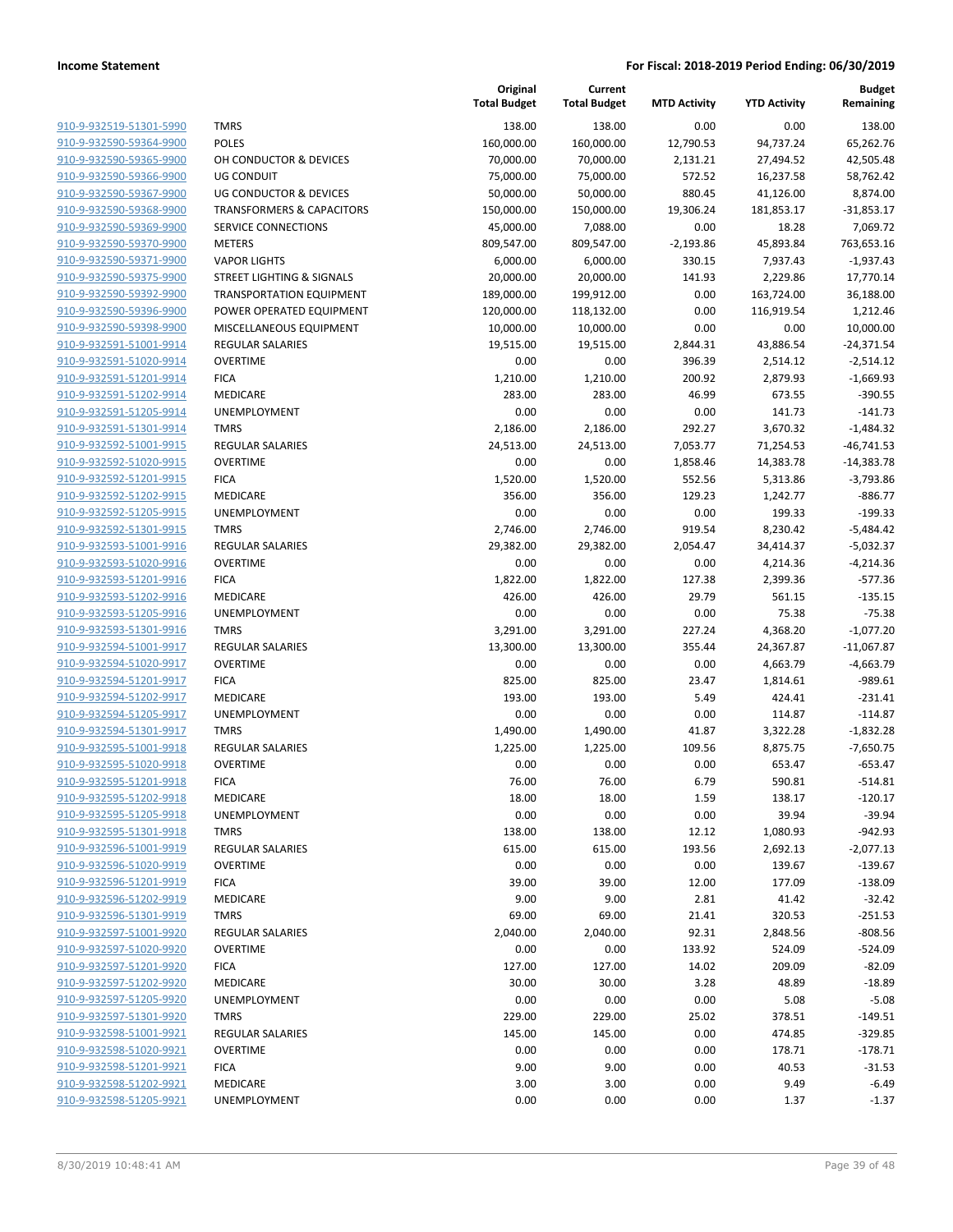|                                          |                                                        | Original            | Current             |                     |                      | <b>Budget</b>              |
|------------------------------------------|--------------------------------------------------------|---------------------|---------------------|---------------------|----------------------|----------------------------|
|                                          |                                                        | <b>Total Budget</b> | <b>Total Budget</b> | <b>MTD Activity</b> | <b>YTD Activity</b>  | Remaining                  |
| 910-9-932598-51301-9921                  | <b>TMRS</b>                                            | 17.00               | 17.00               | 0.00                | 73.51                | $-56.51$                   |
| 910-9-932599-51001-9922                  | <b>REGULAR SALARIES</b>                                | 270.00              | 270.00              | 0.00                | 2,298.90             | $-2,028.90$                |
| 910-9-932599-51020-9922                  | <b>OVERTIME</b>                                        | 0.00                | 0.00                | 0.00                | 267.84               | $-267.84$                  |
| 910-9-932599-51201-9922                  | <b>FICA</b>                                            | 17.00               | 17.00               | 0.00                | 159.14               | $-142.14$                  |
| 910-9-932599-51202-9922                  | <b>MEDICARE</b>                                        | 4.00                | 4.00                | 0.00                | 37.21                | $-33.21$                   |
| 910-9-932599-51205-9922                  | UNEMPLOYMENT                                           | 0.00                | 0.00                | 0.00                | 32.88                | $-32.88$                   |
| 910-9-932599-51301-9922                  | <b>TMRS</b>                                            | 31.00               | 31.00               | 0.00                | 283.86               | $-252.86$                  |
| 910-9-970000-59703-4030                  | <b>DEPRECIATION EXPENSE</b>                            | 2,957,960.00        | 2,957,960.00        | 0.00                | 0.00                 | 2,957,960.00               |
| 910-9-970000-59720-9705                  | <b>BANK FEES</b>                                       | 25,000.00           | 25,000.00           | 790.08              | 6,731.37             | 18,268.63                  |
| 910-9-970000-59730-9250                  | <b>INVENTORY LOSS/GAIN</b>                             | 1,000.00            | 1,000.00            | 0.00                | 25,498.47            | $-24,498.47$               |
| 910-9-970000-59731-9250                  | <b>GASOLINE LOSSES/GAINS</b>                           | 500.00              | 500.00              | 0.00                | 203.34               | 296.66                     |
| 910-9-970000-59732-9250                  | FUEL OIL LOSSES/GAINS                                  | 500.00              | 500.00              | 0.00                | 0.00                 | 500.00                     |
| 910-9-970000-59734-4210                  | ASSET DISPOSAL LOSSES/GAINS                            | 1,000.00            | 1,000.00            | 0.00                | 0.00                 | 1,000.00                   |
| 910-9-970000-59750-9260                  | <b>ACCRUED PTO PAY</b>                                 | 125,000.00          | 125,000.00          | 0.00                | 118,889.03           | 6,110.97                   |
| 910-9-970000-59770-9997                  | CONTINGENCY                                            | 350,000.00          | 350,000.00          | 538.97              | 538.97               | 349,461.03                 |
| 910-9-970000-59771-9997                  | PAYROLL CONTINGENCY                                    | 125,488.00          | 125,488.00          | 0.00                | 0.00                 | 125,488.00                 |
| 910-9-970000-59780-9240                  | PROPERTY INSURANCE                                     | 153,000.00          | 153,000.00          | 0.00                | 178,571.11           | $-25,571.11$               |
| 910-9-970000-59781-9250                  | <b>LIABILITY INSURANCE</b>                             | 67,500.00           | 67,500.00           | 0.00                | 79,347.42            | $-11,847.42$               |
| 910-9-980000-59841-4280                  | AMORTIZATION OF DISCOUNT                               | $-42,051.00$        | $-42,051.00$        | 0.00                | 0.00                 | $-42,051.00$               |
| 910-9-990000-59901-9270                  | XFER to COG - FRANCHISE FEES                           | 2,776,548.00        | 2,776,548.00        | 0.00                | 1,240,134.56         | 1,536,413.44               |
| 910-9-990000-59902-9200                  | XFER to COG- ADMIN EXPENSES                            | 261,772.00          | 261,772.00          | 21,814.33           | 196,328.97           | 65,443.03                  |
| 910-9-990000-59903-4082                  | XFER to COG - PILOT                                    | 326,809.00          | 326,809.00          | 0.00                | 326,809.02           | $-0.02$                    |
| 910-9-990000-59912-9999                  | XFER TO 912 - DEBT SERVICE                             | 8,732,723.00        | 8,732,723.00        | 717,071.24          | 6,538,886.60         | 2,193,836.40               |
| 910-9-990000-59926-9330                  | XFER to COG - GARAGE                                   | 69,686.00           | 69,686.00           | 5,807.17            | 52,264.53            | 17,421.47                  |
| 910-9-990000-59927-9200                  | XFER to COG - INSURANCE                                | 18,401.00           | 18,401.00           | 1,533.42            | 13,800.78            | 4,600.22                   |
| 910-9-990000-59928-9200                  | XFER to COG - IT                                       | 26,049.00           | 26,049.00           | 2,165.50            | 19,489.50            | 6,559.50                   |
| 910-9-990000-59930-9270                  | <b>XFER to GBOD</b>                                    | 555,310.00          | 555,310.00          | 0.00                | 248,026.91           | 307,283.09                 |
|                                          |                                                        |                     |                     |                     |                      |                            |
|                                          | <b>Expense Total:</b>                                  | 61,602,181.69       | 61,602,181.69       | 4,325,481.66        | 39,683,371.00        | 21,918,810.69              |
|                                          | Fund: 910 - ELECTRIC OPERATING FUND Surplus (Deficit): | -818,206.69         | $-818,206.69$       | 717,711.91          | 2,523,465.71         |                            |
|                                          |                                                        |                     |                     |                     |                      |                            |
| Fund: 911 - ELECTRIC DEBT REDUCTION      |                                                        |                     |                     |                     |                      |                            |
| Revenue<br>911-9-000000-49801-4190       | <b>INTEREST INCOME</b>                                 | 0.00                | 0.00                | 10.28               |                      |                            |
|                                          | <b>Revenue Total:</b>                                  | 0.00                | 0.00                | 10.28               | 2,689.35<br>2,689.35 | $-2,689.35$<br>$-2,689.35$ |
|                                          |                                                        |                     |                     |                     |                      |                            |
|                                          | Fund: 911 - ELECTRIC DEBT REDUCTION Total:             | 0.00                | 0.00                | 10.28               | 2,689.35             |                            |
| <b>Fund: 912 - ELECTRIC DEBT SERVICE</b> |                                                        |                     |                     |                     |                      |                            |
| Revenue                                  |                                                        |                     |                     |                     |                      |                            |
| 912-9-000000-49710-4999                  | TRANFSER FROM GEUS 910 - ELECTRIC OP                   | 8,732,723.00        | 8,732,723.00        | 717,071.24          | 6,538,886.60         | 2,193,836.40               |
|                                          | <b>Revenue Total:</b>                                  | 8,732,723.00        | 8,732,723.00        | 717,071.24          | 6,538,886.60         | 2,193,836.40               |
| <b>Expense</b>                           |                                                        |                     |                     |                     |                      |                            |
| 912-9-980000-59801-9800                  | PAYING AGENT FEES                                      | 1,000.00            | 1,000.00            | 0.00                | 400.00               | 600.00                     |
| 912-9-980000-59810-9800                  | ARBITRAGE                                              | 5,000.00            | 5,000.00            | 0.00                | 4,775.00             | 225.00                     |
| 912-9-980000-59811-9800                  | CONTINUING DISCLOSURE                                  | 1,000.00            | 1,000.00            | 0.00                | 0.00                 | 1,000.00                   |
| 912-9-980000-59820-9800                  | <b>SURETY BOND</b>                                     | 800.00              | 800.00              | 0.00                | 1,600.00             | $-800.00$                  |
| 912-9-980000-59852-9800                  | PRINCIPAL 2008 ISSUE                                   | 515,000.00          | 515,000.00          | 0.00                | 515,000.00           | 0.00                       |
| 912-9-980000-59853-4270                  | INTEREST 2008 ISSUE                                    | 648,169.00          | 648,169.00          | 0.00                | 499,482.93           | 148,686.07                 |
| 912-9-980000-59856-9800                  | PRINCIPAL 2010 ISSUE                                   | 1,745,000.00        | 1,745,000.00        | 0.00                | 1,745,000.00         | 0.00                       |
| 912-9-980000-59857-4270                  | INTEREST 2010 ISSUE                                    | 2,542,165.00        | 2,542,165.00        | 0.00                | 1,959,172.33         | 582,992.67                 |
| 912-9-980000-59858-9800                  | Principal on 2015 Tax-Exempt                           | 2,447,000.00        | 2,447,000.00        | 0.00                | 0.00                 | 2,447,000.00               |
| 912-9-980000-59859-4270                  | Interest on 2015 Tax Exempt                            | 20,922.00           | 20,922.00           | 0.00                | 0.00                 | 20,922.00                  |
| 912-9-980000-59860-9800                  | Principal on 2015 Taxable                              | 796,000.00          | 796,000.00          | 0.00                | 0.00                 | 796,000.00                 |
| 912-9-980000-59861-4270                  | Interest on 2015 Taxable                               | 10,667.00           | 10,667.00           | 0.00                | 0.00                 | 10,667.00                  |
|                                          | <b>Expense Total:</b>                                  | 8,732,723.00        | 8,732,723.00        | 0.00                | 4,725,430.26         | 4,007,292.74               |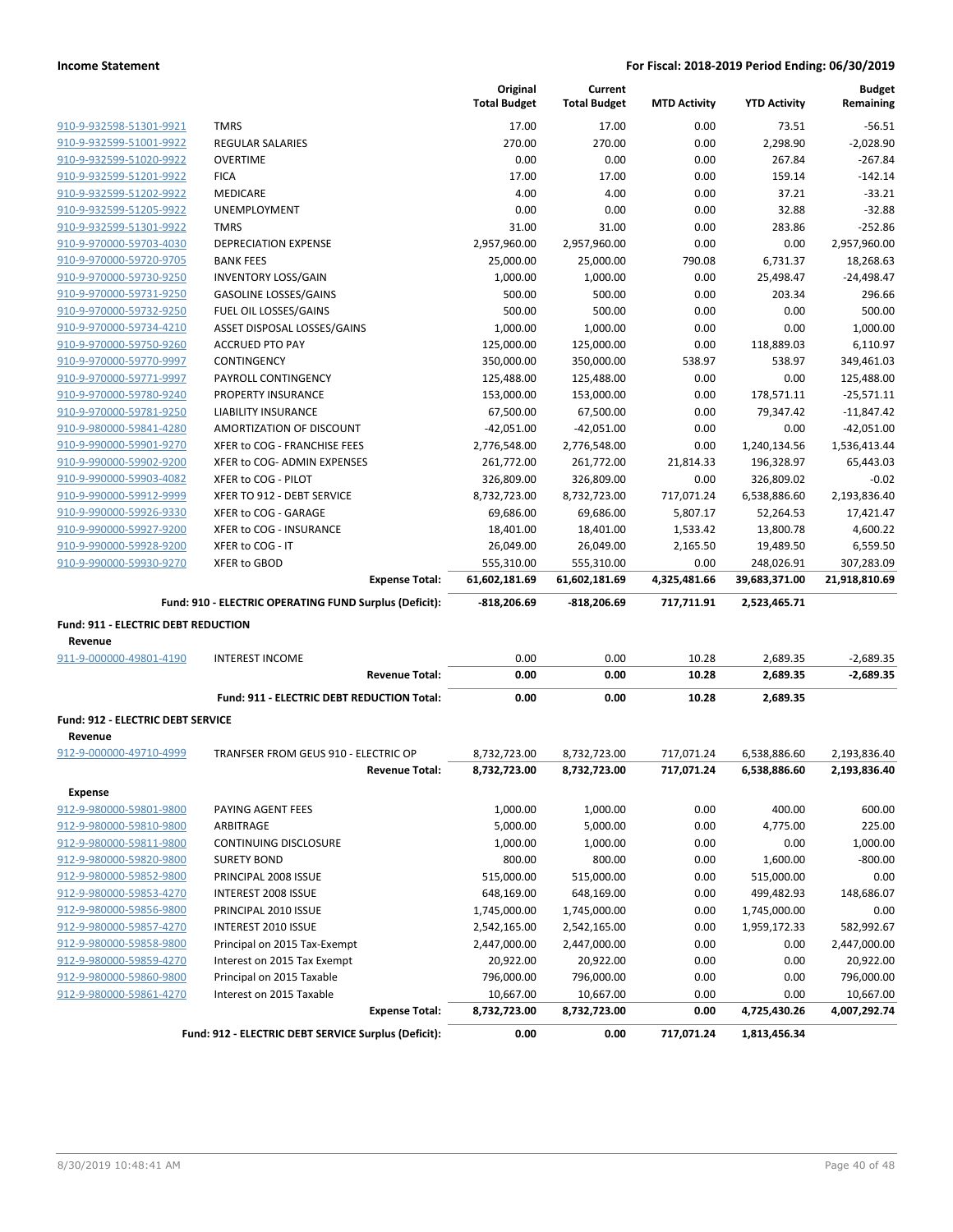|                                                    |                                                                                   | Original<br><b>Total Budget</b> | Current<br><b>Total Budget</b> | <b>MTD Activity</b> | <b>YTD Activity</b>     | <b>Budget</b><br>Remaining |
|----------------------------------------------------|-----------------------------------------------------------------------------------|---------------------------------|--------------------------------|---------------------|-------------------------|----------------------------|
| Fund: 913 - ELECTRIC CONSTRUCTION FUND             |                                                                                   |                                 |                                |                     |                         |                            |
| Revenue<br>913-9-000000-49801-4190                 | <b>INTEREST INCOME</b>                                                            | 400.00                          | 400.00                         | 123.08              | 1,432.58                | $-1,032.58$                |
|                                                    | <b>Revenue Total:</b>                                                             | 400.00                          | 400.00                         | 123.08              | 1,432.58                | $-1,032.58$                |
|                                                    | Fund: 913 - ELECTRIC CONSTRUCTION FUND Total:                                     | 400.00                          | 400.00                         | 123.08              | 1,432.58                |                            |
|                                                    |                                                                                   |                                 |                                |                     |                         |                            |
| Fund: 950 - CABLE / INTERNET<br>Revenue            |                                                                                   |                                 |                                |                     |                         |                            |
| 950-9-000000-48001-3950                            | <b>CABLE REVENUES</b>                                                             | 3,036,210.00                    | 3,036,210.00                   | 214,181.88          | 2,038,998.01            | 997,211.99                 |
| 950-9-000000-48002-3950                            | MOVIE PAY-PER-VIEW                                                                | 100.00                          | 100.00                         | 0.00                | 0.00                    | 100.00                     |
| 950-9-000000-48003-3950                            | SET-TOP                                                                           | 170,000.00                      | 170,000.00                     | 11,882.84           | 114,431.71              | 55,568.29                  |
| 950-9-000000-48030-3950                            | <b>CONTRACT CHANNELS</b>                                                          | 9,600.00                        | 9,600.00                       | 800.00              | 7,200.00                | 2,400.00                   |
| 950-9-000000-48040-3950                            | <b>BROADCASTS</b>                                                                 | 600.00                          | 600.00                         | 100.00              | 1,000.00                | $-400.00$                  |
| 950-9-000000-48101-3950                            | <b>INTERNET REVENUES</b>                                                          | 2,649,815.00                    | 2,649,815.00                   | 207,611.29          | 1,909,189.90            | 740,625.10                 |
| 950-9-000000-48201-3950                            | <b>LATE CHARGES</b>                                                               | 75,000.00                       | 75,000.00                      | 3,487.61            | 47,146.84               | 27,853.16                  |
| 950-9-000000-48202-3950                            | <b>SERVICE CHARGES</b>                                                            | 60,000.00                       | 60,000.00                      | 4,296.33            | 35,567.47               | 24,432.53                  |
| 950-9-000000-48203-3950                            | LOST/DAMAGED EQUIPMENT                                                            | 30,000.00                       | 30,000.00                      | 1,115.00            | 20,690.00               | 9,310.00                   |
| 950-9-000000-48301-3950                            | <b>TRANSFER TO COG</b>                                                            | 299,164.00                      | 299,164.00                     | 21,893.24           | 202,163.73              | 97,000.27                  |
| 950-9-000000-48307-3950                            | <b>TRANSFER TO GBOD</b>                                                           | 59,833.00                       | 59,833.00                      | 4,375.76            | 40,435.56               | 19,397.44                  |
| 950-9-000000-48434-3950                            | <b>CHANNEL 34</b>                                                                 | 2,000.00                        | 2,000.00                       | 100.00              | 1,020.00                | 980.00                     |
| 950-9-000000-48488-3950                            | <b>AD INSERTIONS</b>                                                              | 30,000.00                       | 30,000.00                      | 2,687.54            | 36,816.10               | $-6,816.10$                |
| 950-9-000000-48498-3950                            | PRODUCTION REVENUES                                                               | 75.00                           | 75.00                          | 0.00                | 0.00                    | 75.00                      |
| 950-9-000000-48501-3950                            | <b>CUSTOMER AID TO CONSTRUCTION</b>                                               | 2,500.00                        | 2,500.00                       | 0.00                | 0.00                    | 2,500.00                   |
| 950-9-000000-48502-3950                            | <b>OTHER REIMBURSEMENTS</b>                                                       | 500.00                          | 500.00                         | 0.00                | 0.00                    | 500.00                     |
| 950-9-000000-48503-3950                            | FIBER MAINTENANCE FEES                                                            | 2,772.00                        | 2,772.00                       | 0.00                | 0.00                    | 2,772.00                   |
| 950-9-000000-48801-4190                            | INTEREST INCOME                                                                   | 2,000.00                        | 2,000.00                       | 1,554.81            | 16,081.21               | $-14,081.21$               |
| 950-9-000000-48991-3950                            | <b>GEUS ELECTRIC PAYMENT FOR INTERNET</b><br>GEUS ELECTRIC PAYMENT FOR PUBLIC SVC | 38,000.00                       | 38,000.00                      | 0.00<br>0.00        | 38,000.00               | 0.00<br>0.00               |
| 950-9-000000-48993-3950<br>950-9-000000-48994-3950 | LEASE OF DARK FIBER                                                               | 15,000.00<br>206,520.00         | 15,000.00<br>206,520.00        | 0.00                | 15,000.00<br>206,520.00 | 0.00                       |
| 950-9-000000-48995-3950                            | <b>COLOCATION FOR SCADA &amp; PHONE SYSTEM</b>                                    | 20,000.00                       | 20,000.00                      | 0.00                | 19,958.00               | 42.00                      |
|                                                    | <b>Revenue Total:</b>                                                             | 6,709,689.00                    | 6,709,689.00                   | 474,086.30          | 4,750,218.53            | 1,959,470.47               |
| <b>Expense</b>                                     |                                                                                   |                                 |                                |                     |                         |                            |
| 950-9-951050-51001-8500                            | <b>REGULAR SALARIES</b>                                                           | 64,293.00                       | 64,293.00                      | 4,945.60            | 49,346.00               | 14,947.00                  |
| 950-9-951050-51115-8500                            | <b>CLOTHING ALLOWANCE</b>                                                         | 123.00                          | 123.00                         | 0.00                | 752.38                  | $-629.38$                  |
| 950-9-951050-51116-8500                            | CAR ALLOWANCE                                                                     | 975.00                          | 975.00                         | 150.00              | 1,500.00                | $-525.00$                  |
| 950-9-951050-51117-8500                            | <b>CELL PHONE ALLOWANCE</b>                                                       | 312.00                          | 312.00                         | 24.00               | 240.00                  | 72.00                      |
| 950-9-951050-51201-8500                            | <b>FICA</b>                                                                       | 4,071.00                        | 4,071.00                       | 260.06              | 2,661.74                | 1,409.26                   |
| 950-9-951050-51202-8500                            | <b>MEDICARE</b>                                                                   | 952.00                          | 952.00                         | 60.82               | 622.52                  | 329.48                     |
| 950-9-951050-51203-8500                            | <b>HEALTH INSURANCE</b>                                                           | 6,436.00                        | 6,436.00                       | 536.33              | 4,826.97                | 1,609.03                   |
| 950-9-951050-51204-8500                            | <b>WORKERS COMPENSATION</b>                                                       | 1,044.00                        | 1,044.00                       | 87.00               | 783.00                  | 261.00                     |
| 950-9-951050-51205-8500                            | UNEMPLOYMENT                                                                      | 108.00                          | 108.00                         | 0.00                | $-21.10$                | 129.10                     |
| 950-9-951050-51301-8500                            | <b>TMRS</b>                                                                       | 7,353.00                        | 7,353.00                       | 566.24              | 5,749.86                | 1,603.14                   |
| 950-9-951050-59110-8500                            | <b>GEUS OPERATIONS</b>                                                            | 115,000.00                      | 115,000.00                     | 2,803.15            | 45,769.59               | 69,230.41                  |
| 950-9-951050-59141-8500                            | <b>UTILITY BILLS</b>                                                              | 69,600.00                       | 69,600.00                      | 7,463.51            | 62,232.89               | 7,367.11                   |
| 950-9-951050-59191-8500                            | POLE USE                                                                          | 18,800.00                       | 18,800.00                      | 0.00                | 18,800.00               | 0.00                       |
| 950-9-951051-51001-8510                            | <b>REGULAR SALARIES</b>                                                           | 68,204.00                       | 68,204.00                      | 3,123.54            | 49,375.49               | 18,828.51                  |
| 950-9-951051-51020-8510                            | <b>OVERTIME</b>                                                                   | 4,919.00                        | 4,919.00                       | 17.96               | 407.78                  | 4,511.22                   |
| 950-9-951051-51117-8510                            | <b>CELL PHONE ALLOWANCE</b>                                                       | 432.00                          | 432.00                         | 16.61               | 315.59                  | 116.41                     |
| 950-9-951051-51201-8510                            | <b>FICA</b>                                                                       | 4,561.00                        | 4,561.00                       | 738.27              | 3,575.79                | 985.21                     |
| 950-9-951051-51202-8510<br>950-9-951051-51203-8510 | MEDICARE<br><b>HEALTH INSURANCE</b>                                               | 996.00<br>21,450.00             | 996.00<br>21,450.00            | 172.66<br>1,787.50  | 836.29<br>16,087.50     | 159.71<br>5,362.50         |
| 950-9-951051-51204-8510                            | <b>WORKERS COMPENSATION</b>                                                       | 1,107.00                        | 1,107.00                       | 92.25               | 830.25                  | 276.75                     |
| 950-9-951051-51205-8510                            | UNEMPLOYMENT                                                                      | 360.00                          | 360.00                         | 0.00                | $-194.57$               | 554.57                     |
| 950-9-951051-51301-8510                            | <b>TMRS</b>                                                                       | 7,687.00                        | 7,687.00                       | 1,328.94            | 6,623.70                | 1,063.30                   |
| 950-9-951051-59110-8510                            | <b>GEUS OPERATIONS</b>                                                            | 12,000.00                       | 12,000.00                      | 406.16              | 4,723.18                | 7,276.82                   |
| 950-9-951051-59151-8510                            | <b>BASIC PROGRAM EXPENSE</b>                                                      | 2,891,854.00                    | 2,891,854.00                   | 212,134.23          | 1,702,496.71            | 1,189,357.29               |
| 950-9-951051-59152-8510                            | PREMIUM PROGRAM EXPENSE                                                           | 78,842.00                       | 78,842.00                      | 6,291.70            | 51,693.80               | 27,148.20                  |
| 950-9-951051-59154-8510                            | <b>TIVO Fees</b>                                                                  | 37,907.00                       | 37,907.00                      | 2,577.25            | 22,532.65               | 15,374.35                  |
| 950-9-951051-59155-8510                            | OTHER PROGRAM EXPENSE                                                             | 7,500.00                        | 7,500.00                       | 0.00                | 1,425.21                | 6,074.79                   |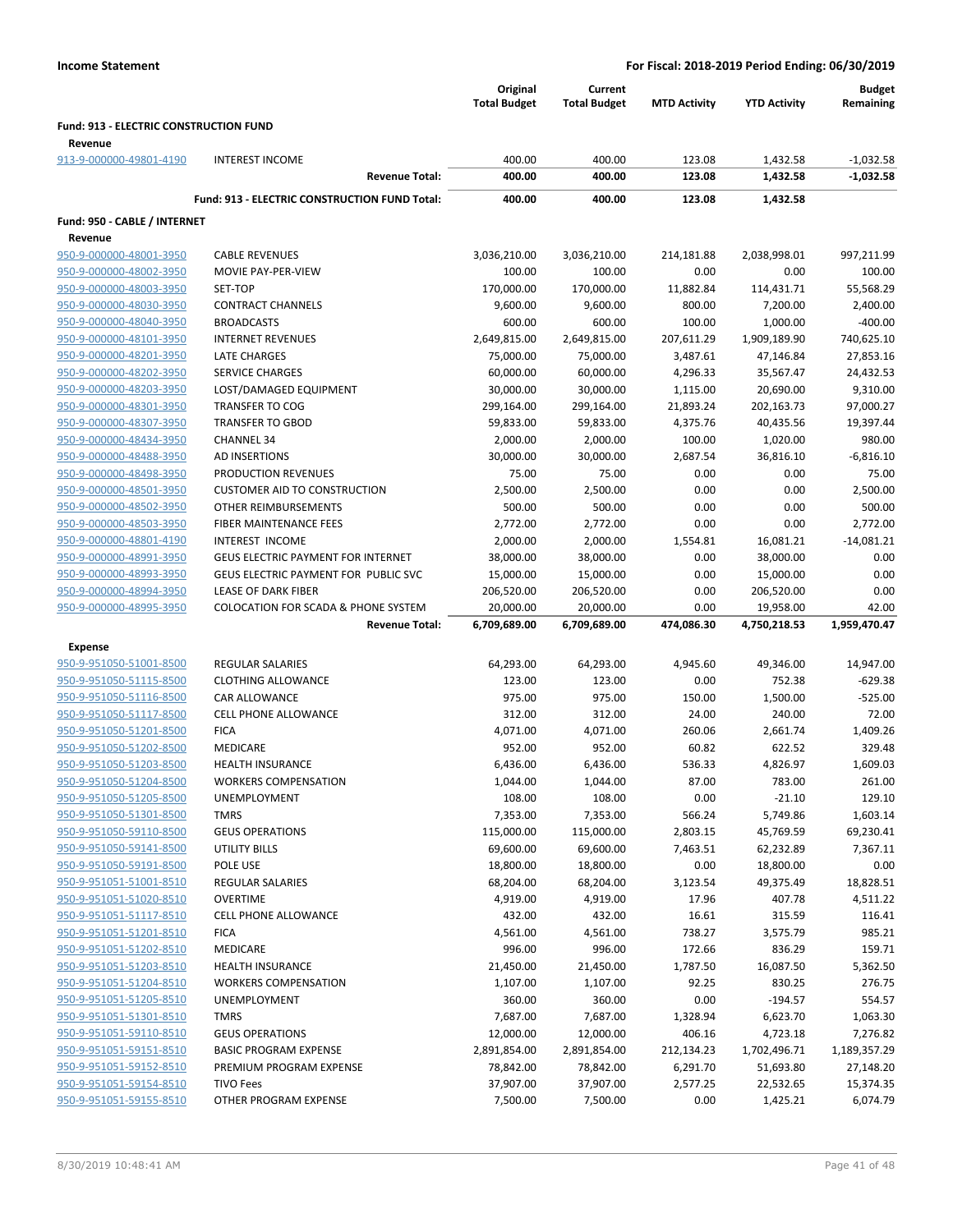| 950-9-951052-51001-8520        |
|--------------------------------|
| 950-9-951052-51020-8520        |
| <u>950-9-951052-51115-8520</u> |
| <u>950-9-951052-51116-8520</u> |
| 950-9-951052-51117-8520        |
| 950-9-951052-51201-8520        |
| 950-9-951052-51202-8520        |
| <u>950-9-951052-51203-8520</u> |
| 950-9-951052-51204-8520        |
| 950-9-951052-51205-8520        |
| 950-9-951052-51301-8520        |
| 950-9-951052-59110-8520        |
| <u>950-9-951052-59150-8520</u> |
| 950-9-951053-51001-8530        |
| 950-9-951053-51020-8530        |
| 950-9-951053-51117-8530        |
| 950-9-951053-51201-8530        |
| <u>950-9-951053-51202-8530</u> |
| 950-9-951053-51203-8530        |
| 950-9-951053-51204-8530        |
| 950-9-951053-51205-8530        |
| 950-9-951053-51301-8530        |
| <u>950-9-951053-59110-8530</u> |
| 950-9-951053-59160-8530        |
| 950-9-951053-59164-8530        |
| 950-9-951054-51001-8540        |
| 950-9-951054-51020-8540        |
| 950-9-951054-51117-8540        |
| 950-9-951054-51201-8540        |
| 950-9-951054-51202-8540        |
| 950-9-951054-51203-8540        |
| 950-9-951054-51204-8540        |
| <u>950-9-951054-51205-8540</u> |
| 950-9-951054-51301-8540        |
| 950-9-951054-59110-8540        |
| 950-9-951055-51001-8550        |
| 950-9-951055-51020-8550        |
| <u>950-9-951055-51102-8550</u> |
| 950-9-951055-51115-8550        |
| 950-9-951055-51116-8550        |
| 950-9-951055-51117-8550        |
| 950-9-951055-51201-8550        |
| 950-9-951055-51202-8550        |
| 950-9-951055-51203-8550        |
| 950-9-951055-51204-8550        |
| 950-9-951055-51205-8550        |
| 950-9-951055-51301-8550        |
| <u>950-9-951055-59110-8550</u> |
| 950-9-951055-59112-8550        |
| 950-9-951055-59158-8550        |
| 950-9-951060-51001-8600        |
| 950-9-951060-51011-8600        |
| 950-9-951060-51020-8600        |
| 950-9-951060-51115-8600        |
| 950-9-951060-51116-8600        |
| 950-9-951060-51117-8600        |
| 950-9-951060-51201-8600        |
| 950-9-951060-51202-8600        |
| 950-9-951060-51203-8600        |
|                                |

|                         |                             | Original<br><b>Total Budget</b> | Current<br><b>Total Budget</b> | <b>MTD Activity</b> | <b>YTD Activity</b> | Budget<br>Remaining |
|-------------------------|-----------------------------|---------------------------------|--------------------------------|---------------------|---------------------|---------------------|
| 950-9-951052-51001-8520 | <b>REGULAR SALARIES</b>     | 66,363.00                       | 66,363.00                      | 5,185.76            | 51,266.00           | 15,097.00           |
| 950-9-951052-51020-8520 | <b>OVERTIME</b>             | 0.00                            | 0.00                           | 84.45               | 84.45               | $-84.45$            |
| 950-9-951052-51115-8520 | <b>CLOTHING ALLOWANCE</b>   | 123.00                          | 123.00                         | 0.00                | 752.38              | $-629.38$           |
| 950-9-951052-51116-8520 | CAR ALLOWANCE               | 975.00                          | 975.00                         | 0.00                | 0.00                | 975.00              |
| 950-9-951052-51117-8520 | <b>CELL PHONE ALLOWANCE</b> | 408.00                          | 408.00                         | 31.36               | 313.60              | 94.40               |
| 950-9-951052-51201-8520 | <b>FICA</b>                 | 4,205.00                        | 4,205.00                       | 328.70              | 3,203.16            | 1,001.84            |
| 950-9-951052-51202-8520 | MEDICARE                    | 983.00                          | 983.00                         | 76.87               | 749.12              | 233.88              |
| 950-9-951052-51203-8520 | HEALTH INSURANCE            | 7,508.00                        | 7,508.00                       | 625.67              | 5,631.03            | 1,876.97            |
| 950-9-951052-51204-8520 | <b>WORKERS COMPENSATION</b> | 1,078.00                        | 1,078.00                       | 89.83               | 808.47              | 269.53              |
| 950-9-951052-51205-8520 | UNEMPLOYMENT                | 126.00                          | 126.00                         | 0.00                | $-29.57$            | 155.57              |
| 950-9-951052-51301-8520 | <b>TMRS</b>                 | 7,596.00                        | 7,596.00                       | 586.36              | 5,814.16            | 1,781.84            |
| 950-9-951052-59110-8520 | <b>GEUS OPERATIONS</b>      | 120,000.00                      | 120,000.00                     | 3,013.02            | 29,667.79           | 90,332.21           |
| 950-9-951052-59150-8520 | ISP SERVICE EXPENSE         | 722,640.00                      | 722,640.00                     | 59,611.30           | 548,065.99          | 174,574.01          |
| 950-9-951053-51001-8530 | REGULAR SALARIES            | 49,587.00                       | 49,587.00                      | 3,814.40            | 37,841.89           | 11,745.11           |
| 950-9-951053-51020-8530 | <b>OVERTIME</b>             | 3,576.00                        | 3,576.00                       | 198.24              | 349.10              | 3,226.90            |
| 950-9-951053-51117-8530 | <b>CELL PHONE ALLOWANCE</b> | 432.00                          | 432.00                         | 33.22               | 332.20              | 99.80               |
| 950-9-951053-51201-8530 | <b>FICA</b>                 | 3,323.00                        | 3,323.00                       | 250.40              | 2,384.40            | 938.60              |
| 950-9-951053-51202-8530 | MEDICARE                    | 725.00                          | 725.00                         | 58.56               | 557.63              | 167.37              |
| 950-9-951053-51203-8530 | <b>HEALTH INSURANCE</b>     | 10,725.00                       | 10,725.00                      | 893.75              | 8,043.75            | 2,681.25            |
| 950-9-951053-51204-8530 | <b>WORKERS COMPENSATION</b> | 805.00                          | 805.00                         | 67.08               | 536.64              | 268.36              |
| 950-9-951053-51205-8530 | UNEMPLOYMENT                | 180.00                          | 180.00                         | 0.00                | 8.59                | 171.41              |
| 950-9-951053-51301-8530 | <b>TMRS</b>                 | 5,602.00                        | 5,602.00                       | 447.47              | 4,335.78            | 1,266.22            |
| 950-9-951053-59110-8530 | <b>GEUS OPERATIONS</b>      | 3,000.00                        | 3,000.00                       | 0.00                | 984.05              | 2,015.95            |
| 950-9-951053-59160-8530 | ADVERTISING                 | 27,800.00                       | 27,800.00                      | 6,450.00            | 13,003.28           | 14,796.72           |
| 950-9-951053-59164-8530 | <b>CONSUMER INFORMATION</b> | 3,500.00                        | 3,500.00                       | 0.00                | 0.00                | 3,500.00            |
| 950-9-951054-51001-8540 | <b>REGULAR SALARIES</b>     | 171,486.00                      | 171,486.00                     | 10,842.10           | 128,314.13          | 43,171.87           |
| 950-9-951054-51020-8540 | <b>OVERTIME</b>             | 3,043.00                        | 3,043.00                       | 88.24               | 978.17              | 2,064.83            |
| 950-9-951054-51117-8540 | CELL PHONE ALLOWANCE        | 216.00                          | 216.00                         | 16.62               | 166.20              | 49.80               |
| 950-9-951054-51201-8540 | <b>FICA</b>                 | 10,834.00                       | 10,834.00                      | 627.00              | 7,597.77            | 3,236.23            |
| 950-9-951054-51202-8540 | MEDICARE                    | 2,491.00                        | 2,491.00                       | 146.64              | 1,776.90            | 714.10              |
| 950-9-951054-51203-8540 | <b>HEALTH INSURANCE</b>     | 48,263.00                       | 48,263.00                      | 4,021.92            | 36,197.28           | 12,065.72           |
| 950-9-951054-51204-8540 | <b>WORKERS COMPENSATION</b> | 2,785.00                        | 2,785.00                       | 232.08              | 2,088.72            | 696.28              |
| 950-9-951054-51205-8540 | UNEMPLOYMENT                | 810.00                          | 810.00                         | 0.00                | $-376.18$           | 1,186.18            |
| 950-9-951054-51301-8540 | <b>TMRS</b>                 | 19,230.00                       | 19,230.00                      | 1,210.74            | 14,651.54           | 4,578.46            |
| 950-9-951054-59110-8540 | <b>GEUS OPERATIONS</b>      | 8,000.00                        | 8,000.00                       | 24.45               | 5,301.27            | 2,698.73            |
| 950-9-951055-51001-8550 | REGULAR SALARIES            | 126,422.00                      | 126,422.00                     | 9,661.89            | 95,210.99           | 31,211.01           |
| 950-9-951055-51020-8550 | <b>OVERTIME</b>             | 3,145.00                        | 3,145.00                       | 563.10              | 2,815.75            | 329.25              |
| 950-9-951055-51102-8550 | <b>BILINGUAL PAY</b>        | 90.00                           | 90.00                          | 0.00                | 0.00                | 90.00               |
| 950-9-951055-51115-8550 | <b>CLOTHING ALLOWANCE</b>   | 42.00                           | 42.00                          | 0.00                | 0.00                | 42.00               |
| 950-9-951055-51116-8550 | <b>CAR ALLOWANCE</b>        | 1,400.00                        | 1,400.00                       | 0.00                | 0.00                | 1,400.00            |
| 950-9-951055-51117-8550 | <b>CELL PHONE ALLOWANCE</b> | 503.00                          | 503.00                         | 38.70               | 387.00              | 116.00              |
| 950-9-951055-51201-8550 | <b>FICA</b>                 | 7,402.00                        | 7,402.00                       | 636.35              | 5,579.39            | 1,822.61            |
| 950-9-951055-51202-8550 | MEDICARE                    | 1,866.00                        | 1,866.00                       | 148.82              | 1,426.98            | 439.02              |
| 950-9-951055-51203-8550 | <b>HEALTH INSURANCE</b>     | 19,842.00                       | 19,842.00                      | 1,653.50            | 14,881.50           | 4,960.50            |
| 950-9-951055-51204-8550 | <b>WORKERS COMPENSATION</b> | 2,053.00                        | 2,053.00                       | 171.08              | 1,539.72            | 513.28              |
| 950-9-951055-51205-8550 | UNEMPLOYMENT                | 333.00                          | 333.00                         | 0.00                | $-123.83$           | 456.83              |
| 950-9-951055-51301-8550 | <b>TMRS</b>                 | 14,388.00                       | 14,388.00                      | 1,135.14            | 11,079.42           | 3,308.58            |
| 950-9-951055-59110-8550 | <b>GEUS OPERATIONS</b>      | 7,200.00                        | 7,200.00                       | 376.85              | 4,530.90            | 2,669.10            |
| 950-9-951055-59112-8550 | SAFETY                      | 2,000.00                        | 2,000.00                       | 0.00                | 0.00                | 2,000.00            |
| 950-9-951055-59158-8550 | C/I BILLING                 | 42,500.00                       | 42,500.00                      | 0.00                | 42,027.96           | 472.04              |
| 950-9-951060-51001-8600 | REGULAR SALARIES            | 197,614.00                      | 197,614.00                     | 15,008.19           | 149,508.60          | 48,105.40           |
| 950-9-951060-51011-8600 | PART TIME TEMPORARY         | 4,028.00                        | 4,028.00                       | 0.00                | 0.00                | 4,028.00            |
| 950-9-951060-51020-8600 | <b>OVERTIME</b>             | 12,725.00                       | 12,725.00                      | 1,431.02            | 6,377.67            | 6,347.33            |
| 950-9-951060-51115-8600 | <b>CLOTHING ALLOWANCE</b>   | 2,079.00                        | 2,079.00                       | 0.00                | 516.66              | 1,562.34            |
| 950-9-951060-51116-8600 | CAR ALLOWANCE               | 1,950.00                        | 1,950.00                       | 300.00              | 3,000.00            | $-1,050.00$         |
| 950-9-951060-51117-8600 | <b>CELL PHONE ALLOWANCE</b> | 1,731.00                        | 1,731.00                       | 116.30              | 1,163.15            | 567.85              |
| 950-9-951060-51201-8600 | <b>FICA</b>                 | 13,544.00                       | 13,544.00                      | 911.66              | 8,797.29            | 4,746.71            |
| 950-9-951060-51202-8600 | MEDICARE                    | 2,984.00                        | 2,984.00                       | 213.21              | 2,057.43            | 926.57              |
| 950-9-951060-51203-8600 | <b>HEALTH INSURANCE</b>     | 45,583.00                       | 45,583.00                      | 3,798.58            | 34,187.22           | 11,395.78           |
|                         |                             |                                 |                                |                     |                     |                     |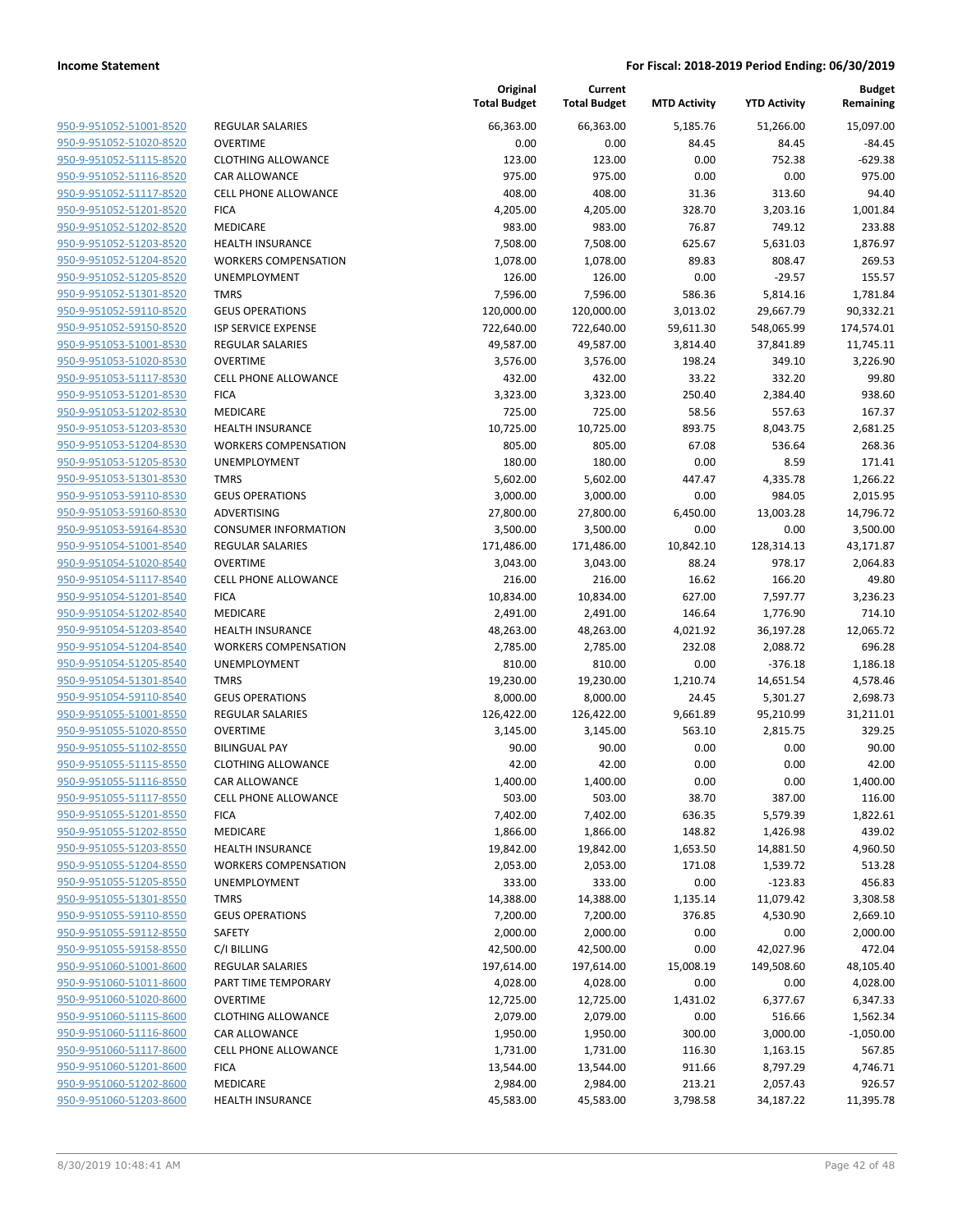**Current**

**Original**

**Budget**

|                                |                                                 | <b>Total Budget</b> | <b>Total Budget</b> | <b>MTD Activity</b> | <b>YTD Activity</b> | Remaining    |
|--------------------------------|-------------------------------------------------|---------------------|---------------------|---------------------|---------------------|--------------|
| 950-9-951060-51204-8600        | <b>WORKERS COMPENSATION</b>                     | 3,560.00            | 3,560.00            | 296.67              | 2,670.03            | 889.97       |
| 950-9-951060-51205-8600        | <b>UNEMPLOYMENT</b>                             | 768.00              | 768.00              | 0.52                | $-317.59$           | 1,085.59     |
| 950-9-951060-51301-8600        | <b>TMRS</b>                                     | 23,043.00           | 23,043.00           | 1,806.08            | 17,421.16           | 5,621.84     |
| 950-9-951060-59201-8600        | <b>BUILDINGS MAINTNANCE</b>                     | 23,000.00           | 23,000.00           | 382.50              | 17,640.16           | 5,359.84     |
| 950-9-951060-59205-8600        | <b>EQUIPMENT MAINTENANCE</b>                    | 10,000.00           | 10,000.00           | 0.00                | 15,425.68           | $-5,425.68$  |
| 950-9-951060-59231-8600        | <b>CABLE PLANT MAINTENANCE</b>                  | 30,000.00           | 30,000.00           | 367.78              | 3,268.20            | 26,731.80    |
| 950-9-951060-59235-8600        | FIBER OPTICS PLANT MAINTENANCE                  | 20,000.00           | 20,000.00           | 0.00                | 4,789.60            | 15,210.40    |
| 950-9-951061-51001-8610        | <b>REGULAR SALARIES</b>                         | 197,614.00          | 197,614.00          | 15,008.21           | 149,507.60          | 48,106.40    |
| 950-9-951061-51011-8610        | PART TIME TEMPORARY                             | 12,083.00           | 12,083.00           | 0.00                | 0.00                | 12,083.00    |
| 950-9-951061-51020-8610        | <b>OVERTIME</b>                                 | 12,725.00           | 12,725.00           | 1,430.27            | 6,372.04            | 6,352.96     |
| 950-9-951061-51115-8610        | <b>CLOTHING ALLOWANCE</b>                       | 2,079.00            | 2,079.00            | 0.00                | 516.67              | 1,562.33     |
| 950-9-951061-51116-8610        | <b>CAR ALLOWANCE</b>                            | 1,950.00            | 1,950.00            | 0.00                | 0.00                | 1,950.00     |
| 950-9-951061-51117-8610        | <b>CELL PHONE ALLOWANCE</b>                     | 1,731.00            | 1,731.00            | 116.24              | 1,162.40            | 568.60       |
| 950-9-951061-51201-8610        | <b>FICA</b>                                     | 14,044.00           | 14,044.00           | 1,004.46            | 9,541.96            | 4,502.04     |
| 950-9-951061-51202-8610        | MEDICARE                                        | 3,101.00            | 3,101.00            | 234.91              | 2,231.59            | 869.41       |
| 950-9-951061-51203-8610        | <b>HEALTH INSURANCE</b>                         | 50,946.00           | 50,946.00           | 4,245.50            | 38,209.50           | 12,736.50    |
| 950-9-951061-51204-8610        | <b>WORKERS COMPENSATION</b>                     | 3,691.00            | 3,691.00            | 307.58              | 2,768.22            | 922.78       |
| 950-9-951061-51205-8610        | UNEMPLOYMENT                                    | 858.00              | 858.00              | 0.52                | $-468.59$           | 1,326.59     |
| 950-9-951061-51301-8610        | <b>TMRS</b>                                     | 23,945.00           | 23,945.00           | 1,772.81            | 17,082.61           | 6,862.39     |
| 950-9-951061-59205-8610        | <b>EQUIPMENT MAINTENANCE</b>                    | 2,500.00            | 2,500.00            | 0.00                | 0.00                | 2,500.00     |
| 950-9-951061-59233-8610        | INTERNET PLANT MAINTENANCE                      | 6,000.00            | 6,000.00            | 0.00                | 0.00                | 6,000.00     |
| 950-9-951090-59510-9900        | HEADEND, TRUNK & DISTRIBUTION SYSTEM            | 100,000.00          | 100,000.00          | 0.00                | 13,045.00           | 86,955.00    |
| 950-9-951090-59511-9900        | <b>HEADEND EQUIPMENT</b>                        | 80,000.00           | 80,000.00           | 6,856.25            | 20,711.25           | 59,288.75    |
| 950-9-951090-59512-9900        | <b>DROPS</b>                                    | 100,000.00          | 100,000.00          | 2,612.46            | 58,411.75           | 41,588.25    |
| 950-9-951090-59521-9900        | CENTRAL INTERNET EQUIPMENT                      | 0.00                | 198,255.60          | 0.00                | 0.00                | 198,255.60   |
| 950-9-951090-59590-9900        | STRUCTURES & IMPROVEMENTS                       | 0.00                | 0.00                | 0.00                | 77,244.50           | $-77,244.50$ |
| 950-9-951090-59595-9900        | LABORATORY EQUIPMENT                            | 15,000.00           | 15,000.00           | 0.00                | 10,201.96           | 4,798.04     |
| 950-9-951091-51001-9958        | <b>REGULAR SALARIES</b>                         | 35,000.00           | 35,000.00           | 2,055.04            | 20,395.27           | 14,604.73    |
| 950-9-951091-51020-9958        | <b>OVERTIME</b>                                 | 0.00                | 0.00                | 341.45              | 1,615.55            | $-1,615.55$  |
| 950-9-951091-51201-9958        | <b>FICA</b>                                     | 2,170.00            | 2,170.00            | 149.81              | 1,377.05            | 792.95       |
| 950-9-951091-51202-9958        | MEDICARE                                        | 508.00              | 508.00              | 35.04               | 322.04              | 185.96       |
| 950-9-951091-51205-9958        | UNEMPLOYMENT                                    | 0.00                | 0.00                | 0.00                | 79.79               | $-79.79$     |
| 950-9-951091-51301-9958        | <b>TMRS</b>                                     | 3,920.00            | 3,920.00            | 267.27              | 2,499.36            | 1,420.64     |
| 950-9-970000-59703-4030        | <b>DEPRECIATION EXPENSE</b>                     | 748,044.00          | 748,044.00          | 0.00                | 0.00                | 748,044.00   |
| 950-9-970000-59720-9705        | <b>CREDIT CARD &amp; BANK FEES</b>              | 15,000.00           | 15,000.00           | 1,160.88            | 10,479.39           | 4,520.61     |
| 950-9-970000-59730-9250        | <b>INVENTORY LOSS/GAIN</b>                      | 1,000.00            | 1,000.00            | 0.00                | 0.00                | 1,000.00     |
| 950-9-970000-59734-4210        | ASSET DISPOSAL LOSSES/GAINS                     | 1,000.00            | 1,000.00            | 0.00                | 0.00                | 1,000.00     |
| 950-9-970000-59750-9260        | <b>ACCRUED PTO PAY</b>                          | 5,000.00            | 5,000.00            | 8,857.69            | 9,465.24            | $-4,465.24$  |
| 950-9-970000-59770-9970        | CONTINGENCY                                     | 50,000.00           | 50,000.00           | 0.00                | 0.00                | 50,000.00    |
| 950-9-970000-59771-9970        | PAYROLL CONTINGENCY                             | 11,800.00           | 11,800.00           | 0.00                | 0.00                | 11,800.00    |
| <u>950-9-970000-59780-9240</u> | <b>PROPERTY INSURANCE</b>                       | 14,000.00           | 14,000.00           | 0.00                | 14,758.58           | -758.58      |
| 950-9-970000-59781-9250        | LIABILITY INSURANCE                             | 11,000.00           | 11,000.00           | 0.00                | 12,758.86           | $-1,758.86$  |
| 950-9-990000-59901-9270        | TRANSFER to COG - FRANCHISE FEES                | 299,165.00          | 299,165.00          | 0.00                | 142,132.60          | 157,032.40   |
| 950-9-990000-59902-9200        | TRANSFER to COG - ADMIN EXPENSES                | 42,115.00           | 42,115.00           | 3,509.58            | 31,586.22           | 10,528.78    |
| 950-9-990000-59903-4082        | TRANSFER to COG - PILOT                         | 41,465.00           | 41,465.00           | 0.00                | 41,465.13           | $-0.13$      |
| 950-9-990000-59926-9330        | TRANSFER to COG - GARAGE                        | 14,104.00           | 14,104.00           | 1,175.33            | 10,577.97           | 3,526.03     |
| 950-9-990000-59927-9200        | TRANSFER to COG - INSURANCE                     | 4,205.00            | 4,205.00            | 350.42              | 3,153.78            | 1,051.22     |
| 950-9-990000-59928-9200        | XFER to COG - IT                                | 4,190.00            | 4,190.00            | 349.17              | 3,142.53            | 1,047.47     |
| 950-9-990000-59930-9270        | TRANSFER to GBOD                                | 59,833.00           | 59,833.00           | 0.00                | 28,426.52           | 31,406.48    |
| 950-9-990000-59954-8559        | TRANSFER TO 910 - BILLING                       | 77,382.00           | 77,382.00           | 6,448.50            | 58,036.50           | 19,345.50    |
| 950-9-990000-59955-8559        | TRANSFER TO 910 - CASHIERING                    | 56,077.00           | 56,077.00           | 4,673.08            | 42,057.72           | 14,019.28    |
|                                | <b>Expense Total:</b>                           | 7,482,344.00        | 7,680,599.60        | 446,620.42          | 4,252,122.51        | 3,428,477.09 |
|                                |                                                 |                     |                     |                     |                     |              |
|                                | Fund: 950 - CABLE / INTERNET Surplus (Deficit): | -772,655.00         | -970,910.60         | 27,465.88           | 498,096.02          |              |
|                                | <b>Total Surplus (Deficit):</b>                 | $-172,802.37$       | -377,397.38         | 1,377,907.45        | 24,499,647.63       |              |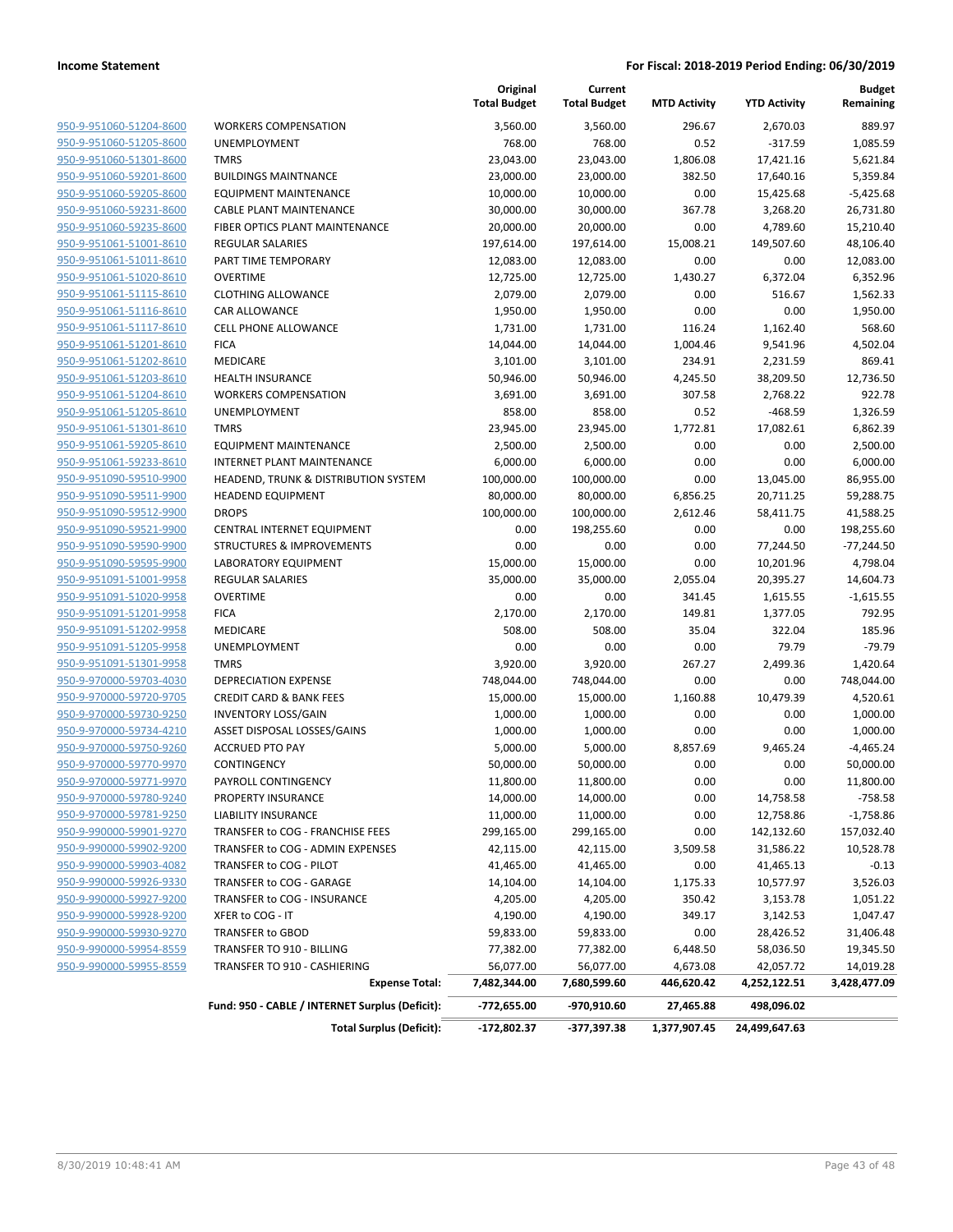## **Group Summary**

| <b>Account Type</b>                                                       | Original<br><b>Total Budget</b> | Current<br><b>Total Budget</b> | <b>MTD Activity</b> | <b>YTD Activity</b> | <b>Budget</b><br>Remaining |
|---------------------------------------------------------------------------|---------------------------------|--------------------------------|---------------------|---------------------|----------------------------|
| Fund: 100 - GENERAL FUND                                                  |                                 |                                |                     |                     |                            |
| Revenue                                                                   | 24,474,298.85                   | 24,474,298.85                  | 1,047,671.25        | 19,018,634.24       | 5,455,664.61               |
| Expense                                                                   | 26,032,854.92                   | 26,030,383.92                  | 2,032,486.38        | 19,242,909.44       | 6,787,474.48               |
| Fund: 100 - GENERAL FUND Surplus (Deficit):                               | $-1,558,556.07$                 | $-1,556,085.07$                | -984,815.13         | $-224,275.20$       | -1,331,809.87              |
| Fund: 101 - MUNICIPAL COURT BUILDING SECURITY FEES                        |                                 |                                |                     |                     |                            |
| Revenue                                                                   | 0.00                            | 0.00                           | 510.31              | 4,994.49            | $-4,994.49$                |
| Expense                                                                   | 0.00                            | 0.00                           | 2.36                | 19.99               | $-19.99$                   |
| Fund: 101 - MUNICIPAL COURT BUILDING SECURITY FEES Surplus (Deficit):     | 0.00                            | 0.00                           | 507.95              | 4,974.50            | $-4.974.50$                |
| Fund: 102 - MUNICIPAL COURT TECH FUND                                     |                                 |                                |                     |                     |                            |
| Revenue                                                                   | 0.00                            | 0.00                           | 628.03              | 6,054.48            | $-6,054.48$                |
| Expense                                                                   | 0.00                            | 0.00                           | 1.50                | 12.33               | $-12.33$                   |
| Fund: 102 - MUNICIPAL COURT TECH FUND Surplus (Deficit):                  | 0.00                            | 0.00                           | 626.53              | 6,042.15            | $-6,042.15$                |
| Fund: 103 - MUNICIPAL COURT CHILD SAFETY FUND                             |                                 |                                |                     |                     |                            |
| Revenue                                                                   | 28,616.00                       | 28,616.00                      | 40.95               | 13,778.34           | 14,837.66                  |
| Expense                                                                   | 28.010.00                       | 28,010.00                      | 0.50                | 13,452.20           | 14,557.80                  |
| Fund: 103 - MUNICIPAL COURT CHILD SAFETY FUND Surplus (Deficit):          | 606.00                          | 606.00                         | 40.45               | 326.14              | 279.86                     |
| Fund: 110 - EXCHANGE BUILDING FUND                                        |                                 |                                |                     |                     |                            |
| Expense                                                                   | 0.00                            | 0.00                           | 0.00                | 28.14               | $-28.14$                   |
| Fund: 110 - EXCHANGE BUILDING FUND Total:                                 | 0.00                            | 0.00                           | 0.00                | 28.14               | -28.14                     |
| <b>Fund: 111 - RECREATION ACTIVITIES FUND</b>                             |                                 |                                |                     |                     |                            |
| Revenue                                                                   | 273,109.00                      | 273,109.00                     | 25,138.75           | 127,398.82          | 145,710.18                 |
| Expense                                                                   | 268,345.00                      | 268,345.00                     | 52,736.65           | 157,374.73          | 110,970.27                 |
| Fund: 111 - RECREATION ACTIVITIES FUND Surplus (Deficit):                 | 4,764.00                        | 4,764.00                       | $-27,597.90$        | $-29,975.91$        | 34,739.91                  |
| Fund: 112 - GUN RANGE FUND                                                |                                 |                                |                     |                     |                            |
| Revenue                                                                   | 2,050.00                        | 2,050.00                       | 60.00               | 1,290.00            | 760.00                     |
| Expense                                                                   | 1,010.00                        | 1,010.00                       | 0.00                | 70.04               | 939.96                     |
| Fund: 112 - GUN RANGE FUND Surplus (Deficit):                             | 1,040.00                        | 1,040.00                       | 60.00               | 1,219.96            | $-179.96$                  |
| Fund: 113 - HOTEL / MOTEL OCCUPANCY TAX FUND                              |                                 |                                |                     |                     |                            |
| Revenue                                                                   | 622,555.00                      | 622,555.00                     | 60,682.81           | 432,217.62          | 190,337.38                 |
| Expense                                                                   | 603,945.00                      | 603,945.00                     | 58,333.42           | 478,977.55          | 124,967.45                 |
| Fund: 113 - HOTEL / MOTEL OCCUPANCY TAX FUND Surplus (Deficit):           | 18,610.00                       | 18,610.00                      | 2,349.39            | -46,759.93          | 65,369.93                  |
| <b>Fund: 114 - VENUE MANAGEMENT FUND</b>                                  |                                 |                                |                     |                     |                            |
| Revenue                                                                   | 211,784.00                      | 211,784.00                     | 5,646.50            | 49,171.54           | 162,612.46                 |
| Expense                                                                   | 233,717.00                      | 233,717.00                     | 9,075.32            | 182,827.77          | 50,889.23                  |
| Fund: 114 - VENUE MANAGEMENT FUND Surplus (Deficit):                      | -21,933.00                      | -21,933.00                     | -3,428.82           | $-133,656.23$       | 111,723.23                 |
| <b>Fund: 123 - PTRAIN - POLICE REIMBURSEMENT GRANTS &amp; CONT EDUCAT</b> |                                 |                                |                     |                     |                            |
| Revenue                                                                   | 0.00                            | 0.00                           | 10.20               | 4,606.55            | $-4,606.55$                |
| Expense                                                                   | 0.00                            | 0.00                           | 955.47              | 7,596.11            | $-7,596.11$                |
| Fund: 123 - PTRAIN - POLICE REIMBURSEMENT GRANTS & CONT EDUCAT Surp       | 0.00                            | 0.00                           | -945.27             | $-2,989.56$         | 2,989.56                   |
| Fund: 124 - FIRE HAZMAT GRANT                                             |                                 |                                |                     |                     |                            |
| Expense                                                                   | 0.00                            | 0.00                           | 0.00                | 67,365.11           | $-67,365.11$               |
| Fund: 124 - FIRE HAZMAT GRANT Total:                                      | 0.00                            | 0.00                           | 0.00                | 67,365.11           | $-67,365.11$               |
| <b>Fund: 125 - TRAINING &amp; HUMANITIES TEXAS GRANTS</b>                 |                                 |                                |                     |                     |                            |
| Expense                                                                   | 0.00                            | 0.00                           | 0.00                | 97.30               | $-97.30$                   |
| Fund: 125 - TRAINING & HUMANITIES TEXAS GRANTS Total:                     | 0.00                            | 0.00                           | 0.00                | 97.30               | $-97.30$                   |
| Fund: 140 - DEBT SERVICE FUND                                             |                                 |                                |                     |                     |                            |
| Revenue                                                                   | 6,152,327.00                    | 6,152,327.00                   | 165,487.08          | 5,797,342.40        | 354,984.60                 |
| Expense                                                                   | 6,112,358.00                    | 6,112,358.00                   | 19.45               | 5,552,450.49        | 559,907.51                 |
| Fund: 140 - DEBT SERVICE FUND Surplus (Deficit):                          | 39,969.00                       | 39,969.00                      | 165,467.63          | 244,891.91          | -204,922.91                |
| Fund: 160 - GENERAL CAPITAL IMPROVEMENT FUND                              |                                 |                                |                     |                     |                            |
| Revenue                                                                   | 3,483,144.00                    | 3,483,144.00                   | 291,441.72          | 2,683,201.67        | 799,942.33                 |
| Expense                                                                   | 3,985,045.00                    | 4,032,516.00                   | 28,406.53           | 1,066,453.08        | 2,966,062.92               |
| Fund: 160 - GENERAL CAPITAL IMPROVEMENT FUND Surplus (Deficit):           | -501,901.00                     | -549,372.00                    | 263,035.19          | 1,616,748.59        | -2,166,120.59              |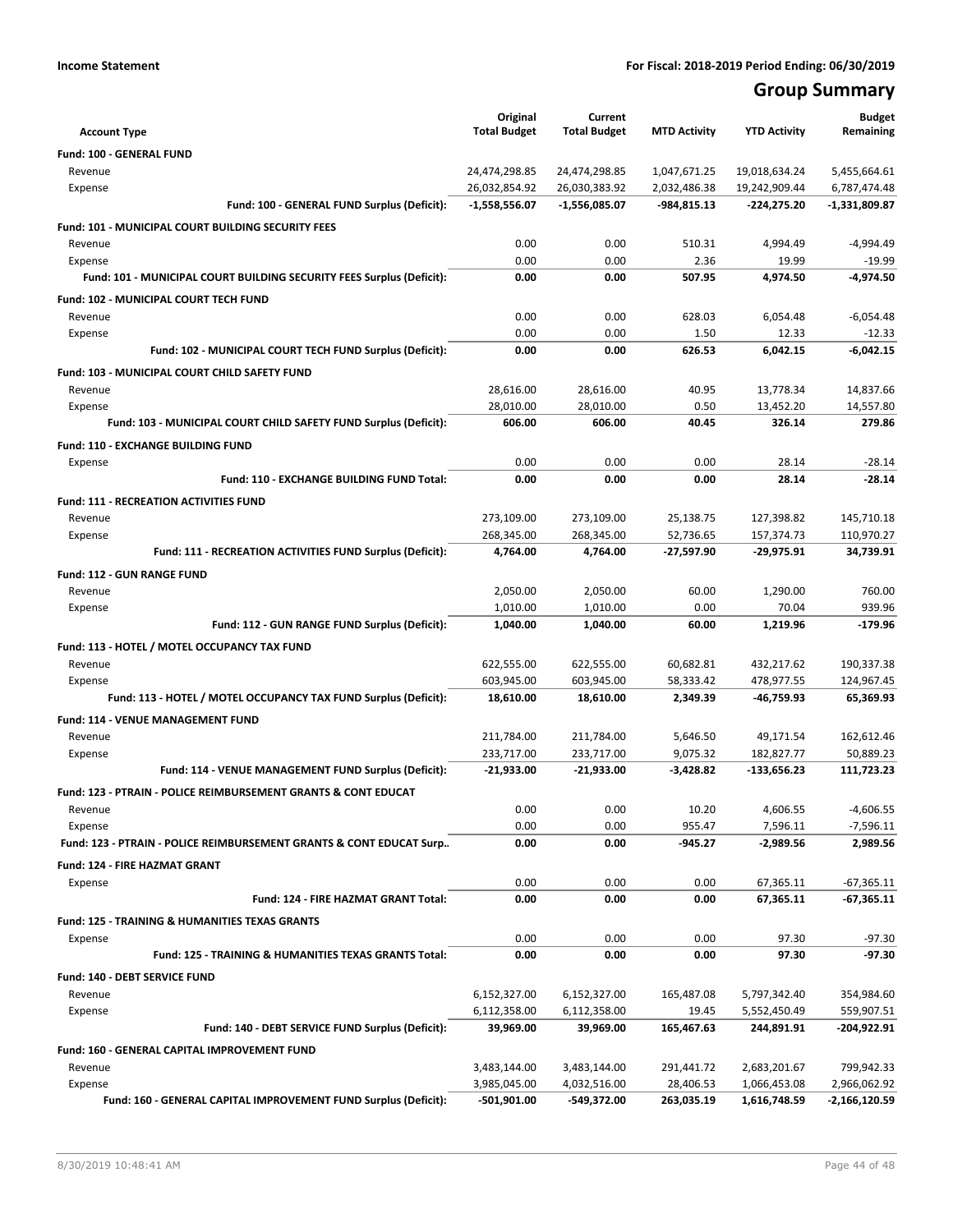| <b>Income Statement</b> |
|-------------------------|
|-------------------------|

| <b>Account Type</b>                                                          | Original<br><b>Total Budget</b> | Current<br><b>Total Budget</b> | <b>MTD Activity</b>         | <b>YTD Activity</b>           | <b>Budget</b><br>Remaining      |
|------------------------------------------------------------------------------|---------------------------------|--------------------------------|-----------------------------|-------------------------------|---------------------------------|
| <b>Fund: 161 - STREET CONSTRUCTION FUND</b>                                  |                                 |                                |                             |                               |                                 |
| Revenue                                                                      | 4,000.00                        | 4,000.00                       | 1,064.24                    | 12,287.28                     | $-8,287.28$                     |
| Expense                                                                      | 500.00                          | 500.00                         | 33.59                       | 282.52                        | 217.48                          |
| Fund: 161 - STREET CONSTRUCTION FUND Surplus (Deficit):                      | 3,500.00                        | 3,500.00                       | 1,030.65                    | 12.004.76                     | $-8,504.76$                     |
| Fund: 164 - 2013 CO CAPITAL FUND                                             |                                 |                                |                             |                               |                                 |
| Revenue                                                                      | 150.00                          | 150.00                         | 43.87                       | 495.42                        | $-345.42$                       |
| Expense                                                                      | 15.00                           | 15.00                          | 1.26                        | 10.59                         | 4.41                            |
| Fund: 164 - 2013 CO CAPITAL FUND Surplus (Deficit):                          | 135.00                          | 135.00                         | 42.61                       | 484.83                        | $-349.83$                       |
| Fund: 165 - 2014 GO FUND                                                     |                                 |                                |                             |                               |                                 |
| Revenue                                                                      | 25,000.00                       | 25,000.00                      | 1,559.79                    | 13,735.88                     | 11,264.12                       |
| Fund: 165 - 2014 GO FUND Total:                                              | 25,000.00                       | 25,000.00                      | 1,559.79                    | 13,735.88                     | 11,264.12                       |
| Fund: 170 - LAW ENFORCEMENT GRANT - CAPITAL PURCHASES                        |                                 |                                |                             |                               |                                 |
| Revenue                                                                      | 0.00                            | 0.00                           | 0.00                        | 21,253.00                     | $-21,253.00$                    |
| Expense                                                                      | 0.00                            | 0.00                           | 0.00                        | 21,253.00                     | $-21,253.00$                    |
| Fund: 170 - LAW ENFORCEMENT GRANT - CAPITAL PURCHASES Surplus (Defici        | 0.00                            | 0.00                           | 0.00                        | 0.00                          | 0.00                            |
| <b>Fund: 171 - MAIN STREET SPECIAL REVENUE</b>                               |                                 |                                |                             |                               |                                 |
| Expense                                                                      | 0.00                            | 0.00                           | 1,100.00                    | 28,836.21                     | $-28,836.21$                    |
| Fund: 171 - MAIN STREET SPECIAL REVENUE Total:                               | 0.00                            | 0.00                           | 1,100.00                    | 28,836.21                     | $-28,836.21$                    |
| <b>Fund: 172 - MINOR GRANTS FUND</b>                                         |                                 |                                |                             |                               |                                 |
| Revenue                                                                      | 0.00                            | 0.00                           | 0.00                        | 15,624.00                     | $-15,624.00$                    |
| Expense                                                                      | 0.00                            | 0.00                           | 856.32                      | 11,912.83                     | $-11,912.83$                    |
| Fund: 172 - MINOR GRANTS FUND Surplus (Deficit):                             | 0.00                            | 0.00                           | -856.32                     | 3,711.17                      | $-3,711.17$                     |
| Fund: 175 - JUSTICE ASSISTANCE GRANT - JAG                                   |                                 |                                |                             |                               |                                 |
| Revenue                                                                      | 0.00                            | 0.00                           | 0.00                        | 1,360.00                      | $-1,360.00$                     |
| Expense                                                                      | 0.00                            | 0.00                           | 9,427.00                    | 18,047.00                     | $-18,047.00$                    |
| Fund: 175 - JUSTICE ASSISTANCE GRANT - JAG Surplus (Deficit):                | 0.00                            | 0.00                           | $-9,427.00$                 | $-16,687.00$                  | 16,687.00                       |
| Fund: 200 - WATER / WASTEWATER FUND                                          |                                 |                                |                             |                               |                                 |
| Revenue                                                                      | 14,440,684.00                   | 14,440,684.00                  | 1,150,319.23                | 10,119,900.13                 | 4,320,783.87                    |
| Expense                                                                      | 10,253,810.20                   | 10,253,810.20                  | 995,733.83                  | 10,686,733.13                 | -432,922.93                     |
| Fund: 200 - WATER / WASTEWATER FUND Surplus (Deficit):                       | 4,186,873.80                    | 4,186,873.80                   | 154,585.40                  | -566,833.00                   | 4,753,706.80                    |
|                                                                              |                                 |                                |                             |                               |                                 |
| Fund: 212 - TX COMMUNITY DEV SWR SYSTEM IMPROV PROG GRANT                    |                                 |                                |                             |                               |                                 |
| Revenue                                                                      | 0.00<br>0.00                    | 0.00<br>0.00                   | 0.00<br>0.00                | 7,407.85<br>9,300.00          | $-7,407.85$<br>$-9,300.00$      |
| Expense<br>Fund: 212 - TX COMMUNITY DEV SWR SYSTEM IMPROV PROG GRANT Surplus | 0.00                            | 0.00                           | 0.00                        | $-1,892.15$                   | 1,892.15                        |
|                                                                              |                                 |                                |                             |                               |                                 |
| <b>Fund: 216 - UTILIITY CIP FUND</b>                                         |                                 |                                |                             |                               |                                 |
| Revenue                                                                      | 21,644,968.00                   | 21,644,968.00                  | 174,574.70                  | 21,578,363.15                 | 66,604.85                       |
| Expense<br>Fund: 216 - UTILIITY CIP FUND Surplus (Deficit):                  | 22,481,977.00<br>-837,009.00    | 22,481,977.00<br>-837,009.00   | 288,066.67<br>$-113,491.97$ | 4,045,630.99<br>17,532,732.16 | 18,436,346.01<br>-18,369,741.16 |
|                                                                              |                                 |                                |                             |                               |                                 |
| <b>Fund: 217 - WASTEWATER RECLAMATION FUND</b>                               |                                 |                                |                             |                               |                                 |
| Revenue                                                                      | 12,281.00                       | 12,281.00                      | 1,513.17                    | 13,325.35                     | $-1,044.35$                     |
| Expense                                                                      | 410,000.00                      | 410,000.00<br>-397,719.00      | 0.00<br>1,513.17            | 20,619.30<br>$-7,293.95$      | 389,380.70                      |
| Fund: 217 - WASTEWATER RECLAMATION FUND Surplus (Deficit):                   | -397,719.00                     |                                |                             |                               | -390,425.05                     |
| Fund: 300 - AIRPORT FUND                                                     |                                 |                                |                             |                               |                                 |
| Revenue                                                                      | 724,626.50                      | 724,626.50                     | 22,664.05                   | 493,671.04                    | 230,955.46                      |
| Expense                                                                      | 180,843.82                      | 180,843.82                     | 10,974.13                   | 110,120.65                    | 70,723.17                       |
| Fund: 300 - AIRPORT FUND Surplus (Deficit):                                  | 543,782.68                      | 543,782.68                     | 11,689.92                   | 383,550.39                    | 160,232.29                      |
| Fund: 360 - AIRPORT CAPITAL FUND                                             |                                 |                                |                             |                               |                                 |
| Revenue                                                                      | 75,000.00                       | 75,000.00                      | 9,757.18                    | 65,878.90                     | 9,121.10                        |
| Expense                                                                      | 12,000.00                       | 12,000.00                      | 308.95                      | 27,558.49                     | -15,558.49                      |
| Fund: 360 - AIRPORT CAPITAL FUND Surplus (Deficit):                          | 63,000.00                       | 63,000.00                      | 9,448.23                    | 38,320.41                     | 24,679.59                       |
| Fund: 362 - AIRPORT FBO FUEL                                                 |                                 |                                |                             |                               |                                 |
| Revenue                                                                      | 0.00                            | 0.00                           | 49,725.76                   | 313,673.34                    | -313,673.34                     |
| Expense                                                                      | 0.00                            | 0.00                           | 77,354.71                   | 153,293.46                    | $-153,293.46$                   |
| Fund: 362 - AIRPORT FBO FUEL Surplus (Deficit):                              | 0.00                            | 0.00                           | -27,628.95                  | 160,379.88                    | -160,379.88                     |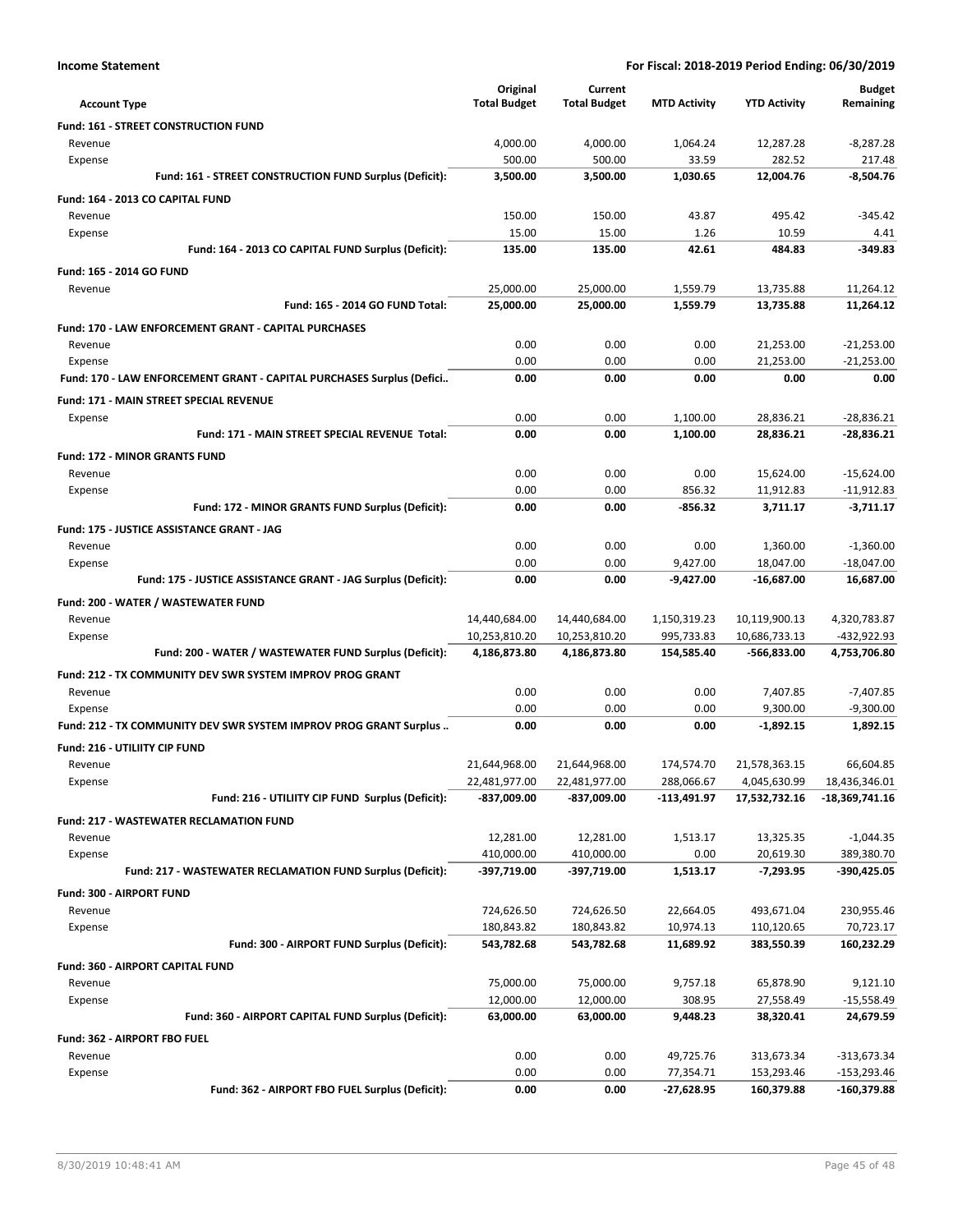| <b>Income Statement</b>                                                    |                            | For Fiscal: 2018-2019 Period Ending: 06/30/2019 |                         |                            |                               |
|----------------------------------------------------------------------------|----------------------------|-------------------------------------------------|-------------------------|----------------------------|-------------------------------|
|                                                                            | Original                   | Current                                         |                         |                            | <b>Budget</b>                 |
| <b>Account Type</b>                                                        | <b>Total Budget</b>        | <b>Total Budget</b>                             | <b>MTD Activity</b>     | <b>YTD Activity</b>        | Remaining                     |
| Fund: 400 - GOLF FUND                                                      |                            |                                                 |                         |                            |                               |
| Revenue                                                                    | 248,115.00                 | 248,115.00                                      | 30,672.63               | 125,184.47                 | 122,930.53                    |
| Expense                                                                    | 244,493.00                 | 244,493.00                                      | 17,091.66               | 167,629.34                 | 76,863.66                     |
| Fund: 400 - GOLF FUND Surplus (Deficit):                                   | 3,622.00                   | 3,622.00                                        | 13,580.97               | -42,444.87                 | 46,066.87                     |
| <b>Fund: 500 - SANITATION FUND</b>                                         |                            |                                                 |                         |                            |                               |
| Revenue                                                                    | 5,374,632.68               | 5,374,632.68                                    | 427,896.26              | 3,932,337.49               | 1,442,295.19                  |
| Expense                                                                    | 5,241,578.02               | 5,241,578.02                                    | 432,520.81              | 3,805,233.28               | 1,436,344.74                  |
| Fund: 500 - SANITATION FUND Surplus (Deficit):                             | 133,054.66                 | 133,054.66                                      | $-4,624.55$             | 127,104.21                 | 5,950.45                      |
| Fund: 601 - CENTRAL SERVICE FUND                                           |                            |                                                 |                         |                            |                               |
| Revenue                                                                    | 865,367.00                 | 865,367.00                                      | 72,113.92               | 648,978.28                 | 216,388.72                    |
| Expense                                                                    | 910,947.00                 | 910,947.00                                      | 79,385.12               | 716,503.33                 | 194,443.67                    |
| Fund: 601 - CENTRAL SERVICE FUND Surplus (Deficit):                        | -45,580.00                 | -45,580.00                                      | $-7,271.20$             | -67,525.05                 | 21,945.05                     |
| Fund: 602 - INSURANCE FUND                                                 |                            |                                                 |                         |                            |                               |
| Revenue                                                                    | 5,563,649.00               | 5,563,649.00                                    | 488,649.91              | 4,382,602.98               | 1,181,046.02                  |
| Expense<br>Fund: 602 - INSURANCE FUND Surplus (Deficit):                   | 5,382,387.00<br>181,262.00 | 5,382,387.00<br>181,262.00                      | 13,420.29<br>475,229.62 | 4,058,830.27<br>323,772.71 | 1,323,556.73<br>$-142,510.71$ |
|                                                                            |                            |                                                 |                         |                            |                               |
| Fund: 604 - MIS FUND                                                       |                            |                                                 |                         |                            |                               |
| Revenue<br>Expense                                                         | 529,279.00<br>780,034.75   | 529,279.00<br>780,034.75                        | 44,106.59<br>37,350.85  | 396,959.31<br>580,748.51   | 132,319.69<br>199,286.24      |
| Fund: 604 - MIS FUND Surplus (Deficit):                                    | -250,755.75                | -250,755.75                                     | 6,755.74                | -183,789.20                | $-66,966.55$                  |
|                                                                            |                            |                                                 |                         |                            |                               |
| Fund: 660 - VEHICLE REPLACEMENT FUND<br>Revenue                            | 693,393.00                 | 693,393.00                                      | 58,460.09               | 525,800.27                 | 167,592.73                    |
| Expense                                                                    | 1,446,832.00               | 1,446,832.00                                    | 27,939.73               | 507,271.72                 | 939,560.28                    |
| Fund: 660 - VEHICLE REPLACEMENT FUND Surplus (Deficit):                    | -753,439.00                | -753,439.00                                     | 30,520.36               | 18,528.55                  | -771,967.55                   |
| Fund: 800 - SPENCE FUND                                                    |                            |                                                 |                         |                            |                               |
| Revenue                                                                    | 6,000.00                   | 6,000.00                                        | 1,171.29                | 10,314.71                  | $-4,314.71$                   |
| Expense                                                                    | 600.00                     | 600.00                                          | 50.00                   | 450.00                     | 150.00                        |
| Fund: 800 - SPENCE FUND Surplus (Deficit):                                 | 5,400.00                   | 5,400.00                                        | 1,121.29                | 9,864.71                   | -4,464.71                     |
| Fund: 801 - JONES LIBRARY TRUST                                            |                            |                                                 |                         |                            |                               |
| Revenue                                                                    | 0.00                       | 0.00                                            | 19.40                   | 223.99                     | $-223.99$                     |
| Expense                                                                    | 0.00                       | 0.00                                            | 0.61                    | 5.30                       | $-5.30$                       |
| Fund: 801 - JONES LIBRARY TRUST Surplus (Deficit):                         | 0.00                       | 0.00                                            | 18.79                   | 218.69                     | $-218.69$                     |
| Fund: 809 - GREENVILLE IDC (L-3)                                           |                            |                                                 |                         |                            |                               |
| Revenue                                                                    | 0.00                       | 0.00                                            | 0.00                    | 2,130,143.03               | $-2,130,143.03$               |
| Expense                                                                    | 0.00                       | 0.00                                            | 0.00                    | 2,130,142.03               | $-2,130,142.03$               |
| Fund: 809 - GREENVILLE IDC (L-3) Surplus (Deficit):                        | 0.00                       | 0.00                                            | 0.00                    | 1.00                       | $-1.00$                       |
| <b>Fund: 810 - SEIZURE FUNDS - STATE RULES</b>                             |                            |                                                 |                         |                            |                               |
| Revenue                                                                    | 200.00                     | 200.00                                          | 344.85                  | 4,781.55                   | $-4,581.55$                   |
| Expense                                                                    | 250.00                     | 250.00                                          | 11.46                   | 15,095.16                  | $-14,845.16$                  |
| Fund: 810 - SEIZURE FUNDS - STATE RULES Surplus (Deficit):                 | $-50.00$                   | $-50.00$                                        | 333.39                  | $-10,313.61$               | 10,263.61                     |
| Fund: 811 - SEIZURE FUNDS - FED RULES                                      |                            |                                                 |                         |                            |                               |
| Revenue                                                                    | 225.00                     | 225.00                                          | 331.36                  | 4,258.23                   | $-4,033.23$                   |
| Expense                                                                    | 100.00                     | 100.00                                          | 54,021.72               | 55,761.80                  | $-55,661.80$                  |
| Fund: 811 - SEIZURE FUNDS - FED RULES Surplus (Deficit):                   | 125.00                     | 125.00                                          | -53,690.36              | -51,503.57                 | 51,628.57                     |
| Fund: 820 - TIRZ FUND (Tax Increment Reinvestment Zone)                    |                            |                                                 |                         |                            |                               |
| Revenue                                                                    | 696,033.00                 | 734,693.59                                      | 10,970.99               | 653,053.92                 | 81,639.67                     |
| Expense                                                                    | 122,175.00                 | 122,175.00                                      | 85.53                   | 8,892.90                   | 113,282.10                    |
| Fund: 820 - TIRZ FUND (Tax Increment Reinvestment Zone) Surplus (Deficit): | 573,858.00                 | 612,518.59                                      | 10,885.46               | 644,161.02                 | -31,642.43                    |
| Fund: 910 - ELECTRIC OPERATING FUND                                        |                            |                                                 |                         |                            |                               |
| Revenue                                                                    | 60,783,975.00              | 60,783,975.00                                   | 5,043,193.57            | 42,206,836.71              | 18,577,138.29                 |
| Expense                                                                    | 61,602,181.69              | 61,602,181.69                                   | 4,325,481.66            | 39,683,371.00              | 21,918,810.69                 |
| Fund: 910 - ELECTRIC OPERATING FUND Surplus (Deficit):                     | $-818,206.69$              | $-818,206.69$                                   | 717,711.91              | 2,523,465.71               | -3,341,672.40                 |
| Fund: 911 - ELECTRIC DEBT REDUCTION                                        |                            |                                                 |                         |                            |                               |
| Revenue                                                                    | 0.00                       | 0.00                                            | 10.28                   | 2,689.35                   | $-2,689.35$                   |
| Fund: 911 - ELECTRIC DEBT REDUCTION Total:                                 | 0.00                       | 0.00                                            | 10.28                   | 2,689.35                   | $-2,689.35$                   |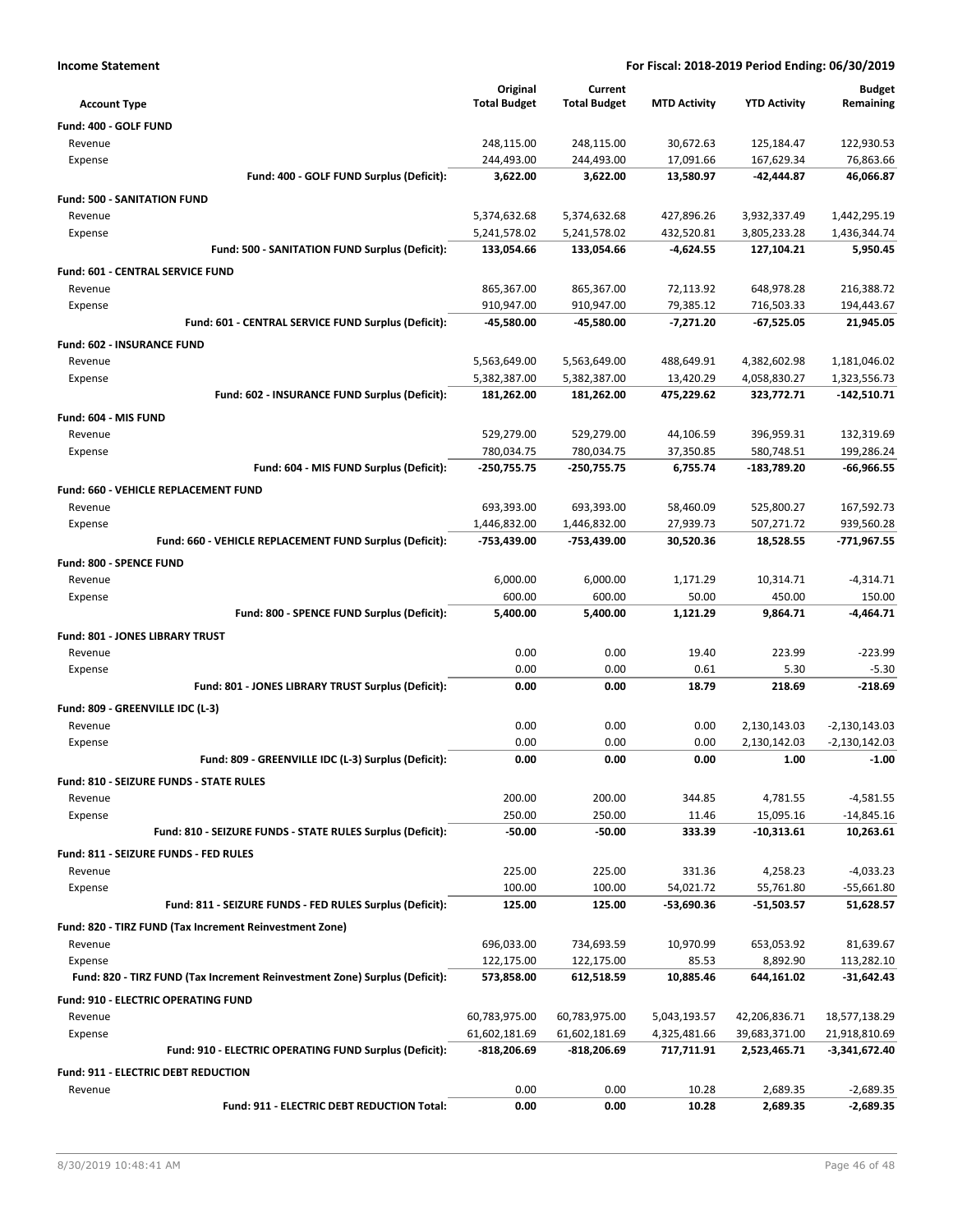| <b>Income Statement</b>                  |                                                      | For Fiscal: 2018-2019 Period Ending: 06/30/2019 |                                |                     |                     |                            |
|------------------------------------------|------------------------------------------------------|-------------------------------------------------|--------------------------------|---------------------|---------------------|----------------------------|
| <b>Account Type</b>                      |                                                      | Original<br><b>Total Budget</b>                 | Current<br><b>Total Budget</b> | <b>MTD Activity</b> | <b>YTD Activity</b> | <b>Budget</b><br>Remaining |
| <b>Fund: 912 - ELECTRIC DEBT SERVICE</b> |                                                      |                                                 |                                |                     |                     |                            |
| Revenue                                  |                                                      | 8,732,723.00                                    | 8,732,723.00                   | 717,071.24          | 6,538,886.60        | 2,193,836.40               |
| Expense                                  |                                                      | 8,732,723.00                                    | 8,732,723.00                   | 0.00                | 4,725,430.26        | 4,007,292.74               |
|                                          | Fund: 912 - ELECTRIC DEBT SERVICE Surplus (Deficit): | 0.00                                            | 0.00                           | 717,071.24          | 1,813,456.34        | $-1,813,456.34$            |
|                                          | <b>Fund: 913 - ELECTRIC CONSTRUCTION FUND</b>        |                                                 |                                |                     |                     |                            |
| Revenue                                  |                                                      | 400.00                                          | 400.00                         | 123.08              | 1,432.58            | $-1,032.58$                |
|                                          | <b>Fund: 913 - ELECTRIC CONSTRUCTION FUND Total:</b> | 400.00                                          | 400.00                         | 123.08              | 1,432.58            | $-1,032.58$                |
| Fund: 950 - CABLE / INTERNET             |                                                      |                                                 |                                |                     |                     |                            |
| Revenue                                  |                                                      | 6,709,689.00                                    | 6,709,689.00                   | 474,086.30          | 4,750,218.53        | 1,959,470.47               |
| Expense                                  |                                                      | 7,482,344.00                                    | 7,680,599.60                   | 446,620.42          | 4,252,122.51        | 3,428,477.09               |
|                                          | Fund: 950 - CABLE / INTERNET Surplus (Deficit):      | $-772,655.00$                                   | -970,910.60                    | 27,465.88           | 498,096.02          | $-1,469,006.62$            |
|                                          | Total Surplus (Deficit):                             | -172,802.37                                     | -377,397.38                    | 1,377,907.45        | 24,499,647.63       |                            |